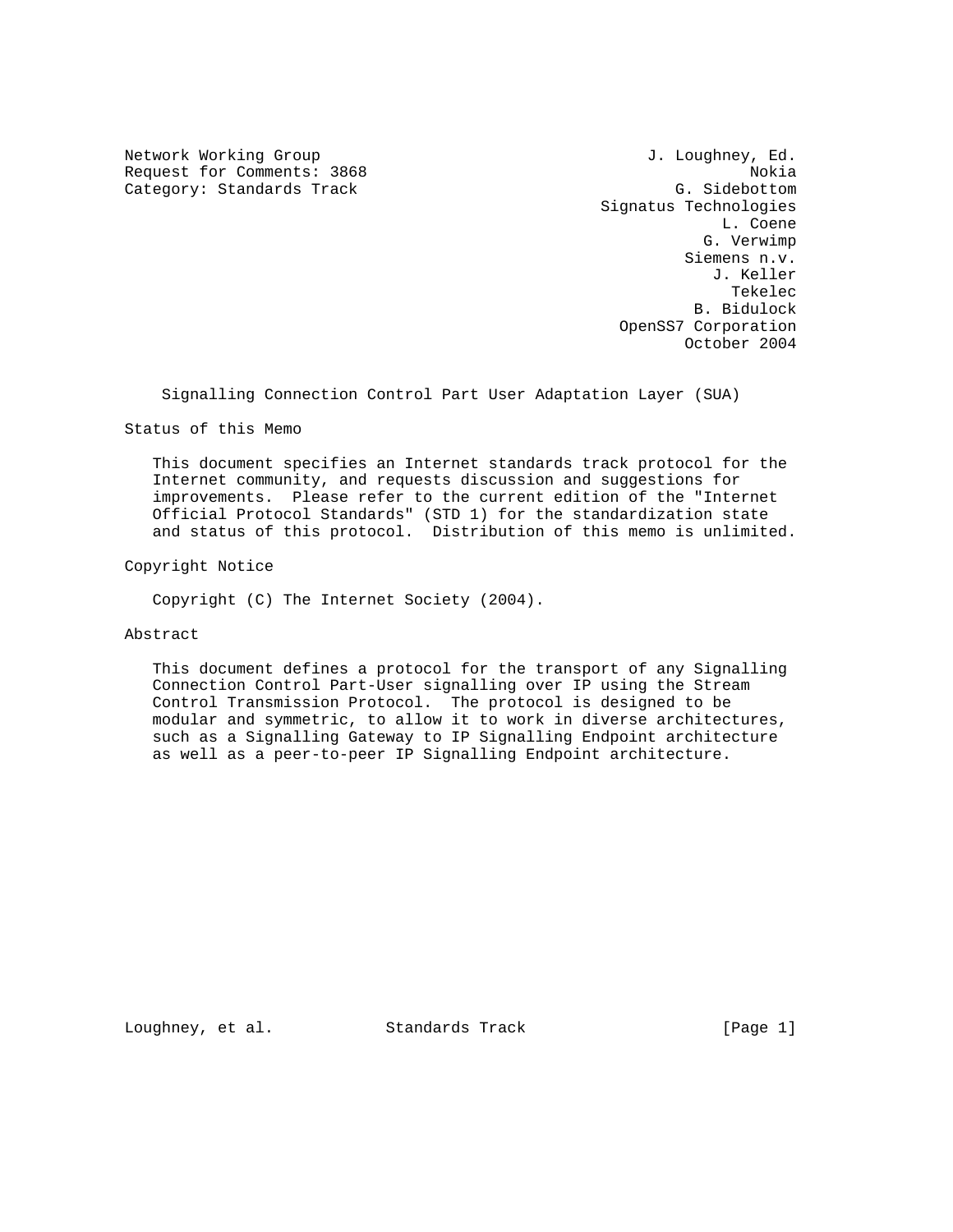# Table of Contents

| 1.               |      | $\overline{3}$                                              |
|------------------|------|-------------------------------------------------------------|
|                  | 1.1. |                                                             |
|                  | 1.2. | Abbreviations and Terminology. 4                            |
|                  | 1.3. | Signalling Transport Architecture. 6                        |
|                  | 1.4. | Services Provided by the SUA Layer 9                        |
|                  | 1.5. | Internal Functions Provided in the SUA Layer 11             |
|                  | 1.6. | Definition of SUA Boundaries 14                             |
| 2.               |      |                                                             |
| $\overline{3}$ . |      |                                                             |
|                  | 3.1. | Common Message Header. 20                                   |
|                  | 3.2. | SUA Connectionless Messages. 24                             |
|                  | 3.3. | Connection Oriented Messages 27                             |
|                  | 3.4. | Signalling Network Management (SNM) Messages 42             |
|                  | 3.5. | Application Server Process State Maintenance Messages. . 49 |
|                  | 3.6. | ASP Traffic Maintenance Messages 53                         |
|                  | 3.7. | SUA Management Messages. 56                                 |
|                  | 3.8. | Routing Key Management (RKM) Messages. 58                   |
|                  | 3.9. |                                                             |
|                  |      | 3.10. SUA-Specific parameters. 74                           |
| 4.               |      |                                                             |
|                  | 4.1. | Procedures to Support the SUA-User Layer 92                 |
|                  | 4.2. | Receipt of Primitives from the Layer Management. 93         |
|                  | 4.3. | AS and ASP State Maintenance 95                             |
|                  | 4.4. | Routing Key Management Procedures. 109                      |
|                  | 4.5. | Availability and/or Congestion Status of SS7                |
|                  |      | Destination Support101 112                                  |
|                  | 4.6. |                                                             |
|                  | 4.7. | SCCP - SUA Interworking at the SG. 115                      |
| 5.               |      | Examples of SUA Procedures 117                              |
|                  | 5.1. |                                                             |
|                  | 5.2  |                                                             |
| б.               |      |                                                             |
| 7.               |      |                                                             |
|                  | 7.1. | SCTP Payload Protocol ID 121                                |
|                  | 7.2. |                                                             |
|                  | 7.3. | Protocol Extensions. 121                                    |
| 8.               |      |                                                             |
| 9.               |      |                                                             |
| 10.              |      |                                                             |
|                  |      | 10.1. Normative References 123                              |
|                  |      | 10.2. Informative References<br>.124                        |

Loughney, et al. Standards Track [Page 2]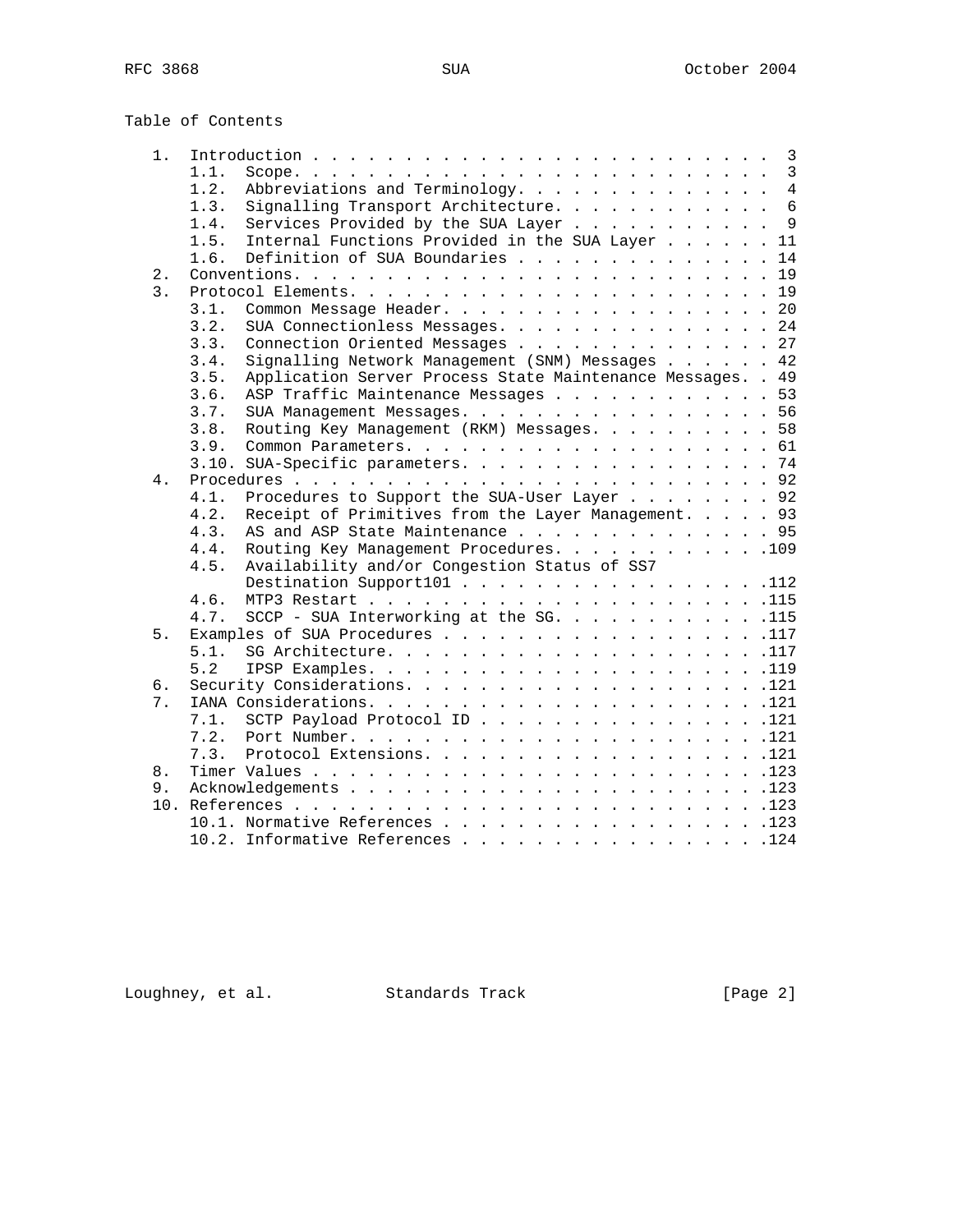|  | Appendix A. Signalling Network Architecture 125   |  |                                                         |  |
|--|---------------------------------------------------|--|---------------------------------------------------------|--|
|  |                                                   |  | A.1. Generalized Peer-to-Peer Network Architecture. 125 |  |
|  | A.2. Signalling Gateway Network Architecture. 126 |  |                                                         |  |
|  | A.3. Signalling Gateway Message Distribution      |  |                                                         |  |
|  |                                                   |  |                                                         |  |
|  |                                                   |  |                                                         |  |
|  |                                                   |  |                                                         |  |

#### 1. Introduction

 There is ongoing integration of switched circuit networks and IP networks. Network service providers are designing IP-based signalling architectures that need support for SS7 and SS7-like signalling protocols. IP provides an effective way to transport user data and for operators to expand their networks and build new services. In these networks, there is need for interworking between the SS7 and IP domains [2719].

 This document defines a protocol for the transport SS7 SCCP-User protocols [ANSI SCCP] [ITU SCCP], such as TCAP and RANAP, over IP using the Stream Control Transmission Protocol (SCTP) [2960].

1.1. Scope

 This document details the delivery of SCCP-user messages (MAP & CAP over TCAP [ANSI TCAP] [ITU TCAP], RANAP [RANAP], etc.) messages over IP between two signalling endpoints. Consideration is given for the transport from a signalling gateway to an IP signalling node (such as an IP-resident Database) as described in the Framework Architecture for Signalling Transport [2719]. This protocol can also support transport of SCCP-user messages between two endpoints wholly contained within an IP network.

The delivery mechanism addresses the following criteria:

- \* Support for transfer of SCCP-User Part messages
- \* Support for SCCP connectionless service.
- \* Support for SCCP connection oriented service.
- \* Support for the operation of SCCP-User protocol peers.
- \* Support for the management of SCTP transport associations between signalling gateways and IP-based signalling nodes.
- \* Support for distributed IP-based signalling nodes.
- \* Support for the asynchronous reporting of status changes to management functions.

Loughney, et al. Standards Track [Page 3]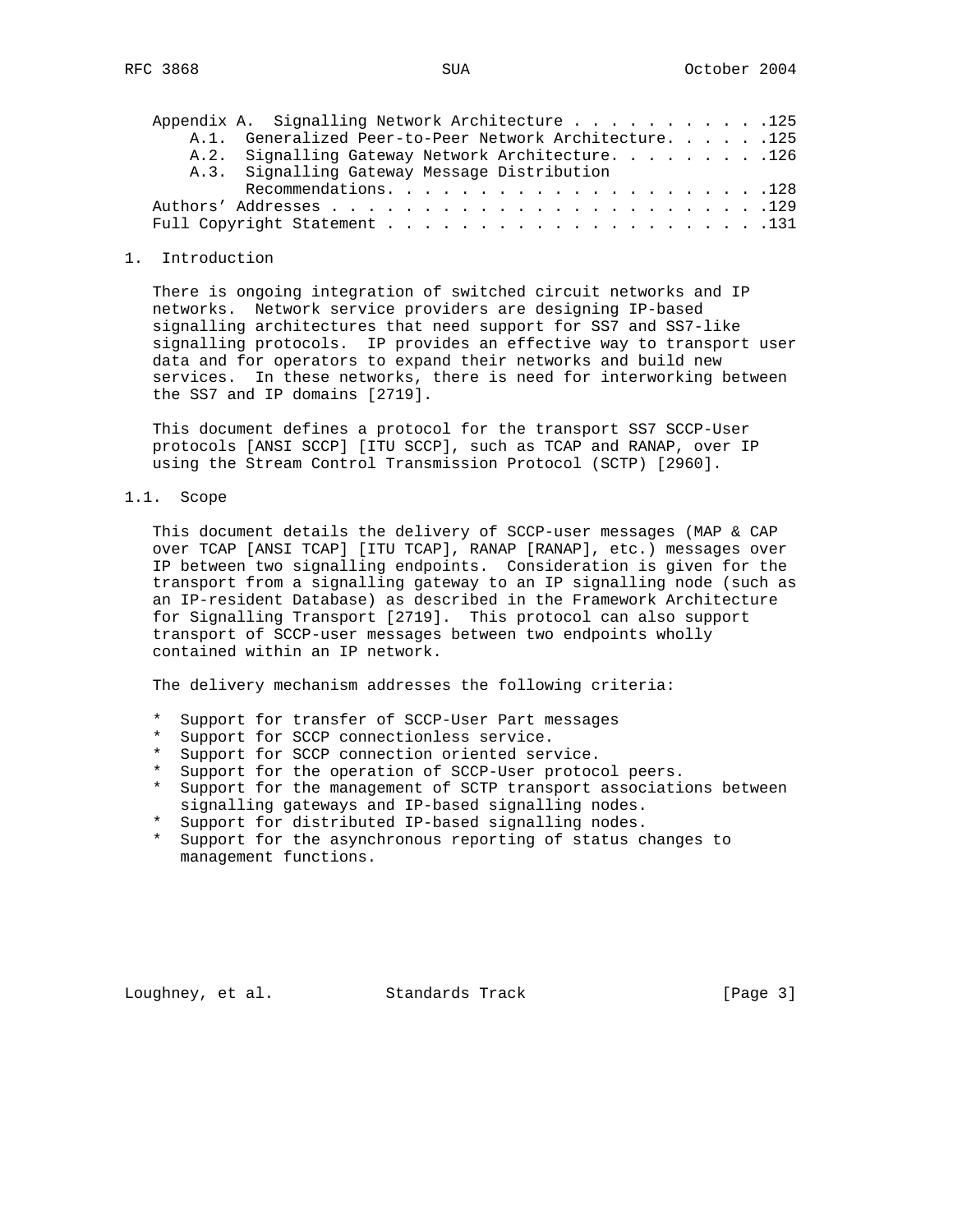#### 1.2. Abbreviations and Terminology

- 1.2.1. Abbreviations
	- CAP CAMEL Application Protocol.
	- GTT Global Title Translation.
	- MAP Mobile Application Protocol.
	- PC Signalling System no. 7 Point Code.
	- RANAP Radio Access Network Application Protocol.
	- SCTP Stream Control Transmission Protocol.
	- SS7 Signalling System no. 7.
	- TCAP Transaction Capabilities Application Protocol.

#### 1.2.2. Terminology

 Signalling Gateway (SG) - Network element that terminates switched circuit networks and transports SCCP-User signalling over IP to an IP signalling endpoint. A Signalling Gateway could be modeled as one or more Signalling Gateway Processes, which are located at the border of the SS7 and IP networks. Where an SG contains more than one SGP, the SG is a logical entity and the contained SGPs are assumed to be coordinated into a single management view to the SS7 network and to the supported Application Servers.

 Application Server (AS) - A logical entity serving a specific Routing Key. An example of an Application Server is a virtual IP database element handling all requests for an SCCP-user. The AS contains a set of one or more unique Application Server Processes, of which one or more is normally actively processing traffic.

 Application Server Process (ASP) - An Application Server Process serves as an active or backup process of an Application Server (e.g., part of a distributed signalling node or database element). Examples of ASPs are MGCs, IP SCPs, or IP-based HLRs. An ASP contains an SCTP endpoint and may be configured to process traffic within more than one Application Server.

 IP Server Process (IPSP) - A process instance of an IP-based application. An IPSP is essentially the same as an ASP, except that it uses SUA in a peer-to-peer fashion. Conceptually, an IPSP does not use the services of a Signalling Gateway.

Loughney, et al. Standards Track [Page 4]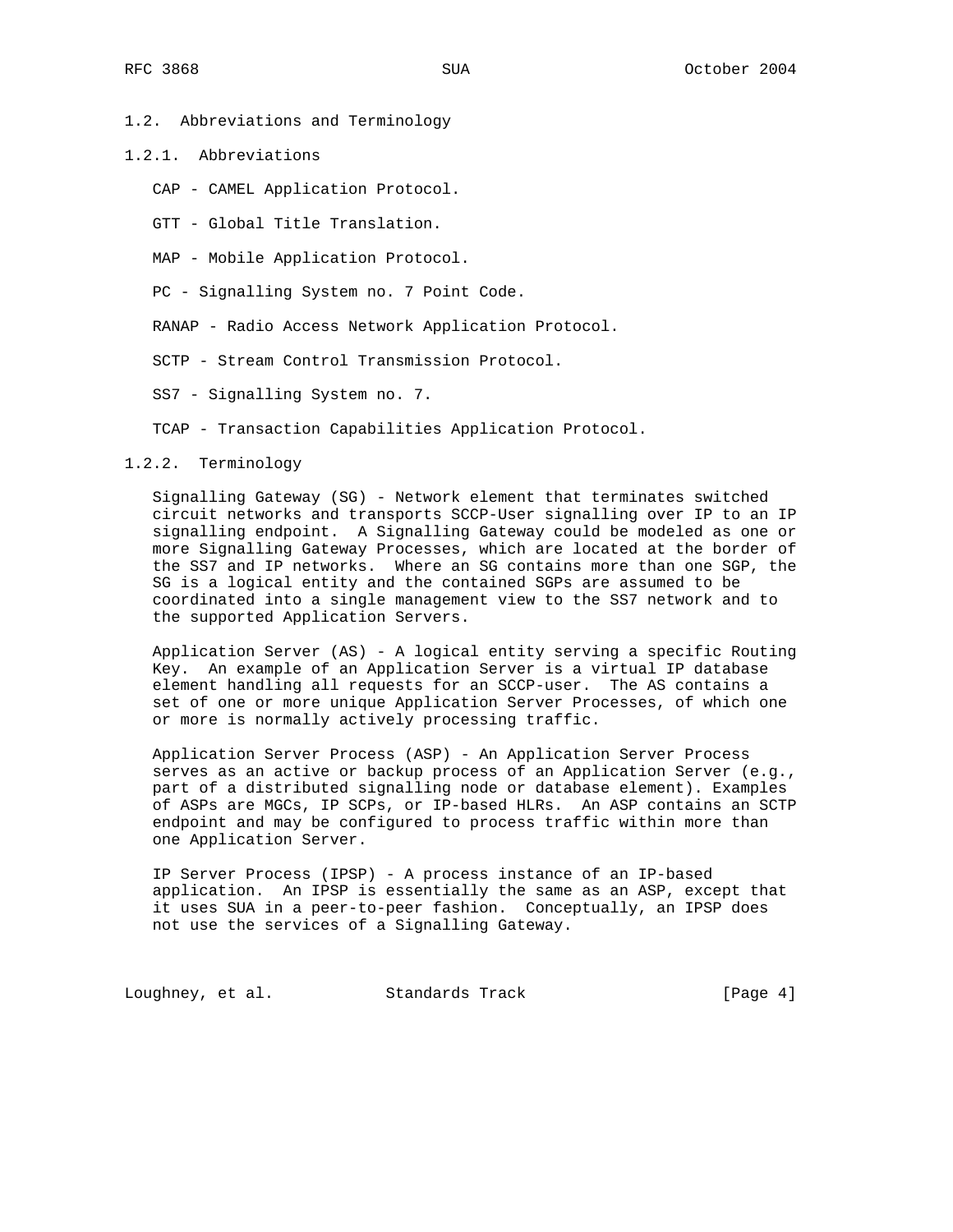Signalling Gateway Process (SGP) - A process instance of a Signalling Gateway. It serves as an active, load-sharing or broadcast process of a Signalling Gateway.

 Signalling Process - A process instance that uses SUA to communicate with other signalling process. An ASP, a SGP and an IPSP are all signalling processes.

 Association - An association refers to an SCTP association. The association provides the transport for the delivery of SCCP-User protocol data units and SUA layer peer messages.

 Routing Key - The Routing Key describes a set of SS7 parameters and/or parameter ranges that uniquely defines the range of signalling traffic configured to be handled by a particular Application Server. An example would be where a Routing Key consists of a particular SS7 SCCP SSN plus an identifier to uniquely mark the network that the SSN belongs to, for which all traffic would be directed to a particular Application Server. Routing Keys are mutually exclusive in the sense that a received SS7 signalling message cannot be directed to more than one Routing Key. Routing Keys can be provisioned, for example, by a MIB or registered using SUA's dynamic registration procedures. Routing keys MUST NOT span multiple network appearances.

 Routing Context - An Application Server Process may be configured to process traffic within more than one Application Server. In this case, the Routing Context parameter is exchanged between the SGP and the ASP (or between two ASPs), identifying the relevant Application Server. From the perspective of an SGP/ASP, the Routing Context uniquely identifies the range of traffic associated with a particular Application Server, which the ASP is configured to receive. There is a 1:1 relationship between a Routing Context value and a Routing Key within an AS. Therefore the Routing Context can be viewed as an index into an AS Table containing the AS Routing Keys.

 Address Mapping Function (AMF) - The AMF is an implementation dependent function that is responsible for resolving the address presented in the incoming SCCP/SUA message to correct SCTP association for the desired endpoint. The AMF MAY use routing context / routing key information as selection criteria for the appropriate SCTP association.

 Fail-over - The capability to reroute signalling traffic as required to an alternate Application Server Process, or group of ASPs, within an Application Server in the event of failure or unavailability of a currently used Application Server Process. Fail-over may apply upon the return to service of a previously unavailable Application Server Process.

Loughney, et al. Standards Track [Page 5]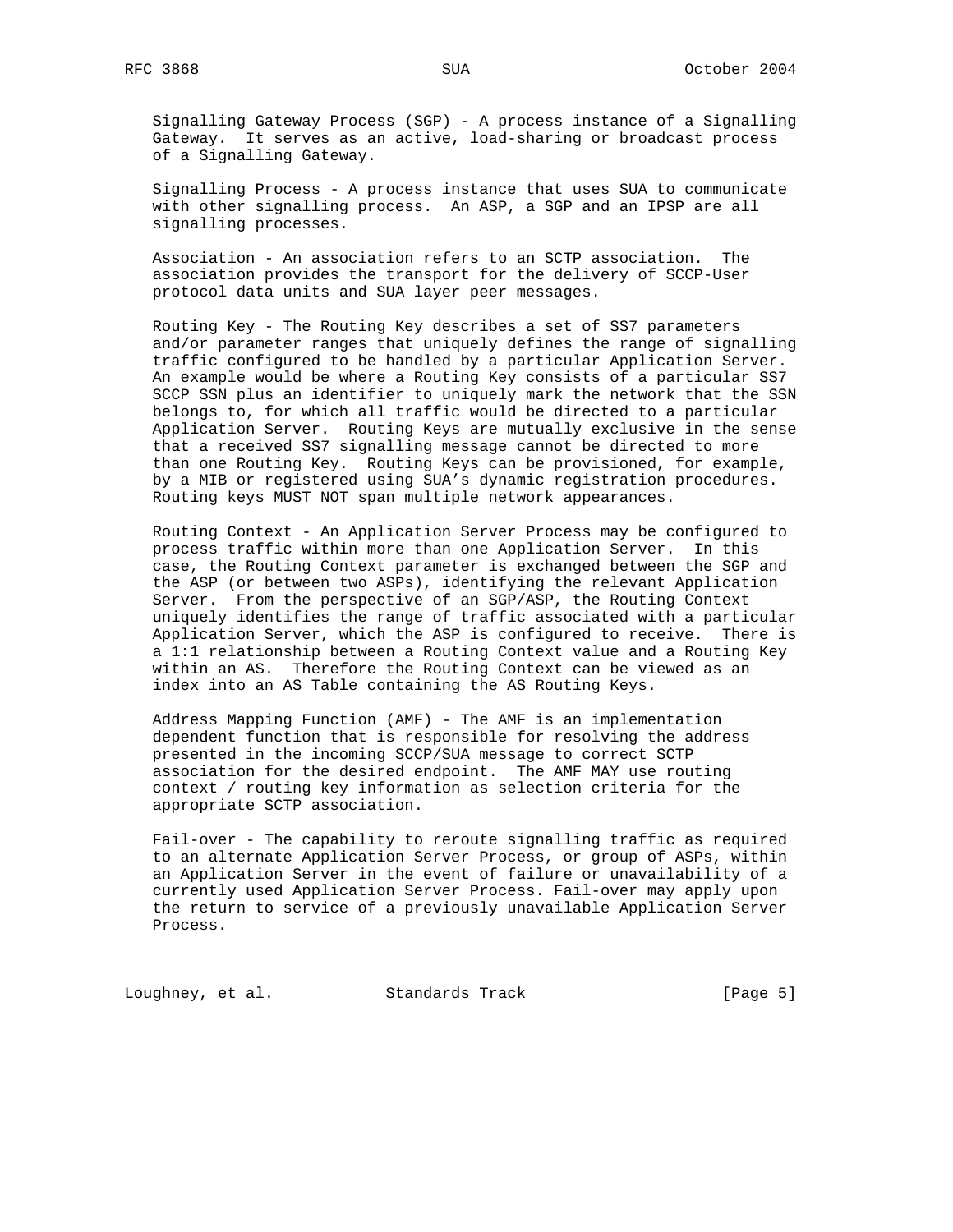Host - The computing platform that the SGP or ASP process is running on.

 Layer Management - Layer Management is a nodal function that handles the inputs and outputs between the SUA layer and a local management entity.

 Network Appearance - The Network Appearance is an SUA local reference (typically an integer) shared by SG and AS that together with a Signalling Point Code uniquely identifies an SS7 node by indicating the specific SS7 network it belongs to.

Network Byte Order - Most significant byte first, a.k.a. Big Endian.

 Stream - A stream refers to an SCTP stream; a unidirectional logical channel established from one SCTP endpoint to another associated SCTP endpoint, within which all user messages are delivered sequenced except for those submitted to the unordered delivery service.

 Transport address - an address that serves as a source or destination for the unreliable packet transport service used by SCTP. In IP networks, a transport address is defined by the combination of an IP address and an SCTP port number. Note, only one SCTP port may be defined for each endpoint, but each SCTP endpoint may have multiple IP addresses.

#### 1.3. Signalling Transport Architecture

 The framework architecture that has been defined for switched circuit networks signalling transport over IP [2719] uses multiple components, including an IP transport protocol, a signalling common transport protocol and an adaptation module to support the services expected by a particular switched circuit networks signalling protocol from its underlying protocol layer.

 In general terms, the SUA architecture can be modeled as a peer-to peer architecture. The first section considers the SS7 to IP interworking architectures for connectionless and connection-oriented transport. For this case, it is assumed that the ASP initiates the establishment of the SCTP association with SG.

1.3.1. Protocol Architecture for Connectionless Transport

 In this architecture, the SCCP and SUA layers interface in the SG. Interworking between the SCCP and SUA layers is needed to provide for the transfer of the user messages as well as the management messages.

Loughney, et al. Standards Track [Page 6]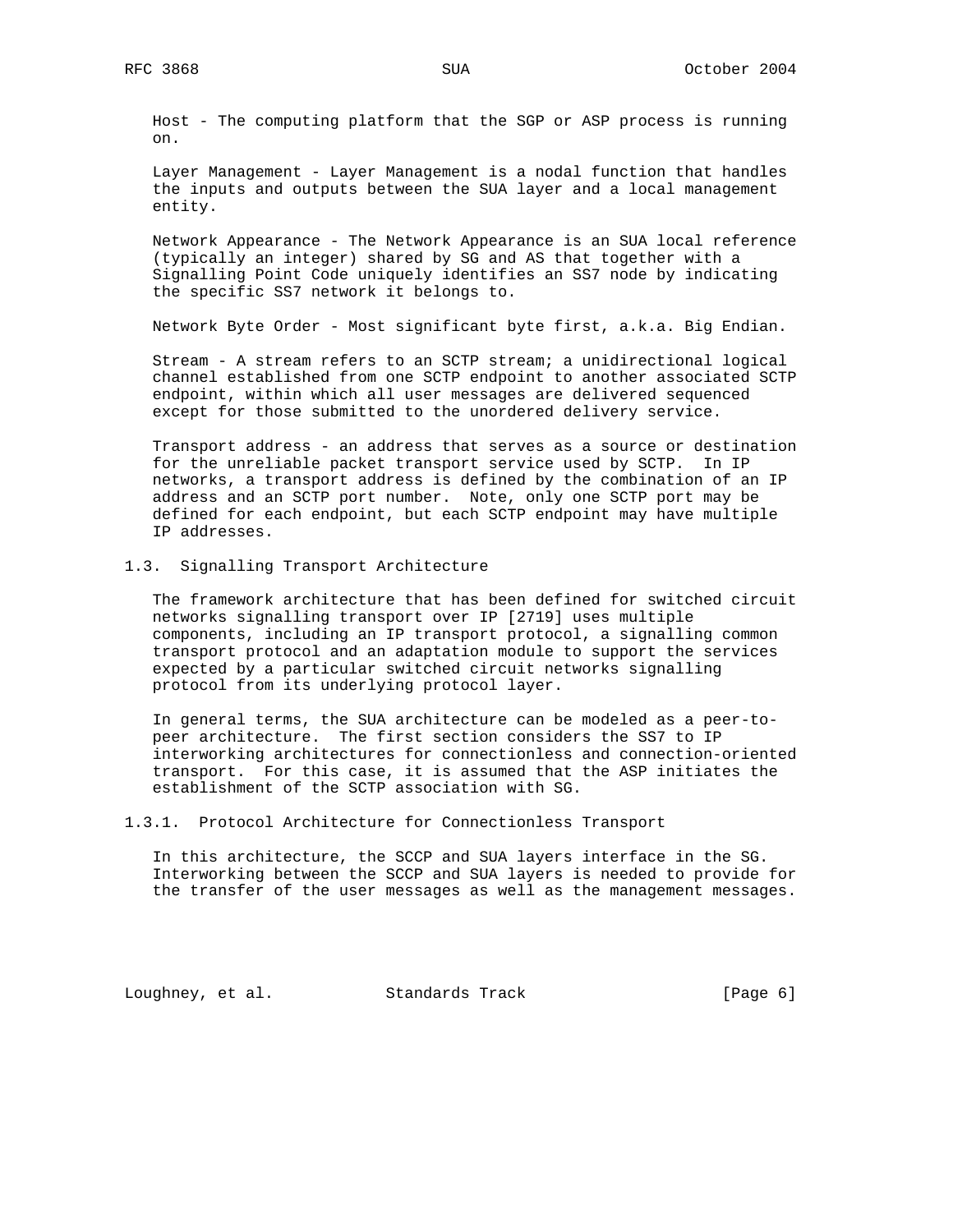| ********       |          | SS7       |          | *************** | IP      | ******** |         |
|----------------|----------|-----------|----------|-----------------|---------|----------|---------|
| * SEP          |          | $\star$ . | $^\star$ |                 | $\star$ | $^\star$ | $\star$ |
| $^\star$<br>or |          | $^\star$  | $\star$  | SG              | $\star$ | * ASP    | $\star$ |
| * STP          |          | $^\star$  | $\star$  |                 | $\star$ | $\star$  | $\star$ |
| ********       |          |           |          | *************** |         | ******** |         |
|                |          |           |          |                 |         |          |         |
|                | $----++$ |           |          |                 |         | -----    |         |
| SUAP           |          |           |          |                 |         | SUAP     |         |
|                |          |           |          |                 |         |          |         |
| SCCP           |          |           | SCCP     | SUA             |         | SUA      |         |
|                |          |           |          |                 |         |          |         |
| MTP3           |          |           | MTP3     |                 |         |          |         |
|                |          |           | $---$    | SCTP<br>$+$     |         | SCTP     |         |
| MTP2           |          |           | MTP2     |                 |         |          |         |
|                |          |           |          |                 |         |          |         |
| L1             |          |           | L1       | ΙP              |         | ΙP       |         |
|                |          |           |          |                 |         |          |         |
|                |          |           |          |                 |         |          |         |
|                |          |           |          |                 |         |          |         |

 SUAP - SCCP/SUA User Protocol (TCAP, for example) STP - SS7 Signalling Transfer Point

See Appendix A.3.1 for operation recommendations.

1.3.1.1. SG as endpoint

 In this case, the connectionless SCCP messages are routed on point code (PC) and subsystem number (SSN). The subsystem identified by SSN and Routing Context is regarded as local to the SG. This means from SS7 point of view, the SCCP-user is located at the SG.

1.3.1.2. Signalling Gateway as relay-point

 A Global Title translation is executed at the signalling gateway, before the destination of the message can be determined. The actual location of the SCCP-user is irrelevant to the SS7 network. GT Translation yields an "SCCP entity set", from which an Application Server can be derived. Selection of the Application Server is based on the SCCP called party address (and possibly other SS7 parameters depending on the implementation).

Loughney, et al. Standards Track [Page 7]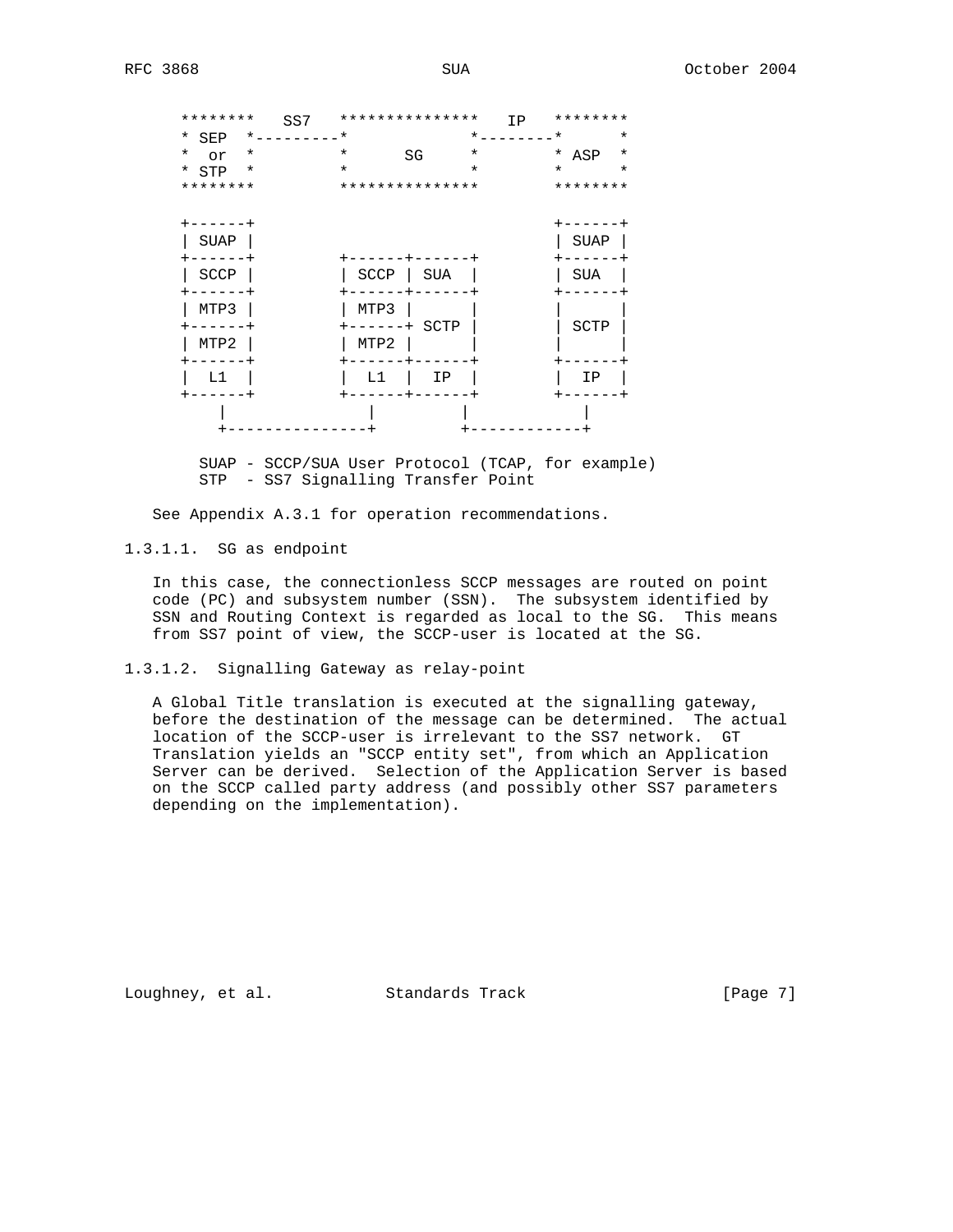### 1.3.2. Protocol Architecture for Connection-Oriented Transport

 In this architecture, the SCCP and SUA layers share an interface in the signalling gateway process to associate the two connection sections needed for the connection-oriented data transfer between SEP and ASP. Both connection sections are setup when routing the Connect Request messages from the signalling end point via signalling gateway process to ASP and visa versa. The routing of the Connect Request message is performed in the same way as described in 1.3.1.

| ********        | SS7                | *************** |                 | IP                      | ******** |         |
|-----------------|--------------------|-----------------|-----------------|-------------------------|----------|---------|
|                 | * SEP/ *---------* |                 | SG              | $\star$ _ _ _ _ _ _ _ _ | * ASP    | $\ast$  |
| $*$ STP $*$     |                    | $\star$         |                 | $\star$                 | $\star$  | $\star$ |
| ********        |                    | *************** |                 |                         | ******** |         |
|                 |                    |                 |                 |                         |          |         |
| $+ - - - - - +$ |                    |                 |                 |                         | ------   |         |
| SUAP            |                    |                 |                 |                         | SUAP     |         |
| $- - - - -$     |                    | ----            | $+ - - - - - -$ |                         |          |         |
| SCCP            |                    | SCCP            | SUA             |                         | SUA      |         |
| $---$           |                    |                 |                 |                         |          |         |
| MTP3            |                    | MTP3            |                 |                         |          |         |
|                 |                    |                 | -----+ SCTP     |                         | SCTP     |         |
| MTP2            |                    | MTP2            |                 |                         |          |         |
|                 |                    |                 | -+-----         |                         |          |         |
| L1              |                    | L1              | ΙP              |                         | ΙP       |         |
|                 |                    |                 |                 |                         |          |         |
|                 |                    |                 |                 |                         |          |         |
|                 |                    |                 |                 |                         |          |         |

 SUAP - SCCP/SUA Application Protocol (e.g., - RANAP/RNSAP) STP - SS7 Signalling Transfer Point

See Appendix A.3.2 for operation recommendations.

## 1.3.3. All IP Architecture

 This architecture can be used to carry a protocol that uses the transport services of SCCP within an IP network. This allows flexibility in developing networks, especially when interaction between legacy signalling is not needed. The architecture removes the need for signalling gateway functionality.

Loughney, et al. Standards Track [Page 8]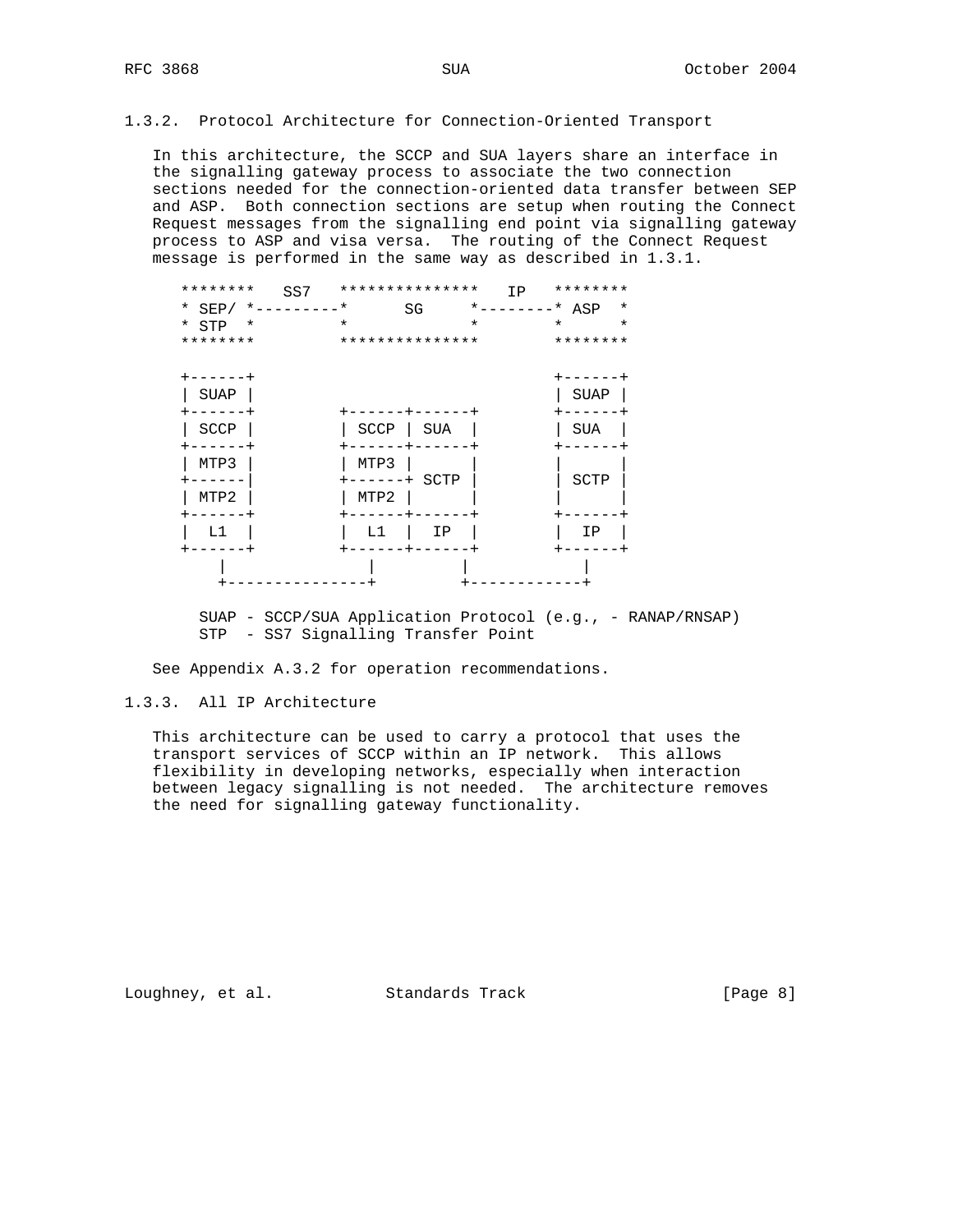| ********<br>ΙP   | ********          |
|------------------|-------------------|
| *<br>IPSP<br>* . | – – – *<br>IPSP * |
| ********         | ********          |
|                  |                   |
| . – – – – – +    | -------+          |
| SUAP             | SUAP              |
| -----+           | $------$          |
| SUA              | SUA               |
| $-- - - -$       | $-- -$            |
| SCTP             | SCTP              |
| ----+            |                   |
| IΡ               | IΡ                |
|                  |                   |
|                  |                   |
|                  |                   |

SUAP - SCCP/SUA Application Protocol (e.g., - RANAP/RNSAP)

1.3.4. ASP Fail-over Model and Terminology

 The SUA protocol supports ASP fail-over functions to support a high availability of transaction processing capability.

 An Application Server can be considered as a list of all ASPs configured/registered to handle SCCP-user messages within a certain range of routing information, known as a Routing Key. One or more ASPs in the list may normally be active to handle traffic, while others may be inactive but available in the event of failure or unavailability of the active ASP(s).

For operation recommendations, see Appendix A.

- 1.4. Services Provided by the SUA Layer
- 1.4.1. Support for the transport of SCCP-User Messages

 The SUA supports the transfer of SCCP-user messages. The SUA layer at the signalling gateway and at the ASP support the seamless transport of user messages between the signalling gateway and the ASP.

1.4.2. SCCP Protocol Class Support

 Depending upon the SCCP-users supported, the SUA supports the 4 possible SCCP protocol classes transparently. The SCCP protocol classes are defined as follows:

Loughney, et al. Standards Track [Page 9]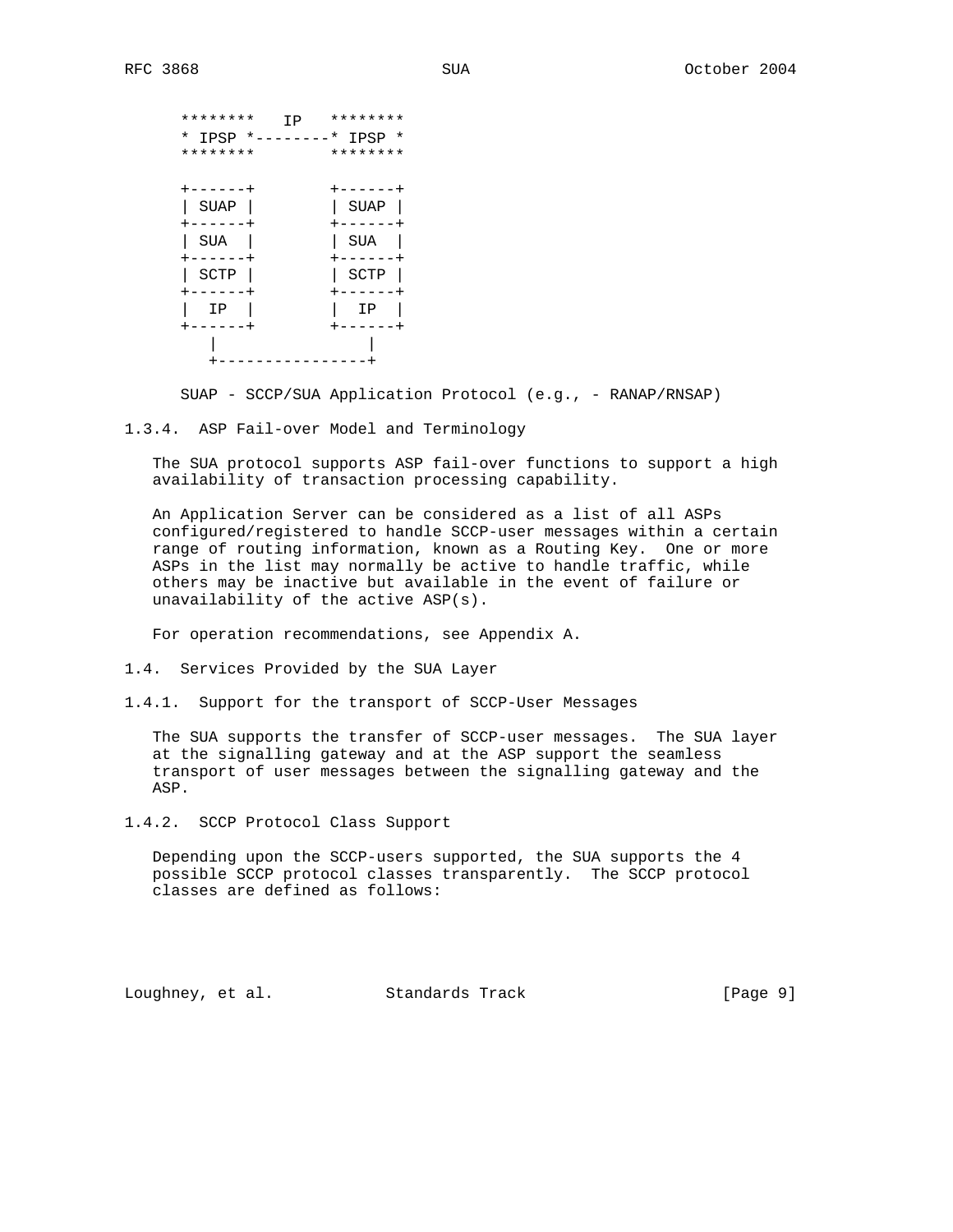- \* Protocol class 0 provides unordered transfer of SCCP-user messages in a connectionless manner.
- \* Protocol class 1 allows the SCCP-user to select the sequenced delivery of SCCP-user messages in a connectionless manner.
- \* Protocol class 2 allows the bidirectional transfer of SCCP-user messages by setting up a temporary or permanent signalling connection.
- \* Protocol class 3 allows the features of protocol class 2 with the inclusion of flow control. Detection of message loss or mis sequencing is included.

 Protocol classes 0 and 1 make up the SCCP connectionless service. Protocol classes 2 and 3 make up the SCCP connection-oriented service.

1.4.3. Native Management Functions

 The SUA layer provides the capability to indicate errors associated with the SUA-protocol messages and to provide notification to local management and the remote peer as is necessary.

1.4.4. Interworking with SCCP Network Management Functions

 SUA uses the existing ASP management messages for ASP status handling. The interworking with SCCP management messages consists of DUNA, DAVA, DAUD, DRST, DUPU or SCON messages (defined in section 3) on receipt of SSP, SSA, SST or SSC (defined by SCCP) to the appropriate ASPs. See also chapter 1.4.5. The primitives below are sent between the SCCP and SUA management functions in the SG to trigger events in the IP and SS7 domain.

| Generic<br>Name | Specific<br>Name                             | ANSI/ITU Reference                              |                                    |                                                            |
|-----------------|----------------------------------------------|-------------------------------------------------|------------------------------------|------------------------------------------------------------|
| N-State         | Request                                      | $ ITU-0.711$ Chap $6.3.2.3.2$ (Tab $16/0.711$ ) |                                    | Indication $ ANSI-T1.112 Chap 2.3.2.3.2 (Tab 8E/T1.112.1)$ |
| N-PCstate       | Indication                                   | ITU-0.711   Chap 6.3.2.3.3 (Tab 1/0.711)        |                                    | ANSI-T1.112 Chap 2.3.2.3.4 (Tab 8G/T1.112.1)               |
| N-Coord         | Request<br>Indication<br>Response<br>Confirm | ITU-0.711                                       | Chap $6.3.2.3.1$ (Tab $15/0.711$ ) | $ANSI-T1.112$ Chap 2.3.2.3.3 (Tab $8F/T1.112.1$ )          |

Loughney, et al. Standards Track [Page 10]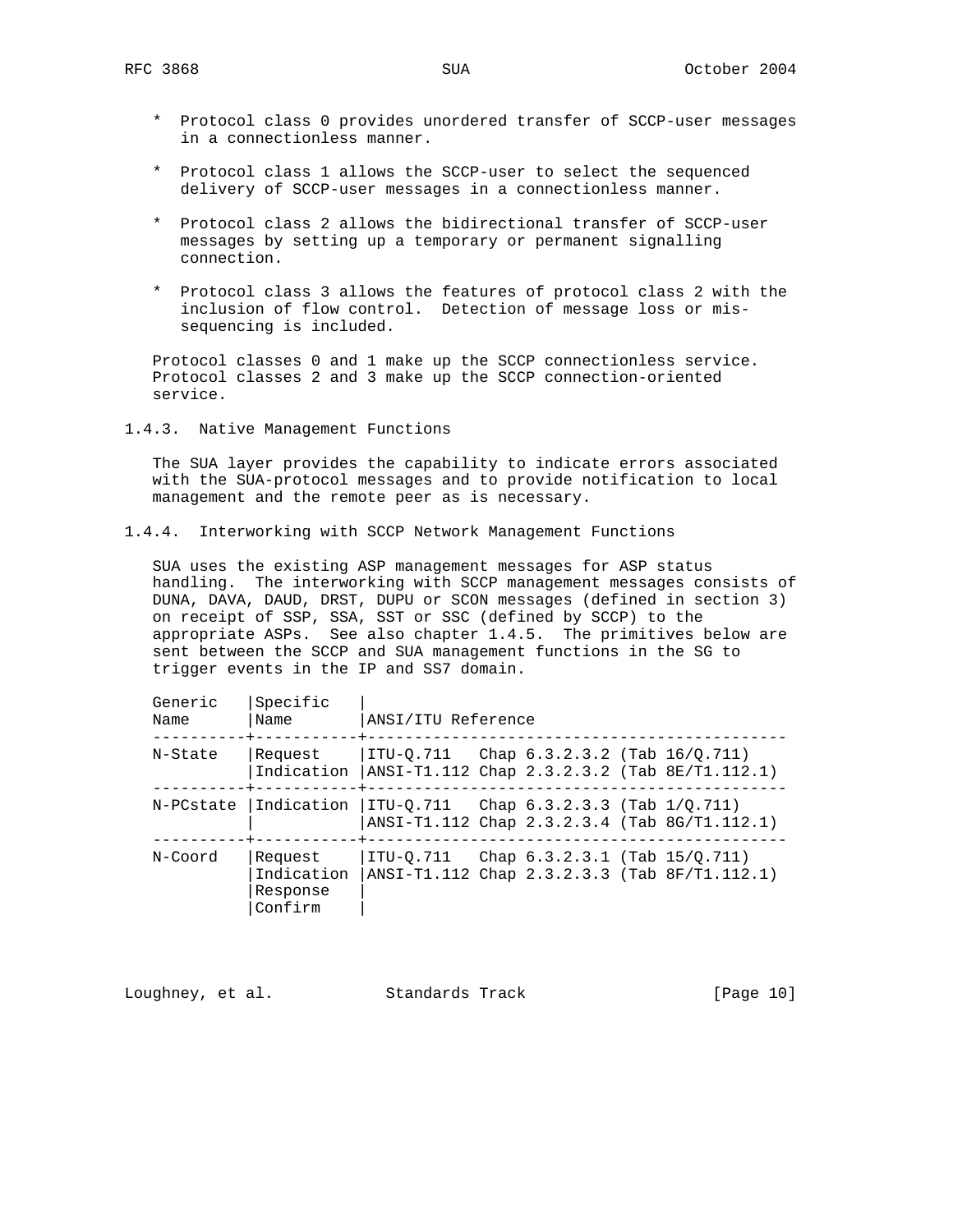#### 1.4.5. Support for the management between the SGP and ASP.

 The SUA layer provides interworking with SCCP management functions at the SG for operation between the switched circuit networks and the IP network. It should:

- \* Provide an indication to the SCCP-user at an ASP that a SS7 endpoint/peer is unreachable.
- \* Provide an indication to the SCCP-user at an ASP that a SS7 endpoint/peer is reachable.
- \* Provide congestion indication to SCCP-user at an ASP.
- \* Provide the initiation of an audit of SS7 endpoints at the SG.

#### 1.4.6. Relay function

 For network scalability purposes, the SUA may be enhanced with a relay functionality to determine the next hop SCTP association toward the destination SUA endpoint.

 The determination of the next hop may be based on Global Title information (e.g., E.164 number), in analogy with SCCP GTT in SS7 networks, modeled in [ITU-T Q.714]. It may also be based on Hostname information, IP address or pointcode contained in the called party address.

 This allows for greater scalability, reliability and flexibility in wide-scale deployments of SUA. The usage of a relay function is a deployment decision.

#### 1.5. Internal Functions Provided in the SUA Layer

 To perform its addressing and relaying capabilities, the SUA makes use of an Address Mapping Function (AMF). This function is considered part of SUA, but the way it is realized is left implementation / deployment dependent (local tables, DNS [3761], LDAP, etc.)

 The AMF is invoked when a message is received at the incoming interface. The AMF is responsible for resolving the address presented in the incoming SCCP/SUA message to SCTP associations to destinations within the IP network. The AMF will select the appropriate SCTP association based upon routing context / routing key information available. The destination might be the end SUA node or a SUA relay node. The Routing Keys reference an Application Server, which will have one or more ASPs processing traffic for the AS. The availability and status of the ASPs is handled by SUA ASP management messages.

Loughney, et al. Standards Track [Page 11]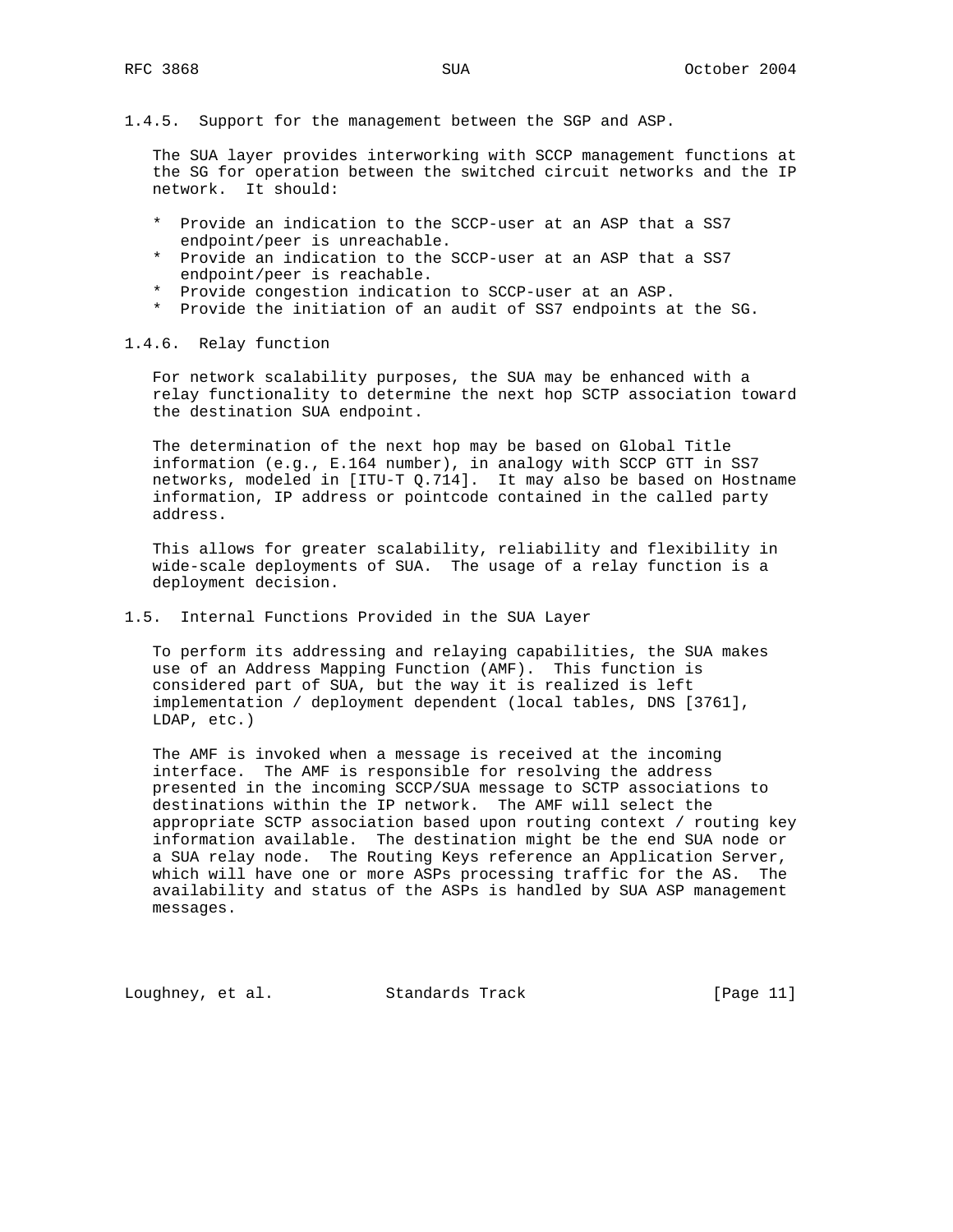Possible SS7 address/routing information that comprise a Routing Key entry includes, for example, OPC, DPC, SIO found in the MTP3 routing label, SCCP subsystem number, or Transaction ID. IP addresses and hostnames can also be used as Routing Key Information.

 It is expected that the routing keys be provisioned via a MIB, dynamic registration or external process, such as a database.

#### 1.5.1. Address Mapping at the SG

 Normally, one or more ASPs are active in the AS (i.e., currently processing traffic) but in certain failure and transition cases it is possible that there may not be an active ASP available. The SGP will buffer the message destined for this AS for a time T(r) or until an ASP becomes available. When no ASP becomes available before expiry of  $T(r)$ , the SGP will flush the buffered messages and initiate the appropriate return or refusal procedures.

 If there is no address mapping match for an incoming message, a default treatment MAY be specified. Possible solutions are to provide a default Application Server to direct all unallocated traffic to a (set of) default ASP(s), or to drop the messages and provide a notification to management. The treatment of unallocated traffic is implementation dependent.

#### 1.5.2. Address Mapping at the ASP

 To direct messages to the SS7 network, the ASP MAY perform an address mapping to choose the proper SGP for a given message. This is accomplished by observing the Destination Point Code and other elements of the outgoing message, SS7 network status, SGP availability, and Routing Context configuration tables.

 A Signalling Gateway may be composed of one or more SGPs. There is, however, no SUA messaging to manage the status of an SGP. Whenever an SCTP association to an SGP exists, it is assumed to be available. Also, every SGP of one SG communicating with one ASP regarding one AS provides identical SS7 connectivity to this ASP.

 An ASP routes responses to the SGP that it received messages from; within the routing context which it is currently active and receiving traffic.

#### 1.5.3. Address Mapping Function at a Relay Node

The relay function is invoked when:

- Routing is on Global Title

Loughney, et al. Standards Track [Page 12]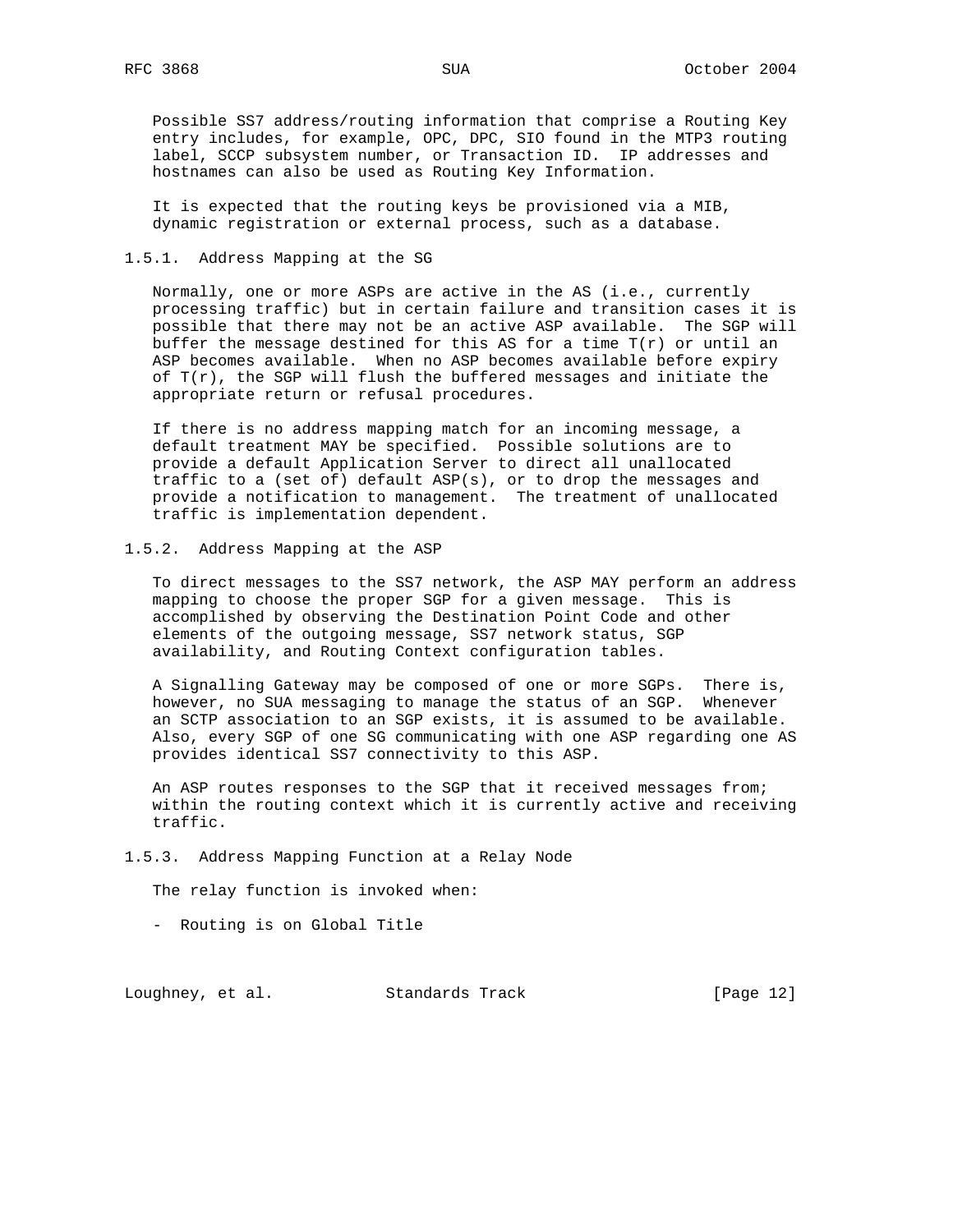- Routing is on Hostname
- Routing is on SSN and PC or SSN and IP Address and the address presented is not the one of the relay node

 Translation/resolution of the above address information yields one of the following:

- Route on SSN: SCTP association ID toward the destination node, SSN and optionally Routing Context and/or IP address.
- Route on GT: SCTP association ID toward next relay node, (new) GT and optionally SSN and/or Routing Context.
- Routing on Hostname: SCTP association ID toward next relay node, (new) Hostname and optionally SSN and/or Routing Context.
- A local SUA-user (combined relay/end node)

 To prevent looping, an SS7 hop counter is used. The originating end node (be it an SS7 or an IP node) sets the value of the SS7 hop counter to the maximum value (15 or less). Each time the relay function is invoked within an intermediate (relay) node, the SS7 hop counter is decremented. When the value reaches zero, the return or refusal procedures are invoked with reason "Hop counter violation".

#### 1.5.4. SCTP Stream Mapping

 The SUA supports SCTP streams. Signalling Gateway SG and Application Servers need to maintain a list of SCTP and SUA-users for mapping purposes. SCCP-users requiring sequenced message transfer need to be sent over a stream with sequenced delivery.

 SUA uses stream 0 for SUA management messages. It is OPTIONAL that sequenced delivery be used to preserve the order of management message delivery.

Stream selection based on protocol class:

- Protocol class 0: SUA MAY select unordered delivery. The stream selected is based on traffic information available to the SGP or ASP.
- Protocol class 1: SUA MUST select ordered delivery. The stream selected is based upon the sequence parameter given by the upper layer over the primitive interface and other traffic information available to the SGP or ASP
- Protocol classes 2 and 3: SUA MUST select ordered delivery. The stream selected is based upon the source local reference of the connection and other traffic information available to the SGP or ASP.

Loughney, et al. Standards Track [Page 13]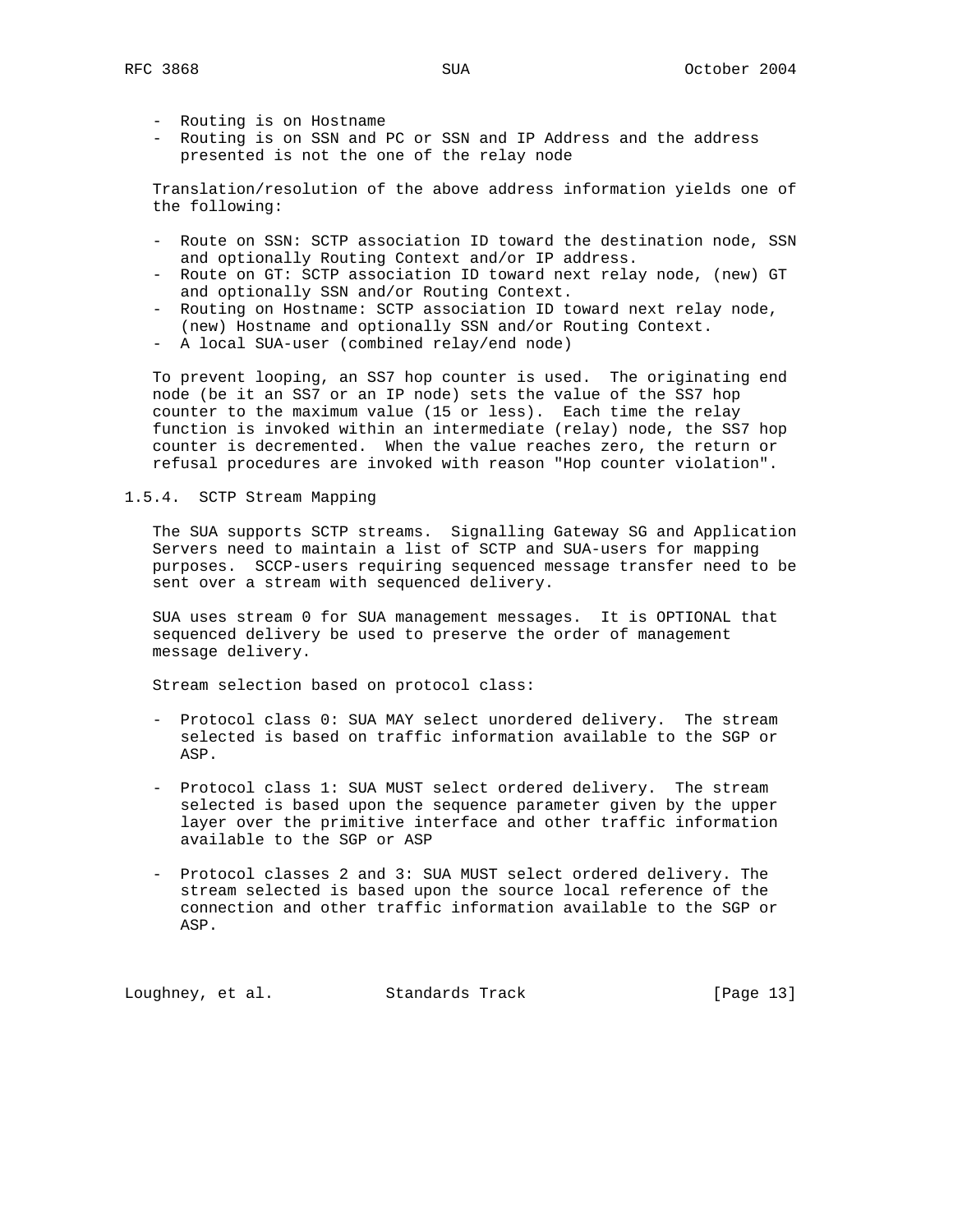### 1.5.5. Flow Control

 Local Management at an ASP may wish to stop traffic across an SCTP association to temporarily remove the association from service or to perform testing and maintenance activity. The function could optionally be used to control the start of traffic on to a newly available SCTP association.

#### 1.5.6. Congestion Management

 The SUA layer is informed of local and IP network congestion by means of an implementation-dependent function (e.g., an implementation dependent indication from the SCTP of IP network congestion).

 At an ASP or IPSP, the SUA layer indicates congestion to local SCCP- Users by means of an appropriate SCCP primitive (e.g., N-INFORM, N- NOTICE), as per current SCCP procedures, to invoke appropriate upper layer responses. When an SG determines that the transport of SS7 messages is encountering congestion, the SG MAY trigger SS7 SCCP Congestion messages to originating SS7 nodes, per the congestion procedures of the relevant SCCP standard. The triggering of SS7 SCCP Management messages from an SG is an implementation-dependent function.

 The SUA layer at an ASP or IPSP MAY indicate local congestion to an SUA peer with an SCON message. When an SG receives a congestion message (SCON) from an ASP, and the SG determines that an endpoint is now encountering congestion, it MAY trigger congestion procedures of the relevant SCCP standard.

## 1.6. Definition of SUA Boundaries

1.6.1. Definition of the upper boundary

 The following primitives are supported between the SUA and an SCCP user (a reference to ITU and ANSI sections where these primitives and corresponding parameters are described, is also given):

| Generic<br>Name | Specific<br>Name               | ANSI/ITU Reference                                                    |                                   |  |
|-----------------|--------------------------------|-----------------------------------------------------------------------|-----------------------------------|--|
| N-CONNECT       | Request<br>Response<br>Confirm | ITU-0.711<br>Indication   ANSI-T1.112 Chap 2.1.1.2.2 (Tab 2/T1.112.1) | Chap $6.1.1.2.2$ (Tab $2/Q.711$ ) |  |
| N-DATA          | Request                        | ITU-0.711<br>Indication   ANSI-T1.112 Chap 2.1.1.2.3 (Tab 3/T1.112.1) | Chap $6.1.1.2.3$ (Tab $3/0.711$ ) |  |

| Loughney, et al. |  | Standards Track | [Page 14] |  |
|------------------|--|-----------------|-----------|--|
|------------------|--|-----------------|-----------|--|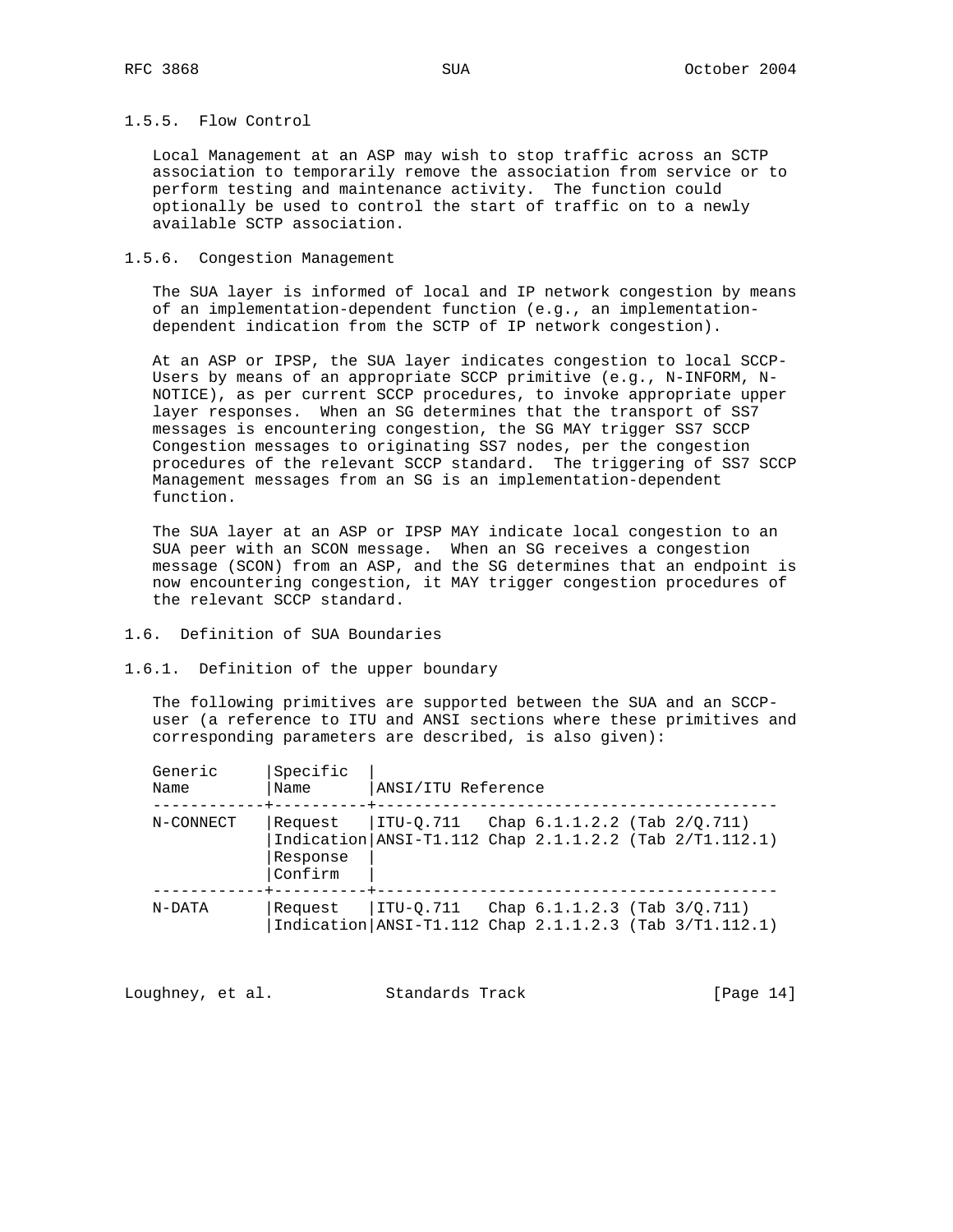| N-EXPEDITED<br>DATA  | Request                        | ITU-0.711<br>$Indication  ANSI-T1.112 Chap 2.1.1.2.3 (Tab 4/T1.112.1)$       | Chap $6.1.1.2.3$ (Tab $4/Q.711$ )  |                                                           |
|----------------------|--------------------------------|------------------------------------------------------------------------------|------------------------------------|-----------------------------------------------------------|
| N-RESET              | Request<br>Response<br>Confirm | ITU-0.711<br>Indication   ANSI-T1.112 Chap 2.1.1.2.3 (Tab 5/T1.112.1)        | Chap $6.1.1.2.3$ (Tab $5/0.711$ )  |                                                           |
| N-DISCONNECT Request |                                | ITU-0.711<br>Indication   ANSI-T1.112 Chap 2.1.1.2.4 (Tab 6/T1.112.1)        | Chap $6.1.1.2.4$ (Tab $6/Q.711$ )  |                                                           |
| N-INFORM             | Request                        | $ITU-Q.711$<br>Indication ANSI-T1.112                                        | Chap $6.1.1.3.2$ (Tab $8/Q.711$ )  | Chap $2.1.1.2.5$ (Tab $6A/T1.112.1$ )                     |
| N-UNITDATA           | Request                        | ITU-0.711<br>Indication $ ANSI-T1.112$ Chap $2.2.2.3.1$ (Tab $8A/T1.112.1$ ) | Chap $6.2.2.3.1$ (Tab $12/Q.711$ ) |                                                           |
| N-NOTICE             | Indication ITU-0.711           |                                                                              | Chap $6.2.2.3.2$ (Tab $13/0.711$ ) | ANSI-T1.112 Chap 2.2.2.3.2 (Tab 8B/T1.112.1)              |
| N-STATE              | Request                        | ITU-0.711<br>Indication ANSI-T1.112                                          | Chap 6.3.2.3.2 (Tab 16/Q.711)      | Chap 2.3.2.3.2 (Tab 8E/T1.112.1)                          |
| N-PCSTATE            | Indication ITU-0.711           |                                                                              | Chap $6.3.2.3.3$ (Tab $17/Q.711$ ) | ANSI-T1.112 Chap 2.3.2.3.4 (Tab 8G/T1.112.1)              |
| N-COORD              | Request<br>Response<br>Confirm | ITU-0.711                                                                    | Chap $6.3.2.3.1$ (Tab $15/Q.711$ ) | Indication   ANSI-T1.112 Chap 2.3.2.3.3 (Tab 8F/T1.112.1) |

## 1.6.2. Definition of the lower boundary

 The upper layer primitives provided by the SCTP are provided in [SCTP].

1.6.3. Definition of the Boundary between SUA and Layer Management

 M-SCTP\_ESTABLISH request Direction: LM -> SUA Purpose: LM requests ASP to establish an SCTP association with its peer.

 M-SCTP\_ESTABLISH confirm Direction: SUA -> LM Purpose: ASP confirms to LM that it has established an SCTP association with its peer.

Loughney, et al. Standards Track [Page 15]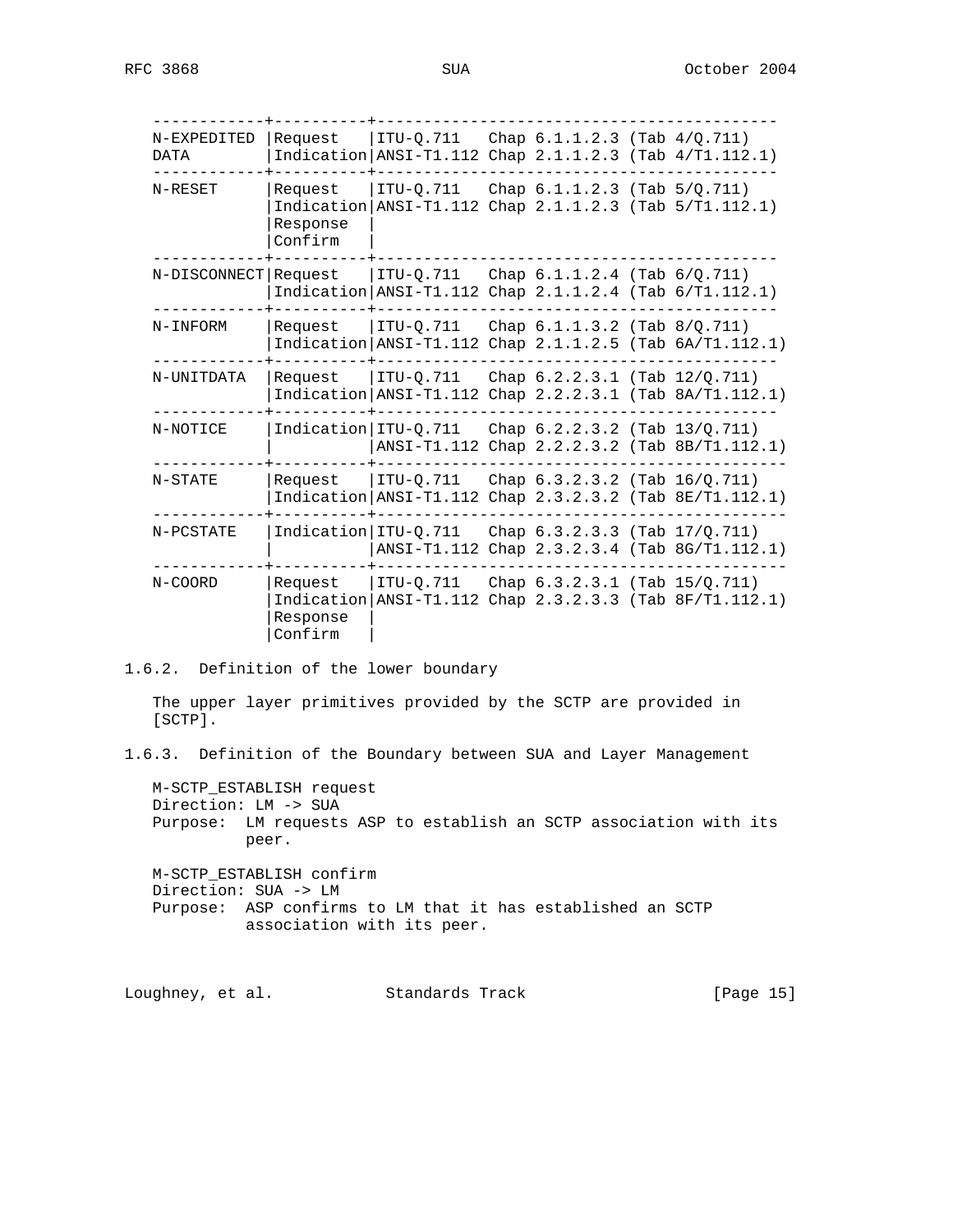M-SCTP\_ESTABLISH indication Direction: SUA -> LM Purpose: SUA informs LM that a remote ASP has established an SCTP association. M-SCTP\_RELEASE request Direction: LM -> SUA Purpose: LM requests ASP to release an SCTP association with its peer. M-SCTP\_RELEASE confirm Direction: SUA -> LM Purpose: ASP confirms to LM that it has released SCTP association with its peer. M-SCTP\_RELEASE indication Direction: SUA -> LM Purpose: SUA informs LM that a remote ASP has released an SCTP Association or the SCTP association has failed. M-SCTP RESTART indication Direction: SUA -> LM Purpose: SUA informs LM that an SCTP restart indication has been received. M-SCTP\_STATUS request Direction: LM -> SUA Purpose: LM requests SUA to report the status of an SCTP association. M-SCTP\_STATUS confirm Direction: SUA -> LM Purpose: SUA responds with the status of an SCTP association. M-SCTP STATUS indication Direction: SUA -> LM Purpose: SUA reports the status of an SCTP association. M-ASP\_STATUS request Direction: LM -> SUA Purpose: LM requests SUA to report the status of a local or remote ASP. M-ASP\_STATUS confirm Direction: SUA -> LM Purpose: SUA reports status of local or remote ASP. Loughney, et al. Standards Track [Page 16]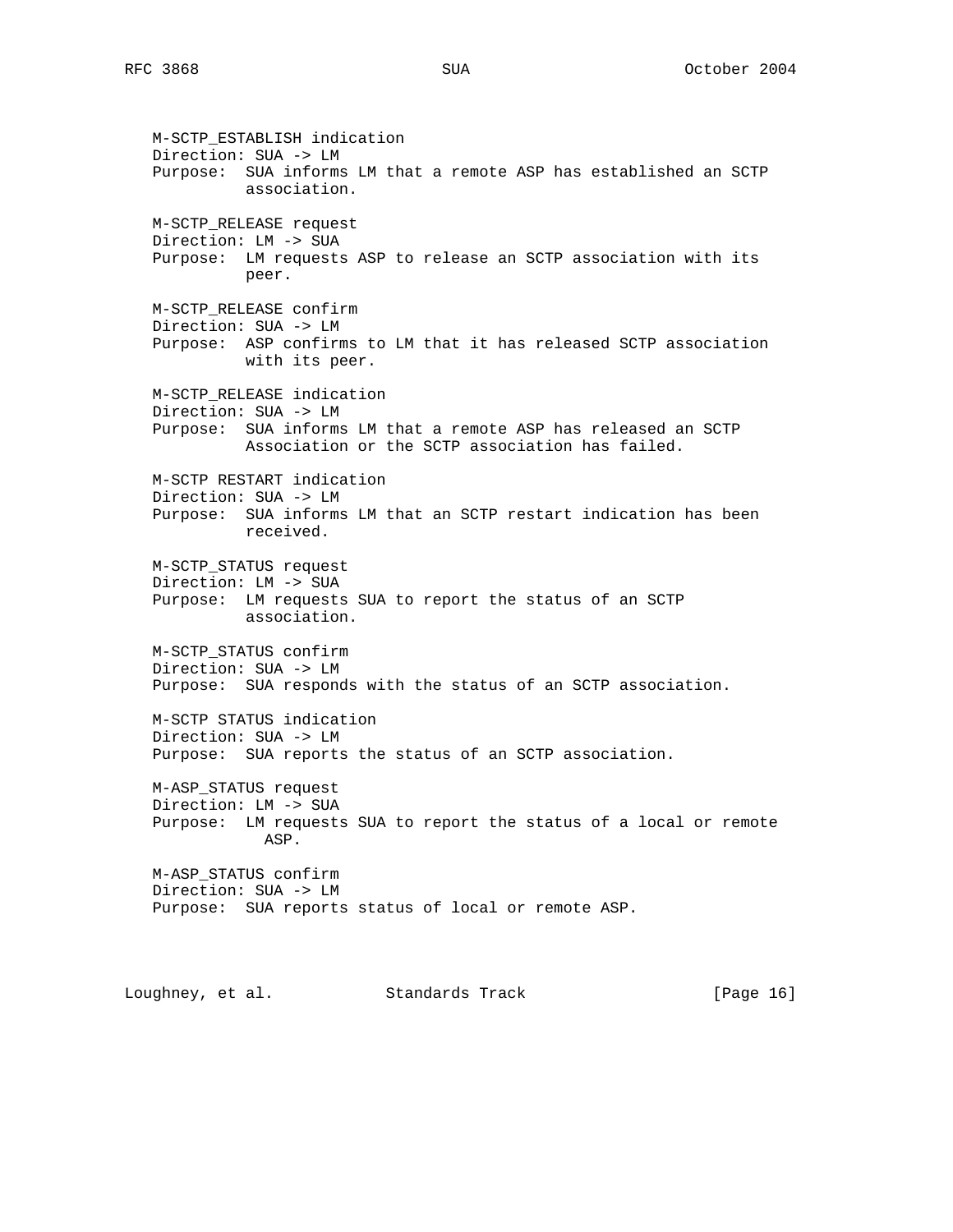M-AS\_STATUS request Direction: LM -> SUA Purpose: LM requests SUA to report the status of an AS. M-AS\_STATUS confirm Direction: SUA -> LM Purpose: SUA reports the status of an AS. M-NOTIFY indication Direction: SUA -> LM Purpose: SUA reports that it has received a Notify message from its peer. M-ERROR indication Direction: SUA -> LM Purpose: SUA reports that it has received an Error message from its peer or that a local operation has been unsuccessful. M-ASP\_UP request Direction: LM -> SUA Purpose: LM requests ASP to start its operation and send an ASP Up message to its peer. M-ASP\_UP confirm Direction: SUA -> LM Purpose: ASP reports that is has received an ASP UP Ack message from its peer. M-ASP\_UP indication Direction: SUA -> LM Purpose: SUA reports it has successfully processed an incoming ASP Up message from its peer. M-ASP\_DOWN request Direction: LM -> SUA Purpose: LM requests ASP to stop its operation and send an ASP Down message to its peer. M-ASP\_DOWN confirm Direction: SUA -> LM Purpose: ASP reports that is has received an ASP Down Ack message from its peer. M-ASP\_DOWN indication Direction: SUA -> LM Purpose: SUA reports it has successfully processed an incoming ASP Down message from its peer, or the SCTP association has been lost/reset. Loughney, et al. Standards Track [Page 17]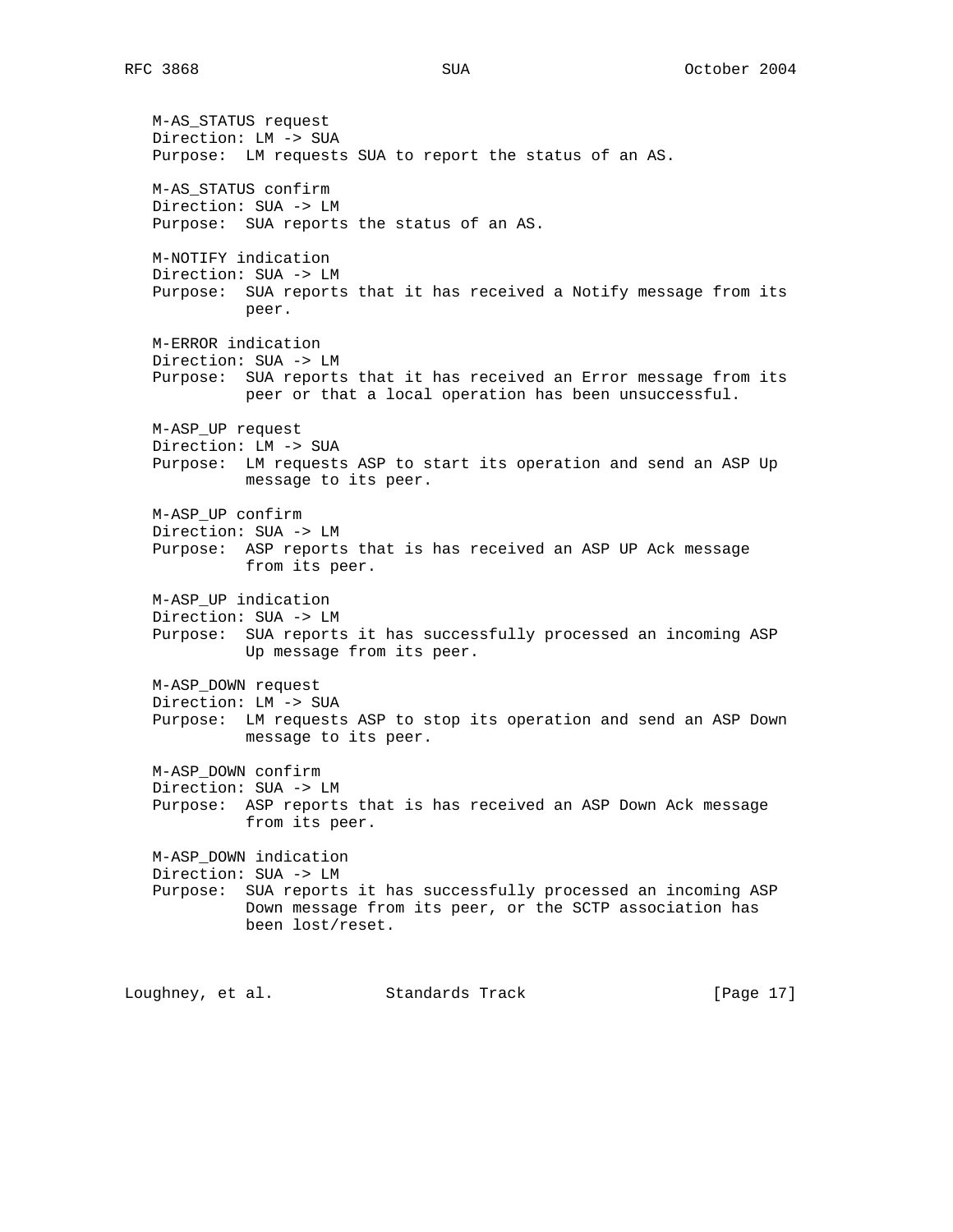M-ASP\_ACTIVE request Direction: LM -> SUA Purpose: LM requests ASP to send an ASP Active message to its peer. M-ASP\_ACTIVE confirm Direction: SUA -> LM Purpose: ASP reports that is has received an ASP Active Ack message from its peer. M-ASP\_ACTIVE indication Direction: SUA -> LM Purpose: SUA reports it has successfully processed an incoming ASP Active message from its peer. M-ASP\_INACTIVE request Direction: LM -> SUA Purpose: LM requests ASP to send an ASP Inactive message to its peer. M-ASP\_INACTIVE confirm Direction: LM -> SUA Purpose: ASP reports that is has received an ASP Inactive Ack message from its peer. M-ASP\_INACTIVE indication Direction: SUA -> LM Purpose: SUA reports it has successfully processed an incoming ASP Inactive message from its peer. M-AS\_ACTIVE indication Direction: SUA -> LM Purpose: SUA reports that an AS has moved to the AS-ACTIVE state. M-AS\_INACTIVE indication Direction: SUA -> LM Purpose: SUA reports that an AS has moved to the AS-INACTIVE state. M-AS\_DOWN indication Direction: SUA -> LM Purpose: SUA reports that an AS has moved to the AS-DOWN state.

Loughney, et al. Standards Track [Page 18]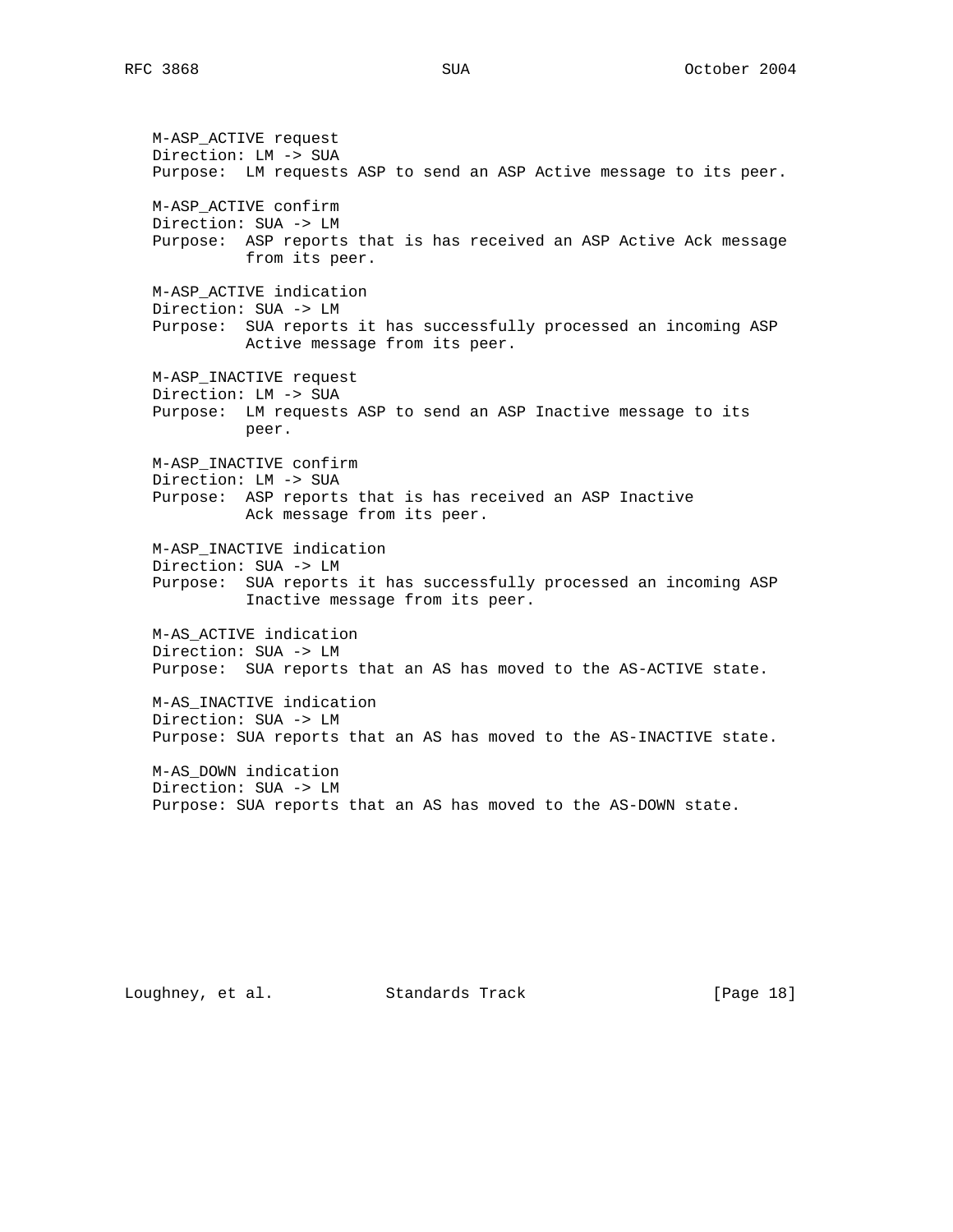If the SUA layer supports dynamic registration of Routing Key, the layer MAY support the following additional primitives: M-RK\_REG request Direction: LM -> SUA Purpose: LM requests ASP to register RK(s) with its peer by sending REG REQ message. M-RK\_REG confirm Direction: SUA -> LM Purpose: ASP reports that it has received REG RSP message with registration status as successful from its peer. M-RK\_REG indication Direction: SUA -> LM Purpose: SUA informs LM that it has successfully processed an incoming REG REQ message. M-RK\_DEREG request Direction: LM -> SUA Purpose: LM requests ASP to deregister RK(s) with its peer by sending DEREG REQ message. M-RK\_DEREG confirm Direction: SUA -> LM Purpose: ASP reports that it has received DEREG RESP message with deregistration status as successful from its peer. M-RK\_DEREG indication Direction: SUA -> LM Purpose: SUA informs LM that it has successfully processed an incoming DEREG REQ from its peer. 2. Conventions

 The keywords MUST, MUST NOT, REQUIRED, SHALL, SHALL NOT, SHOULD, SHOULD NOT, RECOMMENDED, NOT RECOMMENDED, MAY, and OPTIONAL, when they appear in this document, are to be interpreted as described in BCP 14, RFC 2119 [2119].

3. Protocol Elements

 The general message format includes a Common Message Header together with a list of zero or more parameters as defined by the Message Type.

 For forward compatibility, all Message Types may have attached parameters even if none are specified in this version.

Loughney, et al. Standards Track [Page 19]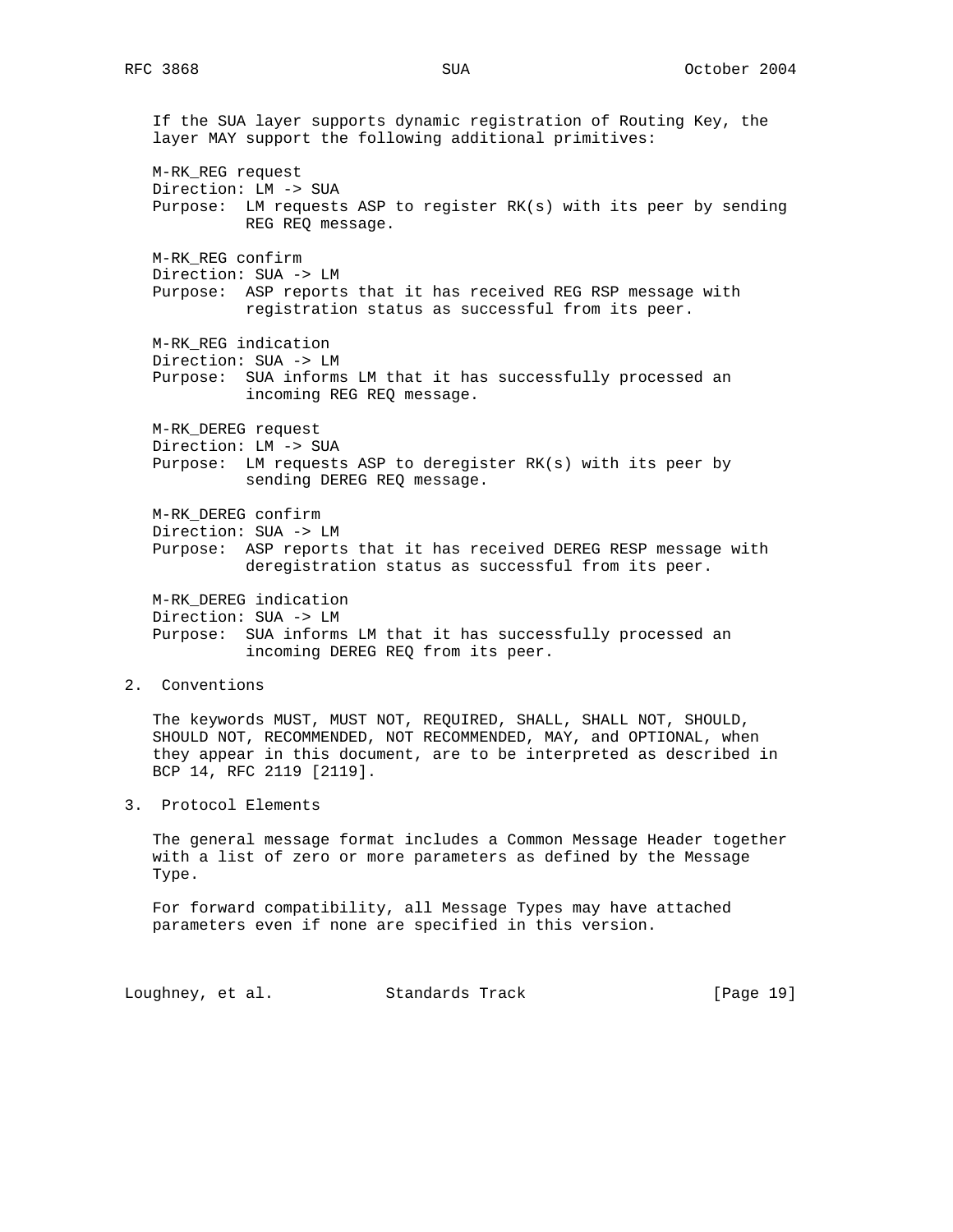The Reserved field is set to 0 in messages sent and is not to be examined in messages received.

3.1. Common Message Header

 The protocol messages for the SCCP-User Adaptation Protocol requires a message structure which contains a version, message class, message type, message length and message contents. This message header is common among all signalling protocol adaptation layers:

0  $1$   $2$   $3$  0 1 2 3 4 5 6 7 8 9 0 1 2 3 4 5 6 7 8 9 0 1 2 3 4 5 6 7 8 9 0 1 +-+-+-+-+-+-+-+-+-+-+-+-+-+-+-+-+-+-+-+-+-+-+-+-+-+-+-+-+-+-+-+-+ | Version | Reserved | Message Class | Message Type | +-+-+-+-+-+-+-+-+-+-+-+-+-+-+-+-+-+-+-+-+-+-+-+-+-+-+-+-+-+-+-+-+ Message Length +-+-+-+-+-+-+-+-+-+-+-+-+-+-+-+-+-+-+-+-+-+-+-+-+-+-+-+-+-+-+-+-+ Message Data

 Note that the 'data' portion of SUA messages SHALL contain SCCP-User data, not the encapsulated SCCP message.

Optional parameters can only occur at most once in an SUA message.

3.1.1. SUA Protocol Version

 The version field (ver) contains the version of the SUA adaptation layer. The supported versions are:

- 1 SUA version 1.0
- 3.1.2. Message Classes

Message Classes

| 0 | SUA Management (MGMT) Message                                |
|---|--------------------------------------------------------------|
|   | Reserved                                                     |
| 2 | Signalling Network Management (SNM) Messages                 |
| 3 | ASP State Maintenance (ASPSM) Messages                       |
| 4 | ASP Traffic Maintenance (ASPTM) Messages                     |
| 5 | Reserved                                                     |
| 6 | Reserved                                                     |
| 7 | Connectionless Messages                                      |
| 8 | Connection-Oriented Messages                                 |
| 9 | Routing Key Management (RKM) Messages.                       |
|   | 10 - 127 Reserved by the IETF                                |
|   | 128 - 255 Reserved for IETF-Defined Message Class Extensions |

Loughney, et al. Standards Track [Page 20]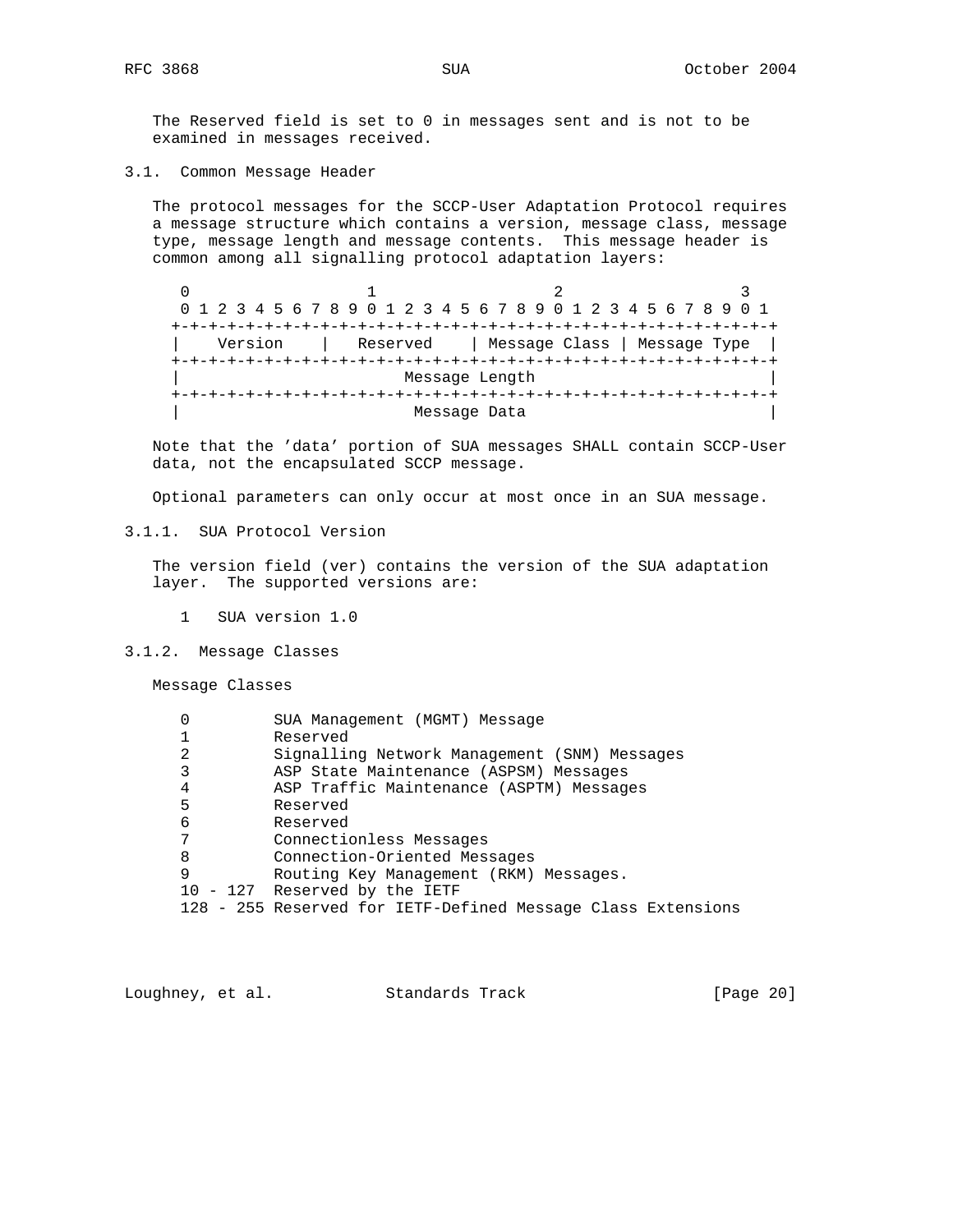3.1.3. Message Types SUA Management Messages 0 Error (ERR)<br>1 Notify (NTF Notify (NTFY) 2 - 127 Reserved by the IETF 128- 255 Reserved for IETF-Defined Message Class Extensions Signalling Network Management (SNM) Messages 0 Reserved 1 Destination Unavailable (DUNA) 2 Destination Available (DAVA) 3 Destination State Audit (DAUD) 4 Signalling Congestion (SCON) 5 Destination User Part Unavailable (DUPU) 6 Destination Restricted (DRST) 7 - 127 Reserved by the IETF 128 - 255 Reserved for IETF-Defined Message Class Extensions Application Server Process State Maintenance (ASPSM) Messages 0 Reserved 1 ASP Up (UP) 2 ASP Down (DOWN) 3 Heartbeat (BEAT)

 4 ASP Up Ack (UP ACK) 5 ASP Down Ack (DOWN ACK) 6 Heartbeat Ack (BEAT ACK) 7 - 127 Reserved by the IETF 128 - 255 Reserved for IETF-Defined Message Class Extensions

ASP Traffic Maintenance (ASPTM) Messages

 0 Reserved 1 ASP Active (ACTIVE) 2 ASP Inactive (INACTIVE) 3 ASP Active Ack (ACTIVE ACK) 4 ASP Inactive Ack (INACTIVE ACK) 5 - 127 Reserved by the IETF 128 - 255 Reserved for IETF-Defined Message Class Extensions

Loughney, et al. Standards Track [Page 21]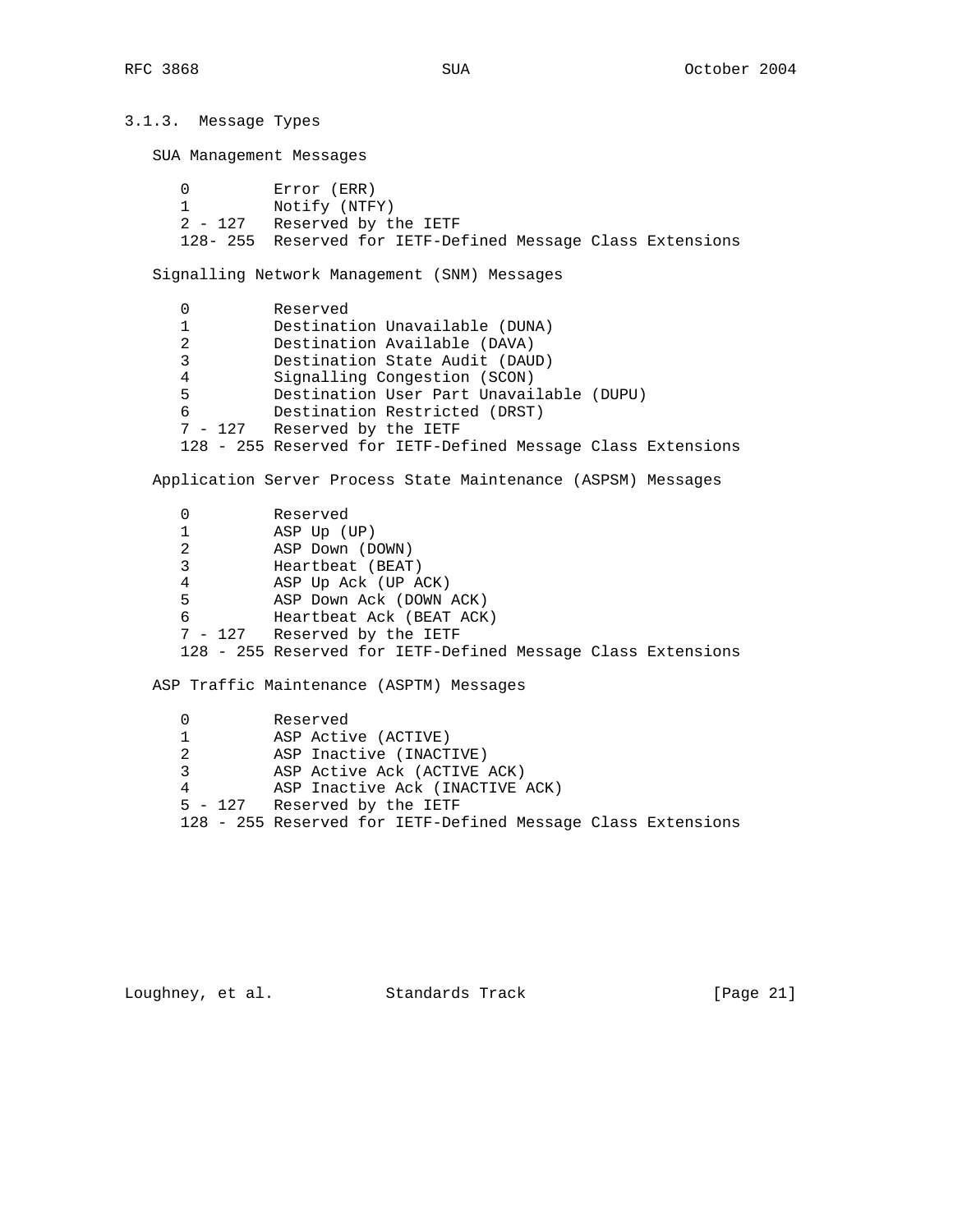Routing Key Management (RKM) Messages 0 Reserved 1 Registration Request (REG REQ) 2 Registration Response (REG RSP) 3 Deregistration Request (DEREG REQ) 4 Deregistration Response (DEREG RSP) 5 - 127 Reserved by the IETF 128 - 255 Reserved for IETF-Defined Message Class Extensions Connectionless (CL) Messages

 0 Reserved 1 Connectionless Data Transfer (CLDT) 2 Connectionless Data Response (CLDR) 3 - 127 Reserved by the IETF 128 - 255 Reserved for IETF-Defined Message Class Extensions

Connection-Oriented (CO) Messages

|    | Reserved                                                     |
|----|--------------------------------------------------------------|
|    | Connection Request (CORE)                                    |
| 2  | Connection Acknowledge (COAK)                                |
| 3  | Connection Refused (COREF)                                   |
| 4  | Release Request (RELRE)                                      |
| 5  | Release Complete (RELCO)                                     |
| 6  | Reset Confirm (RESCO)                                        |
| 7  | Reset Request (RESRE)                                        |
| 8  | Connection Oriented Data Transfer (CODT)                     |
| 9  | Connection Oriented Data Acknowledge (CODA)                  |
| 10 | Connection Oriented Error (COERR)                            |
| 11 | Inactivity Test (COIT)                                       |
|    | 12 - 127 Reserved by the IETF                                |
|    | 128 - 255 Reserved for IETF-Defined Message Class Extensions |

#### 3.1.4. Message Length

 The Message Length defines the length of the message in octets, including the header and including all padding bytes. Message Length is a 32-bit identifier.

3.1.5. Tag-Length-Value Format

 SUA messages consist of a Common Header followed by zero or more parameters, as defined by the message type. The Tag-Length-Value (TLV) parameters contained in a message are defined in a Tag-Length- Value format as shown below.

Loughney, et al. Standards Track [Page 22]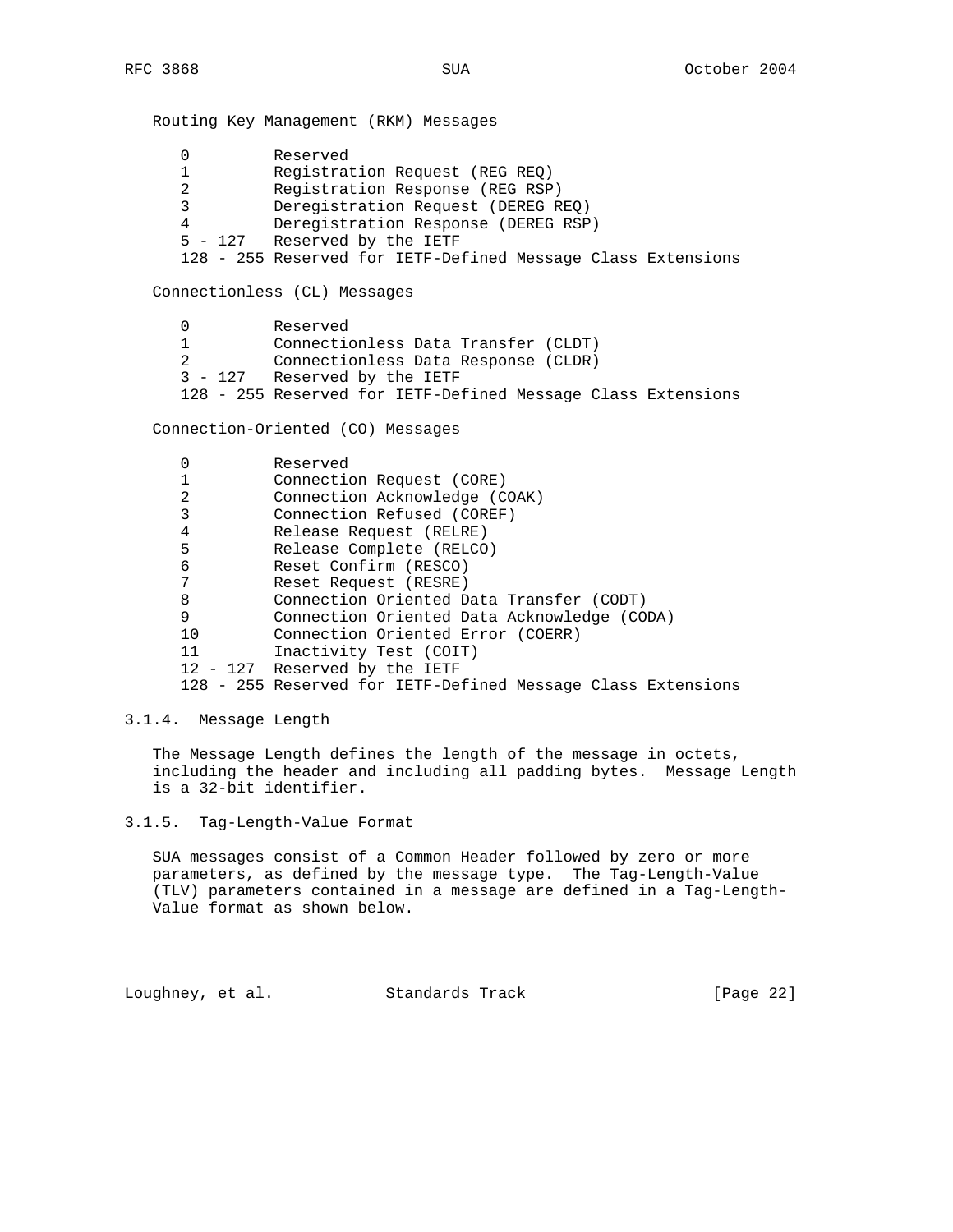0  $1$  2 3 0 1 2 3 4 5 6 7 8 9 0 1 2 3 4 5 6 7 8 9 0 1 2 3 4 5 6 7 8 9 0 1 +-+-+-+-+-+-+-+-+-+-+-+-+-+-+-+-+-+-+-+-+-+-+-+-+-+-+-+-+-+-+-+-+ | Parameter Tag | Parameter Length | +-+-+-+-+-+-+-+-+-+-+-+-+-+-+-+-+-+-+-+-+-+-+-+-+-+-+-+-+-+-+-+-+  $\lambda$  and  $\lambda$  and  $\lambda$  and  $\lambda$  and  $\lambda$  and  $\lambda$  and  $\lambda$  and  $\lambda$  and  $\lambda$  and  $\lambda$  and  $\lambda$  and  $\lambda$  and  $\lambda$  and  $\lambda$  and  $\lambda$  and  $\lambda$  and  $\lambda$  and  $\lambda$  and  $\lambda$  and  $\lambda$  and  $\lambda$  and  $\lambda$  and  $\lambda$  and  $\lambda$  and  $\lambda$  Parameter Value  $\lambda$  and  $\lambda$  and  $\lambda$  and  $\lambda$  and  $\lambda$  and  $\lambda$  and  $\lambda$  and  $\lambda$  and  $\lambda$  and  $\lambda$  and  $\lambda$  and  $\lambda$  and  $\lambda$  and  $\lambda$  and  $\lambda$  and  $\lambda$  and  $\lambda$  and  $\lambda$  and  $\lambda$  and  $\lambda$  and  $\lambda$  and  $\lambda$  and  $\lambda$  and  $\lambda$  and  $\lambda$  +-+-+-+-+-+-+-+-+-+-+-+-+-+-+-+-+-+-+-+-+-+-+-+-+-+-+-+-+-+-+-+-+

Parameter Tag: 16 bits (unsigned integer)

 Tag field is a 16-bit identifier of the type of parameter. It takes a value of 0 to 65535.

Parameter Length: 16 bits (unsigned integer)

 The Parameter Length field contains the size of the parameter in bytes, including the Parameter Tag, Parameter Length, and Parameter Value fields. The Parameter Length does not include any padding bytes. However, composite parameters will contain all padding bytes, since all parameters contained within this composite parameter will be considered multiples of 4 bytes.

Parameter Value: variable-length.

 The Parameter Value field contains the actual information to be transfered in the parameter.

 The total length of a parameter (including Tag, Parameter Length and Value fields) MUST be a multiple of 4 bytes. If the length of the parameter is not a multiple of 4 bytes, the sender pads the parameter at the end (i.e., after the Parameter Value field) with all zero bytes. The length of the padding is NOT included in the parameter length field. A sender SHOULD NOT pad with more than 3 bytes. The receiver MUST ignore the padding bytes.

 Implementation note: The use of TLV in principle allows the parameters to be placed in a random order in the message. However, some guidelines should be considered for easy processing in the following order:

- Parameters needed to correctly process other message parameters, preferably should precede these parameters (such as Routing Context).
- Mandatory parameters preferably SHOULD precede any optional parameters.
- The data parameter will normally be the final one in the message.

Loughney, et al. Standards Track [Page 23]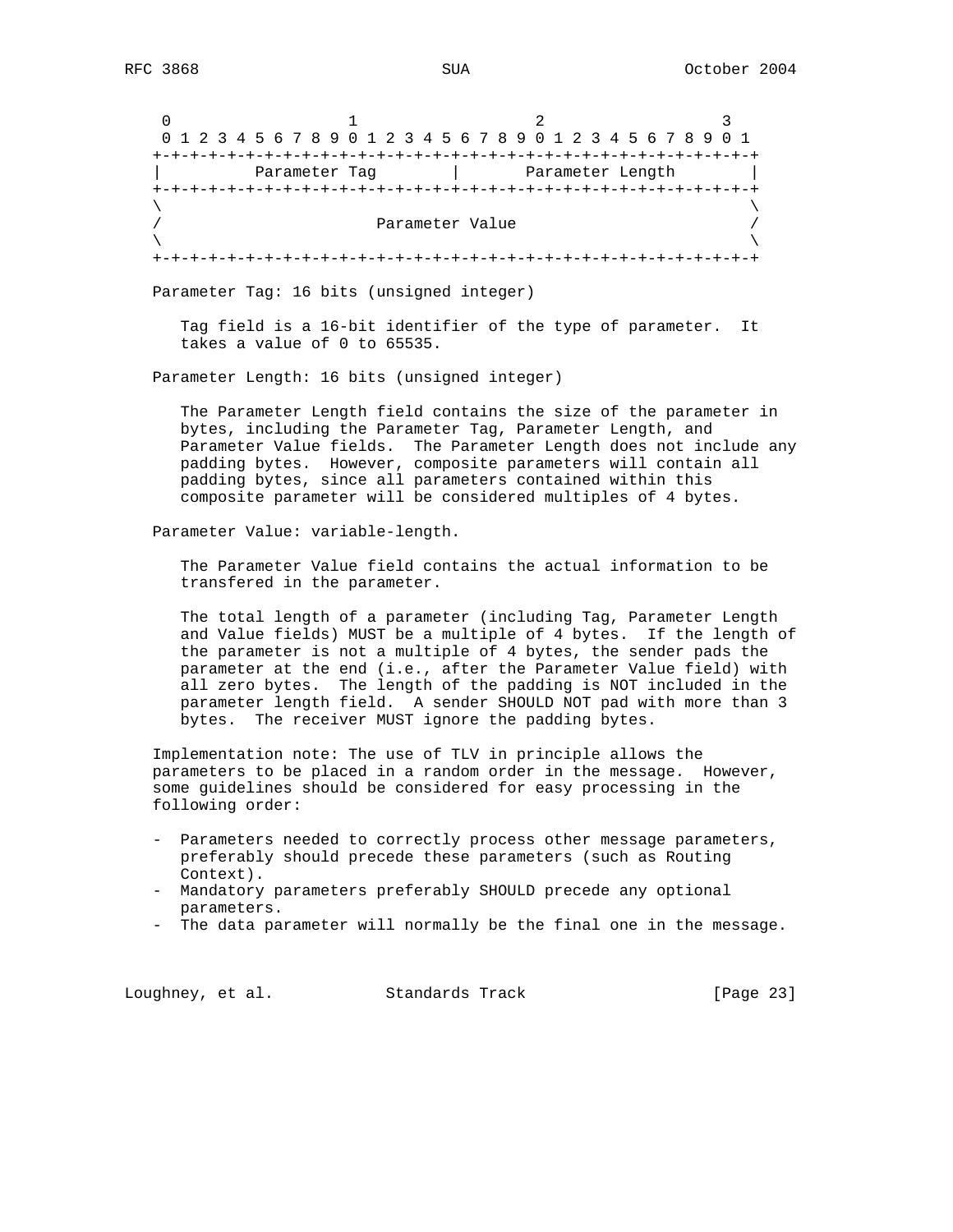- The receiver SHOULD accept parameters in any order, except where explicitly mandated.

3.2. SUA Connectionless Messages

 The following section describes the SUA Connectionless transfer messages and parameter contents. The general message format includes a Common Message Header together with a list of zero or more parameters as defined by the Message Type. All Message Types can have attached parameters.

## 3.2.1. Connectionless Data Transfer (CLDT)

This message transfers data between one SUA to another.

0  $1$  2 3 0 1 2 3 4 5 6 7 8 9 0 1 2 3 4 5 6 7 8 9 0 1 2 3 4 5 6 7 8 9 0 1 +-+-+-+-+-+-+-+-+-+-+-+-+-+-+-+-+-+-+-+-+-+-+-+-+-+-+-+-+-+-+-+-+ | Tag = 0x0006 | Length | +-+-+-+-+-+-+-+-+-+-+-+-+-+-+-+-+-+-+-+-+-+-+-+-+-+-+-+-+-+-+-+-+ Routing Context  $\lambda$  and  $\lambda$  and  $\lambda$  and  $\lambda$  and  $\lambda$  and  $\lambda$  and  $\lambda$  and  $\lambda$  and  $\lambda$  and  $\lambda$  and  $\lambda$  and  $\lambda$  and  $\lambda$  and  $\lambda$  and  $\lambda$  and  $\lambda$  and  $\lambda$  and  $\lambda$  and  $\lambda$  and  $\lambda$  and  $\lambda$  and  $\lambda$  and  $\lambda$  and  $\lambda$  and  $\lambda$  +-+-+-+-+-+-+-+-+-+-+-+-+-+-+-+-+-+-+-+-+-+-+-+-+-+-+-+-+-+-+-+-+ | Tag = 0x0115 | Length | +-+-+-+-+-+-+-+-+-+-+-+-+-+-+-+-+-+-+-+-+-+-+-+-+-+-+-+-+-+-+-+-+ Protocol Class +-+-+-+-+-+-+-+-+-+-+-+-+-+-+-+-+-+-+-+-+-+-+-+-+-+-+-+-+-+-+-+-+ | Tag = 0x0102 | Length | +-+-+-+-+-+-+-+-+-+-+-+-+-+-+-+-+-+-+-+-+-+-+-+-+-+-+-+-+-+-+-+-+ Source Address  $\lambda$  and  $\lambda$  and  $\lambda$  and  $\lambda$  and  $\lambda$  and  $\lambda$  and  $\lambda$  and  $\lambda$  and  $\lambda$  and  $\lambda$  and  $\lambda$  and  $\lambda$  and  $\lambda$  and  $\lambda$  and  $\lambda$  and  $\lambda$  and  $\lambda$  and  $\lambda$  and  $\lambda$  and  $\lambda$  and  $\lambda$  and  $\lambda$  and  $\lambda$  and  $\lambda$  and  $\lambda$  +-+-+-+-+-+-+-+-+-+-+-+-+-+-+-+-+-+-+-+-+-+-+-+-+-+-+-+-+-+-+-+-+ | Tag = 0x0103 | Length | +-+-+-+-+-+-+-+-+-+-+-+-+-+-+-+-+-+-+-+-+-+-+-+-+-+-+-+-+-+-+-+-+ Destination Address  $\lambda$  and  $\lambda$  and  $\lambda$  and  $\lambda$  and  $\lambda$  and  $\lambda$  and  $\lambda$  and  $\lambda$  and  $\lambda$  and  $\lambda$  and  $\lambda$  and  $\lambda$  and  $\lambda$  and  $\lambda$  and  $\lambda$  and  $\lambda$  and  $\lambda$  and  $\lambda$  and  $\lambda$  and  $\lambda$  and  $\lambda$  and  $\lambda$  and  $\lambda$  and  $\lambda$  and  $\lambda$  +-+-+-+-+-+-+-+-+-+-+-+-+-+-+-+-+-+-+-+-+-+-+-+-+-+-+-+-+-+-+-+-+  $\texttt{Tag = } 0 \times 0116$  | Length +-+-+-+-+-+-+-+-+-+-+-+-+-+-+-+-+-+-+-+-+-+-+-+-+-+-+-+-+-+-+-+-+ Sequence Control +-+-+-+-+-+-+-+-+-+-+-+-+-+-+-+-+-+-+-+-+-+-+-+-+-+-+-+-+-+-+-+-+ | Tag = 0x0101 | Length | +-+-+-+-+-+-+-+-+-+-+-+-+-+-+-+-+-+-+-+-+-+-+-+-+-+-+-+-+-+-+-+-+ SS7 Hop Count +-+-+-+-+-+-+-+-+-+-+-+-+-+-+-+-+-+-+-+-+-+-+-+-+-+-+-+-+-+-+-+-+ | Tag = 0x0113 | Length | +-+-+-+-+-+-+-+-+-+-+-+-+-+-+-+-+-+-+-+-+-+-+-+-+-+-+-+-+-+-+-+-+ **Importance** 

Loughney, et al. Standards Track [Page 24]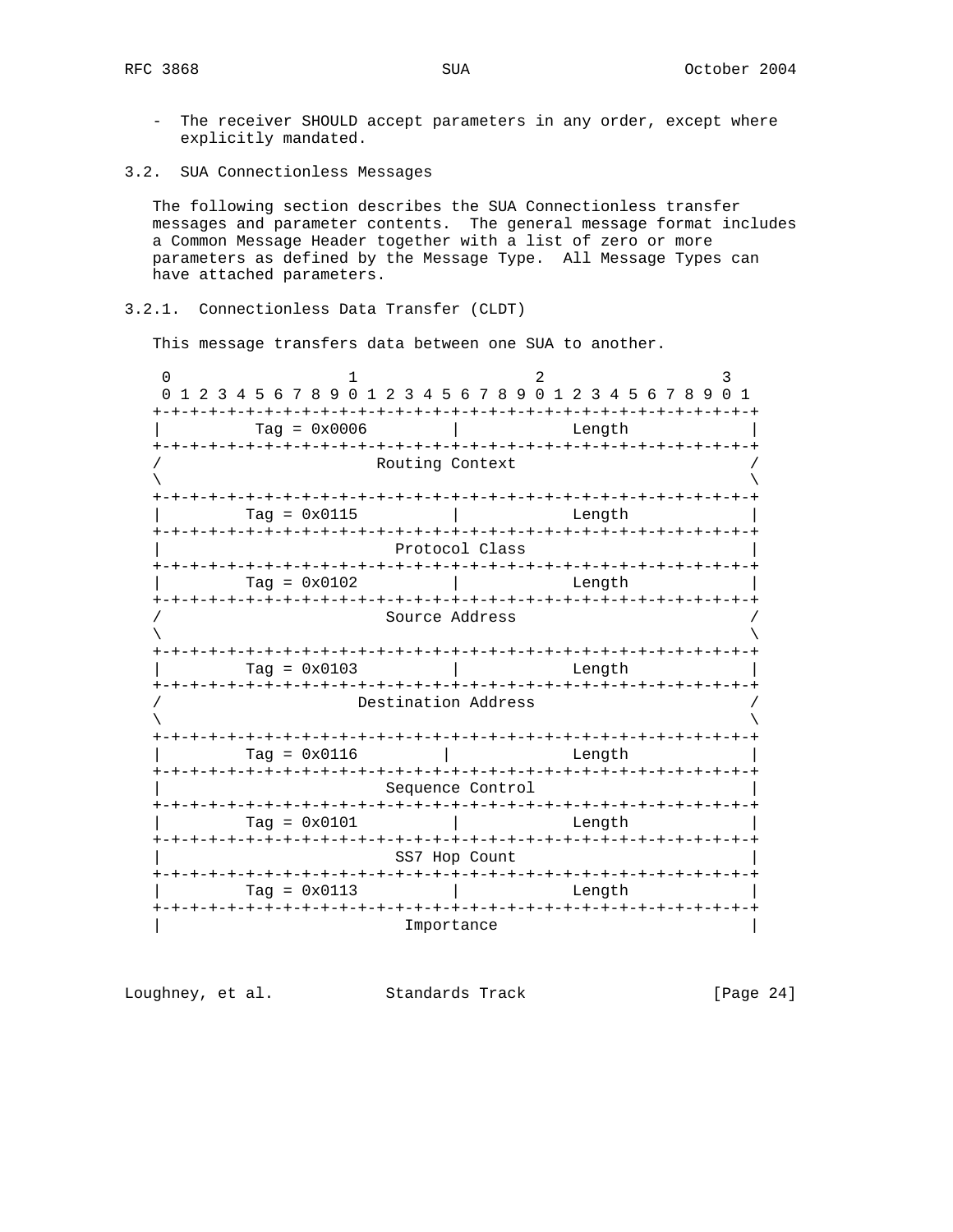| $Taq = 0x0114$      | Lenath           |  |  |  |  |  |  |  |
|---------------------|------------------|--|--|--|--|--|--|--|
|                     | Message Priority |  |  |  |  |  |  |  |
|                     |                  |  |  |  |  |  |  |  |
| $Taq = 0x0013$      | Length           |  |  |  |  |  |  |  |
| Correlation ID      |                  |  |  |  |  |  |  |  |
| $Taq = 0x0117$      | Lenath           |  |  |  |  |  |  |  |
|                     | Segmentation     |  |  |  |  |  |  |  |
| $Taq = 0x010B$      | Length           |  |  |  |  |  |  |  |
|                     | Data             |  |  |  |  |  |  |  |
|                     |                  |  |  |  |  |  |  |  |
|                     |                  |  |  |  |  |  |  |  |
| Parameters          |                  |  |  |  |  |  |  |  |
| Routing Context     | Mandatory        |  |  |  |  |  |  |  |
| Protocol Class      | Mandatory        |  |  |  |  |  |  |  |
| Source Address      | Mandatory        |  |  |  |  |  |  |  |
| Destination Address | Mandatory        |  |  |  |  |  |  |  |
| Sequence Control    | Mandatory        |  |  |  |  |  |  |  |
| SS7 Hop Count       | Optional         |  |  |  |  |  |  |  |
| Importance          | Optional         |  |  |  |  |  |  |  |
| Message Priority    | Optional         |  |  |  |  |  |  |  |
| Correlation ID      | Optional         |  |  |  |  |  |  |  |
| Segmentation        | Optional         |  |  |  |  |  |  |  |
| Data                | Mandatory        |  |  |  |  |  |  |  |

 Implementation note: This message covers the following SCCP messages: unitdata (UDT), extended unitdata (XUDT), long unitdata (LUDT).

3.2.2. Connectionless Data Response (CLDR)

 This message is used as a response message by the peer to report errors in the received CLDT message, when the return on error option is set.

Loughney, et al. Standards Track [Page 25]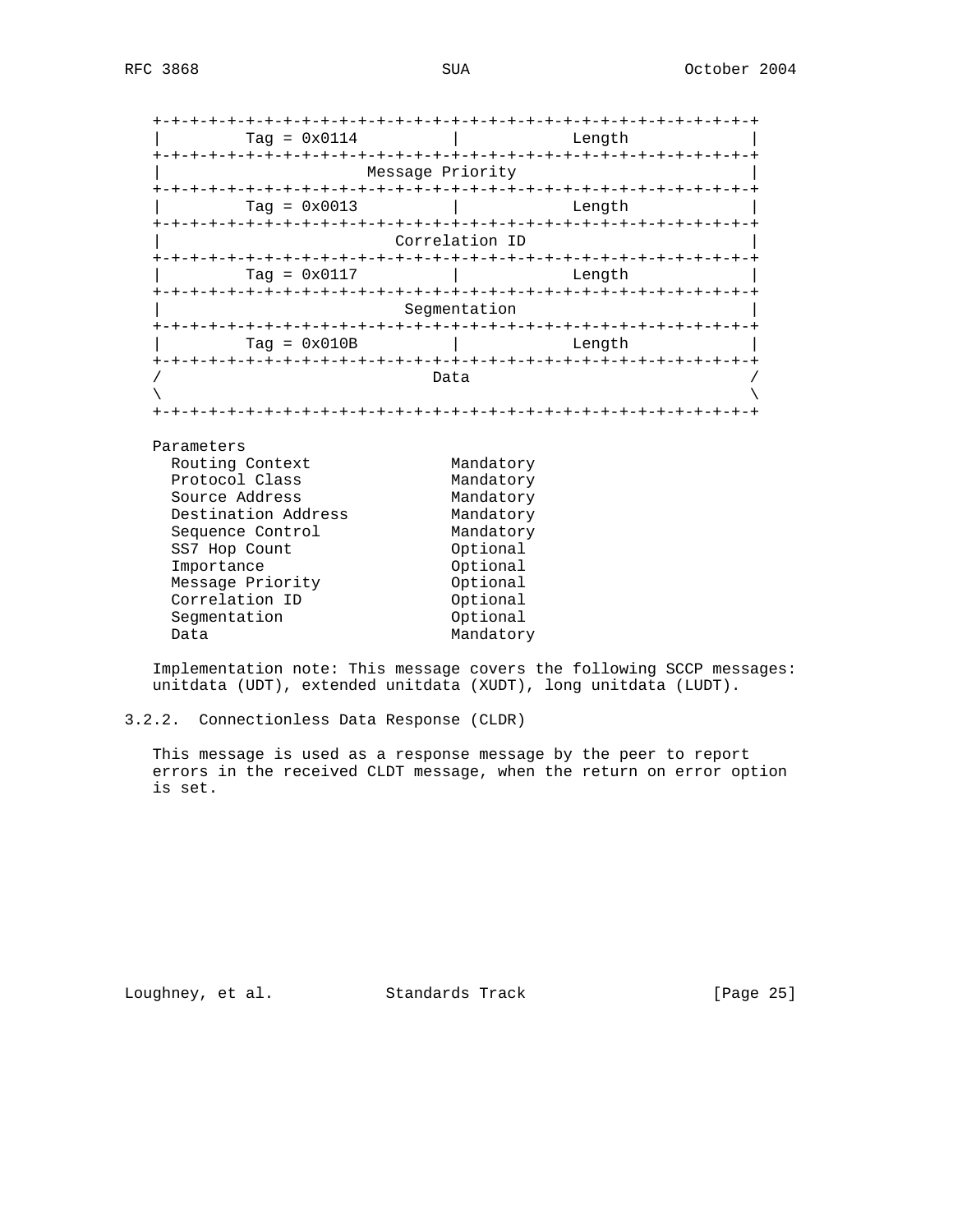|                  | 0 1 2 3 4 5 6 7 8 9 0 1 2 3 4 5 6 7 8 9 0 1 2 3 4 5 6 7 8 9 0 1 |  |  |                       |  |  |  |  |  |                |  |  |      |                     |  |  |  |        |  |  |  |  |  |
|------------------|-----------------------------------------------------------------|--|--|-----------------------|--|--|--|--|--|----------------|--|--|------|---------------------|--|--|--|--------|--|--|--|--|--|
|                  |                                                                 |  |  |                       |  |  |  |  |  | $Tag = 0x0006$ |  |  |      |                     |  |  |  | Length |  |  |  |  |  |
|                  |                                                                 |  |  |                       |  |  |  |  |  |                |  |  |      | Routing Context     |  |  |  |        |  |  |  |  |  |
|                  |                                                                 |  |  |                       |  |  |  |  |  |                |  |  |      |                     |  |  |  |        |  |  |  |  |  |
|                  |                                                                 |  |  | Tag = $0 \times 0106$ |  |  |  |  |  |                |  |  |      |                     |  |  |  | Length |  |  |  |  |  |
|                  |                                                                 |  |  |                       |  |  |  |  |  |                |  |  |      | SCCP Cause          |  |  |  |        |  |  |  |  |  |
|                  |                                                                 |  |  | $Taq = 0x0102$        |  |  |  |  |  |                |  |  |      |                     |  |  |  | Length |  |  |  |  |  |
|                  |                                                                 |  |  |                       |  |  |  |  |  |                |  |  |      | Source Address      |  |  |  |        |  |  |  |  |  |
|                  |                                                                 |  |  |                       |  |  |  |  |  |                |  |  |      |                     |  |  |  |        |  |  |  |  |  |
|                  |                                                                 |  |  | Tag = $0 \times 0103$ |  |  |  |  |  |                |  |  |      |                     |  |  |  | Length |  |  |  |  |  |
|                  |                                                                 |  |  |                       |  |  |  |  |  |                |  |  |      | Destination Address |  |  |  |        |  |  |  |  |  |
|                  |                                                                 |  |  |                       |  |  |  |  |  |                |  |  |      |                     |  |  |  |        |  |  |  |  |  |
|                  |                                                                 |  |  | $Tag = 0x0101$        |  |  |  |  |  |                |  |  |      |                     |  |  |  | Length |  |  |  |  |  |
| SS7 Hop Count    |                                                                 |  |  |                       |  |  |  |  |  |                |  |  |      |                     |  |  |  |        |  |  |  |  |  |
|                  |                                                                 |  |  | $Taq = 0x0113$        |  |  |  |  |  |                |  |  |      |                     |  |  |  | Length |  |  |  |  |  |
| Importance       |                                                                 |  |  |                       |  |  |  |  |  |                |  |  |      |                     |  |  |  |        |  |  |  |  |  |
|                  |                                                                 |  |  | Tag = $0 \times 0114$ |  |  |  |  |  |                |  |  |      |                     |  |  |  | Length |  |  |  |  |  |
| Message Priority |                                                                 |  |  |                       |  |  |  |  |  |                |  |  |      |                     |  |  |  |        |  |  |  |  |  |
|                  |                                                                 |  |  | $Taq = 0x0013$        |  |  |  |  |  |                |  |  |      |                     |  |  |  | Length |  |  |  |  |  |
| Correlation ID   |                                                                 |  |  |                       |  |  |  |  |  |                |  |  |      |                     |  |  |  |        |  |  |  |  |  |
|                  |                                                                 |  |  | Tag = $0 \times 0117$ |  |  |  |  |  |                |  |  |      |                     |  |  |  | Length |  |  |  |  |  |
| Segmentation     |                                                                 |  |  |                       |  |  |  |  |  |                |  |  |      |                     |  |  |  |        |  |  |  |  |  |
|                  |                                                                 |  |  | Tag = $0x010b$        |  |  |  |  |  |                |  |  |      |                     |  |  |  | Length |  |  |  |  |  |
|                  |                                                                 |  |  |                       |  |  |  |  |  |                |  |  | Data |                     |  |  |  |        |  |  |  |  |  |
|                  |                                                                 |  |  |                       |  |  |  |  |  |                |  |  |      |                     |  |  |  |        |  |  |  |  |  |
|                  |                                                                 |  |  |                       |  |  |  |  |  |                |  |  |      |                     |  |  |  |        |  |  |  |  |  |

Loughney, et al. Standards Track

[Page 26]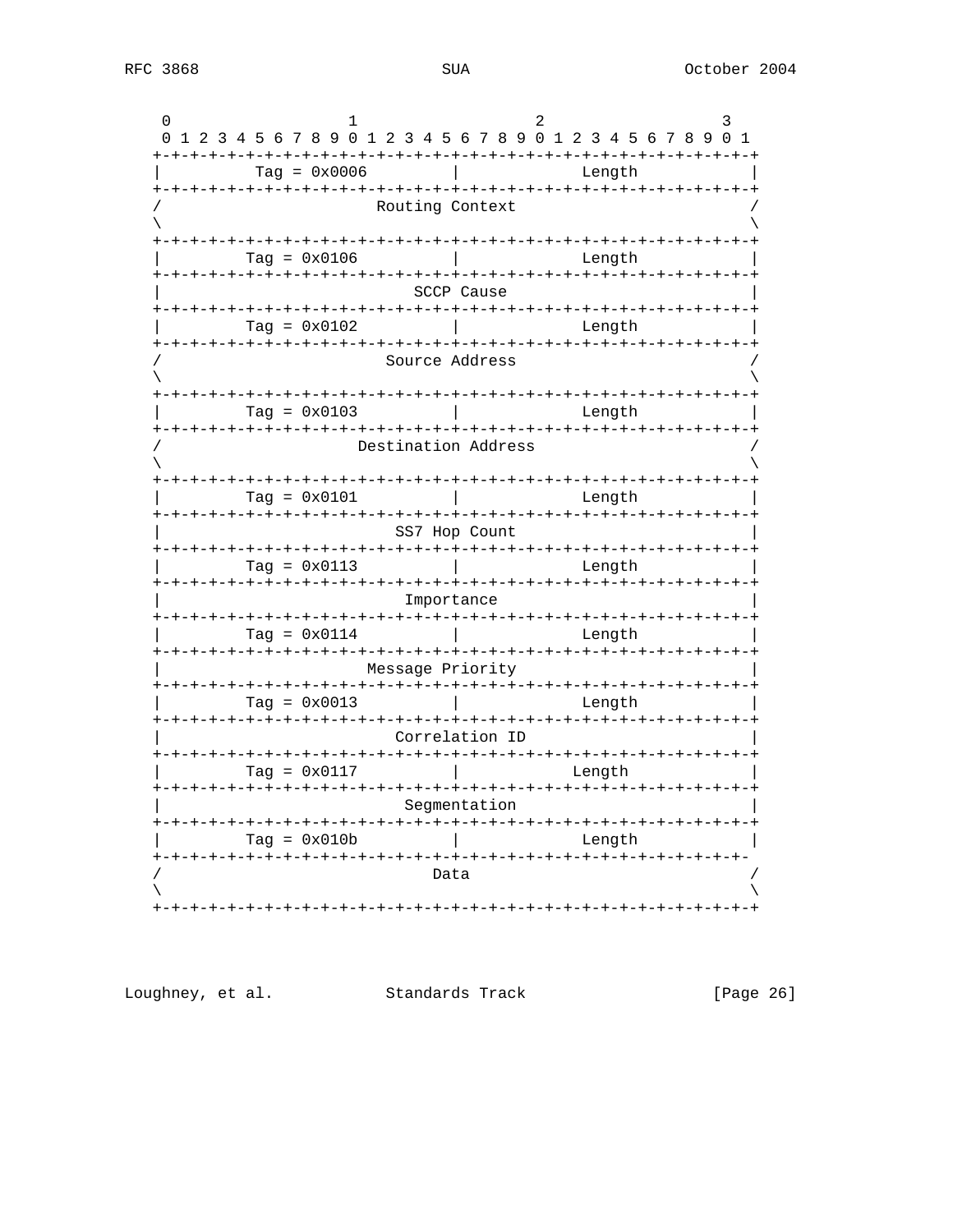| Parameters          |           |
|---------------------|-----------|
| Routing Context     | Mandatory |
| SCCP Cause          | Mandatory |
| Source Address      | Mandatory |
| Destination Address | Mandatory |
| SS7 Hop Count       | Optional  |
| Importance          | Optional  |
| Message Priority    | Optional  |
| Correlation ID      | Optional  |
| Segmentation        | Optional  |
| Data                | Optional  |
|                     |           |

 Implementation note: This message covers the following SCCP messages: unitdata service (UDTS), extended unitdata service (XUDTS) and long unitdata service (LUDTS).

- 3.3. Connection Oriented Messages
- 3.3.1. Connection Oriented Data Transfer (CODT)

 This message transfers data between one SUA to another for connection-oriented service.

Loughney, et al. Standards Track [Page 27]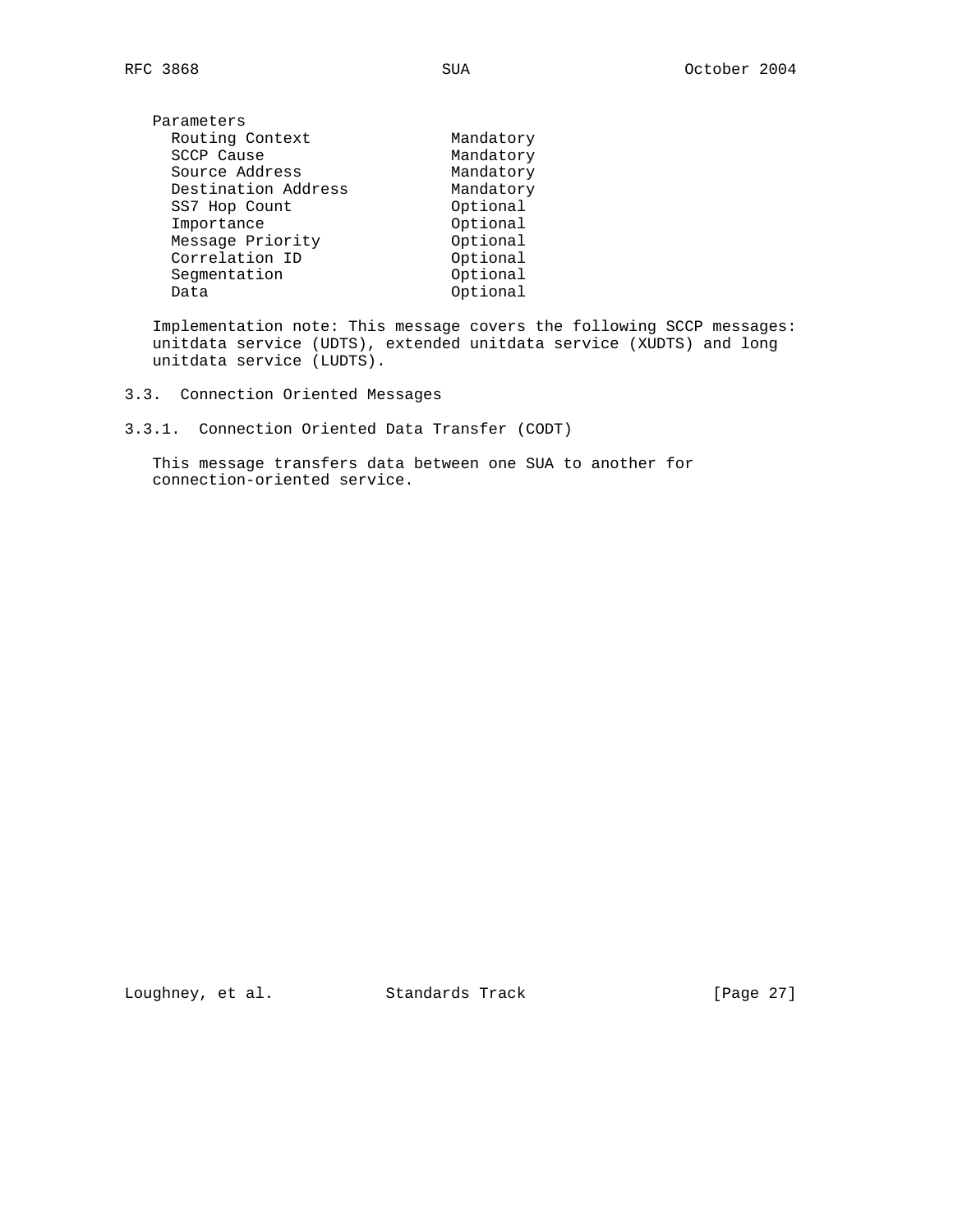|                                                                                                                   | Tag = $0 \times 0006$                                             |                          | Length                                                  |  |
|-------------------------------------------------------------------------------------------------------------------|-------------------------------------------------------------------|--------------------------|---------------------------------------------------------|--|
|                                                                                                                   |                                                                   | Routing Context          |                                                         |  |
|                                                                                                                   |                                                                   |                          |                                                         |  |
| $Taq = 0x0107$                                                                                                    |                                                                   |                          | Length                                                  |  |
|                                                                                                                   |                                                                   | Sequence Number          |                                                         |  |
| Tag = $0 \times 0105$                                                                                             |                                                                   |                          | Length                                                  |  |
|                                                                                                                   | Destination Reference Number                                      |                          |                                                         |  |
| Taq = $0 \times 0114$                                                                                             |                                                                   |                          | Length                                                  |  |
|                                                                                                                   |                                                                   | Message Priority         |                                                         |  |
| $Taq = 0x0013$                                                                                                    |                                                                   |                          | Length                                                  |  |
|                                                                                                                   |                                                                   | Correlation ID           |                                                         |  |
| $Taq = 0x010b$                                                                                                    |                                                                   |                          | Length                                                  |  |
| Parameters                                                                                                        |                                                                   | Data                     |                                                         |  |
| Routing Context                                                                                                   |                                                                   | Mandatory                |                                                         |  |
| Sequence Number<br>Destination Reference Number                                                                   |                                                                   | Optional *1<br>Mandatory |                                                         |  |
| Message Priority                                                                                                  |                                                                   | Optional                 |                                                         |  |
| Correlation ID                                                                                                    |                                                                   | Optional                 |                                                         |  |
| Data                                                                                                              |                                                                   | Mandatory                |                                                         |  |
| NOTE *1:<br>$(ED)$ .                                                                                              |                                                                   |                          | This parameter is not present in case of Expedited Data |  |
| Implementation note: For the CODT to represent DT1, DT2 and ED<br>messages, the following conditions MUST be met: |                                                                   |                          |                                                         |  |
| DT1 is represented by a CODT when:                                                                                | Sequence Number parameter is present (contains "more" indicator). |                          |                                                         |  |

Loughney, et al. Standards Track [Page 28]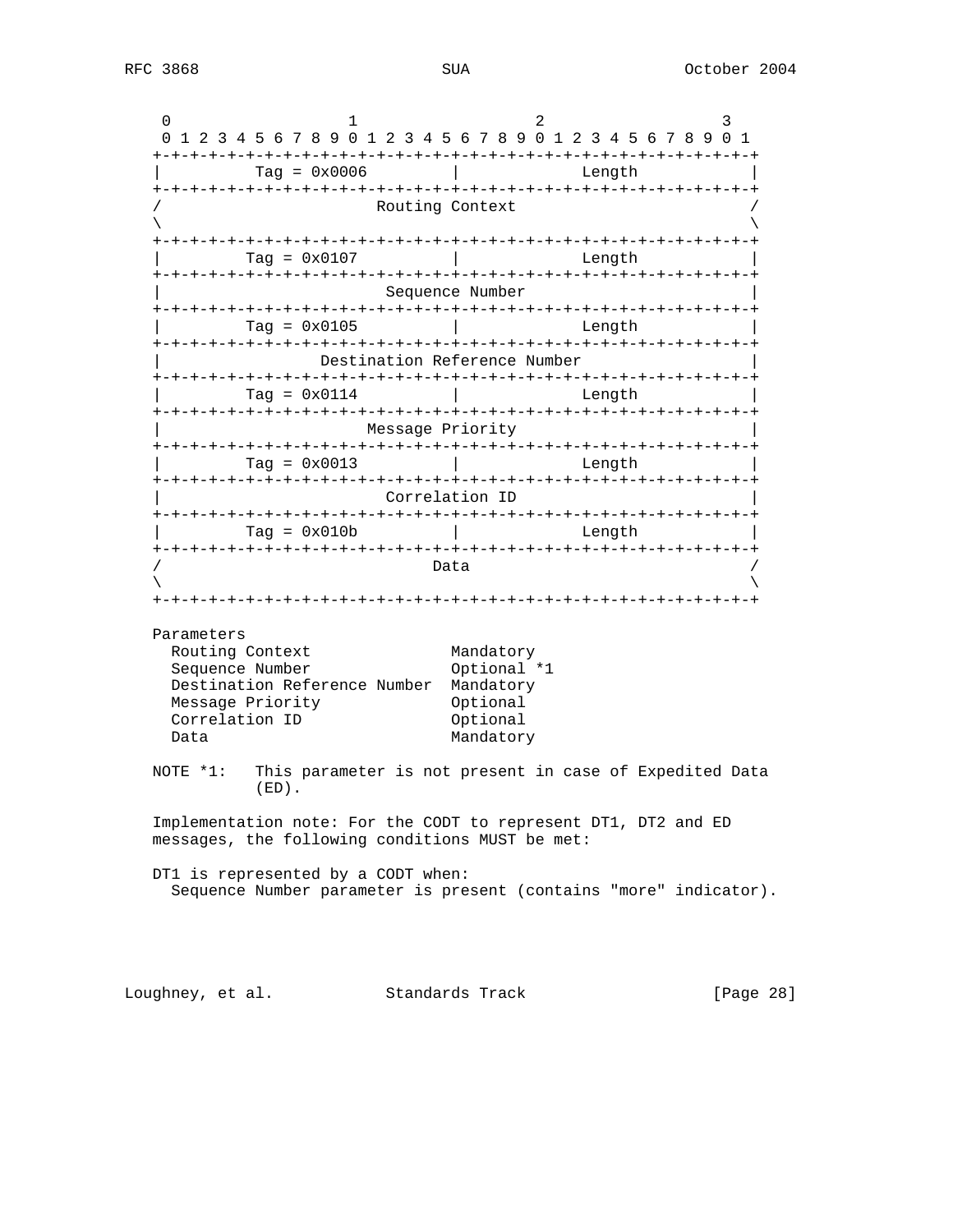- DT2 is represented by a CODT when: Sequence Number parameter is present (contains  $P(S)$ ,  $P(R)$  and more indicator)
- ED is represented by a CODT with: Sequence Number parameter is not present
- 3.3.2. Connection Oriented Data Acknowledge (CODA)

 The peer uses this message to acknowledge receipt of data. This message is used only with protocol class 3.

0  $1$  2 3 0 1 2 3 4 5 6 7 8 9 0 1 2 3 4 5 6 7 8 9 0 1 2 3 4 5 6 7 8 9 0 1 +-+-+-+-+-+-+-+-+-+-+-+-+-+-+-+-+-+-+-+-+-+-+-+-+-+-+-+-+-+-+-+-+ | Tag = 0x0006 | Length | +-+-+-+-+-+-+-+-+-+-+-+-+-+-+-+-+-+-+-+-+-+-+-+-+-+-+-+-+-+-+-+-+ Routing Context  $\lambda$  and  $\lambda$  and  $\lambda$  and  $\lambda$  and  $\lambda$  and  $\lambda$  and  $\lambda$  and  $\lambda$  and  $\lambda$  and  $\lambda$  and  $\lambda$  and  $\lambda$  and  $\lambda$  and  $\lambda$  and  $\lambda$  and  $\lambda$  and  $\lambda$  and  $\lambda$  and  $\lambda$  and  $\lambda$  and  $\lambda$  and  $\lambda$  and  $\lambda$  and  $\lambda$  and  $\lambda$  +-+-+-+-+-+-+-+-+-+-+-+-+-+-+-+-+-+-+-+-+-+-+-+-+-+-+-+-+-+-+-+-+ | Tag = 0x0105 | Length | +-+-+-+-+-+-+-+-+-+-+-+-+-+-+-+-+-+-+-+-+-+-+-+-+-+-+-+-+-+-+-+-+ Destination Reference Number +-+-+-+-+-+-+-+-+-+-+-+-+-+-+-+-+-+-+-+-+-+-+-+-+-+-+-+-+-+-+-+-+ | Tag = 0x0108 | Length | +-+-+-+-+-+-+-+-+-+-+-+-+-+-+-+-+-+-+-+-+-+-+-+-+-+-+-+-+-+-+-+-+ Receive Sequence Number +-+-+-+-+-+-+-+-+-+-+-+-+-+-+-+-+-+-+-+-+-+-+-+-+-+-+-+-+-+-+-+-+  $\text{Tag} = 0 \times 010A$  | Length +-+-+-+-+-+-+-+-+-+-+-+-+-+-+-+-+-+-+-+-+-+-+-+-+-+-+-+-+-+-+-+-+ | Credit | +-+-+-+-+-+-+-+-+-+-+-+-+-+-+-+-+-+-+-+-+-+-+-+-+-+-+-+-+-+-+-+-+ Parameters Routing Context Mandatory Destination Reference Number Mandatory Receive Sequence Number Optional \*1 Credit Mandatory \*1 NOTE \*1: Mandatory when representing Data Acknowledgement (AK). Implementation note: For the CODA to represent DA and EA messages, the following conditions MUST be met: DA is represented by a CODA when:

 Receive Sequence Number parameter is present (contains P(S), P(R) and more indicator)

Loughney, et al. Standards Track [Page 29]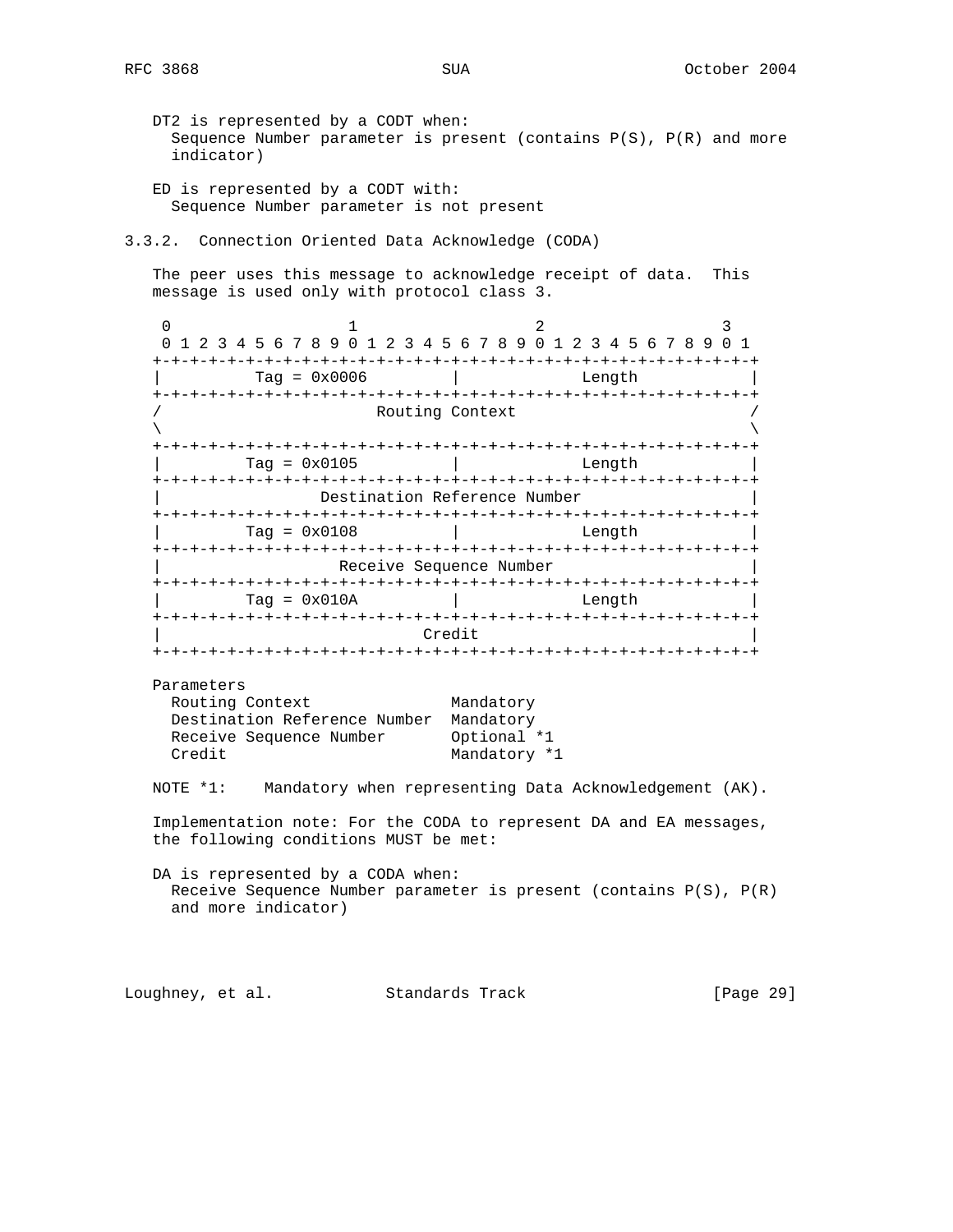EA is represented by a CODA when: Receive Sequence Number parameter is not present

#### 3.3.3. Connection Request (CORE)

This message is used for establishing a signalling connection between two peer endpoints.

 $\mathbf{1}$  $\overline{2}$  $\Omega$  $\mathbf{R}$ 0 1 2 3 4 5 6 7 8 9 0 1 2 3 4 5 6 7 8 9 0 1 2 3 4 5 6 7 8 9 0 1  $Tag = 0x0006$  | Length Routing Context  $Tag = 0x0115$ Length Protocol Class  $Tag = 0x0104$  | Length Source Reference Number  $\begin{bmatrix} 1 & 0 & 0 \\ 0 & 0 & 0 \\ 0 & 0 & 0 \end{bmatrix}$ Length Destination Address  $Tag = 0x0116$ **Contract Contract** Lenath Sequence Control  $Taq = 0x0107$ Length Sequence Number  $Tag = 0x0102$  | Length Source Address  $Tag = 0x0101$  $\mathbb{R}$ Length SS7 Hop Count  $Tag = 0x0113$  | Length 

Loughney, et al. Standards Track

[Page 30]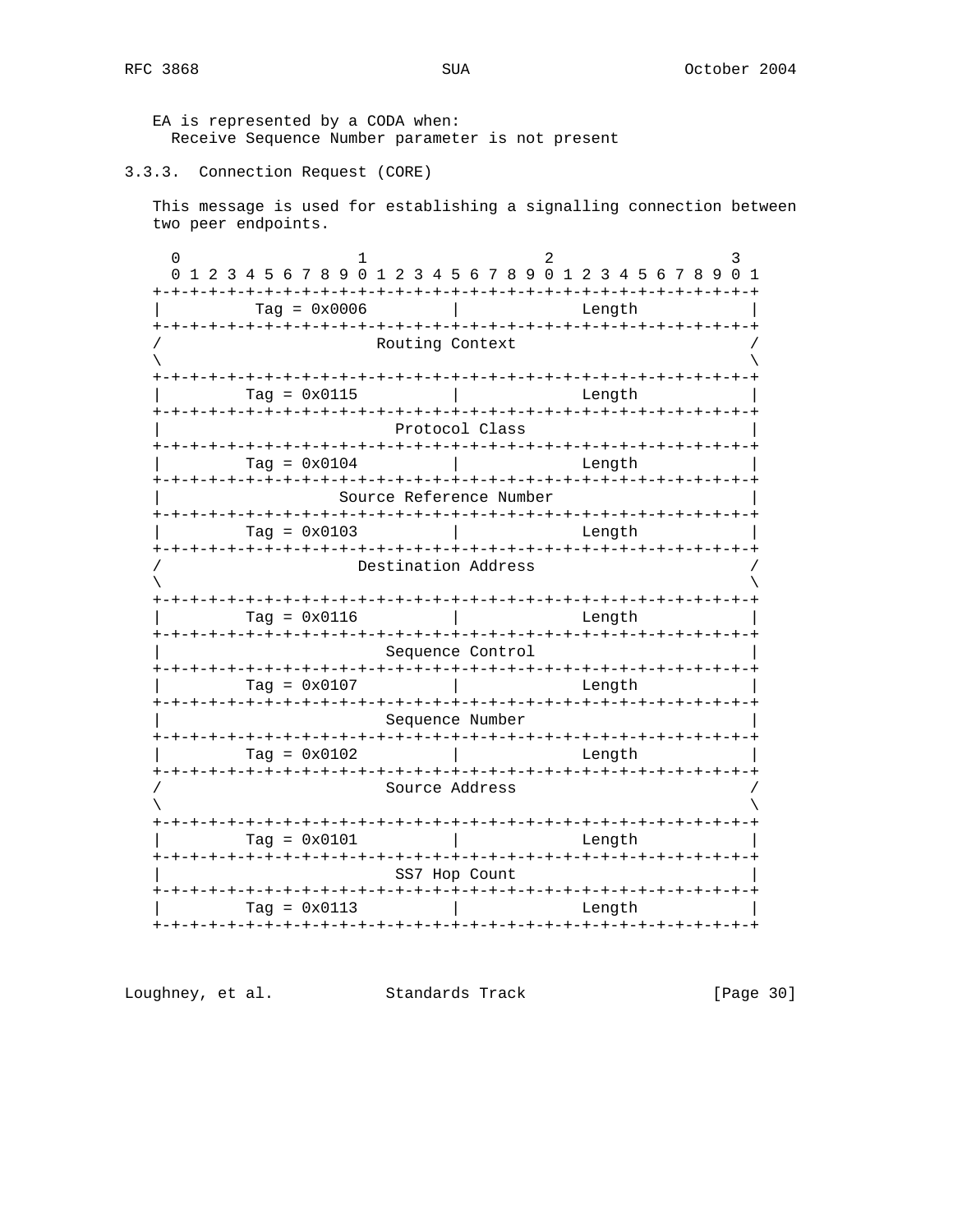|                                                                            | Importance                          |
|----------------------------------------------------------------------------|-------------------------------------|
| Tag = $0 \times 0114$                                                      | Length                              |
|                                                                            |                                     |
|                                                                            | Message Priority                    |
| $Taq = 0x010A$                                                             | Length                              |
|                                                                            | Credit                              |
| $Taq = 0x010b$                                                             | Length                              |
|                                                                            | Data                                |
|                                                                            |                                     |
| Parameters<br>Routing Context<br>Protocol Class<br>Source Reference Number | Mandatory<br>Mandatory<br>Mandatory |
| Destination Address                                                        | Mandatory                           |
| Sequence Control                                                           | Mandatory                           |
| Sequence Number                                                            | Optional *1                         |
| Source Address                                                             | Optional                            |
| SS7 Hop Count                                                              | Optional                            |
| Importance                                                                 | Optional                            |
| Message Priority                                                           | Optional                            |
| Credit                                                                     | Optional *1                         |
| Data                                                                       | Optional                            |

NOTE \*1: Mandatory for protocol class 3 only.

 Implementation note: This message covers the following SCCP message: Connection Request (CR).

Optional

Loughney, et al. Standards Track [Page 31]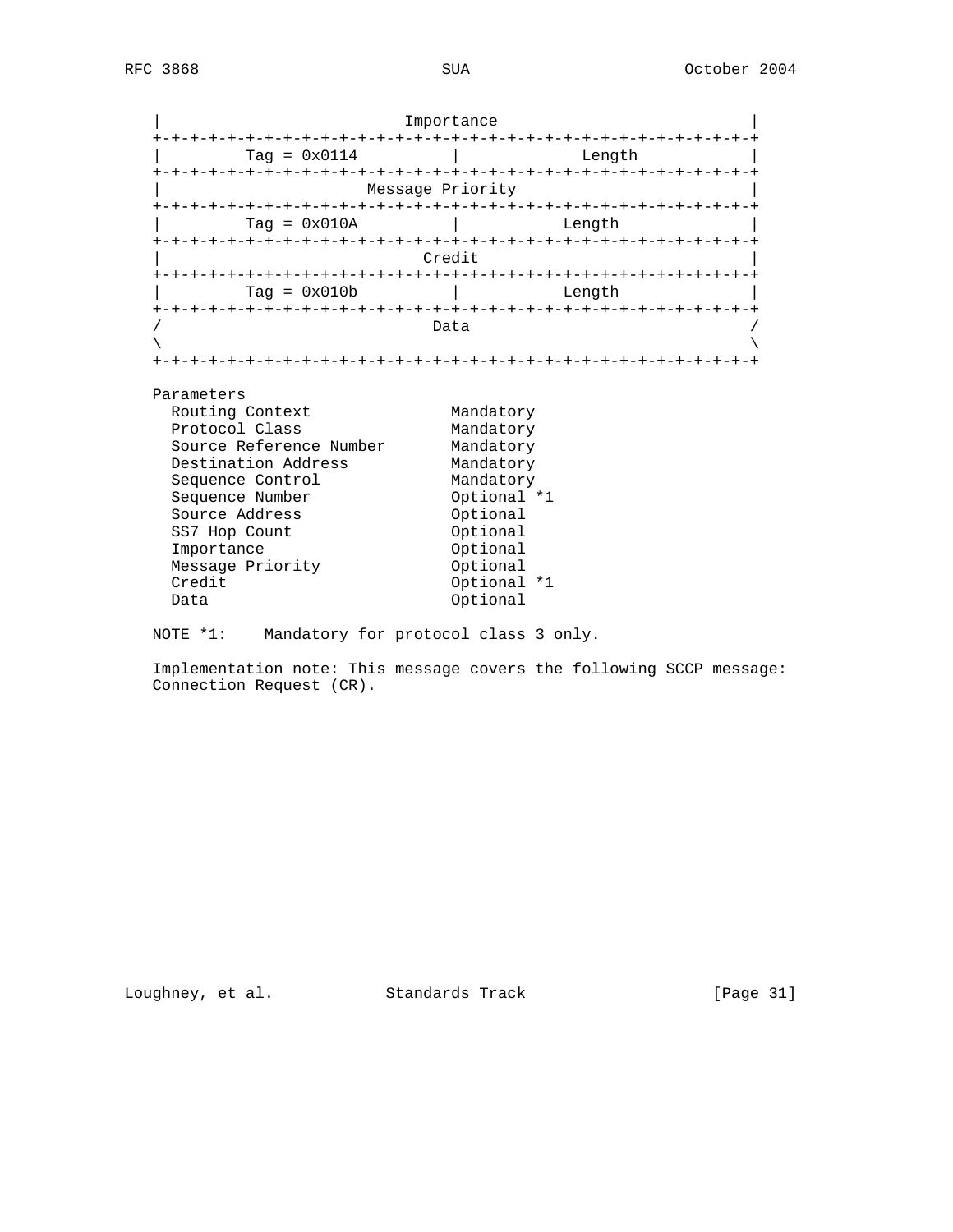## 3.3.4. Connection Acknowledge (COAK)

This message is used to acknowledge a connection request from the peer endpoint.

| 1 2 3 4 5 6 7 8 9 0 1 2 3 4 5 6 7 8 9 0 1 2 3 4 5 6 7 8 9 0 1                            |  |  |  |  |  |  |  |  |  |  |
|------------------------------------------------------------------------------------------|--|--|--|--|--|--|--|--|--|--|
| -+-+-+-+-+-+-+-+-+<br>Length<br>+-+-+-+-+-+-+-+-+-+-+-+-+-+-+-+-+<br>$+ - + - + - + - +$ |  |  |  |  |  |  |  |  |  |  |
| Routing Context                                                                          |  |  |  |  |  |  |  |  |  |  |
| Length                                                                                   |  |  |  |  |  |  |  |  |  |  |
| Protocol Class                                                                           |  |  |  |  |  |  |  |  |  |  |
| Length                                                                                   |  |  |  |  |  |  |  |  |  |  |
| Destination Reference Number                                                             |  |  |  |  |  |  |  |  |  |  |
| Length                                                                                   |  |  |  |  |  |  |  |  |  |  |
| Source Reference Number                                                                  |  |  |  |  |  |  |  |  |  |  |
| Length                                                                                   |  |  |  |  |  |  |  |  |  |  |
| Sequence Control                                                                         |  |  |  |  |  |  |  |  |  |  |
| Length                                                                                   |  |  |  |  |  |  |  |  |  |  |
| Credit                                                                                   |  |  |  |  |  |  |  |  |  |  |
| Length                                                                                   |  |  |  |  |  |  |  |  |  |  |
| Source Address                                                                           |  |  |  |  |  |  |  |  |  |  |
| +-+-+-+-+-+-+-+-+-+-+-+-+-+-+<br>-+-+-+-+-+-+-+-+-+-+<br>Length                          |  |  |  |  |  |  |  |  |  |  |
|                                                                                          |  |  |  |  |  |  |  |  |  |  |
| Importance                                                                               |  |  |  |  |  |  |  |  |  |  |
| Length                                                                                   |  |  |  |  |  |  |  |  |  |  |
| Message Priority                                                                         |  |  |  |  |  |  |  |  |  |  |
|                                                                                          |  |  |  |  |  |  |  |  |  |  |

Loughney, et al. Standards Track

[Page 32]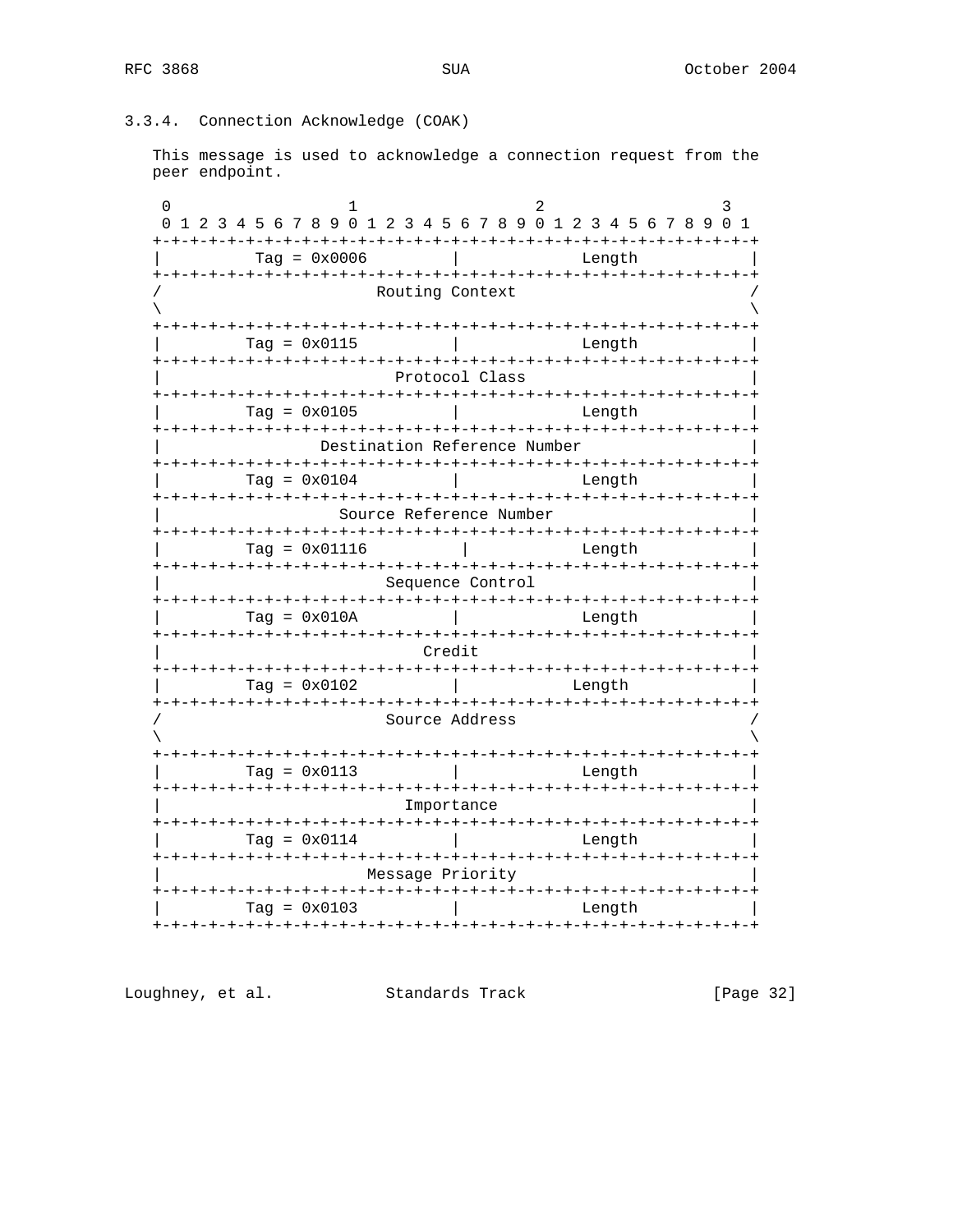/ Destination Address /  $\lambda$  and  $\lambda$  and  $\lambda$  and  $\lambda$  and  $\lambda$  and  $\lambda$  and  $\lambda$  and  $\lambda$  and  $\lambda$  and  $\lambda$  and  $\lambda$  and  $\lambda$  and  $\lambda$  and  $\lambda$  and  $\lambda$  and  $\lambda$  and  $\lambda$  and  $\lambda$  and  $\lambda$  and  $\lambda$  and  $\lambda$  and  $\lambda$  and  $\lambda$  and  $\lambda$  and  $\lambda$  +-+-+-+-+-+-+-+-+-+-+-+-+-+-+-+-+-+-+-+-+-+-+-+-+-+-+-+-+-+-+-+-+ | Tag = 0x010b | Length | +-+-+-+-+-+-+-+-+-+-+-+-+-+-+-+-+-+-+-+-+-+-+-+-+-+-+-+-+-+-+-+-+  $/$  Data  $/$  $\lambda$  and  $\lambda$  and  $\lambda$  and  $\lambda$  and  $\lambda$  and  $\lambda$  and  $\lambda$  and  $\lambda$  and  $\lambda$  and  $\lambda$  and  $\lambda$  and  $\lambda$  and  $\lambda$  and  $\lambda$  and  $\lambda$  and  $\lambda$  and  $\lambda$  and  $\lambda$  and  $\lambda$  and  $\lambda$  and  $\lambda$  and  $\lambda$  and  $\lambda$  and  $\lambda$  and  $\lambda$  +-+-+-+-+-+-+-+-+-+-+-+-+-+-+-+-+-+-+-+-+-+-+-+-+-+-+-+-+-+-+-+-+ Parameters Routing Context Mandatory Protocol Class Mandatory Destination Reference Number Mandatory Source Reference Number Mandatory Sequence Control Mandatory Credit Mandatory \*2 Source Address **Contact Optional** Importance Optional Message Priority **Optional** Destination Address **Optional \*1** Data Optional NOTE \*1: Destination Address parameter will be present in case that the received CORE message conveys the Source Address parameter. NOTE \*2: Only applicable for protocol class 3.

 Implementation note: This message covers the following SCCP message: Connection Confirm (CC).

Loughney, et al. Standards Track [Page 33]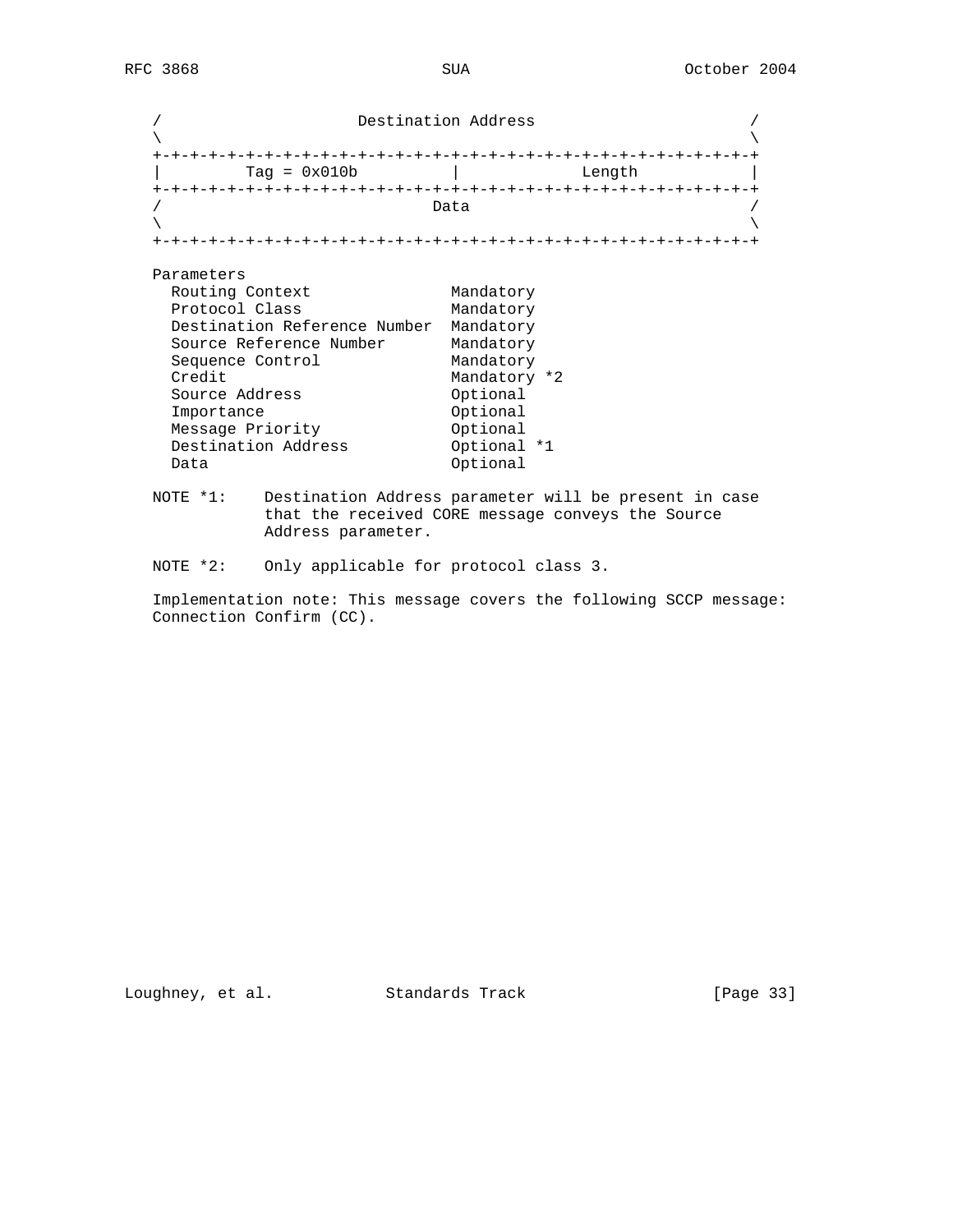## 3.3.5. Connection Refused (COREF)

This message is used to refuse a connection request between two peer endpoints.

| $\left( \right)$<br>1 2 3 4 5 6 7 8 9 0 1 2 3 4 5 6 7 8 9 0 1 2 3 4 5 6 7 8 9 0 1<br>0 |                     |               |  |                                    |  |  |  |  |  |  |
|----------------------------------------------------------------------------------------|---------------------|---------------|--|------------------------------------|--|--|--|--|--|--|
| $Taq = 0x0006$                                                                         | Length              |               |  |                                    |  |  |  |  |  |  |
| Routing Context                                                                        |                     |               |  |                                    |  |  |  |  |  |  |
|                                                                                        |                     |               |  |                                    |  |  |  |  |  |  |
| $Taq = 0x0105$                                                                         |                     |               |  | Length                             |  |  |  |  |  |  |
| Destination Reference Number                                                           |                     |               |  |                                    |  |  |  |  |  |  |
| $Tag = 0x0106$                                                                         |                     |               |  | Length                             |  |  |  |  |  |  |
| SCCP Cause                                                                             |                     |               |  |                                    |  |  |  |  |  |  |
| $Taq = 0x0102$                                                                         |                     |               |  | Length                             |  |  |  |  |  |  |
| Source Address                                                                         |                     |               |  |                                    |  |  |  |  |  |  |
| $Taq = 0x0103$<br>-+-+-+-+-+-+-+-+-+-+-+-+-+                                           |                     | $- + - + - +$ |  | Length<br>-+-+-+-+-+-+-+-+-+-+-+-+ |  |  |  |  |  |  |
|                                                                                        | Destination Address |               |  |                                    |  |  |  |  |  |  |
| Tag = $0 \times 0113$                                                                  |                     |               |  | Length = $8$                       |  |  |  |  |  |  |
| Importance                                                                             |                     |               |  |                                    |  |  |  |  |  |  |
| $Taq = 0x010B$                                                                         |                     |               |  | Length                             |  |  |  |  |  |  |
|                                                                                        | Data                |               |  |                                    |  |  |  |  |  |  |

Loughney, et al. Standards Track

[Page 34]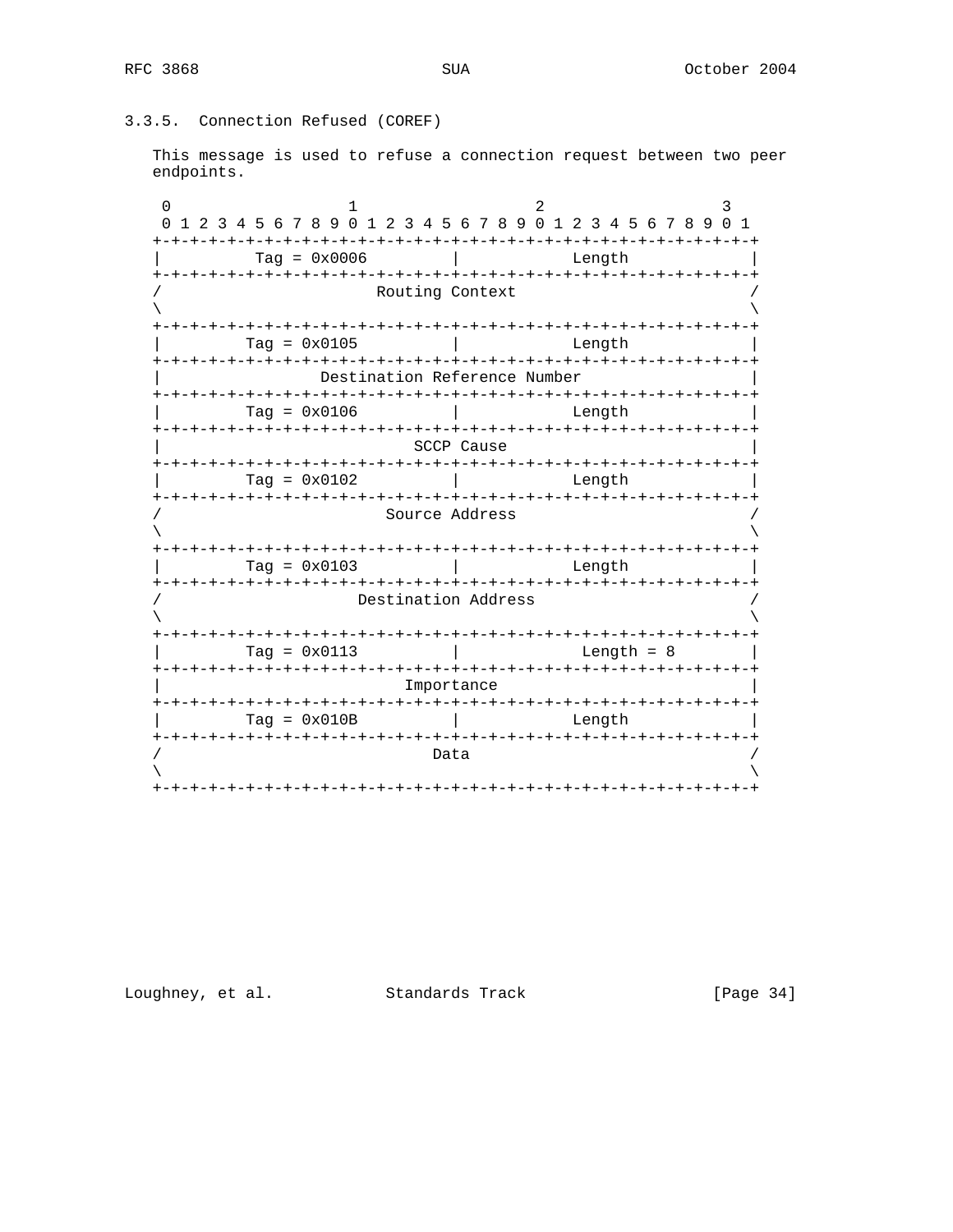| Parameters                   |             |
|------------------------------|-------------|
| Routing Context              | Mandatory   |
| Destination Reference Number | Mandatory   |
| SCCP Cause                   | Mandatory   |
| Source Address               | Optional    |
| Destination Address          | Optional *1 |
| Importance                   | Optional    |
| Data                         | Optional    |
|                              |             |

 Note \*1: Destination Address parameter will be present in case that the received CORE message conveys the Source Address parameter.

 Implementation note: This message covers the following SCCP message: Connection REFused (CREF).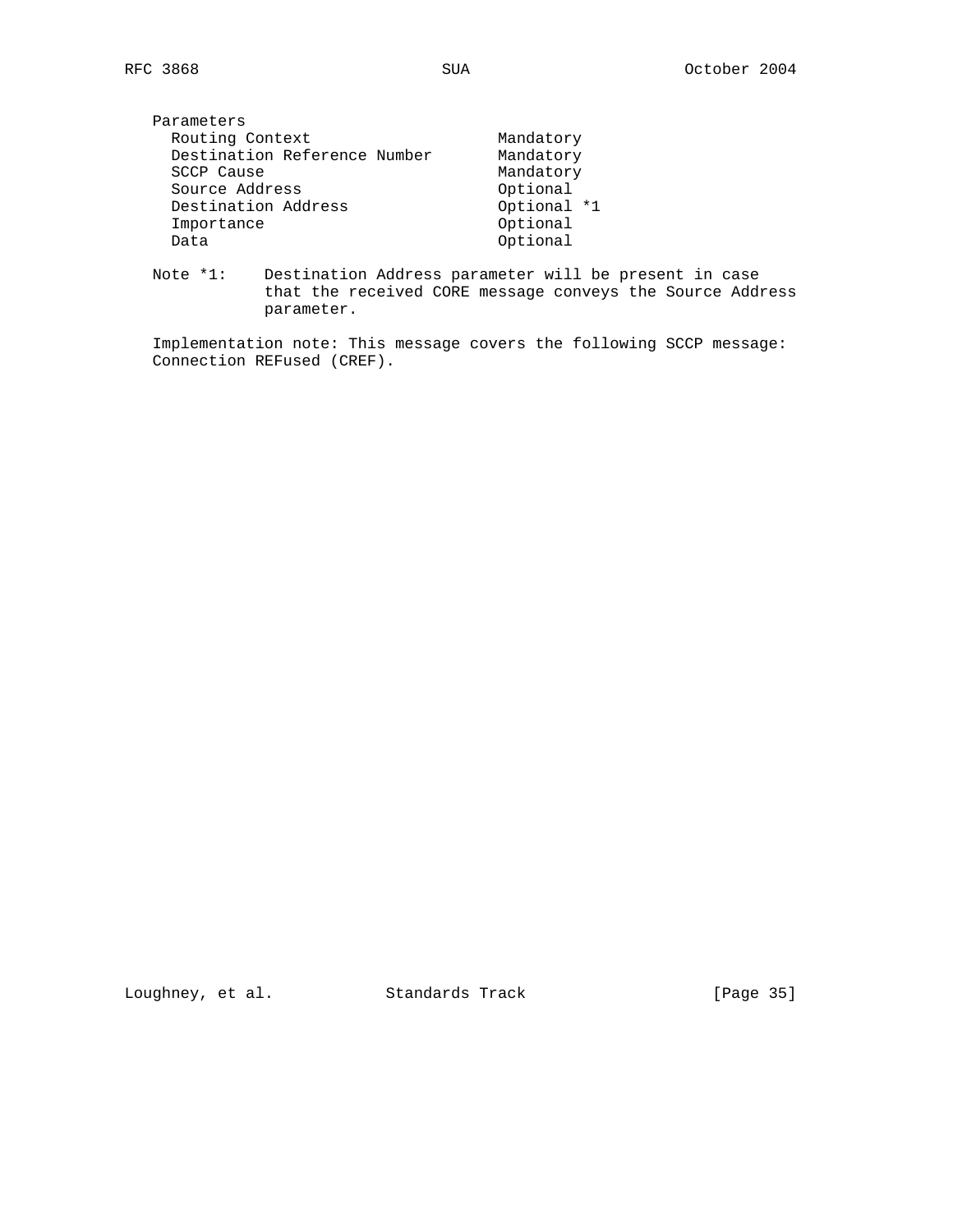## 3.3.6. Release Request (RELRE)

 This message is used to request a signalling connection between two peer endpoints be released. All associated resources can then be released.

0  $1$  2 3 0 1 2 3 4 5 6 7 8 9 0 1 2 3 4 5 6 7 8 9 0 1 2 3 4 5 6 7 8 9 0 1 +-+-+-+-+-+-+-+-+-+-+-+-+-+-+-+-+-+-+-+-+-+-+-+-+-+-+-+-+-+-+-+-+ | Tag = 0x0006 | Length | +-+-+-+-+-+-+-+-+-+-+-+-+-+-+-+-+-+-+-+-+-+-+-+-+-+-+-+-+-+-+-+-+ Routing Context  $\lambda$  and  $\lambda$  and  $\lambda$  and  $\lambda$  and  $\lambda$  and  $\lambda$  and  $\lambda$  and  $\lambda$  and  $\lambda$  and  $\lambda$  and  $\lambda$  and  $\lambda$  and  $\lambda$  and  $\lambda$  and  $\lambda$  and  $\lambda$  and  $\lambda$  and  $\lambda$  and  $\lambda$  and  $\lambda$  and  $\lambda$  and  $\lambda$  and  $\lambda$  and  $\lambda$  and  $\lambda$  +-+-+-+-+-+-+-+-+-+-+-+-+-+-+-+-+-+-+-+-+-+-+-+-+-+-+-+-+-+-+-+-+ | Tag = 0x0105 | Length | +-+-+-+-+-+-+-+-+-+-+-+-+-+-+-+-+-+-+-+-+-+-+-+-+-+-+-+-+-+-+-+-+ Destination Reference Number +-+-+-+-+-+-+-+-+-+-+-+-+-+-+-+-+-+-+-+-+-+-+-+-+-+-+-+-+-+-+-+-+ | Tag = 0x0104 | Length | +-+-+-+-+-+-+-+-+-+-+-+-+-+-+-+-+-+-+-+-+-+-+-+-+-+-+-+-+-+-+-+-+ | Source Reference Number | +-+-+-+-+-+-+-+-+-+-+-+-+-+-+-+-+-+-+-+-+-+-+-+-+-+-+-+-+-+-+-+-+ | Tag = 0x0106 | Length | +-+-+-+-+-+-+-+-+-+-+-+-+-+-+-+-+-+-+-+-+-+-+-+-+-+-+-+-+-+-+-+-+ SCCP Cause +-+-+-+-+-+-+-+-+-+-+-+-+-+-+-+-+-+-+-+-+-+-+-+-+-+-+-+-+-+-+-+-+ | Tag = 0x0113 | Length = 8 | +-+-+-+-+-+-+-+-+-+-+-+-+-+-+-+-+-+-+-+-+-+-+-+-+-+-+-+-+-+-+-+-+ Importance +-+-+-+-+-+-+-+-+-+-+-+-+-+-+-+-+-+-+-+-+-+-+-+-+-+-+-+-+-+-+-+-+  $\text{Tag} = 0 \times 010b$  | Length +-+-+-+-+-+-+-+-+-+-+-+-+-+-+-+-+-+-+-+-+-+-+-+-+-+-+-+-+-+-+-+-+  $/$  Data  $/$  $\lambda$  and  $\lambda$  and  $\lambda$  and  $\lambda$  and  $\lambda$  and  $\lambda$  and  $\lambda$  and  $\lambda$  and  $\lambda$  and  $\lambda$  and  $\lambda$  and  $\lambda$  and  $\lambda$  and  $\lambda$  and  $\lambda$  and  $\lambda$  and  $\lambda$  and  $\lambda$  and  $\lambda$  and  $\lambda$  and  $\lambda$  and  $\lambda$  and  $\lambda$  and  $\lambda$  and  $\lambda$  +-+-+-+-+-+-+-+-+-+-+-+-+-+-+-+-+-+-+-+-+-+-+-+-+-+-+-+-+-+-+-+-+ Parameters Routing Context Mandatory Destination Reference Number Mandatory Source Reference Number Mandatory<br>SCCP Cause Mandatory SCCP Cause Importance Optional

 Implementation note: This message covers the following SCCP message: connection ReLeaSeD (RLSD).

Data Optional

Loughney, et al. Standards Track [Page 36]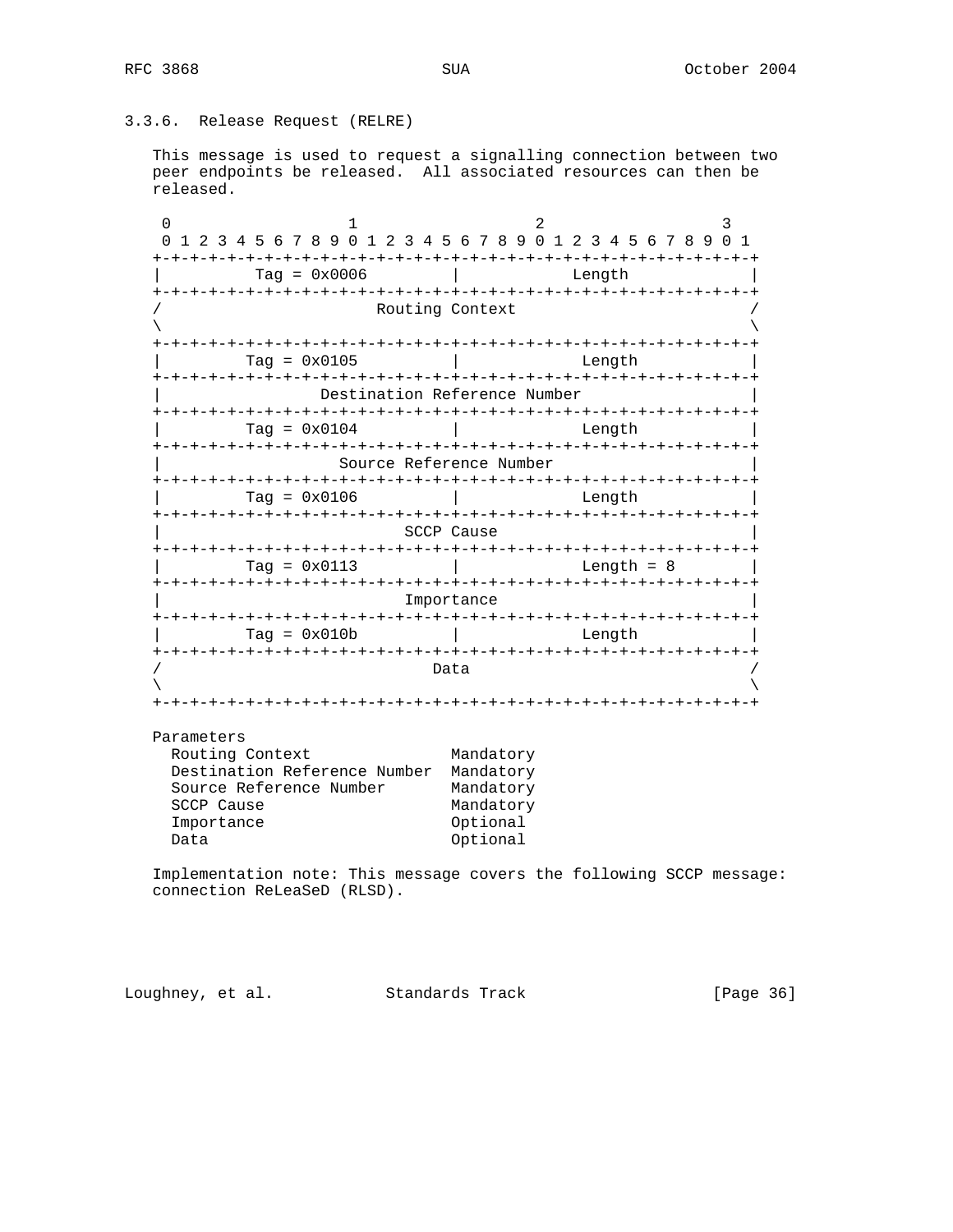# 3.3.7. Release Complete (RELCO)

 This message is used to acknowledge the release of a signalling connection between two peer endpoints. All associated resources should be released.

0  $1$  2 3 0 1 2 3 4 5 6 7 8 9 0 1 2 3 4 5 6 7 8 9 0 1 2 3 4 5 6 7 8 9 0 1 +-+-+-+-+-+-+-+-+-+-+-+-+-+-+-+-+-+-+-+-+-+-+-+-+-+-+-+-+-+-+-+-+ | Tag = 0x0006 | Length | +-+-+-+-+-+-+-+-+-+-+-+-+-+-+-+-+-+-+-+-+-+-+-+-+-+-+-+-+-+-+-+-+ Routing Context  $\lambda$  and  $\lambda$  and  $\lambda$  and  $\lambda$  and  $\lambda$  and  $\lambda$  and  $\lambda$  and  $\lambda$  and  $\lambda$  and  $\lambda$  and  $\lambda$  and  $\lambda$  and  $\lambda$  and  $\lambda$  and  $\lambda$  and  $\lambda$  and  $\lambda$  and  $\lambda$  and  $\lambda$  and  $\lambda$  and  $\lambda$  and  $\lambda$  and  $\lambda$  and  $\lambda$  and  $\lambda$  +-+-+-+-+-+-+-+-+-+-+-+-+-+-+-+-+-+-+-+-+-+-+-+-+-+-+-+-+-+-+-+-+ | Tag = 0x0105 | Length | +-+-+-+-+-+-+-+-+-+-+-+-+-+-+-+-+-+-+-+-+-+-+-+-+-+-+-+-+-+-+-+-+ Destination Reference Number +-+-+-+-+-+-+-+-+-+-+-+-+-+-+-+-+-+-+-+-+-+-+-+-+-+-+-+-+-+-+-+-+ | Tag = 0x0104 | Length | +-+-+-+-+-+-+-+-+-+-+-+-+-+-+-+-+-+-+-+-+-+-+-+-+-+-+-+-+-+-+-+-+ | Source Reference Number | +-+-+-+-+-+-+-+-+-+-+-+-+-+-+-+-+-+-+-+-+-+-+-+-+-+-+-+-+-+-+-+-+ | Tag = 0x0113 | Length = 8 | +-+-+-+-+-+-+-+-+-+-+-+-+-+-+-+-+-+-+-+-+-+-+-+-+-+-+-+-+-+-+-+-+ **Importance** +-+-+-+-+-+-+-+-+-+-+-+-+-+-+-+-+-+-+-+-+-+-+-+-+-+-+-+-+-+-+-+-+

#### Parameters

| Routing Context              | Mandatory |
|------------------------------|-----------|
| Destination Reference Number | Mandatory |
| Source Reference Number      | Mandatory |
| Importance                   | Optional  |

 Implementation note: This message covers the following SCCP message: ReLease Complete (RLC).

Loughney, et al. Standards Track [Page 37]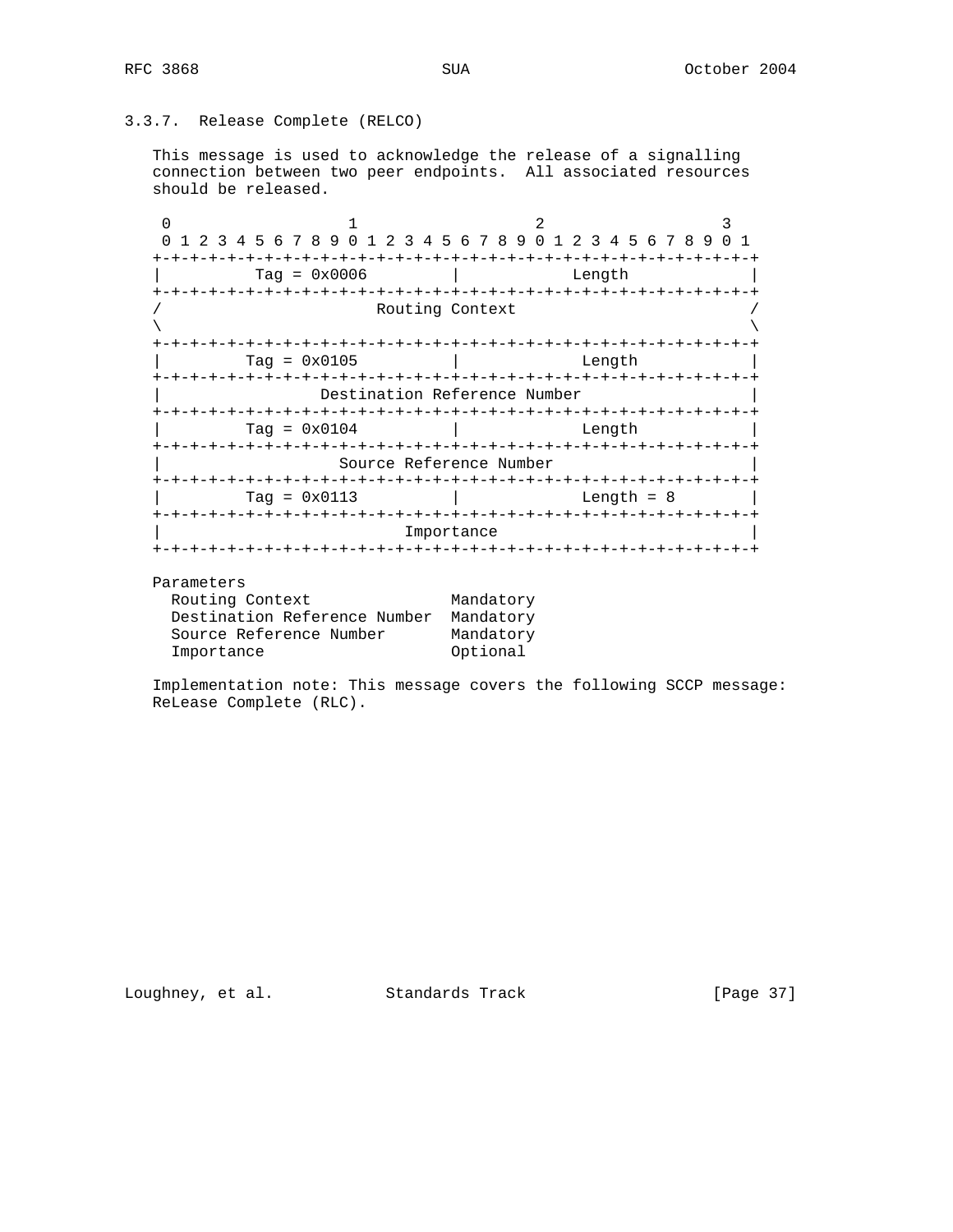# 3.3.8. Reset Request (RESRE)

 This message is used to indicate that the sending SCCP/SUA wants to initiate a reset procedure (reinitialization of sequence numbers) to the peer endpoint.

0  $1$  2 3 0 1 2 3 4 5 6 7 8 9 0 1 2 3 4 5 6 7 8 9 0 1 2 3 4 5 6 7 8 9 0 1 +-+-+-+-+-+-+-+-+-+-+-+-+-+-+-+-+-+-+-+-+-+-+-+-+-+-+-+-+-+-+-+-+ | Tag = 0x0006 | Length | +-+-+-+-+-+-+-+-+-+-+-+-+-+-+-+-+-+-+-+-+-+-+-+-+-+-+-+-+-+-+-+-+ Routing Context  $\lambda$  and  $\lambda$  and  $\lambda$  and  $\lambda$  and  $\lambda$  and  $\lambda$  and  $\lambda$  and  $\lambda$  and  $\lambda$  and  $\lambda$  and  $\lambda$  and  $\lambda$  and  $\lambda$  and  $\lambda$  and  $\lambda$  and  $\lambda$  and  $\lambda$  and  $\lambda$  and  $\lambda$  and  $\lambda$  and  $\lambda$  and  $\lambda$  and  $\lambda$  and  $\lambda$  and  $\lambda$  +-+-+-+-+-+-+-+-+-+-+-+-+-+-+-+-+-+-+-+-+-+-+-+-+-+-+-+-+-+-+-+-+ | Tag = 0x0105 | Length | +-+-+-+-+-+-+-+-+-+-+-+-+-+-+-+-+-+-+-+-+-+-+-+-+-+-+-+-+-+-+-+-+ Destination Reference Number +-+-+-+-+-+-+-+-+-+-+-+-+-+-+-+-+-+-+-+-+-+-+-+-+-+-+-+-+-+-+-+-+ | Tag = 0x0104 | Length | +-+-+-+-+-+-+-+-+-+-+-+-+-+-+-+-+-+-+-+-+-+-+-+-+-+-+-+-+-+-+-+-+ Source Reference Number +-+-+-+-+-+-+-+-+-+-+-+-+-+-+-+-+-+-+-+-+-+-+-+-+-+-+-+-+-+-+-+-+ | Tag = 0x0106 | Length | +-+-+-+-+-+-+-+-+-+-+-+-+-+-+-+-+-+-+-+-+-+-+-+-+-+-+-+-+-+-+-+-+ SCCP Cause +-+-+-+-+-+-+-+-+-+-+-+-+-+-+-+-+-+-+-+-+-+-+-+-+-+-+-+-+-+-+-+-+

#### Parameters

| Routing Context              | Mandatory |
|------------------------------|-----------|
| Destination Reference Number | Mandatory |
| Source Reference Number      | Mandatory |
| SCCP Cause                   | Mandatory |

 Implementation note: This message covers the following SCCP message: ReSet Request (RSR).

Loughney, et al. Standards Track [Page 38]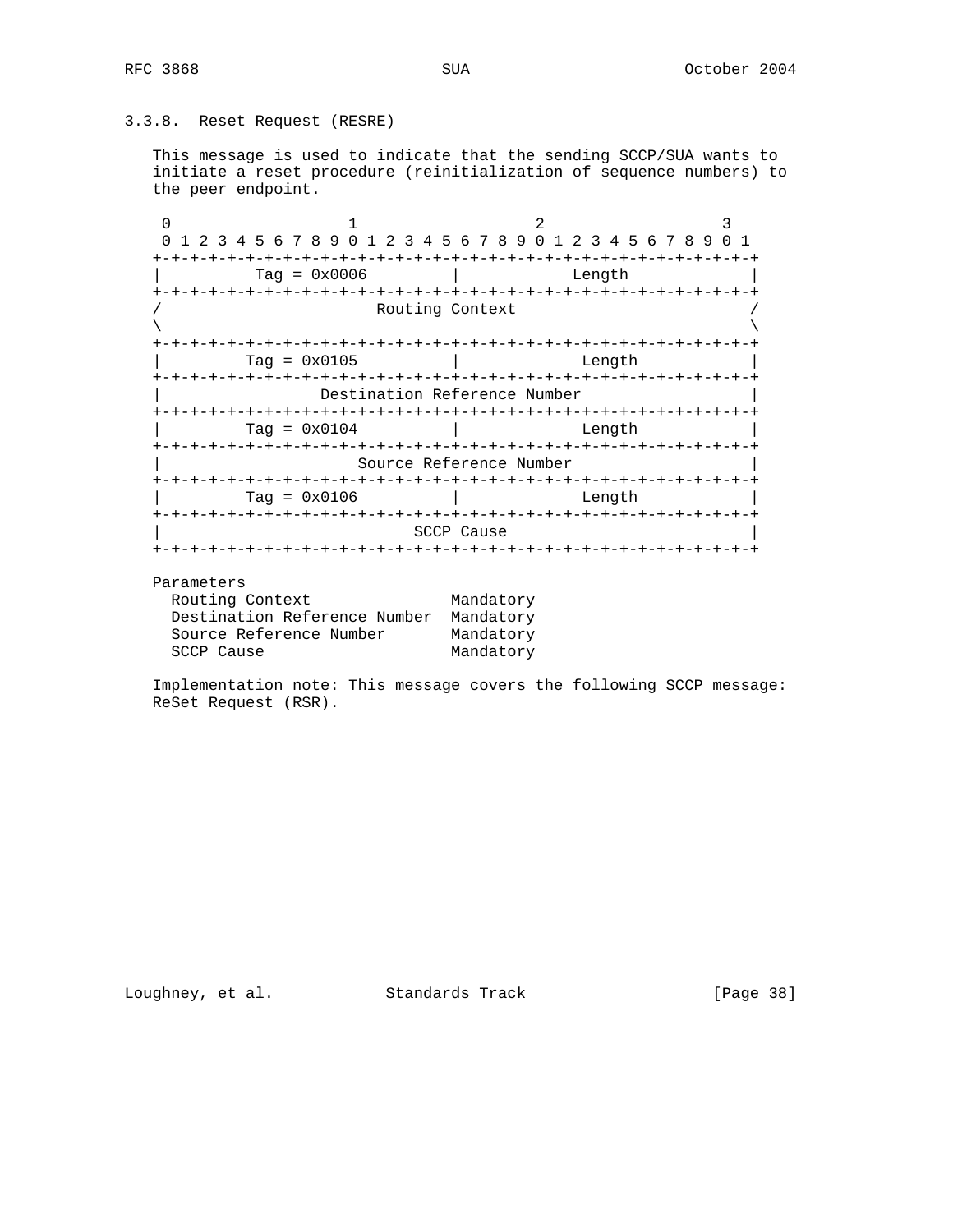```
3.3.9. Reset Confirm (RESCO)
```
This message is used to confirm the Reset Request.

0  $1$  2 3 0 1 2 3 4 5 6 7 8 9 0 1 2 3 4 5 6 7 8 9 0 1 2 3 4 5 6 7 8 9 0 1 +-+-+-+-+-+-+-+-+-+-+-+-+-+-+-+-+-+-+-+-+-+-+-+-+-+-+-+-+-+-+-+-+ | Tag = 0x0006 | Length | +-+-+-+-+-+-+-+-+-+-+-+-+-+-+-+-+-+-+-+-+-+-+-+-+-+-+-+-+-+-+-+-+ Routing Context  $\lambda$  and  $\lambda$  and  $\lambda$  and  $\lambda$  and  $\lambda$  and  $\lambda$  and  $\lambda$  and  $\lambda$  and  $\lambda$  and  $\lambda$  and  $\lambda$  and  $\lambda$  and  $\lambda$  and  $\lambda$  and  $\lambda$  and  $\lambda$  and  $\lambda$  and  $\lambda$  and  $\lambda$  and  $\lambda$  and  $\lambda$  and  $\lambda$  and  $\lambda$  and  $\lambda$  and  $\lambda$  +-+-+-+-+-+-+-+-+-+-+-+-+-+-+-+-+-+-+-+-+-+-+-+-+-+-+-+-+-+-+-+-+ | Tag = 0x0105 | Length | +-+-+-+-+-+-+-+-+-+-+-+-+-+-+-+-+-+-+-+-+-+-+-+-+-+-+-+-+-+-+-+-+ Destination Reference Number +-+-+-+-+-+-+-+-+-+-+-+-+-+-+-+-+-+-+-+-+-+-+-+-+-+-+-+-+-+-+-+-+ | Tag = 0x0104 | Length | +-+-+-+-+-+-+-+-+-+-+-+-+-+-+-+-+-+-+-+-+-+-+-+-+-+-+-+-+-+-+-+-+ Source Reference Number +-+-+-+-+-+-+-+-+-+-+-+-+-+-+-+-+-+-+-+-+-+-+-+-+-+-+-+-+-+-+-+-+

Parameters

| Routing Context                        | Mandatory |
|----------------------------------------|-----------|
| Destination Reference Number Mandatory |           |
| Source Reference Number                | Mandatory |

 Implementation note: This message covers the following SCCP message: ReSet Confirmation (RSC).

Loughney, et al. Standards Track [Page 39]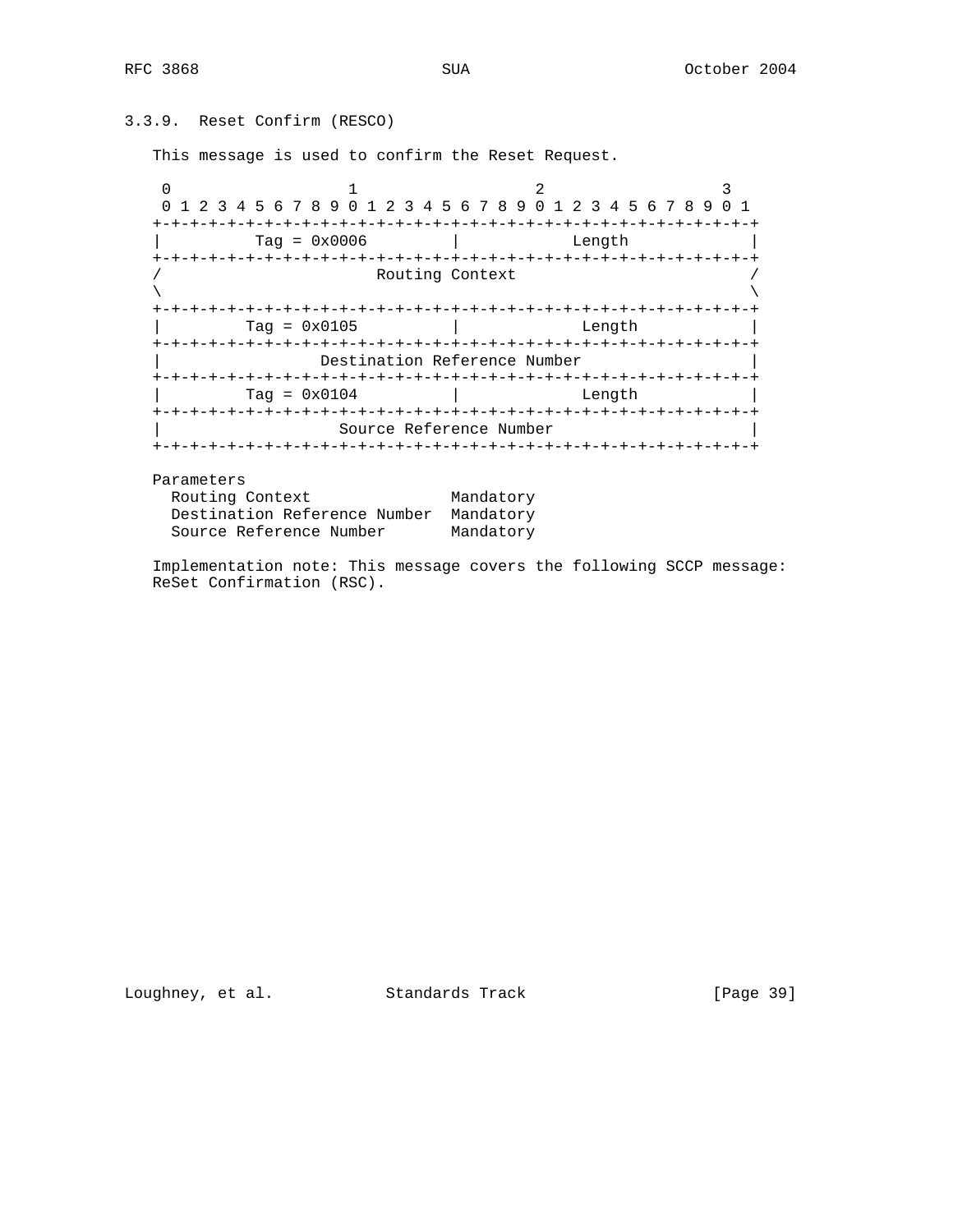3.3.10. Connection Oriented Error (COERR)

The COERR message is sent to indicate a protocol data unit error.

0  $1$  2 3 0 1 2 3 4 5 6 7 8 9 0 1 2 3 4 5 6 7 8 9 0 1 2 3 4 5 6 7 8 9 0 1 +-+-+-+-+-+-+-+-+-+-+-+-+-+-+-+-+-+-+-+-+-+-+-+-+-+-+-+-+-+-+-+-+ | Tag = 0x0006 | Length | +-+-+-+-+-+-+-+-+-+-+-+-+-+-+-+-+-+-+-+-+-+-+-+-+-+-+-+-+-+-+-+-+ Routing Context  $\lambda$  and  $\lambda$  and  $\lambda$  and  $\lambda$  and  $\lambda$  and  $\lambda$  and  $\lambda$  and  $\lambda$  and  $\lambda$  and  $\lambda$  and  $\lambda$  and  $\lambda$  and  $\lambda$  and  $\lambda$  and  $\lambda$  and  $\lambda$  and  $\lambda$  and  $\lambda$  and  $\lambda$  and  $\lambda$  and  $\lambda$  and  $\lambda$  and  $\lambda$  and  $\lambda$  and  $\lambda$  +-+-+-+-+-+-+-+-+-+-+-+-+-+-+-+-+-+-+-+-+-+-+-+-+-+-+-+-+-+-+-+-+ | Tag = 0x0105 | Length | +-+-+-+-+-+-+-+-+-+-+-+-+-+-+-+-+-+-+-+-+-+-+-+-+-+-+-+-+-+-+-+-+ Destination Reference Number +-+-+-+-+-+-+-+-+-+-+-+-+-+-+-+-+-+-+-+-+-+-+-+-+-+-+-+-+-+-+-+-+  $Tag = 0x0106$  | Length +-+-+-+-+-+-+-+-+-+-+-+-+-+-+-+-+-+-+-+-+-+-+-+-+-+-+-+-+-+-+-+-+ SCCP Cause +-+-+-+-+-+-+-+-+-+-+-+-+-+-+-+-+-+-+-+-+-+-+-+-+-+-+-+-+-+-+-+-+

Parameters

| Routing Context                        |  | Mandatory |
|----------------------------------------|--|-----------|
| Destination Reference Number Mandatory |  |           |
| SCCP Cause                             |  | Mandatory |

 Implementation note: This message covers the following SCCP message: Protocol Data Unit ERRor (ERR).

Loughney, et al. Standards Track [Page 40]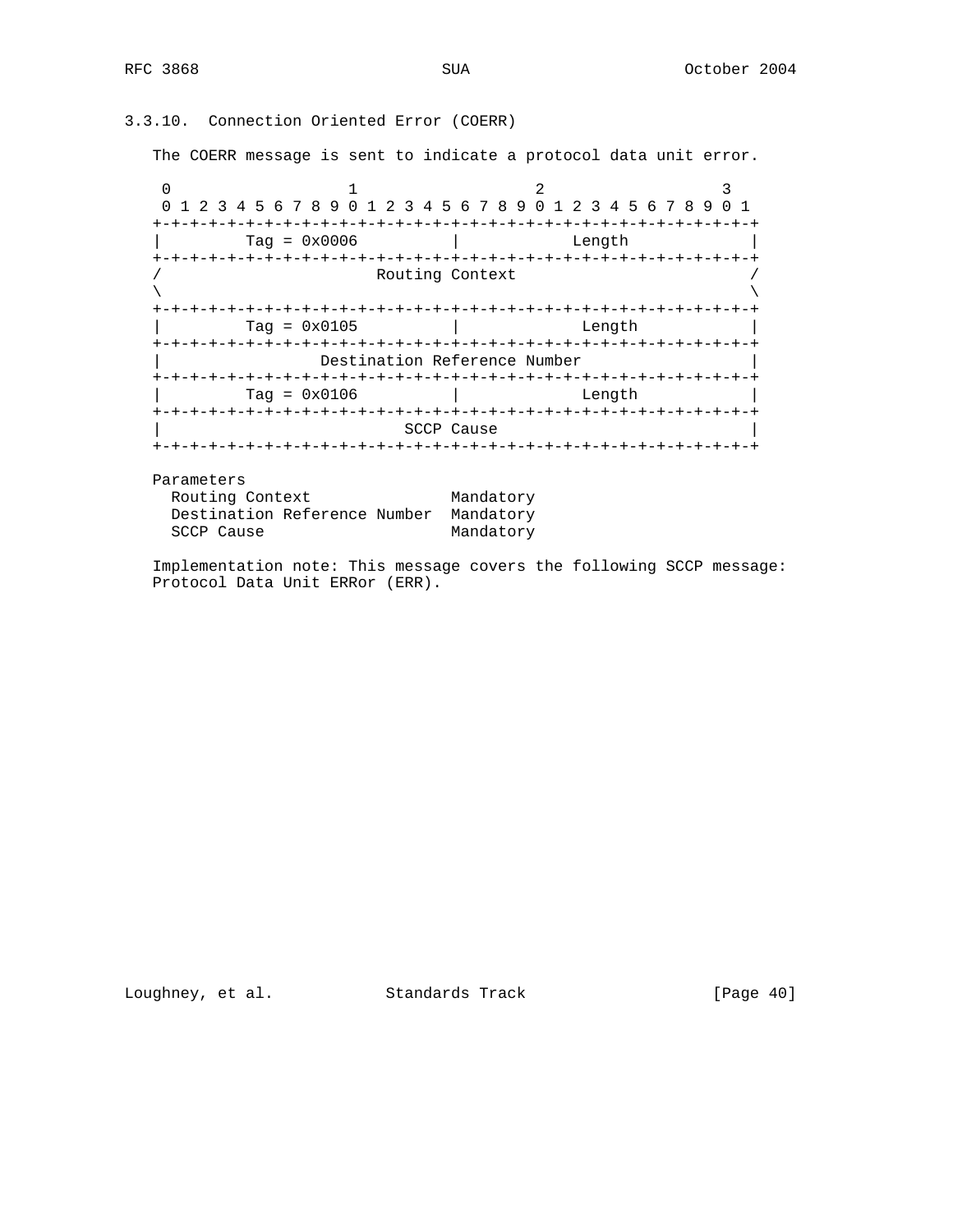3.3.11. Connection Oriented Inactivity Test (COIT)

 This message is used for auditing the signalling connection state and the consistency of connection data at both ends of the signalling connection.

0  $1$  2 3 0 1 2 3 4 5 6 7 8 9 0 1 2 3 4 5 6 7 8 9 0 1 2 3 4 5 6 7 8 9 0 1 +-+-+-+-+-+-+-+-+-+-+-+-+-+-+-+-+-+-+-+-+-+-+-+-+-+-+-+-+-+-+-+-+ | Tag = 0x0006 | Length | +-+-+-+-+-+-+-+-+-+-+-+-+-+-+-+-+-+-+-+-+-+-+-+-+-+-+-+-+-+-+-+-+ Routing Context  $\lambda$  and  $\lambda$  and  $\lambda$  and  $\lambda$  and  $\lambda$  and  $\lambda$  and  $\lambda$  and  $\lambda$  and  $\lambda$  and  $\lambda$  and  $\lambda$  and  $\lambda$  and  $\lambda$  and  $\lambda$  and  $\lambda$  and  $\lambda$  and  $\lambda$  and  $\lambda$  and  $\lambda$  and  $\lambda$  and  $\lambda$  and  $\lambda$  and  $\lambda$  and  $\lambda$  and  $\lambda$  +-+-+-+-+-+-+-+-+-+-+-+-+-+-+-+-+-+-+-+-+-+-+-+-+-+-+-+-+-+-+-+-+ | Tag = 0x0115 | Length | +-+-+-+-+-+-+-+-+-+-+-+-+-+-+-+-+-+-+-+-+-+-+-+-+-+-+-+-+-+-+-+-+ Protocol Class +-+-+-+-+-+-+-+-+-+-+-+-+-+-+-+-+-+-+-+-+-+-+-+-+-+-+-+-+-+-+-+-+  $\text{Tag} = 0 \times 0104$  | Length +-+-+-+-+-+-+-+-+-+-+-+-+-+-+-+-+-+-+-+-+-+-+-+-+-+-+-+-+-+-+-+-+ | Source Reference Number | +-+-+-+-+-+-+-+-+-+-+-+-+-+-+-+-+-+-+-+-+-+-+-+-+-+-+-+-+-+-+-+-+ | Tag = 0x0105 | Length | +-+-+-+-+-+-+-+-+-+-+-+-+-+-+-+-+-+-+-+-+-+-+-+-+-+-+-+-+-+-+-+-+ Destination Reference number +-+-+-+-+-+-+-+-+-+-+-+-+-+-+-+-+-+-+-+-+-+-+-+-+-+-+-+-+-+-+-+-+ | Tag = 0x0107 | Length | +-+-+-+-+-+-+-+-+-+-+-+-+-+-+-+-+-+-+-+-+-+-+-+-+-+-+-+-+-+-+-+-+ Sequence number +-+-+-+-+-+-+-+-+-+-+-+-+-+-+-+-+-+-+-+-+-+-+-+-+-+-+-+-+-+-+-+-+  $\text{Tag} = 0 \times 010A$  | Length +-+-+-+-+-+-+-+-+-+-+-+-+-+-+-+-+-+-+-+-+-+-+-+-+-+-+-+-+-+-+-+-+ | Credit | +-+-+-+-+-+-+-+-+-+-+-+-+-+-+-+-+-+-+-+-+-+-+-+-+-+-+-+-+-+-+-+-+

 Parameters Routing Context Mandatory Protocol Class Mandatory Source Reference Number Mandatory Destination Reference number Mandatory Sequence Number Mandatory \*1 Credit Mandatory \*1

 NOTE \*1: Information in these parameter fields reflects those values sent in the last data form 2 or data acknowledgement message. They are ignored if the protocol class indicates class 2.

Loughney, et al. Standards Track [Page 41]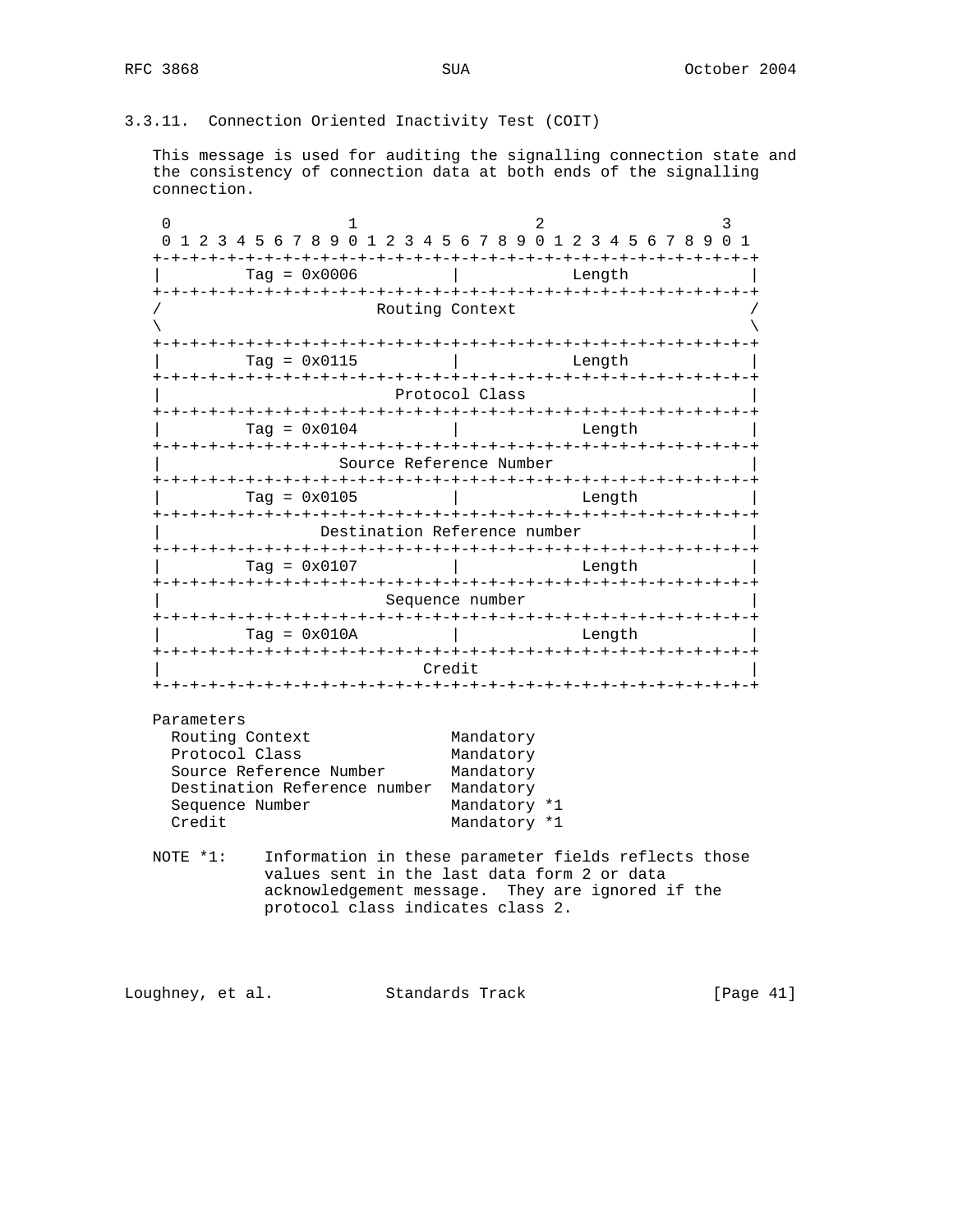Implementation note: This message covers the following SCCP message: Inactivity Test (IT).

3.4.1. Destination Unavailable (DUNA)

 In the scope of SUA, this message is covered by the PC- or N-state indication passed between SCCP and local SCCP-user. The DUNA message is sent from the SG or relay node to all concerned ASPs (servicing SCCP-users considered local to the SG or relay node, see chapter 1.3.1.1), when a destination or SCCP-user has become unreachable. The SUA-User at the ASP is expected to stop traffic to the affected destination or SCCP-user through the SG or relay node initiating the DUNA.

The format for DUNA Message parameters is as follows:

0  $1$  2 3 0 1 2 3 4 5 6 7 8 9 0 1 2 3 4 5 6 7 8 9 0 1 2 3 4 5 6 7 8 9 0 1 +-+-+-+-+-+-+-+-+-+-+-+-+-+-+-+-+-+-+-+-+-+-+-+-+-+-+-+-+-+-+-+-+ | Tag = 0x0006 | Length | +-+-+-+-+-+-+-+-+-+-+-+-+-+-+-+-+-+-+-+-+-+-+-+-+-+-+-+-+-+-+-+-+ Routing Context  $\lambda$  and  $\lambda$  and  $\lambda$  and  $\lambda$  and  $\lambda$  and  $\lambda$  and  $\lambda$  and  $\lambda$  and  $\lambda$  and  $\lambda$  and  $\lambda$  and  $\lambda$  and  $\lambda$  and  $\lambda$  and  $\lambda$  and  $\lambda$  and  $\lambda$  and  $\lambda$  and  $\lambda$  and  $\lambda$  and  $\lambda$  and  $\lambda$  and  $\lambda$  and  $\lambda$  and  $\lambda$  +-+-+-+-+-+-+-+-+-+-+-+-+-+-+-+-+-+-+-+-+-+-+-+-+-+-+-+-+-+-+-+-+ | Tag = 0x0012 | Length | +-+-+-+-+-+-+-+-+-+-+-+-+-+-+-+-+-+-+-+-+-+-+-+-+-+-+-+-+-+-+-+-+ Affected Point Code  $\lambda$  and  $\lambda$  and  $\lambda$  and  $\lambda$  and  $\lambda$  and  $\lambda$  and  $\lambda$  and  $\lambda$  and  $\lambda$  and  $\lambda$  and  $\lambda$  and  $\lambda$  and  $\lambda$  and  $\lambda$  and  $\lambda$  and  $\lambda$  and  $\lambda$  and  $\lambda$  and  $\lambda$  and  $\lambda$  and  $\lambda$  and  $\lambda$  and  $\lambda$  and  $\lambda$  and  $\lambda$  +-+-+-+-+-+-+-+-+-+-+-+-+-+-+-+-+-+-+-+-+-+-+-+-+-+-+-+-+-+-+-+-+ | Tag = 0x8003 | Length | +-+-+-+-+-+-+-+-+-+-+-+-+-+-+-+-+-+-+-+-+-+-+-+-+-+-+-+-+-+-+-+-+ | SSN | +-+-+-+-+-+-+-+-+-+-+-+-+-+-+-+-+-+-+-+-+-+-+-+-+-+-+-+-+-+-+-+-+ | Tag = 0x0112 | Length | +-+-+-+-+-+-+-+-+-+-+-+-+-+-+-+-+-+-+-+-+-+-+-+-+-+-+-+-+-+-+-+-+  $\mathbb{S}$ MI  $\mathbb{S}$  +-+-+-+-+-+-+-+-+-+-+-+-+-+-+-+-+-+-+-+-+-+-+-+-+-+-+-+-+-+-+-+-+  $\texttt{Tag = 0x0004}$  | Length +-+-+-+-+-+-+-+-+-+-+-+-+-+-+-+-+-+-+-+-+-+-+-+-+-+-+-+-+-+-+-+-+ / Info String /  $\lambda$  and  $\lambda$  and  $\lambda$  and  $\lambda$  and  $\lambda$  and  $\lambda$  and  $\lambda$  and  $\lambda$  and  $\lambda$  and  $\lambda$  and  $\lambda$  and  $\lambda$  and  $\lambda$  and  $\lambda$  and  $\lambda$  and  $\lambda$  and  $\lambda$  and  $\lambda$  and  $\lambda$  and  $\lambda$  and  $\lambda$  and  $\lambda$  and  $\lambda$  and  $\lambda$  and  $\lambda$  +-+-+-+-+-+-+-+-+-+-+-+-+-+-+-+-+-+-+-+-+-+-+-+-+-+-+-+-+-+-+-+-+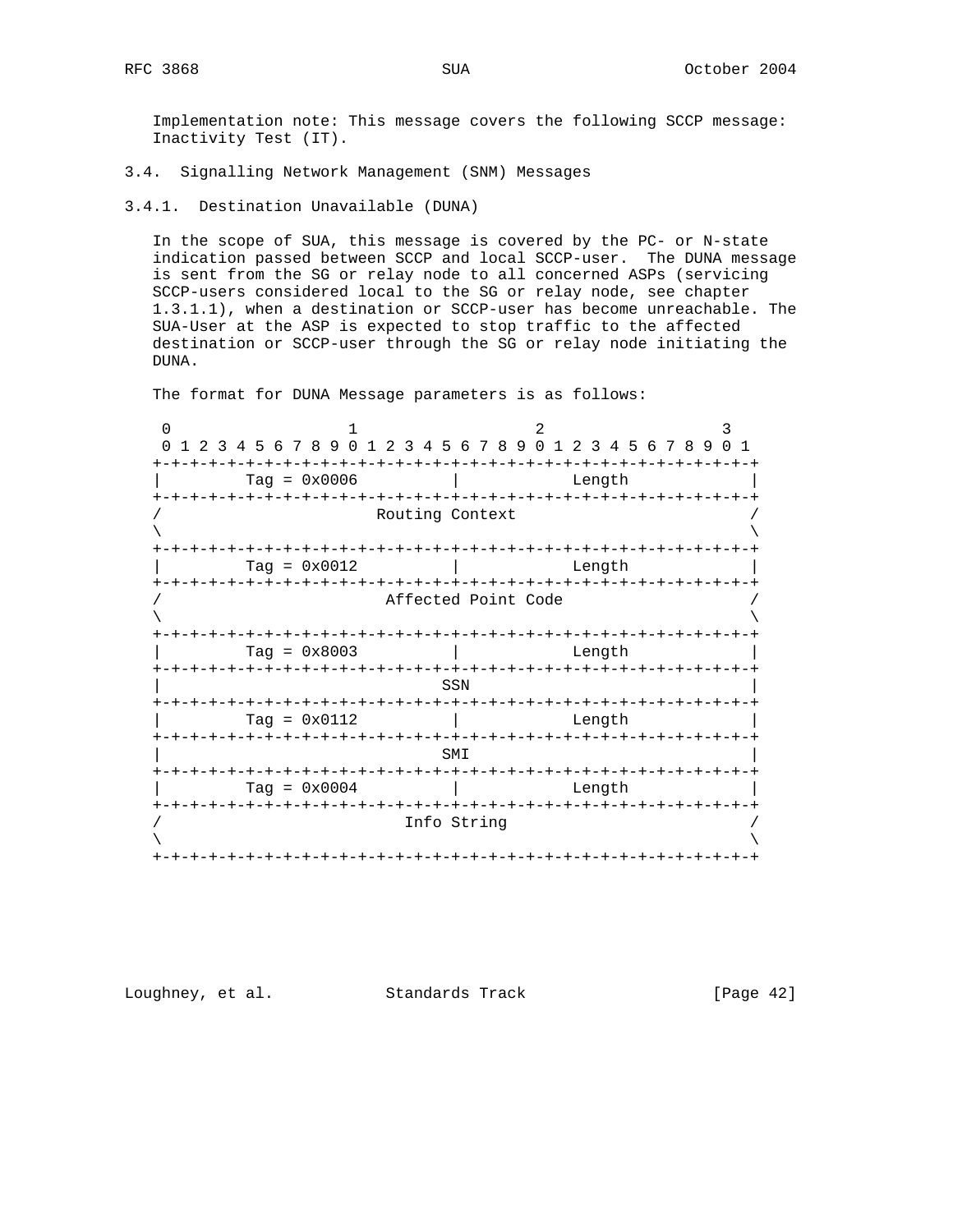| Parameters          |              |
|---------------------|--------------|
| Routing Context     | Optional     |
| Affected Point Code | Mandatory *1 |
| SSN                 | Optional *1  |
| <b>SMT</b>          | Optional     |
| Info String         | Optional     |

 Note 1: When the SSN is included, the DUNA message corresponds to the SCCP N-STATE primitive. When SSN is not, the DUNA message corresponds to the SCCP N-PCSTATE primitive. The Affected Point Code parameter can only contain one point code when SSN is present.

### 3.4.2. Destination Available (DAVA)

 In the scope of SUA, this message is covered by the PC- and N-state indication passed between SCCP and local SCCP-user. The DAVA message is sent from the SG or relay node to all concerned ASPs (servicing SCCP-users considered local to the SG or relay node, see chapter 1.3.1.1) to indicate that a destination (PC or SCCP-user) is now reachable. The ASP SUA-User protocol is expected to resume traffic to the affected destination through the SG or relay node initiating the DAVA.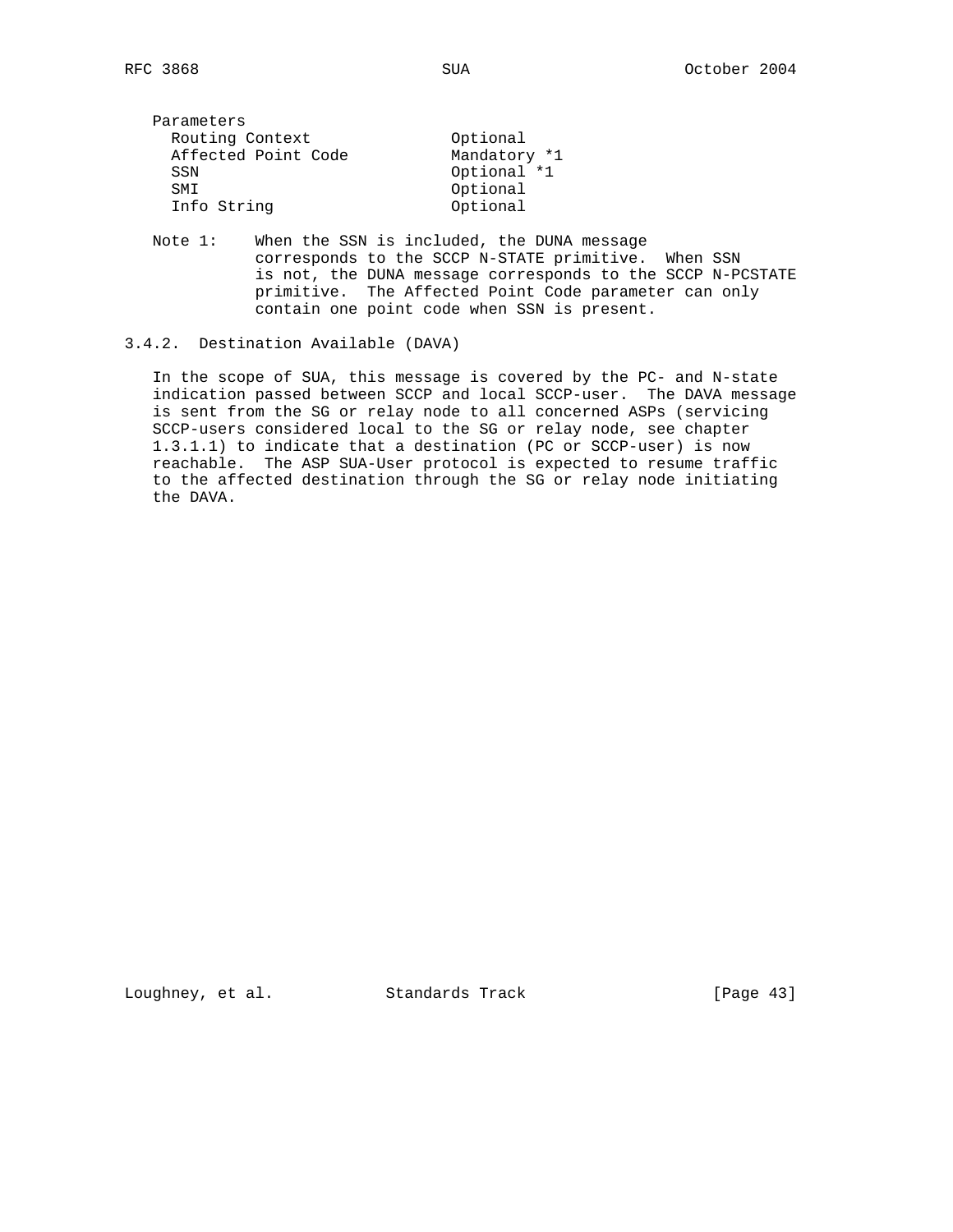0  $1$  2 3 0 1 2 3 4 5 6 7 8 9 0 1 2 3 4 5 6 7 8 9 0 1 2 3 4 5 6 7 8 9 0 1 +-+-+-+-+-+-+-+-+-+-+-+-+-+-+-+-+-+-+-+-+-+-+-+-+-+-+-+-+-+-+-+-+ | Tag = 0x0006 | Length | +-+-+-+-+-+-+-+-+-+-+-+-+-+-+-+-+-+-+-+-+-+-+-+-+-+-+-+-+-+-+-+-+ Routing Context  $\lambda$  and  $\lambda$  and  $\lambda$  and  $\lambda$  and  $\lambda$  and  $\lambda$  and  $\lambda$  and  $\lambda$  and  $\lambda$  and  $\lambda$  and  $\lambda$  and  $\lambda$  and  $\lambda$  and  $\lambda$  and  $\lambda$  and  $\lambda$  and  $\lambda$  and  $\lambda$  and  $\lambda$  and  $\lambda$  and  $\lambda$  and  $\lambda$  and  $\lambda$  and  $\lambda$  and  $\lambda$  +-+-+-+-+-+-+-+-+-+-+-+-+-+-+-+-+-+-+-+-+-+-+-+-+-+-+-+-+-+-+-+-+ | Tag = 0x0012 | Length | +-+-+-+-+-+-+-+-+-+-+-+-+-+-+-+-+-+-+-+-+-+-+-+-+-+-+-+-+-+-+-+-+ Affected Point Code  $\lambda$  and  $\lambda$  and  $\lambda$  and  $\lambda$  and  $\lambda$  and  $\lambda$  and  $\lambda$  and  $\lambda$  and  $\lambda$  and  $\lambda$  and  $\lambda$  and  $\lambda$  and  $\lambda$  and  $\lambda$  and  $\lambda$  and  $\lambda$  and  $\lambda$  and  $\lambda$  and  $\lambda$  and  $\lambda$  and  $\lambda$  and  $\lambda$  and  $\lambda$  and  $\lambda$  and  $\lambda$  +-+-+-+-+-+-+-+-+-+-+-+-+-+-+-+-+-+-+-+-+-+-+-+-+-+-+-+-+-+-+-+-+ | Tag = 0x8003 | Length | +-+-+-+-+-+-+-+-+-+-+-+-+-+-+-+-+-+-+-+-+-+-+-+-+-+-+-+-+-+-+-+-+ | SSN | +-+-+-+-+-+-+-+-+-+-+-+-+-+-+-+-+-+-+-+-+-+-+-+-+-+-+-+-+-+-+-+-+ | Tag = 0x0112 | Length | +-+-+-+-+-+-+-+-+-+-+-+-+-+-+-+-+-+-+-+-+-+-+-+-+-+-+-+-+-+-+-+-+  $\mathbb{S}$ MI  $\mathbb{S}$  +-+-+-+-+-+-+-+-+-+-+-+-+-+-+-+-+-+-+-+-+-+-+-+-+-+-+-+-+-+-+-+-+ Tag =  $0x0004$  | Length +-+-+-+-+-+-+-+-+-+-+-+-+-+-+-+-+-+-+-+-+-+-+-+-+-+-+-+-+-+-+-+-+ Info String  $\lambda$  and  $\lambda$  and  $\lambda$  and  $\lambda$  and  $\lambda$  and  $\lambda$  and  $\lambda$  and  $\lambda$  and  $\lambda$  and  $\lambda$  and  $\lambda$  and  $\lambda$  and  $\lambda$  and  $\lambda$  and  $\lambda$  and  $\lambda$  and  $\lambda$  and  $\lambda$  and  $\lambda$  and  $\lambda$  and  $\lambda$  and  $\lambda$  and  $\lambda$  and  $\lambda$  and  $\lambda$  +-+-+-+-+-+-+-+-+-+-+-+-+-+-+-+-+-+-+-+-+-+-+-+-+-+-+-+-+-+-+-+-+ Parameters

| - u-unccci          |              |
|---------------------|--------------|
| Routing Context     | Optional     |
| Affected Point Code | Mandatory *1 |
| SSN                 | Optional *1  |
| <b>SMT</b>          | Optional     |
| Info String         | Optional     |

 Note 1: When the SSN is included, the DAVA message corresponds to the SCCP N-STATE primitive. When SSN is not included, the DAVA message corresponds to the SCCP N-PCSTATE primitive. The Affected Point Code can only contain one point code when SSN is present.

3.4.3. Destination State Audit (DAUD)

 The DAUD message can be sent from the ASP to the SG (or relay node) to query the availability state of the routes to an affected destination. A DAUD may be sent periodically after the ASP has received a DUNA, until a DAVA is received. The DAUD can also be sent when an ASP recovers from isolation from the SG (or relay node).

Loughney, et al. Standards Track [Page 44]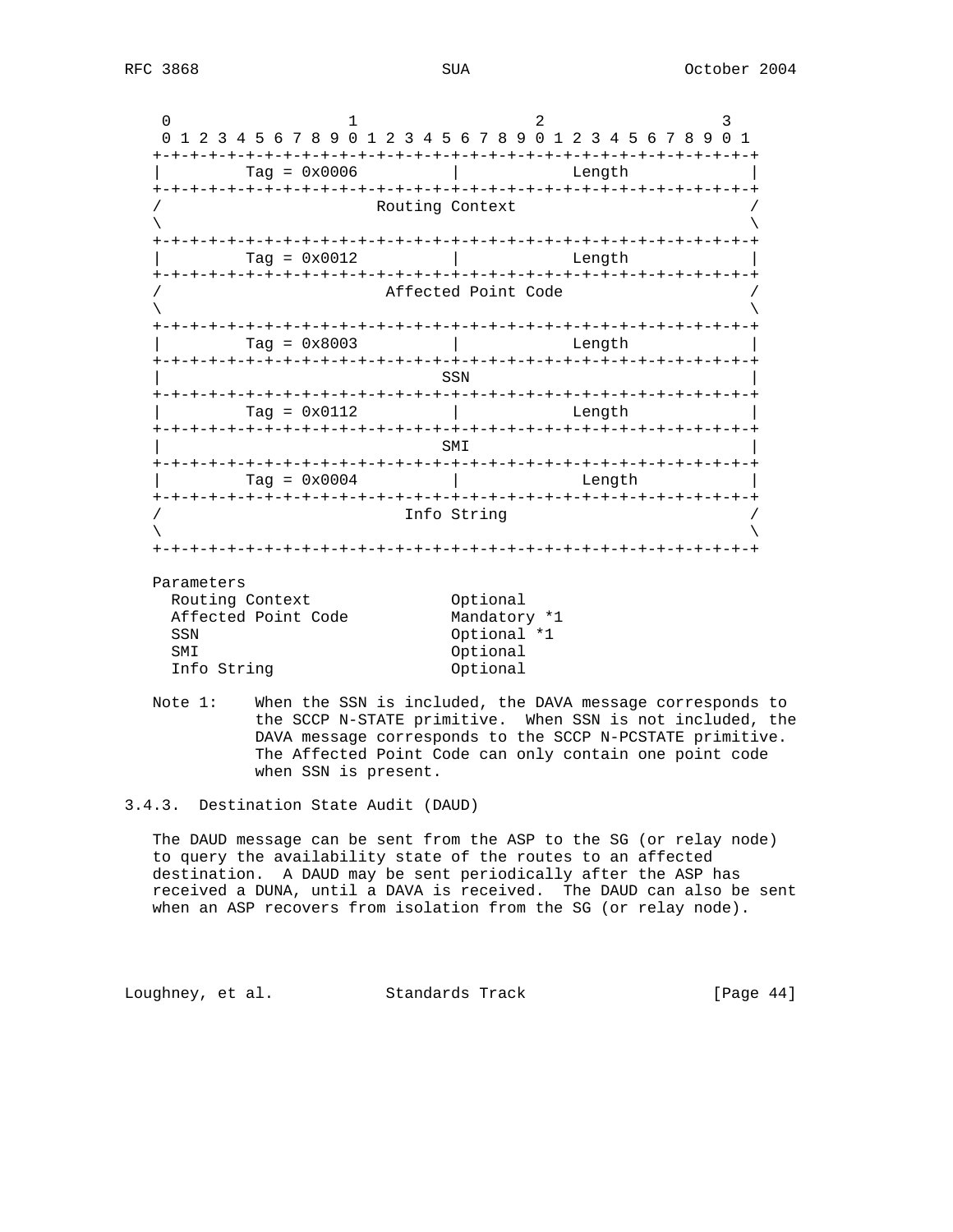0  $1$  2 3 0 1 2 3 4 5 6 7 8 9 0 1 2 3 4 5 6 7 8 9 0 1 2 3 4 5 6 7 8 9 0 1 +-+-+-+-+-+-+-+-+-+-+-+-+-+-+-+-+-+-+-+-+-+-+-+-+-+-+-+-+-+-+-+-+ | Tag = 0x0006 | Length | +-+-+-+-+-+-+-+-+-+-+-+-+-+-+-+-+-+-+-+-+-+-+-+-+-+-+-+-+-+-+-+-+ Routing Context  $\lambda$  and  $\lambda$  and  $\lambda$  and  $\lambda$  and  $\lambda$  and  $\lambda$  and  $\lambda$  and  $\lambda$  and  $\lambda$  and  $\lambda$  and  $\lambda$  and  $\lambda$  and  $\lambda$  and  $\lambda$  and  $\lambda$  and  $\lambda$  and  $\lambda$  and  $\lambda$  and  $\lambda$  and  $\lambda$  and  $\lambda$  and  $\lambda$  and  $\lambda$  and  $\lambda$  and  $\lambda$  +-+-+-+-+-+-+-+-+-+-+-+-+-+-+-+-+-+-+-+-+-+-+-+-+-+-+-+-+-+-+-+-+ | Tag = 0x0012 | Length | +-+-+-+-+-+-+-+-+-+-+-+-+-+-+-+-+-+-+-+-+-+-+-+-+-+-+-+-+-+-+-+-+ Affected Point Code  $\lambda$  and  $\lambda$  and  $\lambda$  and  $\lambda$  and  $\lambda$  and  $\lambda$  and  $\lambda$  and  $\lambda$  and  $\lambda$  and  $\lambda$  and  $\lambda$  and  $\lambda$  and  $\lambda$  and  $\lambda$  and  $\lambda$  and  $\lambda$  and  $\lambda$  and  $\lambda$  and  $\lambda$  and  $\lambda$  and  $\lambda$  and  $\lambda$  and  $\lambda$  and  $\lambda$  and  $\lambda$  +-+-+-+-+-+-+-+-+-+-+-+-+-+-+-+-+-+-+-+-+-+-+-+-+-+-+-+-+-+-+-+-+ | Tag = 0x8003 | Length | +-+-+-+-+-+-+-+-+-+-+-+-+-+-+-+-+-+-+-+-+-+-+-+-+-+-+-+-+-+-+-+-+ | SSN | +-+-+-+-+-+-+-+-+-+-+-+-+-+-+-+-+-+-+-+-+-+-+-+-+-+-+-+-+-+-+-+-+  $\text{Tag} = 0 \times 010 \text{C}$  | Length +-+-+-+-+-+-+-+-+-+-+-+-+-+-+-+-+-+-+-+-+-+-+-+-+-+-+-+-+-+-+-+-+ | User/Cause | +-+-+-+-+-+-+-+-+-+-+-+-+-+-+-+-+-+-+-+-+-+-+-+-+-+-+-+-+-+-+-+-+ | Tag = 0x0004 | Length | +-+-+-+-+-+-+-+-+-+-+-+-+-+-+-+-+-+-+-+-+-+-+-+-+-+-+-+-+-+-+-+-+ Info String  $\lambda$  and  $\lambda$  and  $\lambda$  and  $\lambda$  and  $\lambda$  and  $\lambda$  and  $\lambda$  and  $\lambda$  and  $\lambda$  and  $\lambda$  and  $\lambda$  and  $\lambda$  and  $\lambda$  and  $\lambda$  and  $\lambda$  and  $\lambda$  and  $\lambda$  and  $\lambda$  and  $\lambda$  and  $\lambda$  and  $\lambda$  and  $\lambda$  and  $\lambda$  and  $\lambda$  and  $\lambda$  +-+-+-+-+-+-+-+-+-+-+-+-+-+-+-+-+-+-+-+-+-+-+-+-+-+-+-+-+-+-+-+-+ Parameters Routing Context **Contract Contract** Optional Affected Point Code Mandatory \*1 SSN Optional \*1 User / Cause **Optional** Info String 0ptional

 Note 1: If the SSN is present, the DAUD is "soliciting" N-STATE primitives, otherwise it is "soliciting" N-PCSTATE primitives.

Loughney, et al. Standards Track [Page 45]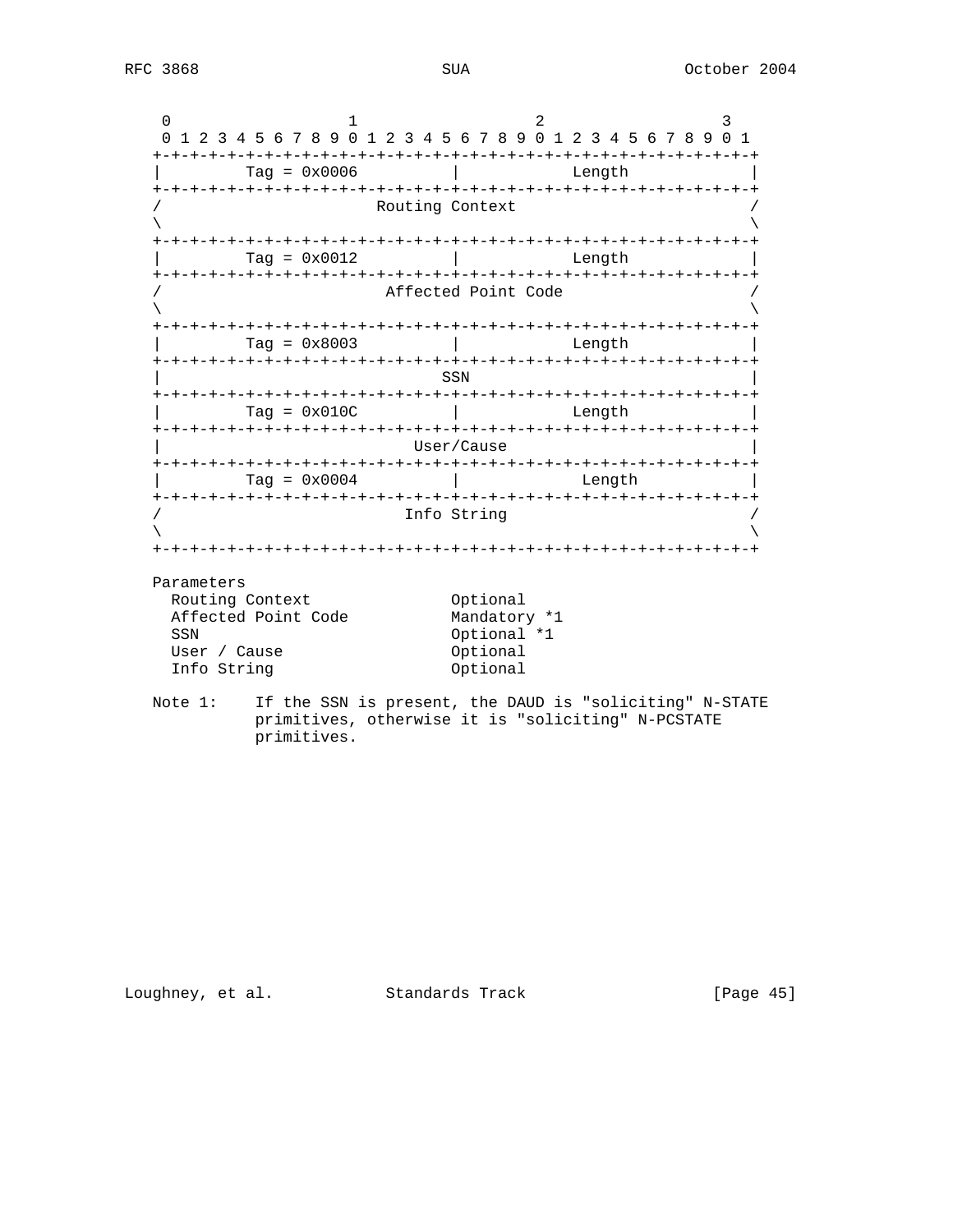# 3.4.4. Signalling Congestion (SCON)

 The SCON message can be sent from the SG or relay node to all concerned ASPs to indicate that the congestion level in the SS7 network to a specified destination has changed.

0  $1$  2 3 0 1 2 3 4 5 6 7 8 9 0 1 2 3 4 5 6 7 8 9 0 1 2 3 4 5 6 7 8 9 0 1 +-+-+-+-+-+-+-+-+-+-+-+-+-+-+-+-+-+-+-+-+-+-+-+-+-+-+-+-+-+-+-+-+ | Tag = 0x0006 | Length | +-+-+-+-+-+-+-+-+-+-+-+-+-+-+-+-+-+-+-+-+-+-+-+-+-+-+-+-+-+-+-+-+ Routing Context  $\lambda$  and  $\lambda$  and  $\lambda$  and  $\lambda$  and  $\lambda$  and  $\lambda$  and  $\lambda$  and  $\lambda$  and  $\lambda$  and  $\lambda$  and  $\lambda$  and  $\lambda$  and  $\lambda$  and  $\lambda$  and  $\lambda$  and  $\lambda$  and  $\lambda$  and  $\lambda$  and  $\lambda$  and  $\lambda$  and  $\lambda$  and  $\lambda$  and  $\lambda$  and  $\lambda$  and  $\lambda$  +-+-+-+-+-+-+-+-+-+-+-+-+-+-+-+-+-+-+-+-+-+-+-+-+-+-+-+-+-+-+-+-+  $\text{Tag} = 0 \times 0012$  | Length +-+-+-+-+-+-+-+-+-+-+-+-+-+-+-+-+-+-+-+-+-+-+-+-+-+-+-+-+-+-+-+-+ Affected Point Code  $\lambda$  and  $\lambda$  and  $\lambda$  and  $\lambda$  and  $\lambda$  and  $\lambda$  and  $\lambda$  and  $\lambda$  and  $\lambda$  and  $\lambda$  and  $\lambda$  and  $\lambda$  and  $\lambda$  and  $\lambda$  and  $\lambda$  and  $\lambda$  and  $\lambda$  and  $\lambda$  and  $\lambda$  and  $\lambda$  and  $\lambda$  and  $\lambda$  and  $\lambda$  and  $\lambda$  and  $\lambda$  +-+-+-+-+-+-+-+-+-+-+-+-+-+-+-+-+-+-+-+-+-+-+-+-+-+-+-+-+-+-+-+-+  $\text{Tag} = 0 \times 8003$  | Length +-+-+-+-+-+-+-+-+-+-+-+-+-+-+-+-+-+-+-+-+-+-+-+-+-+-+-+-+-+-+-+-+ | SSN | +-+-+-+-+-+-+-+-+-+-+-+-+-+-+-+-+-+-+-+-+-+-+-+-+-+-+-+-+-+-+-+-+ | Tag = 0x0118 | Length | +-+-+-+-+-+-+-+-+-+-+-+-+-+-+-+-+-+-+-+-+-+-+-+-+-+-+-+-+-+-+-+-+ Congestion Level +-+-+-+-+-+-+-+-+-+-+-+-+-+-+-+-+-+-+-+-+-+-+-+-+-+-+-+-+-+-+-+-+ | Tag = 0x0112 | Length | +-+-+-+-+-+-+-+-+-+-+-+-+-+-+-+-+-+-+-+-+-+-+-+-+-+-+-+-+-+-+-+-+ | SMI | +-+-+-+-+-+-+-+-+-+-+-+-+-+-+-+-+-+-+-+-+-+-+-+-+-+-+-+-+-+-+-+-+ | Tag = 0x0004 | Length | +-+-+-+-+-+-+-+-+-+-+-+-+-+-+-+-+-+-+-+-+-+-+-+-+-+-+-+-+-+-+-+-+ Info String  $\lambda$  and  $\lambda$  and  $\lambda$  and  $\lambda$  and  $\lambda$  and  $\lambda$  and  $\lambda$  and  $\lambda$  and  $\lambda$  and  $\lambda$  and  $\lambda$  and  $\lambda$  and  $\lambda$  and  $\lambda$  and  $\lambda$  and  $\lambda$  and  $\lambda$  and  $\lambda$  and  $\lambda$  and  $\lambda$  and  $\lambda$  and  $\lambda$  and  $\lambda$  and  $\lambda$  and  $\lambda$  +-+-+-+-+-+-+-+-+-+-+-+-+-+-+-+-+-+-+-+-+-+-+-+-+-+-+-+-+-+-+-+-+ Parameters Routing Context **Contract Contract** Optional Affected Point Code Mandatory \*1 SSN Optional \*1 Congestion Level Mandatory SMI Optional Info String **Construction** Optional Note 1: When the SSN is included, the SCON message corresponds to the SCCP N-STATE primitive. When the SSN is not included, the SCON message corresponds to the SCCP

Loughney, et al. Standards Track [Page 46]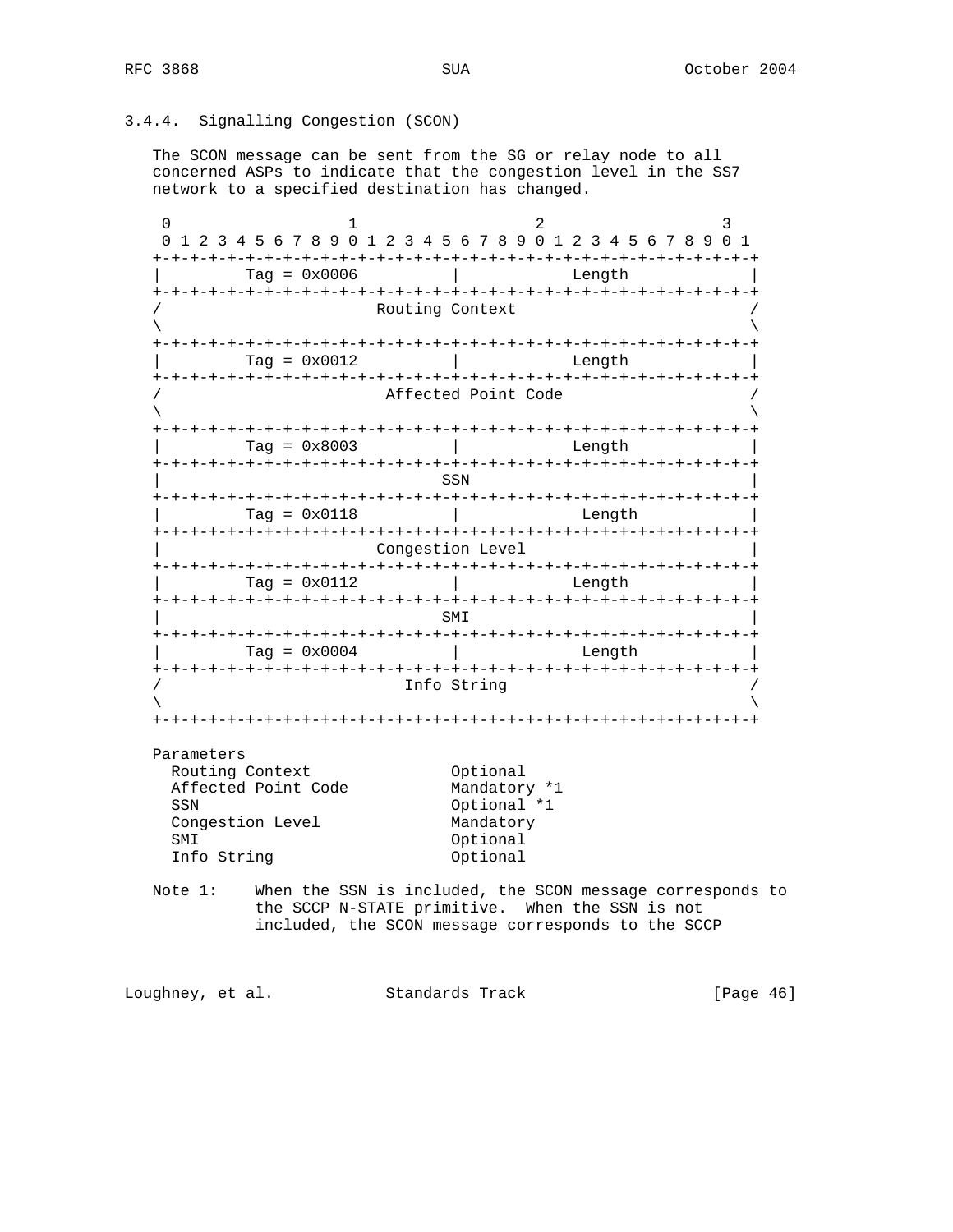N-PCSTATE primitive reporting signalling point or network congestion status.

### 3.4.5. Destination User Part Unavailable (DUPU)

 The DUPU message is used by an SG to inform an ASP that a remote peer at an SS7 node is unavailable.

The format for DUPU message parameters is as follows:

0  $1$  2 3 0 1 2 3 4 5 6 7 8 9 0 1 2 3 4 5 6 7 8 9 0 1 2 3 4 5 6 7 8 9 0 1 +-+-+-+-+-+-+-+-+-+-+-+-+-+-+-+-+-+-+-+-+-+-+-+-+-+-+-+-+-+-+-+-+  $Tag = 0x0006$  | Length +-+-+-+-+-+-+-+-+-+-+-+-+-+-+-+-+-+-+-+-+-+-+-+-+-+-+-+-+-+-+-+-+ Routing Context  $\lambda$  and  $\lambda$  and  $\lambda$  and  $\lambda$  and  $\lambda$  and  $\lambda$  and  $\lambda$  and  $\lambda$  and  $\lambda$  and  $\lambda$  and  $\lambda$  and  $\lambda$  and  $\lambda$  and  $\lambda$  and  $\lambda$  and  $\lambda$  and  $\lambda$  and  $\lambda$  and  $\lambda$  and  $\lambda$  and  $\lambda$  and  $\lambda$  and  $\lambda$  and  $\lambda$  and  $\lambda$  +-+-+-+-+-+-+-+-+-+-+-+-+-+-+-+-+-+-+-+-+-+-+-+-+-+-+-+-+-+-+-+-+ | Tag = 0x0012 | Length | +-+-+-+-+-+-+-+-+-+-+-+-+-+-+-+-+-+-+-+-+-+-+-+-+-+-+-+-+-+-+-+-+ Affected Point Code  $\lambda$  and  $\lambda$  and  $\lambda$  and  $\lambda$  and  $\lambda$  and  $\lambda$  and  $\lambda$  and  $\lambda$  and  $\lambda$  and  $\lambda$  and  $\lambda$  and  $\lambda$  and  $\lambda$  and  $\lambda$  and  $\lambda$  and  $\lambda$  and  $\lambda$  and  $\lambda$  and  $\lambda$  and  $\lambda$  and  $\lambda$  and  $\lambda$  and  $\lambda$  and  $\lambda$  and  $\lambda$  +-+-+-+-+-+-+-+-+-+-+-+-+-+-+-+-+-+-+-+-+-+-+-+-+-+-+-+-+-+-+-+-+ Tag = 0x010C | Length +-+-+-+-+-+-+-+-+-+-+-+-+-+-+-+-+-+-+-+-+-+-+-+-+-+-+-+-+-+-+-+-+ | User/Cause | +-+-+-+-+-+-+-+-+-+-+-+-+-+-+-+-+-+-+-+-+-+-+-+-+-+-+-+-+-+-+-+-+ | Tag = 0x0004 | Length | +-+-+-+-+-+-+-+-+-+-+-+-+-+-+-+-+-+-+-+-+-+-+-+-+-+-+-+-+-+-+-+-+  $\lambda$  and  $\lambda$  and  $\lambda$  and  $\lambda$  and  $\lambda$  and  $\lambda$  and  $\lambda$  and  $\lambda$  and  $\lambda$  and  $\lambda$  and  $\lambda$  and  $\lambda$  and  $\lambda$  and  $\lambda$  and  $\lambda$  and  $\lambda$  and  $\lambda$  and  $\lambda$  and  $\lambda$  and  $\lambda$  and  $\lambda$  and  $\lambda$  and  $\lambda$  and  $\lambda$  and  $\lambda$  / INFO String /  $\lambda$  and  $\lambda$  and  $\lambda$  and  $\lambda$  and  $\lambda$  and  $\lambda$  and  $\lambda$  and  $\lambda$  and  $\lambda$  and  $\lambda$  and  $\lambda$  and  $\lambda$  and  $\lambda$  and  $\lambda$  and  $\lambda$  and  $\lambda$  and  $\lambda$  and  $\lambda$  and  $\lambda$  and  $\lambda$  and  $\lambda$  and  $\lambda$  and  $\lambda$  and  $\lambda$  and  $\lambda$  +-+-+-+-+-+-+-+-+-+-+-+-+-+-+-+-+-+-+-+-+-+-+-+-+-+-+-+-+-+-+-+-+

Parameters

| Routing Context     | Optional     |  |
|---------------------|--------------|--|
| Affected Point Code | Mandatory *1 |  |
| User/Cause          | Mandatory    |  |
| Info String         | Optional     |  |
|                     |              |  |

Note 1: The DUPU corresponds to the SCCP N-PCSTATE primitive.

3.4.6. Destination Restricted (DRST)

 The DRST message is optionally sent from the SG to all concerned ASPs to indicate that the SG has determined that one or more destinations are now restricted from the point of view of the SG, or in response to a DAUD message if appropriate. The SUA layer at the ASP is

Loughney, et al. Standards Track [Page 47]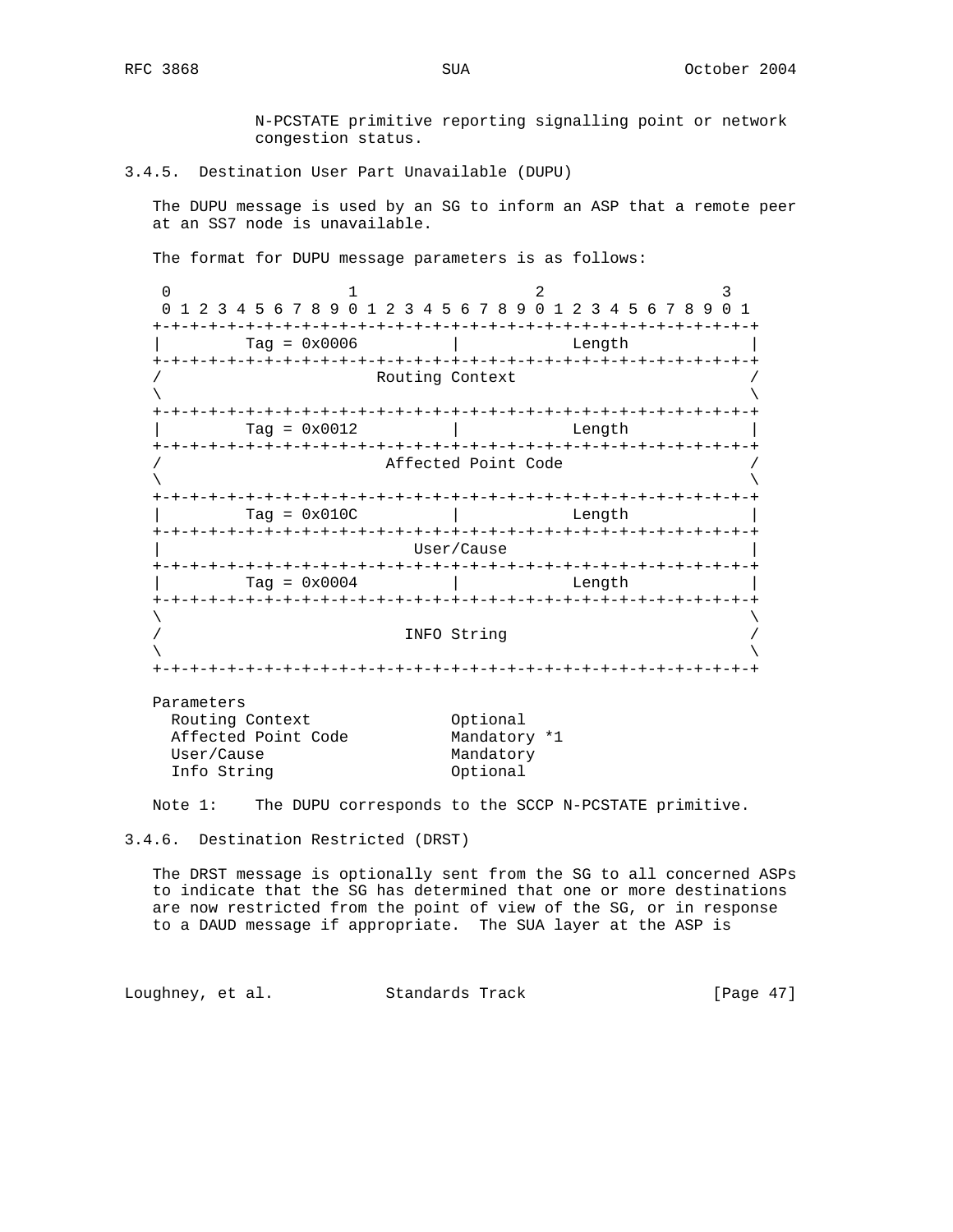expected to send traffic to the affected destination via an alternate SG of equal priority, but only if such an alternate route exists and is available. If the ASP currently considers the affected destination unavailable, the peer should be informed that traffic to the affected destination could be resumed. In this case, the SUA layer should route the traffic through the SG initiating the DRST message.

 This message is optional for the SG to send and it is optional for the ASP to act on any information received in the message.

0  $1$  2 3 0 1 2 3 4 5 6 7 8 9 0 1 2 3 4 5 6 7 8 9 0 1 2 3 4 5 6 7 8 9 0 1 +-+-+-+-+-+-+-+-+-+-+-+-+-+-+-+-+-+-+-+-+-+-+-+-+-+-+-+-+-+-+-+-+ | Tag = 0x0006 | Length | +-+-+-+-+-+-+-+-+-+-+-+-+-+-+-+-+-+-+-+-+-+-+-+-+-+-+-+-+-+-+-+-+ Routing Context  $\lambda$  and  $\lambda$  and  $\lambda$  and  $\lambda$  and  $\lambda$  and  $\lambda$  and  $\lambda$  and  $\lambda$  and  $\lambda$  and  $\lambda$  and  $\lambda$  and  $\lambda$  and  $\lambda$  and  $\lambda$  and  $\lambda$  and  $\lambda$  and  $\lambda$  and  $\lambda$  and  $\lambda$  and  $\lambda$  and  $\lambda$  and  $\lambda$  and  $\lambda$  and  $\lambda$  and  $\lambda$  +-+-+-+-+-+-+-+-+-+-+-+-+-+-+-+-+-+-+-+-+-+-+-+-+-+-+-+-+-+-+-+-+  $Tag = 0x0012$  | Length +-+-+-+-+-+-+-+-+-+-+-+-+-+-+-+-+-+-+-+-+-+-+-+-+-+-+-+-+-+-+-+-+ Affected Point Code  $\lambda$  and  $\lambda$  and  $\lambda$  and  $\lambda$  and  $\lambda$  and  $\lambda$  and  $\lambda$  and  $\lambda$  and  $\lambda$  and  $\lambda$  and  $\lambda$  and  $\lambda$  and  $\lambda$  and  $\lambda$  and  $\lambda$  and  $\lambda$  and  $\lambda$  and  $\lambda$  and  $\lambda$  and  $\lambda$  and  $\lambda$  and  $\lambda$  and  $\lambda$  and  $\lambda$  and  $\lambda$  +-+-+-+-+-+-+-+-+-+-+-+-+-+-+-+-+-+-+-+-+-+-+-+-+-+-+-+-+-+-+-+-+ | Tag = 0x8003 | Length | +-+-+-+-+-+-+-+-+-+-+-+-+-+-+-+-+-+-+-+-+-+-+-+-+-+-+-+-+-+-+-+-+ | SSN | +-+-+-+-+-+-+-+-+-+-+-+-+-+-+-+-+-+-+-+-+-+-+-+-+-+-+-+-+-+-+-+-+  $Tag = 0x0112$  | Length = 8 | +-+-+-+-+-+-+-+-+-+-+-+-+-+-+-+-+-+-+-+-+-+-+-+-+-+-+-+-+-+-+-+-+ Reserved and  $\vert$  SMI  $\vert$  +-+-+-+-+-+-+-+-+-+-+-+-+-+-+-+-+-+-+-+-+-+-+-+-+-+-+-+-+-+-+-+-+  $\text{Tag} = 0 \times 0004$  | Length +-+-+-+-+-+-+-+-+-+-+-+-+-+-+-+-+-+-+-+-+-+-+-+-+-+-+-+-+-+-+-+-+ Info String  $\lambda$  and  $\lambda$  and  $\lambda$  and  $\lambda$  and  $\lambda$  and  $\lambda$  and  $\lambda$  and  $\lambda$  and  $\lambda$  and  $\lambda$  and  $\lambda$  and  $\lambda$  and  $\lambda$  and  $\lambda$  and  $\lambda$  and  $\lambda$  and  $\lambda$  and  $\lambda$  and  $\lambda$  and  $\lambda$  and  $\lambda$  and  $\lambda$  and  $\lambda$  and  $\lambda$  and  $\lambda$  +-+-+-+-+-+-+-+-+-+-+-+-+-+-+-+-+-+-+-+-+-+-+-+-+-+-+-+-+-+-+-+-+ Parameters

| Routing Context     | Optional     |
|---------------------|--------------|
| Affected Point Code | Mandatory *1 |
| SSN                 | Optional *1  |
| <b>SMT</b>          | Optional *1  |
| Info String         | Optional     |
|                     |              |

 Note 1: The Affected Point Code refers to the node to which become restricted or which has requested coordinated service outage. When SSN is included in the message

Loughney, et al. Standards Track [Page 48]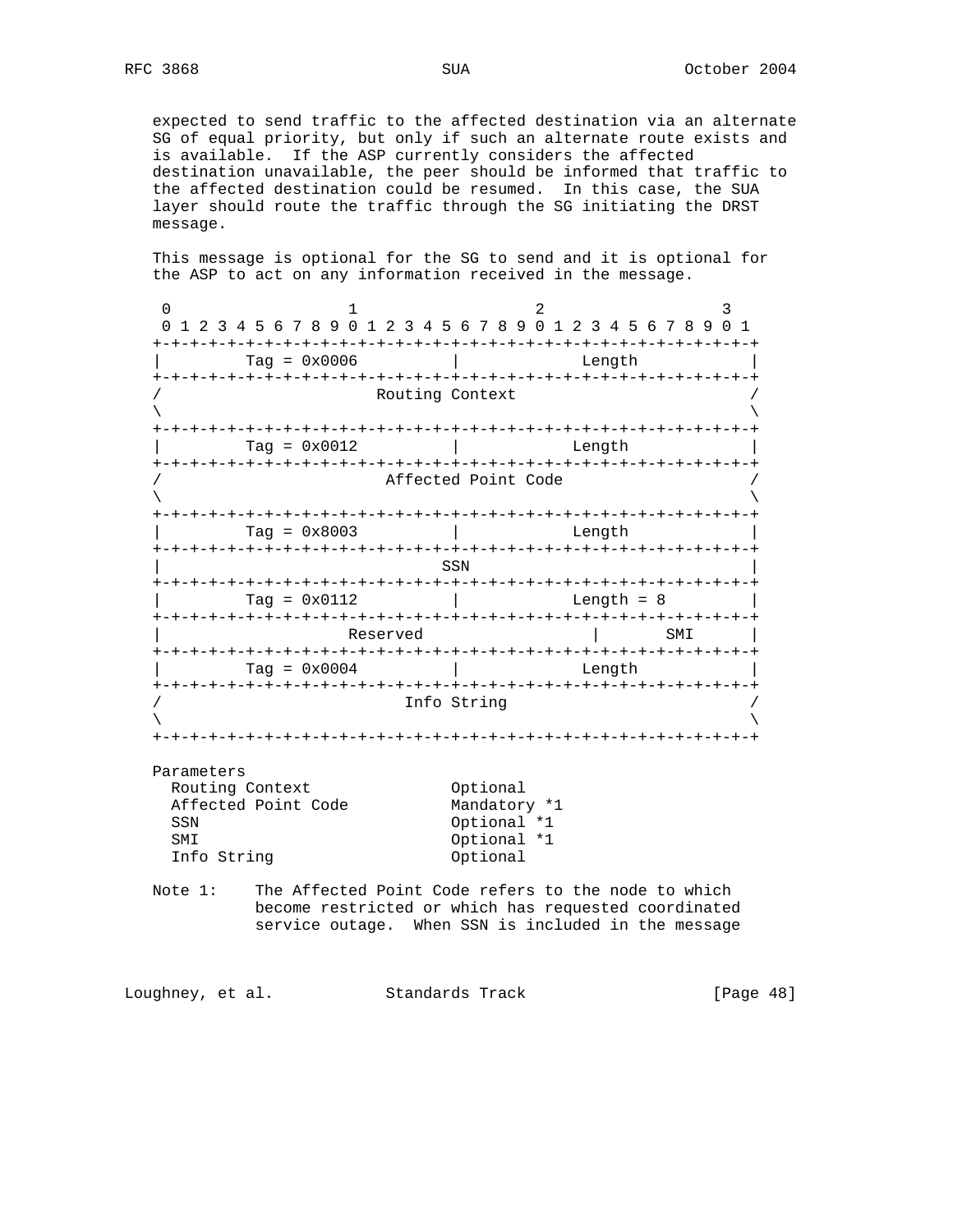parameter, the DRST message corresponds to the SCCP N-COORD primitive. If the SMI parameter is also included in the message, the DRST message corresponds to the N-COORD Request and N-COORD Indication primitives, otherwise, the DRST message correspondence to the N-COORD Response and N-COORD Confirm primitives. The Affected Point Code can only contain one point code when SSN is present. When SSN is not present, DRST corresponds to N-PCSTATE primitive.

### 3.5. Application Server Process State Maintenance Messages

3.5.1. ASP Up (UP)

 The ASP UP (UP) message is used to indicate to a remote SUA peer that the Adaptation layer is up and running.

| 0 1 2 3 4 5 6 7 8 9 0 1 2 3 4 5 6 7 8 9 0 1 2 3 4 5 6 7 8 9 0 1 |                |        |  |
|-----------------------------------------------------------------|----------------|--------|--|
|                                                                 |                |        |  |
| $Taq = 0x0011$                                                  |                | Length |  |
|                                                                 |                |        |  |
|                                                                 | ASP Identifier |        |  |
|                                                                 |                |        |  |
| Tag = $0 \times 0004$                                           |                | Length |  |
|                                                                 |                |        |  |
|                                                                 | Info String    |        |  |
|                                                                 |                |        |  |
|                                                                 |                |        |  |

Parameters

ASP Identifier 0ptional \*1 Info String 0ptional

 Note 1: ASP Identifier MUST be used where the IPSP/SGP cannot identify the ASP by provisioned address/port number information (e.g., where an ASP is resident on a Host using dynamic address/port number assignment).

Loughney, et al. Standards Track [Page 49]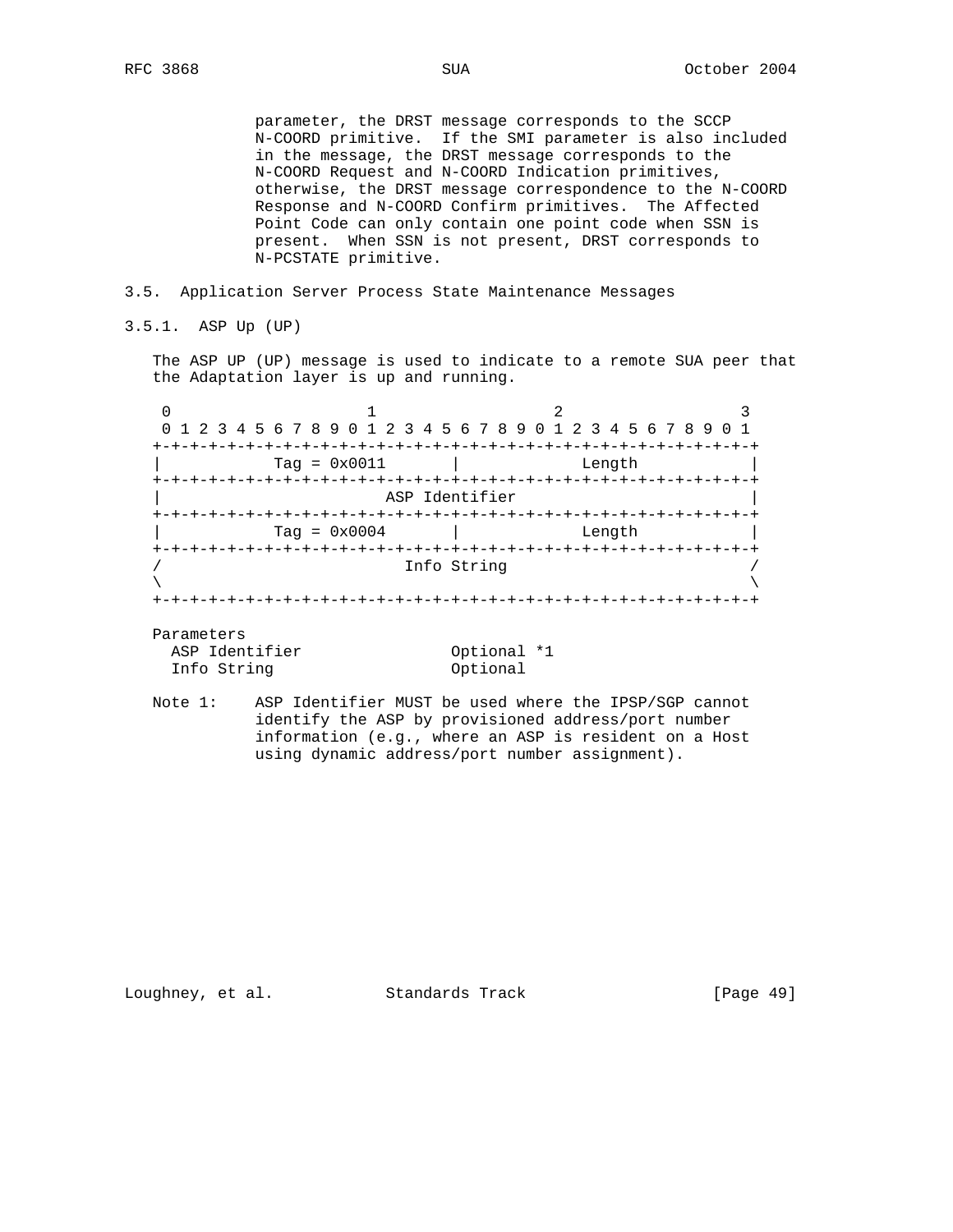3.5.2. ASP Up Ack (UP ACK) The ASP UP Ack message is used to acknowledge an ASP-Up message received from a remote SUA peer. 0  $1$  2 3 0 1 2 3 4 5 6 7 8 9 0 1 2 3 4 5 6 7 8 9 0 1 2 3 4 5 6 7 8 9 0 1 +-+-+-+-+-+-+-+-+-+-+-+-+-+-+-+-+-+-+-+-+-+-+-+-+-+-+-+-+-+-+-+-+ | Tag = 0x0004 | Length | +-+-+-+-+-+-+-+-+-+-+-+-+-+-+-+-+-+-+-+-+-+-+-+-+-+-+-+-+-+-+-+-+ Info String  $\lambda$  and  $\lambda$  and  $\lambda$  and  $\lambda$  and  $\lambda$  and  $\lambda$  and  $\lambda$  and  $\lambda$  and  $\lambda$  and  $\lambda$  and  $\lambda$  and  $\lambda$  and  $\lambda$  and  $\lambda$  and  $\lambda$  and  $\lambda$  and  $\lambda$  and  $\lambda$  and  $\lambda$  and  $\lambda$  and  $\lambda$  and  $\lambda$  and  $\lambda$  and  $\lambda$  and  $\lambda$  +-+-+-+-+-+-+-+-+-+-+-+-+-+-+-+-+-+-+-+-+-+-+-+-+-+-+-+-+-+-+-+-+ Parameters Info String **Optional** 3.5.3. ASP Down (DOWN) The ASP Down (DOWN) message is used to indicate to a remote SUA peer that the adaptation layer is not running. 0  $1$  2 3 0 1 2 3 4 5 6 7 8 9 0 1 2 3 4 5 6 7 8 9 0 1 2 3 4 5 6 7 8 9 0 1

 +-+-+-+-+-+-+-+-+-+-+-+-+-+-+-+-+-+-+-+-+-+-+-+-+-+-+-+-+-+-+-+-+  $\begin{array}{|c|c|c|c|c|}\n\hline\n\text{Tag} & = & \text{0x0004} & & \text{Length} & \text{Length} & \text{Right} & \text{Right} & \text{Right} & \text{Right} & \text{Right} & \text{Right} & \text{Right} & \text{Right} & \text{Right} & \text{Right} & \text{Right} & \text{Right} & \text{Right} & \text{Right} & \text{Right} & \text{Right} & \text{Right} & \text{Right} & \text{Right} & \text{Right} & \text{Right} & \text{Right} & \text{Right} & \text{Right} & \text{Right} & \text{Right} & \text{Right} & \text{Right$  +-+-+-+-+-+-+-+-+-+-+-+-+-+-+-+-+-+-+-+-+-+-+-+-+-+-+-+-+-+-+-+-+ / Info String /  $\lambda$  and  $\lambda$  and  $\lambda$  and  $\lambda$  and  $\lambda$  and  $\lambda$  and  $\lambda$  and  $\lambda$  and  $\lambda$  and  $\lambda$  and  $\lambda$  and  $\lambda$  and  $\lambda$  and  $\lambda$  and  $\lambda$  and  $\lambda$  and  $\lambda$  and  $\lambda$  and  $\lambda$  and  $\lambda$  and  $\lambda$  and  $\lambda$  and  $\lambda$  and  $\lambda$  and  $\lambda$  +-+-+-+-+-+-+-+-+-+-+-+-+-+-+-+-+-+-+-+-+-+-+-+-+-+-+-+-+-+-+-+-+ Parameters

Info String Optional

Loughney, et al. Standards Track [Page 50]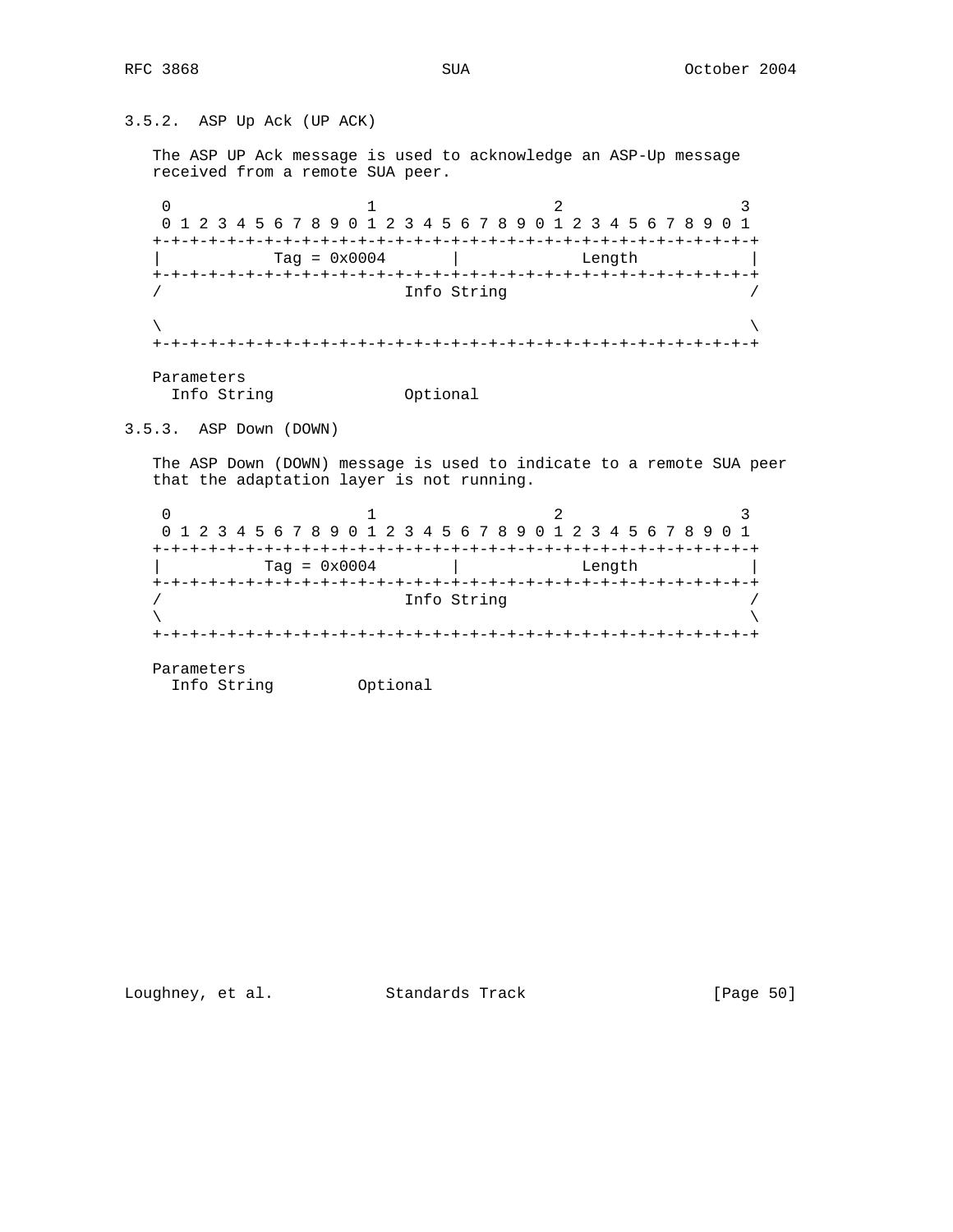3.5.4. ASP Down Ack (DOWN ACK)

 The ASP DOWN Ack message is used to acknowledge an ASP-Down message received from a remote SUA peer.

0  $1$  2 3 0 1 2 3 4 5 6 7 8 9 0 1 2 3 4 5 6 7 8 9 0 1 2 3 4 5 6 7 8 9 0 1 +-+-+-+-+-+-+-+-+-+-+-+-+-+-+-+-+-+-+-+-+-+-+-+-+-+-+-+-+-+-+-+-+  $\text{Tag} = 0 \times 0004$  | Length +-+-+-+-+-+-+-+-+-+-+-+-+-+-+-+-+-+-+-+-+-+-+-+-+-+-+-+-+-+-+-+-+ Info String  $\lambda$  and  $\lambda$  and  $\lambda$  and  $\lambda$  and  $\lambda$  and  $\lambda$  and  $\lambda$  and  $\lambda$  and  $\lambda$  and  $\lambda$  and  $\lambda$  and  $\lambda$  and  $\lambda$  and  $\lambda$  and  $\lambda$  and  $\lambda$  and  $\lambda$  and  $\lambda$  and  $\lambda$  and  $\lambda$  and  $\lambda$  and  $\lambda$  and  $\lambda$  and  $\lambda$  and  $\lambda$  +-+-+-+-+-+-+-+-+-+-+-+-+-+-+-+-+-+-+-+-+-+-+-+-+-+-+-+-+-+-+-+-+ Parameters

Info String Optional

Note: ASP DOWN ACK will always be sent to acknowledge an ASP DOWN.

3.5.5. Heartbeat (BEAT)

 The Heartbeat message is optionally used to ensure that the SUA peers are still available to each other.

The format for the BEAT message is as follows:

0  $1$  2 3 0 1 2 3 4 5 6 7 8 9 0 1 2 3 4 5 6 7 8 9 0 1 2 3 4 5 6 7 8 9 0 1 +-+-+-+-+-+-+-+-+-+-+-+-+-+-+-+-+-+-+-+-+-+-+-+-+-+-+-+-+-+-+-+-+  $\text{Tag} = 0 \times 0009$  | Length +-+-+-+-+-+-+-+-+-+-+-+-+-+-+-+-+-+-+-+-+-+-+-+-+-+-+-+-+-+-+-+-+ Heartbeat Data  $\lambda$  and  $\lambda$  and  $\lambda$  and  $\lambda$  and  $\lambda$  and  $\lambda$  and  $\lambda$  and  $\lambda$  and  $\lambda$  and  $\lambda$  and  $\lambda$  and  $\lambda$  and  $\lambda$  and  $\lambda$  and  $\lambda$  and  $\lambda$  and  $\lambda$  and  $\lambda$  and  $\lambda$  and  $\lambda$  and  $\lambda$  and  $\lambda$  and  $\lambda$  and  $\lambda$  and  $\lambda$  +-+-+-+-+-+-+-+-+-+-+-+-+-+-+-+-+-+-+-+-+-+-+-+-+-+-+-+-+-+-+-+-+

 Parameters Heartbeat Data Optional

Loughney, et al. Standards Track [Page 51]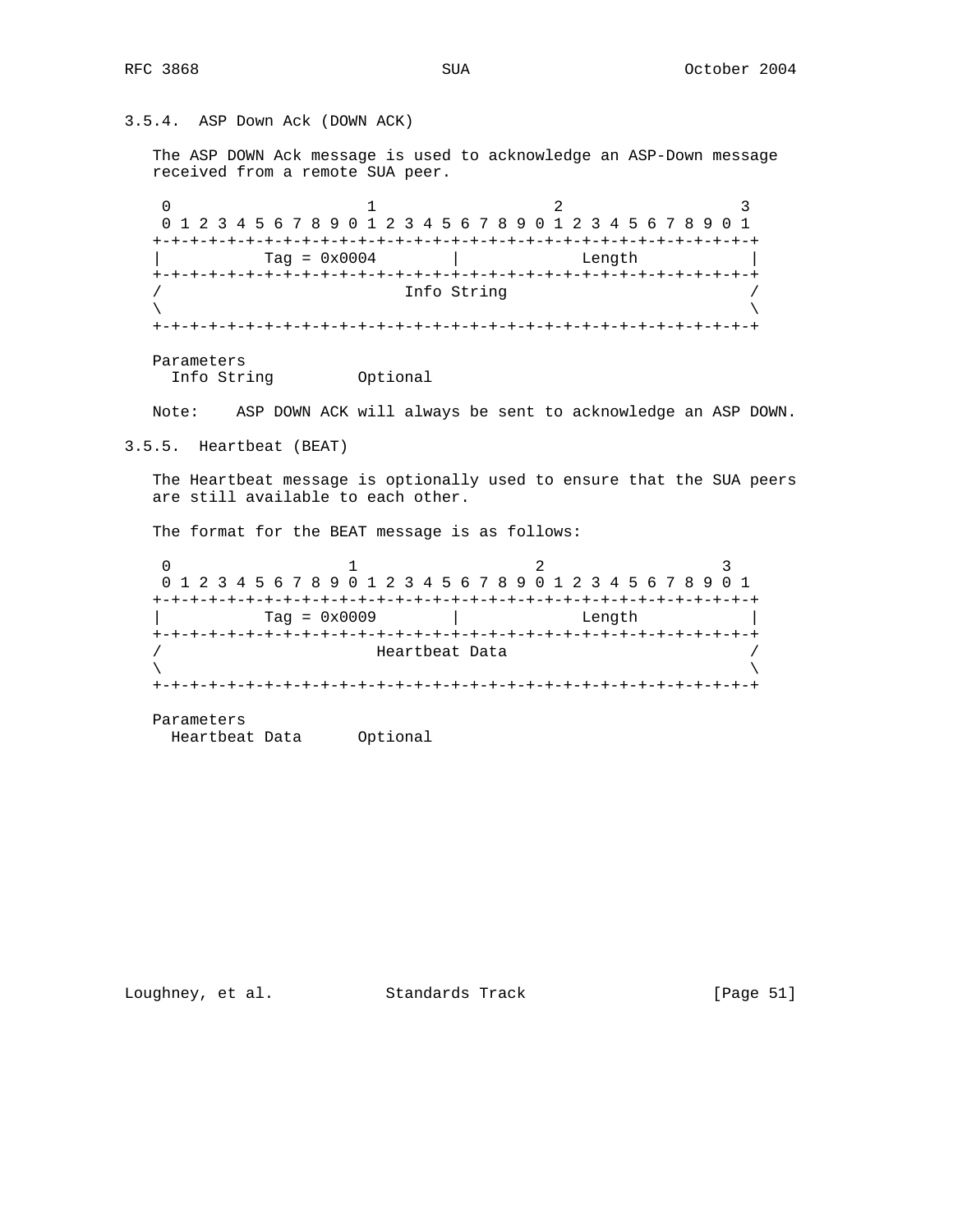# 3.5.6. Heartbeat Ack (BEAT ACK)

 The Heartbeat ACK message is sent in response to a BEAT message. A peer MUST send a BEAT ACK in response to a BEAT message. It includes all the parameters of the received Heartbeat message, without any change.

The format for the BEAT ACK message is as follows:

0  $1$  2 3 0 1 2 3 4 5 6 7 8 9 0 1 2 3 4 5 6 7 8 9 0 1 2 3 4 5 6 7 8 9 0 1 +-+-+-+-+-+-+-+-+-+-+-+-+-+-+-+-+-+-+-+-+-+-+-+-+-+-+-+-+-+-+-+-+ | Tag = 0x0009 | Length | +-+-+-+-+-+-+-+-+-+-+-+-+-+-+-+-+-+-+-+-+-+-+-+-+-+-+-+-+-+-+-+-+ / Heartbeat Data /  $\lambda$  and  $\lambda$  and  $\lambda$  and  $\lambda$  and  $\lambda$  and  $\lambda$  and  $\lambda$  and  $\lambda$  and  $\lambda$  and  $\lambda$  and  $\lambda$  and  $\lambda$  and  $\lambda$  and  $\lambda$  and  $\lambda$  and  $\lambda$  and  $\lambda$  and  $\lambda$  and  $\lambda$  and  $\lambda$  and  $\lambda$  and  $\lambda$  and  $\lambda$  and  $\lambda$  and  $\lambda$  +-+-+-+-+-+-+-+-+-+-+-+-+-+-+-+-+-+-+-+-+-+-+-+-+-+-+-+-+-+-+-+-+

Parameters

Heartbeat Data Optional

Loughney, et al. Standards Track [Page 52]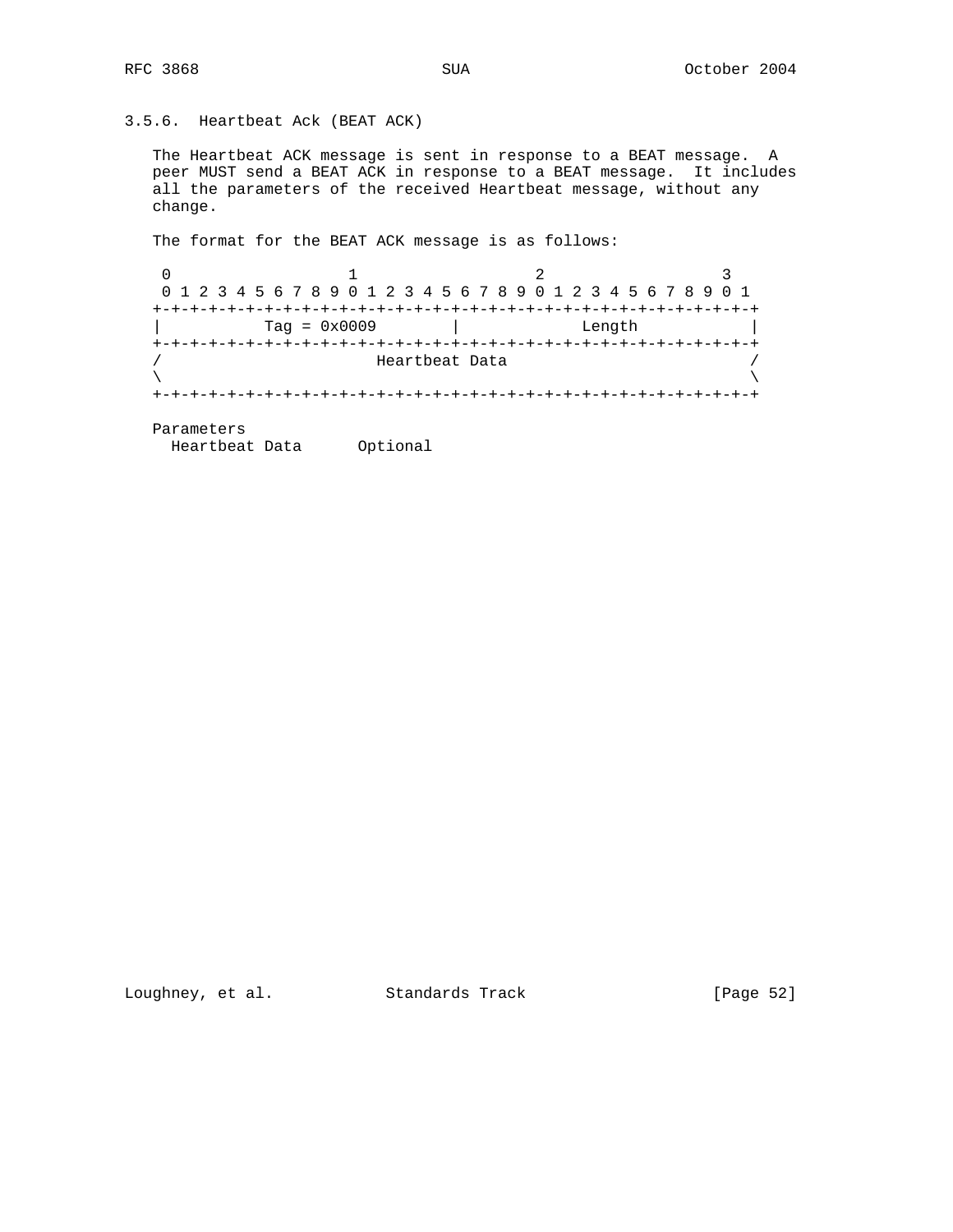3.6. ASP Traffic Maintenance Messages

3.6.1. ASP Active (ACTIVE)

 The ASPAC message is sent by an ASP to indicate to a remote SUA peer that it is Active and ready to process signalling traffic for a particular Application Server.

The format for the ACTIVE message is as follows:

0  $1$  2 3 0 1 2 3 4 5 6 7 8 9 0 1 2 3 4 5 6 7 8 9 0 1 2 3 4 5 6 7 8 9 0 1 +-+-+-+-+-+-+-+-+-+-+-+-+-+-+-+-+-+-+-+-+-+-+-+-+-+-+-+-+-+-+-+-+  $Tag = 0x000B$  | Length +-+-+-+-+-+-+-+-+-+-+-+-+-+-+-+-+-+-+-+-+-+-+-+-+-+-+-+-+-+-+-+-+ | Traffic Mode Type | +-+-+-+-+-+-+-+-+-+-+-+-+-+-+-+-+-+-+-+-+-+-+-+-+-+-+-+-+-+-+-+-+ | Tag = 0x0006 | Length | +-+-+-+-+-+-+-+-+-+-+-+-+-+-+-+-+-+-+-+-+-+-+-+-+-+-+-+-+-+-+-+-+ Routing Context  $\lambda$  and  $\lambda$  and  $\lambda$  and  $\lambda$  and  $\lambda$  and  $\lambda$  and  $\lambda$  and  $\lambda$  and  $\lambda$  and  $\lambda$  and  $\lambda$  and  $\lambda$  and  $\lambda$  and  $\lambda$  and  $\lambda$  and  $\lambda$  and  $\lambda$  and  $\lambda$  and  $\lambda$  and  $\lambda$  and  $\lambda$  and  $\lambda$  and  $\lambda$  and  $\lambda$  and  $\lambda$  +-+-+-+-+-+-+-+-+-+-+-+-+-+-+-+-+-+-+-+-+-+-+-+-+-+-+-+-+-+-+-+-+ | Tag = 0x0110 | Length | +-+-+-+-+-+-+-+-+-+-+-+-+-+-+-+-+-+-+-+-+-+-+-+-+-+-+-+-+-+-+-+-+ | TID Label | +-------------------------------+-------------------------------+ | Tag = 0x010F | Length | +-+-+-+-+-+-+-+-+-+-+-+-+-+-+-+-+-+-+-+-+-+-+-+-+-+-+-+-+-+-+-+-+ | DRN Label | +-------------------------------+-------------------------------+  $Tag = 0x0004$  | +-+-+-+-+-+-+-+-+-+-+-+-+-+-+-+-+-+-+-+-+-+-+-+-+-+-+-+-+-+-+-+-+ Info String  $\lambda$  and  $\lambda$  and  $\lambda$  and  $\lambda$  and  $\lambda$  and  $\lambda$  and  $\lambda$  and  $\lambda$  and  $\lambda$  and  $\lambda$  and  $\lambda$  and  $\lambda$  and  $\lambda$  and  $\lambda$  and  $\lambda$  and  $\lambda$  and  $\lambda$  and  $\lambda$  and  $\lambda$  and  $\lambda$  and  $\lambda$  and  $\lambda$  and  $\lambda$  and  $\lambda$  and  $\lambda$  +-+-+-+-+-+-+-+-+-+-+-+-+-+-+-+-+-+-+-+-+-+-+-+-+-+-+-+-+-+-+-+-+

#### Parameters

| Traffic Mode Type | Optional |
|-------------------|----------|
| Routing Context   | Optional |
| TID Label         | Optional |
| DRN Label         | Optional |
| Info String       | Optional |

Loughney, et al. Standards Track [Page 53]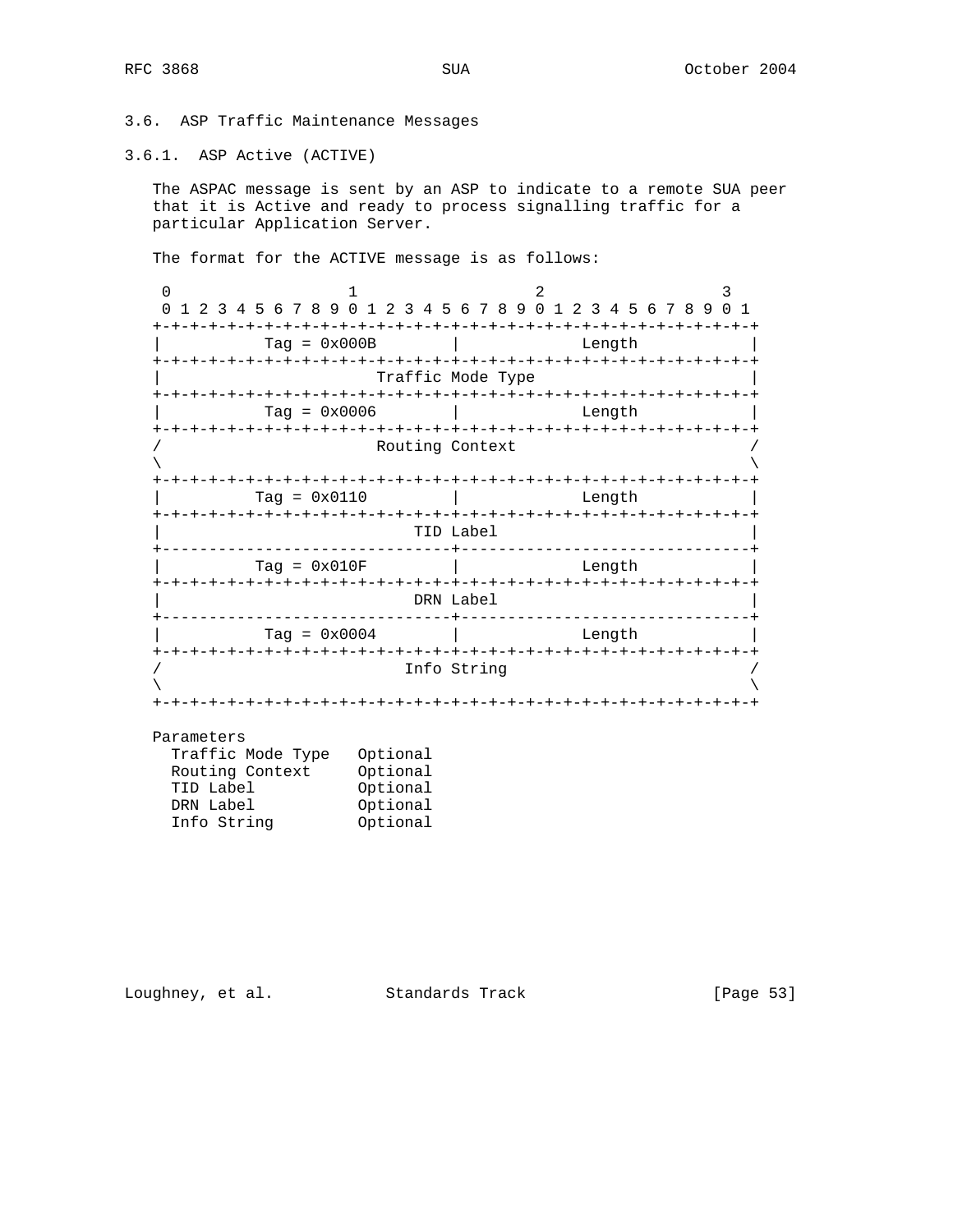# 3.6.2. ASP Active Ack (ACTIVE ACK)

 The ASPAC Ack message is used to acknowledge an ASP-Active message received from a remote SUA peer.

The format for the ACTIVE Ack message is as follows:

0  $1$  2 3 0 1 2 3 4 5 6 7 8 9 0 1 2 3 4 5 6 7 8 9 0 1 2 3 4 5 6 7 8 9 0 1 +-+-+-+-+-+-+-+-+-+-+-+-+-+-+-+-+-+-+-+-+-+-+-+-+-+-+-+-+-+-+-+-+  $\text{Tag} = 0 \times 000B$  | Length +-+-+-+-+-+-+-+-+-+-+-+-+-+-+-+-+-+-+-+-+-+-+-+-+-+-+-+-+-+-+-+-+ | Traffic Mode Type | +-+-+-+-+-+-+-+-+-+-+-+-+-+-+-+-+-+-+-+-+-+-+-+-+-+-+-+-+-+-+-+-+ | Tag = 0x0006 | Length | +-+-+-+-+-+-+-+-+-+-+-+-+-+-+-+-+-+-+-+-+-+-+-+-+-+-+-+-+-+-+-+-+ Routing Context  $\lambda$  and  $\lambda$  and  $\lambda$  and  $\lambda$  and  $\lambda$  and  $\lambda$  and  $\lambda$  and  $\lambda$  and  $\lambda$  and  $\lambda$  and  $\lambda$  and  $\lambda$  and  $\lambda$  and  $\lambda$  and  $\lambda$  and  $\lambda$  and  $\lambda$  and  $\lambda$  and  $\lambda$  and  $\lambda$  and  $\lambda$  and  $\lambda$  and  $\lambda$  and  $\lambda$  and  $\lambda$  +-+-+-+-+-+-+-+-+-+-+-+-+-+-+-+-+-+-+-+-+-+-+-+-+-+-+-+-+-+-+-+-+  $\text{Tag} = 0 \times 0004$  | Length +-+-+-+-+-+-+-+-+-+-+-+-+-+-+-+-+-+-+-+-+-+-+-+-+-+-+-+-+-+-+-+-+ / Info String /  $\lambda$  and  $\lambda$  and  $\lambda$  and  $\lambda$  and  $\lambda$  and  $\lambda$  and  $\lambda$  and  $\lambda$  and  $\lambda$  and  $\lambda$  and  $\lambda$  and  $\lambda$  and  $\lambda$  and  $\lambda$  and  $\lambda$  and  $\lambda$  and  $\lambda$  and  $\lambda$  and  $\lambda$  and  $\lambda$  and  $\lambda$  and  $\lambda$  and  $\lambda$  and  $\lambda$  and  $\lambda$  +-+-+-+-+-+-+-+-+-+-+-+-+-+-+-+-+-+-+-+-+-+-+-+-+-+-+-+-+-+-+-+-+

#### Parameters

| Traffic Mode Type | Optional  |
|-------------------|-----------|
| Routing Context   | Mandatory |
| Info String       | Optional  |

Loughney, et al. Standards Track [Page 54]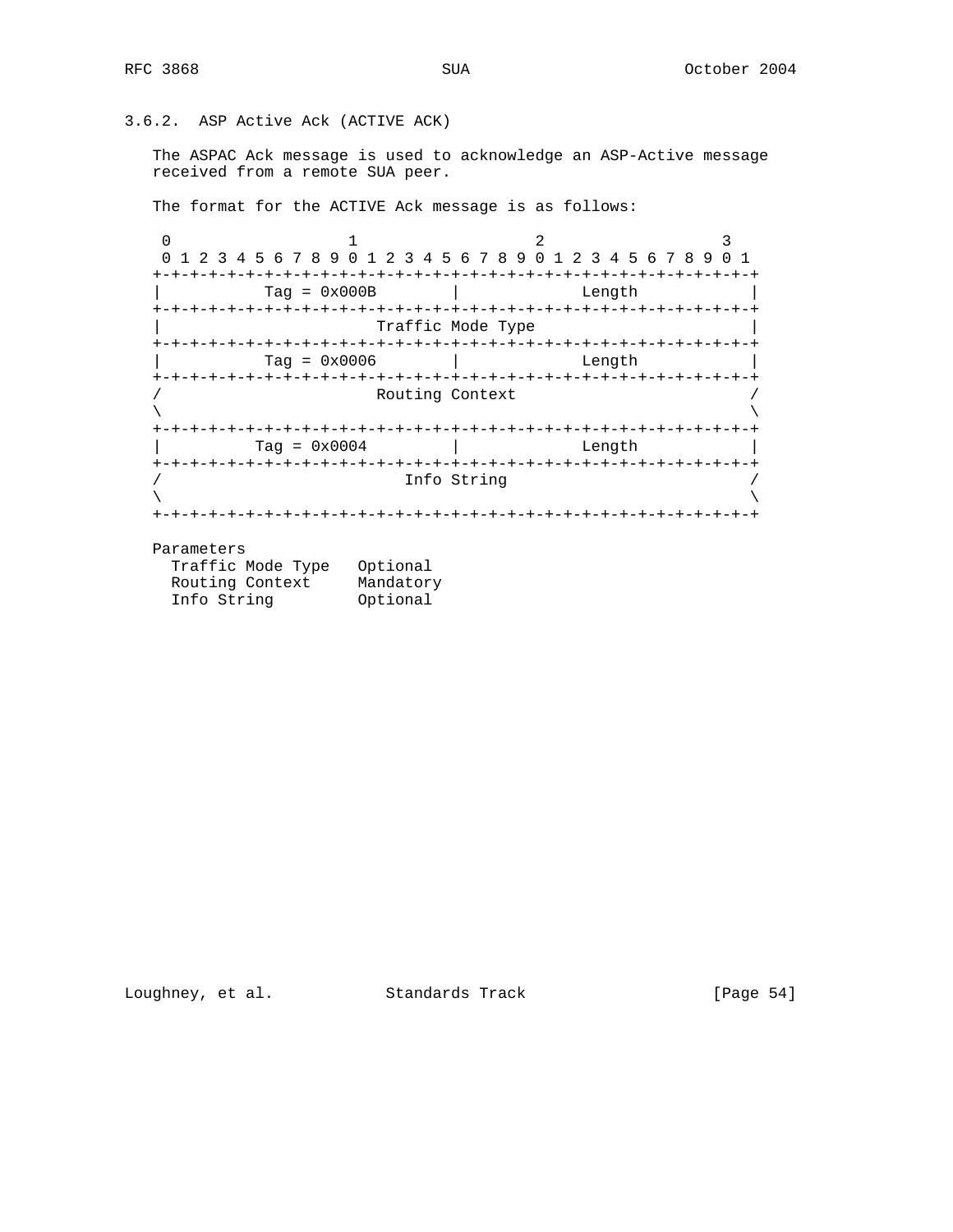# 3.6.3. ASP Inactive (INACTIVE)

 The INACTIVE message is sent by an ASP to indicate to a remote SUA peer that it is no longer processing signalling traffic within a particular Application Server.

The format for the ASPIA message parameters is as follows:

0  $1$  2 3 0 1 2 3 4 5 6 7 8 9 0 1 2 3 4 5 6 7 8 9 0 1 2 3 4 5 6 7 8 9 0 1 +-+-+-+-+-+-+-+-+-+-+-+-+-+-+-+-+-+-+-+-+-+-+-+-+-+-+-+-+-+-+-+-+ | Tag = 0x0006 | Length | +-+-+-+-+-+-+-+-+-+-+-+-+-+-+-+-+-+-+-+-+-+-+-+-+-+-+-+-+-+-+-+-+ Routing Context  $\lambda$  and  $\lambda$  and  $\lambda$  and  $\lambda$  and  $\lambda$  and  $\lambda$  and  $\lambda$  and  $\lambda$  and  $\lambda$  and  $\lambda$  and  $\lambda$  and  $\lambda$  and  $\lambda$  and  $\lambda$  and  $\lambda$  and  $\lambda$  and  $\lambda$  and  $\lambda$  and  $\lambda$  and  $\lambda$  and  $\lambda$  and  $\lambda$  and  $\lambda$  and  $\lambda$  and  $\lambda$  +-+-+-+-+-+-+-+-+-+-+-+-+-+-+-+-+-+-+-+-+-+-+-+-+-+-+-+-+-+-+-+-+  $Tag = 0x0004$  | Length +-+-+-+-+-+-+-+-+-+-+-+-+-+-+-+-+-+-+-+-+-+-+-+-+-+-+-+-+-+-+-+-+ / INFO String /  $\lambda$  and  $\lambda$  and  $\lambda$  and  $\lambda$  and  $\lambda$  and  $\lambda$  and  $\lambda$  and  $\lambda$  and  $\lambda$  and  $\lambda$  and  $\lambda$  and  $\lambda$  and  $\lambda$  and  $\lambda$  and  $\lambda$  and  $\lambda$  and  $\lambda$  and  $\lambda$  and  $\lambda$  and  $\lambda$  and  $\lambda$  and  $\lambda$  and  $\lambda$  and  $\lambda$  and  $\lambda$  +-+-+-+-+-+-+-+-+-+-+-+-+-+-+-+-+-+-+-+-+-+-+-+-+-+-+-+-+-+-+-+-+ Parameters

| ------------    |          |
|-----------------|----------|
| Routing Context | Optional |
| INFO String     | Optional |

# 3.6.4. ASP Inactive Ack (INACTIVE ACK)

 The INACTIVE Ack message is used to acknowledge an ASP-Inactive message received from a remote SUA peer.

The format for the INACTIVE Ack message is as follows:

0  $1$  2 3 0 1 2 3 4 5 6 7 8 9 0 1 2 3 4 5 6 7 8 9 0 1 2 3 4 5 6 7 8 9 0 1 +-+-+-+-+-+-+-+-+-+-+-+-+-+-+-+-+-+-+-+-+-+-+-+-+-+-+-+-+-+-+-+-+  $\text{Tag} = 0 \times 0006$  | Length +-+-+-+-+-+-+-+-+-+-+-+-+-+-+-+-+-+-+-+-+-+-+-+-+-+-+-+-+-+-+-+-+ Routing Context  $\lambda$  and  $\lambda$  and  $\lambda$  and  $\lambda$  and  $\lambda$  and  $\lambda$  and  $\lambda$  and  $\lambda$  and  $\lambda$  and  $\lambda$  and  $\lambda$  and  $\lambda$  and  $\lambda$  and  $\lambda$  and  $\lambda$  and  $\lambda$  and  $\lambda$  and  $\lambda$  and  $\lambda$  and  $\lambda$  and  $\lambda$  and  $\lambda$  and  $\lambda$  and  $\lambda$  and  $\lambda$  +-+-+-+-+-+-+-+-+-+-+-+-+-+-+-+-+-+-+-+-+-+-+-+-+-+-+-+-+-+-+-+-+ | Tag = 0x0004 | Length | +-+-+-+-+-+-+-+-+-+-+-+-+-+-+-+-+-+-+-+-+-+-+-+-+-+-+-+-+-+-+-+-+ INFO String  $\lambda$  and  $\lambda$  and  $\lambda$  and  $\lambda$  and  $\lambda$  and  $\lambda$  and  $\lambda$  and  $\lambda$  and  $\lambda$  and  $\lambda$  and  $\lambda$  and  $\lambda$  and  $\lambda$  and  $\lambda$  and  $\lambda$  and  $\lambda$  and  $\lambda$  and  $\lambda$  and  $\lambda$  and  $\lambda$  and  $\lambda$  and  $\lambda$  and  $\lambda$  and  $\lambda$  and  $\lambda$  +-+-+-+-+-+-+-+-+-+-+-+-+-+-+-+-+-+-+-+-+-+-+-+-+-+-+-+-+-+-+-+-+

Loughney, et al. Standards Track [Page 55]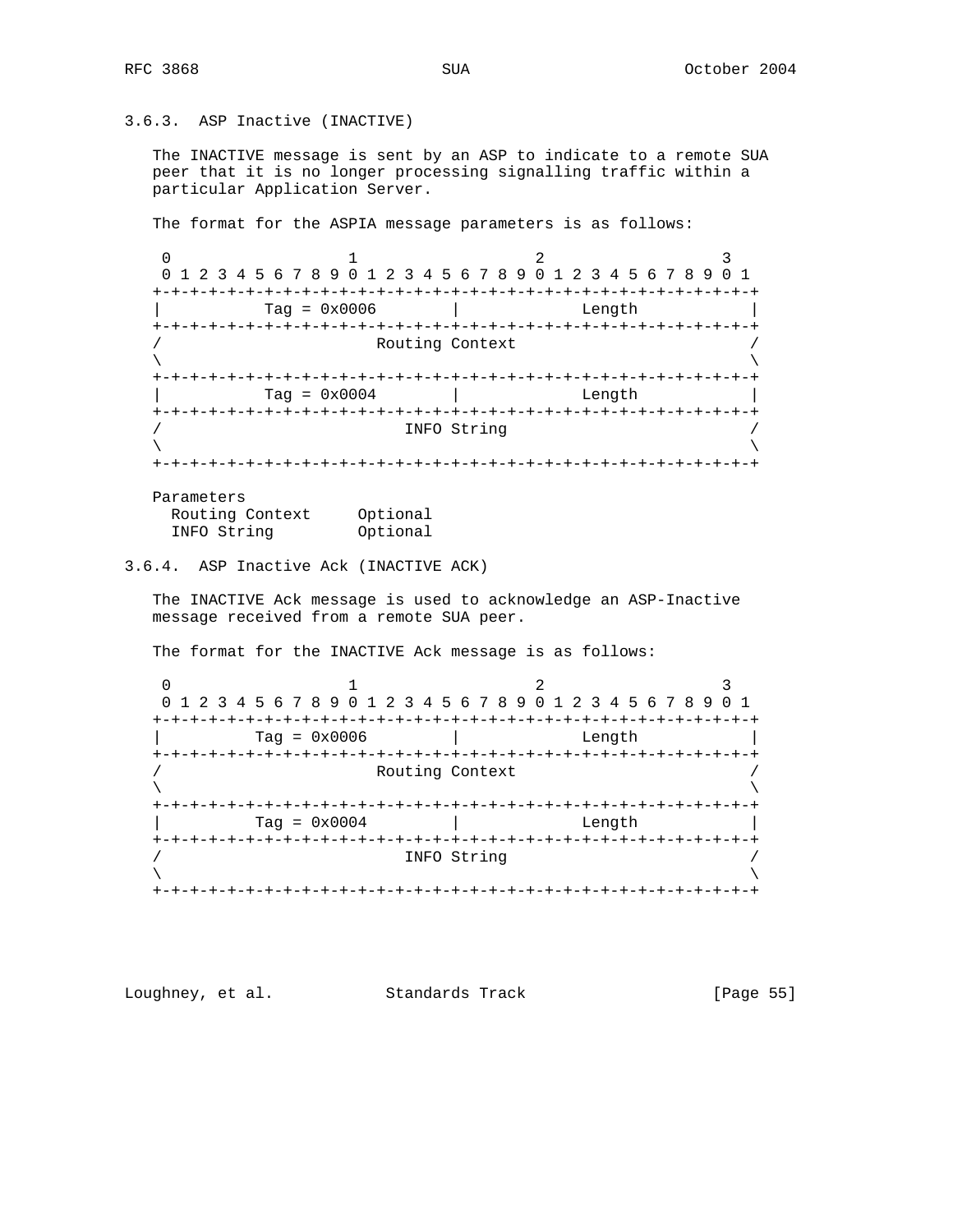Parameters Routing Context Optional INFO String Optional

3.7. SUA Management Messages

 These messages are used for managing SUA and the representations of the SCCP subsystems in the SUA layer.

3.7.1. Error (ERR)

 The ERR message is sent between two SUA peers to indicate an error situation. The Diagnostic Information parameter is optional, possibly used for error logging and/or debugging.

0  $1$  2 3 0 1 2 3 4 5 6 7 8 9 0 1 2 3 4 5 6 7 8 9 0 1 2 3 4 5 6 7 8 9 0 1 +-+-+-+-+-+-+-+-+-+-+-+-+-+-+-+-+-+-+-+-+-+-+-+-+-+-+-+-+-+-+-+-+ | Tag = 0x000C | Length | +-+-+-+-+-+-+-+-+-+-+-+-+-+-+-+-+-+-+-+-+-+-+-+-+-+-+-+-+-+-+-+-+ | Error Code | +-+-+-+-+-+-+-+-+-+-+-+-+-+-+-+-+-+-+-+-+-+-+-+-+-+-+-+-+-+-+-+-+ | Tag = 0x0006 | Length | +-+-+-+-+-+-+-+-+-+-+-+-+-+-+-+-+-+-+-+-+-+-+-+-+-+-+-+-+-+-+-+-+ Routing Context  $\lambda$  and  $\lambda$  and  $\lambda$  and  $\lambda$  and  $\lambda$  and  $\lambda$  and  $\lambda$  and  $\lambda$  and  $\lambda$  and  $\lambda$  and  $\lambda$  and  $\lambda$  and  $\lambda$  and  $\lambda$  and  $\lambda$  and  $\lambda$  and  $\lambda$  and  $\lambda$  and  $\lambda$  and  $\lambda$  and  $\lambda$  and  $\lambda$  and  $\lambda$  and  $\lambda$  and  $\lambda$  +-+-+-+-+-+-+-+-+-+-+-+-+-+-+-+-+-+-+-+-+-+-+-+-+-+-+-+-+-+-+-+-+  $Tag = 0x0012$  | +-+-+-+-+-+-+-+-+-+-+-+-+-+-+-+-+-+-+-+-+-+-+-+-+-+-+-+-+-+-+-+-+ Mask | Affected PC 1 +-+-+-+-+-+-+-+-+-+-+-+-+-+-+-+-+-+-+-+-+-+-+-+-+-+-+-+-+-+-+-+-+ / ... /  $\lambda$  and  $\lambda$  and  $\lambda$  and  $\lambda$  and  $\lambda$  and  $\lambda$  and  $\lambda$  and  $\lambda$  and  $\lambda$  and  $\lambda$  and  $\lambda$  and  $\lambda$  and  $\lambda$  and  $\lambda$  and  $\lambda$  and  $\lambda$  and  $\lambda$  and  $\lambda$  and  $\lambda$  and  $\lambda$  and  $\lambda$  and  $\lambda$  and  $\lambda$  and  $\lambda$  and  $\lambda$  +-+-+-+-+-+-+-+-+-+-+-+-+-+-+-+-+-+-+-+-+-+-+-+-+-+-+-+-+-+-+-+-+ | Mask | Affected PC n | +-+-+-+-+-+-+-+-+-+-+-+-+-+-+-+-+-+-+-+-+-+-+-+-+-+-+-+-+-+-+-+-+  $Tag = 0x010D$  | +-+-+-+-+-+-+-+-+-+-+-+-+-+-+-+-+-+-+-+-+-+-+-+-+-+-+-+-+-+-+-+-+ Network Appearance +-+-+-+-+-+-+-+-+-+-+-+-+-+-+-+-+-+-+-+-+-+-+-+-+-+-+-+-+-+-+-+-+ | Tag = 0x0007 | Length | +-+-+-+-+-+-+-+-+-+-+-+-+-+-+-+-+-+-+-+-+-+-+-+-+-+-+-+-+-+-+-+-+ Diagnostic Info  $\lambda$  and  $\lambda$  and  $\lambda$  and  $\lambda$  and  $\lambda$  and  $\lambda$  and  $\lambda$  and  $\lambda$  and  $\lambda$  and  $\lambda$  and  $\lambda$  and  $\lambda$  and  $\lambda$  and  $\lambda$  and  $\lambda$  and  $\lambda$  and  $\lambda$  and  $\lambda$  and  $\lambda$  and  $\lambda$  and  $\lambda$  and  $\lambda$  and  $\lambda$  and  $\lambda$  and  $\lambda$  +-+-+-+-+-+-+-+-+-+-+-+-+-+-+-+-+-+-+-+-+-+-+-+-+-+-+-+-+-+-+-+-+

Loughney, et al. Standards Track [Page 56]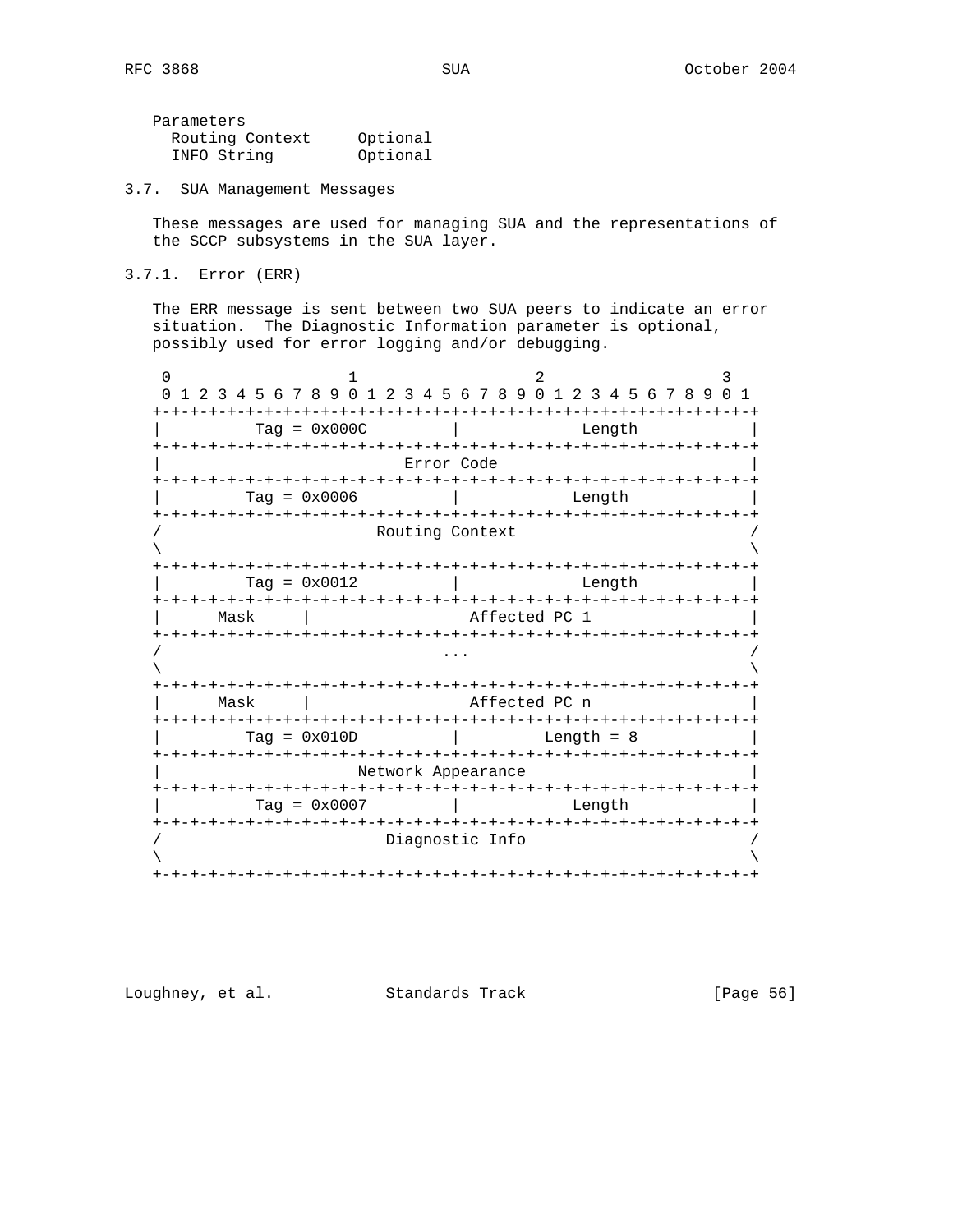| Mandatory    |
|--------------|
| Mandatory *1 |
| Mandatory *1 |
| Mandatory *1 |
| Optional     |
|              |

Note 1: Only mandatory for specific error codes.

3.7.2. Notify (NTFY)

 The Notify message used to provide an autonomous indication of SUA events to an SUA peer.

0  $1$  2 3 0 1 2 3 4 5 6 7 8 9 0 1 2 3 4 5 6 7 8 9 0 1 2 3 4 5 6 7 8 9 0 1 +-+-+-+-+-+-+-+-+-+-+-+-+-+-+-+-+-+-+-+-+-+-+-+-+-+-+-+-+-+-+-+-+  $Tag = 0x000D$  | Length +-+-+-+-+-+-+-+-+-+-+-+-+-+-+-+-+-+-+-+-+-+-+-+-+-+-+-+-+-+-+-+-+ Status +-+-+-+-+-+-+-+-+-+-+-+-+-+-+-+-+-+-+-+-+-+-+-+-+-+-+-+-+-+-+-+-+ | Tag = 0x0011 | Length | +-+-+-+-+-+-+-+-+-+-+-+-+-+-+-+-+-+-+-+-+-+-+-+-+-+-+-+-+-+-+-+-+ ASP Identifier +-+-+-+-+-+-+-+-+-+-+-+-+-+-+-+-+-+-+-+-+-+-+-+-+-+-+-+-+-+-+-+-  $\text{Tag} = 0 \times 0006$  | Length +-+-+-+-+-+-+-+-+-+-+-+-+-+-+-+-+-+-+-+-+-+-+-+-+-+-+-+-+-+-+-+-+ / Routing Context /  $\lambda$  and  $\lambda$  and  $\lambda$  and  $\lambda$  and  $\lambda$  and  $\lambda$  and  $\lambda$  and  $\lambda$  and  $\lambda$  and  $\lambda$  and  $\lambda$  and  $\lambda$  and  $\lambda$  and  $\lambda$  and  $\lambda$  and  $\lambda$  and  $\lambda$  and  $\lambda$  and  $\lambda$  and  $\lambda$  and  $\lambda$  and  $\lambda$  and  $\lambda$  and  $\lambda$  and  $\lambda$  +-+-+-+-+-+-+-+-+-+-+-+-+-+-+-+-+-+-+-+-+-+-+-+-+-+-+-+-+-+-+-+-+ | Tag = 0x0004 | Length | +-+-+-+-+-+-+-+-+-+-+-+-+-+-+-+-+-+-+-+-+-+-+-+-+-+-+-+-+-+-+-+-+ Info String  $\lambda$  and  $\lambda$  and  $\lambda$  and  $\lambda$  and  $\lambda$  and  $\lambda$  and  $\lambda$  and  $\lambda$  and  $\lambda$  and  $\lambda$  and  $\lambda$  and  $\lambda$  and  $\lambda$  and  $\lambda$  and  $\lambda$  and  $\lambda$  and  $\lambda$  and  $\lambda$  and  $\lambda$  and  $\lambda$  and  $\lambda$  and  $\lambda$  and  $\lambda$  and  $\lambda$  and  $\lambda$  +-+-+-+-+-+-+-+-+-+-+-+-+-+-+-+-+-+-+-+-+-+-+-+-+-+-+-+-+-+-+-+-+

The NTFY message contains the following parameters:

| Parameters      |             |
|-----------------|-------------|
| Status          | Mandatory   |
| ASP Identifier  | Optional *1 |
| Routing Context | Optional    |
| Info String     | Optional    |

 Note 1: ASP Identifier MUST be used where the IPSP/SGP cannot identify the ASP by provisioned address/port number information (e.g., where an ASP is resident on a Host using dynamic address/port number assignment).

Loughney, et al. Standards Track [Page 57]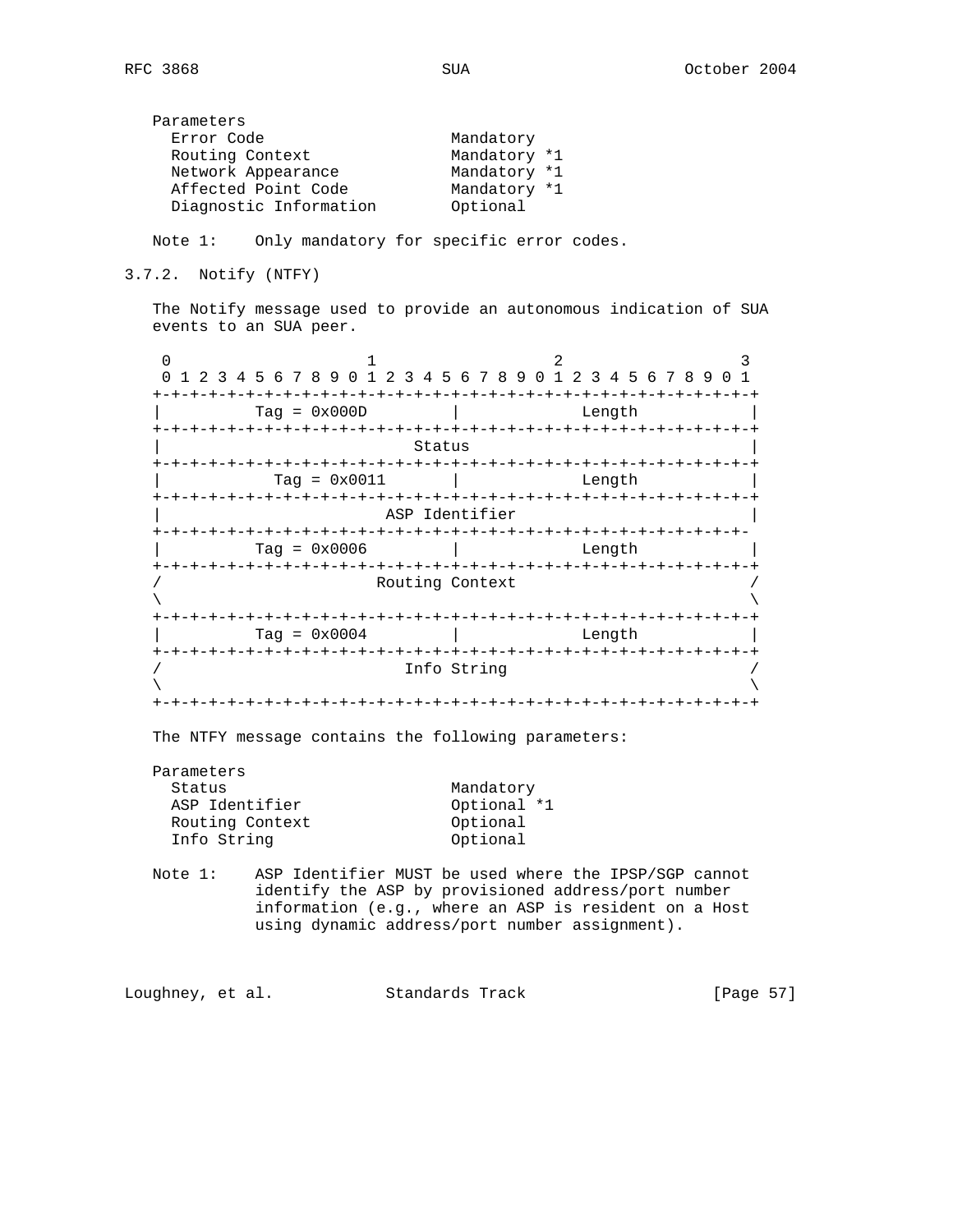3.8. Routing Key Management (RKM) Messages

3.8.1. Registration Request (REG REQ)

 The REG REQ message is sent by an ASP to indicate to a remote SUA peer that it wishes to register one or more given Routing Keys with the remote peer. Typically, an ASP would send this message to an SGP, and expects to receive a REG RSP message in return with an associated Routing Context value.

The format for the REG REQ message is as follows:

| 0 1 2 3 4 5 6 7 8 9 0 1 2 3 4 5 6 7 8 9 0 1 2 3 4 5 6 7 8 9 0 1 |                               |                  |                              |  |  |                    |  |  |  |  |  |  |
|-----------------------------------------------------------------|-------------------------------|------------------|------------------------------|--|--|--------------------|--|--|--|--|--|--|
|                                                                 |                               |                  |                              |  |  |                    |  |  |  |  |  |  |
| $Taq = 0x010E$<br>Length                                        |                               |                  |                              |  |  |                    |  |  |  |  |  |  |
|                                                                 |                               |                  |                              |  |  |                    |  |  |  |  |  |  |
|                                                                 |                               | Routing Key 1    |                              |  |  |                    |  |  |  |  |  |  |
|                                                                 |                               |                  |                              |  |  |                    |  |  |  |  |  |  |
|                                                                 |                               |                  |                              |  |  |                    |  |  |  |  |  |  |
|                                                                 |                               |                  |                              |  |  |                    |  |  |  |  |  |  |
| -+-+-+-+-+-+-+-+                                                |                               |                  |                              |  |  |                    |  |  |  |  |  |  |
| $Taq = 0x010E$                                                  |                               |                  |                              |  |  | Length             |  |  |  |  |  |  |
|                                                                 |                               |                  |                              |  |  |                    |  |  |  |  |  |  |
|                                                                 |                               | Routing Key n    |                              |  |  |                    |  |  |  |  |  |  |
|                                                                 | -+-+-+-+-+-+-+-+-+-+-+-+-+-+- |                  |                              |  |  | -+-+-+-+-+-+-+-+-+ |  |  |  |  |  |  |
| $Taq = 0x0109$                                                  |                               |                  |                              |  |  | Length             |  |  |  |  |  |  |
| -+-+-+-+-+-+-+-+-+                                              |                               |                  | -+-+-+-+-+-+-+-+-+-+-+-+-+-+ |  |  |                    |  |  |  |  |  |  |
|                                                                 |                               | ASP Capabilities |                              |  |  |                    |  |  |  |  |  |  |
|                                                                 | ーナーナーナーナ                      |                  |                              |  |  |                    |  |  |  |  |  |  |

The REG REQ message contains the following parameters:

Parameters

| Routing Key      | Mandatory *1 |
|------------------|--------------|
| ASP Capabilities | Optional     |

 Note 1: One or more Routing Key parameters MAY be included in a single REG REQ message.

Loughney, et al. Standards Track [Page 58]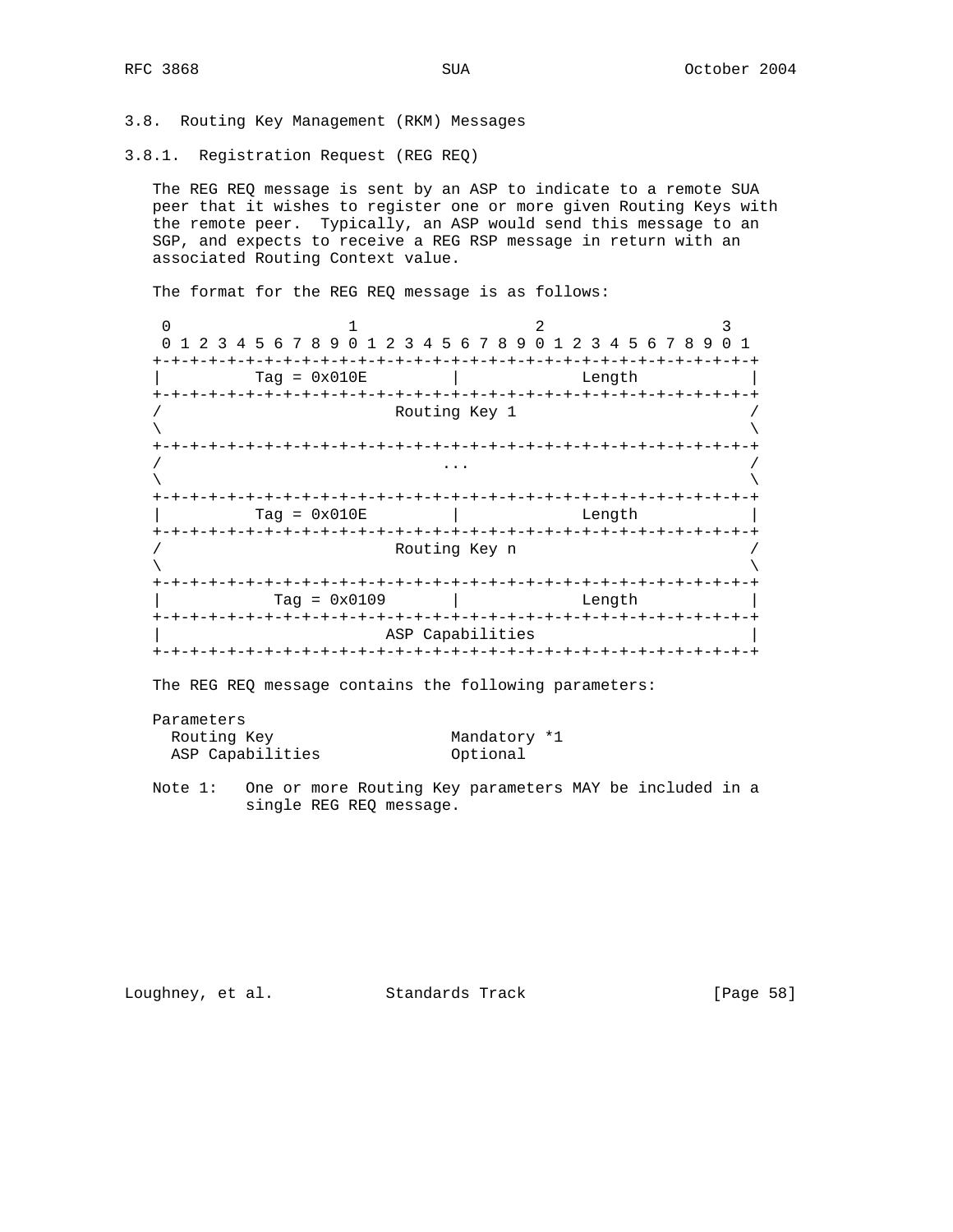### 3.8.2. Registration Response (REG RSP)

 The REG RSP message is sent by an SG to an ASP indicate the result of a previous REG REQ from an ASP. It contains indications of success/failure for registration requests and returns a unique Routing Context value for successful registration requests, to be used in subsequent SUA Traffic Management protocol messages.

The format for the REG RSP message is as follows:

0  $1$  2 3 0 1 2 3 4 5 6 7 8 9 0 1 2 3 4 5 6 7 8 9 0 1 2 3 4 5 6 7 8 9 0 1 +-+-+-+-+-+-+-+-+-+-+-+-+-+-+-+-+-+-+-+-+-+-+-+-+-+-+-+-+-+-+-+-+  $\text{Tag} = 0 \times 0014$  | Length +-+-+-+-+-+-+-+-+-+-+-+-+-+-+-+-+-+-+-+-+-+-+-+-+-+-+-+-+-+-+-+-+ Registration Result 1 +-+-+-+-+-+-+-+-+-+-+-+-+-+-+-+-+-+-+-+-+-+-+-+-+-+-+-+-+-+-+-+-+ / ... /  $\lambda$  and  $\lambda$  and  $\lambda$  and  $\lambda$  and  $\lambda$  and  $\lambda$  and  $\lambda$  and  $\lambda$  and  $\lambda$  and  $\lambda$  and  $\lambda$  and  $\lambda$  and  $\lambda$  and  $\lambda$  and  $\lambda$  and  $\lambda$  and  $\lambda$  and  $\lambda$  and  $\lambda$  and  $\lambda$  and  $\lambda$  and  $\lambda$  and  $\lambda$  and  $\lambda$  and  $\lambda$  +-+-+-+-+-+-+-+-+-+-+-+-+-+-+-+-+-+-+-+-+-+-+-+-+-+-+-+-+-+-+-+-+  $\text{Tag} = 0 \times 0014$  | Length +-+-+-+-+-+-+-+-+-+-+-+-+-+-+-+-+-+-+-+-+-+-+-+-+-+-+-+-+-+-+-+-+ | Registration Result n | +-+-+-+-+-+-+-+-+-+-+-+-+-+-+-+-+-+-+-+-+-+-+-+-+-+-+-+-+-+-+-+-+

The REG RSP message contains the following parameters:

Parameters

Registration Result Mandatory \*1

 Note 1: One or more Registration Result parameters MAY be included in a single REG RSP message. The number of results in a single REG RSP message can be anywhere from one to the total number of Routing Key parameters found in the corresponding REG REQ message.

 The DEREG REQ message is sent by an ASP to indicate to a remote SUA peer that it wishes to deregister a given Routing Key. Typically, an ASP would send this message to an SGP, and expects to receive a DEREG RSP message in return with the associated Routing Context value.

Loughney, et al. Standards Track [Page 59]

<sup>3.8.3.</sup> Deregistration Request (DEREG REQ)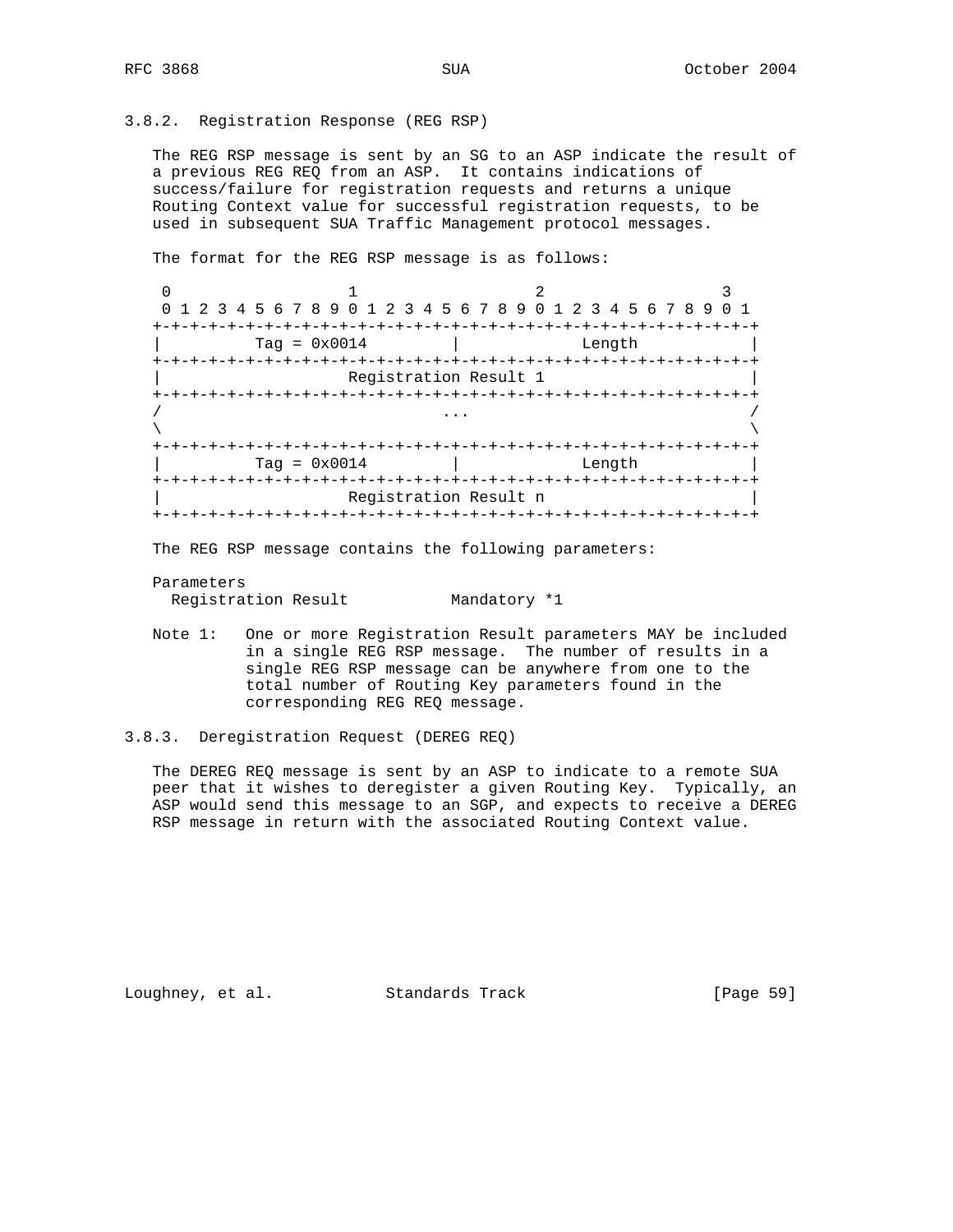The format for the DEREG REQ message is as follows: 0  $1$  2 3 0 1 2 3 4 5 6 7 8 9 0 1 2 3 4 5 6 7 8 9 0 1 2 3 4 5 6 7 8 9 0 1 +-+-+-+-+-+-+-+-+-+-+-+-+-+-+-+-+-+-+-+-+-+-+-+-+-+-+-+-+-+-+-+-+  $\text{Tag} = 0 \times 0006$  | Length +-+-+-+-+-+-+-+-+-+-+-+-+-+-+-+-+-+-+-+-+-+-+-+-+-+-+-+-+-+-+-+-+ Routing Context  $\lambda$  and  $\lambda$  and  $\lambda$  and  $\lambda$  and  $\lambda$  and  $\lambda$  and  $\lambda$  and  $\lambda$  and  $\lambda$  and  $\lambda$  and  $\lambda$  and  $\lambda$  and  $\lambda$  and  $\lambda$  and  $\lambda$  and  $\lambda$  and  $\lambda$  and  $\lambda$  and  $\lambda$  and  $\lambda$  and  $\lambda$  and  $\lambda$  and  $\lambda$  and  $\lambda$  and  $\lambda$  +-+-+-+-+-+-+-+-+-+-+-+-+-+-+-+-+-+-+-+-+-+-+-+-+-+-+-+-+-+-+-+-+ The DEREG REQ message contains the following parameters: Parameters Routing Context Mandatory 3.8.4. Deregistration Response (DEREG RSP) The DEREG RSP message is used as a response to the DEREG REQ message from a remote SUA peer. The format for the DEREG RSP message is as follows: 0  $1$  2 3 0 1 2 3 4 5 6 7 8 9 0 1 2 3 4 5 6 7 8 9 0 1 2 3 4 5 6 7 8 9 0 1 +-+-+-+-+-+-+-+-+-+-+-+-+-+-+-+-+-+-+-+-+-+-+-+-+-+-+-+-+-+-+-+-+ | Tag = 0x0015 | Length | +-+-+-+-+-+-+-+-+-+-+-+-+-+-+-+-+-+-+-+-+-+-+-+-+-+-+-+-+-+-+-+-+ Deregistration Result 1 +-+-+-+-+-+-+-+-+-+-+-+-+-+-+-+-+-+-+-+-+-+-+-+-+-+-+-+-+-+-+-+-+ / ... /  $\lambda$  and  $\lambda$  and  $\lambda$  and  $\lambda$  and  $\lambda$  and  $\lambda$  and  $\lambda$  and  $\lambda$  and  $\lambda$  and  $\lambda$  and  $\lambda$  and  $\lambda$  and  $\lambda$  and  $\lambda$  and  $\lambda$  and  $\lambda$  and  $\lambda$  and  $\lambda$  and  $\lambda$  and  $\lambda$  and  $\lambda$  and  $\lambda$  and  $\lambda$  and  $\lambda$  and  $\lambda$  +-+-+-+-+-+-+-+-+-+-+-+-+-+-+-+-+-+-+-+-+-+-+-+-+-+-+-+-+-+-+-+-+  $\text{Tag} = 0 \times 0015$  | Length +-+-+-+-+-+-+-+-+-+-+-+-+-+-+-+-+-+-+-+-+-+-+-+-+-+-+-+-+-+-+-+-+ Deregistration Result n +-+-+-+-+-+-+-+-+-+-+-+-+-+-+-+-+-+-+-+-+-+-+-+-+-+-+-+-+-+-+-+-+ The DEREG RSP message contains the following parameters: Parameters Deregistration Result Mandatory \*1 Note 1: One or more Deregistration Result parameters MAY be included in one DEREG RSP message. The number of results in a single DEREG RSP message can be anywhere from one to

Loughney, et al. Standards Track [Page 60]

the corresponding DEREG REQ message.

the total number of Routing Context parameters found in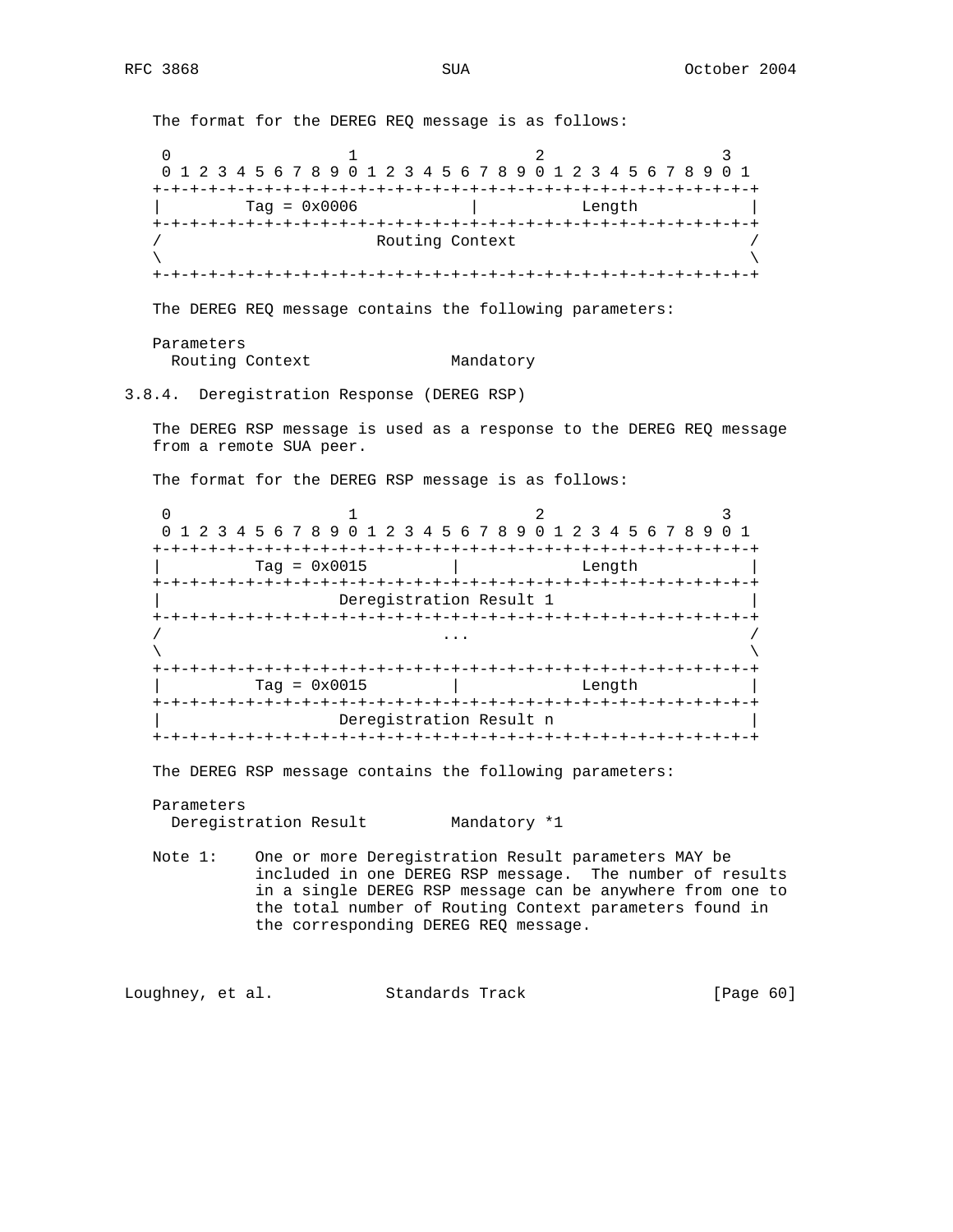## 3.9. Common Parameters

 These TLV parameters are common across the different adaptation layers.

| Parameter Name               | Parameter ID     |
|------------------------------|------------------|
| ==============               | ============     |
| Reserved                     | 0x0000           |
| Not used in SUA              | 0x0001           |
| Not used in SUA              | $0 \times 0002$  |
| Not used in SUA              | $0 \times 0003$  |
| Info String                  | $0 \times 0004$  |
| Not used in SUA              | 0x0005           |
| Routing Context              | 0x0006           |
| Diagnostic Info              | 0x0007           |
| Not used in SUA              | 0x0008           |
| Heartbeat Data               | 0x0009           |
| Not Used in SUA              | $0 \times 000$ A |
| Traffic Mode Type            | $0 \times 000B$  |
| Error Code                   | $0 \times 000C$  |
| Status                       | $0 \times 000$   |
| Not used in SUA              | 0x000E           |
| Not used in SUA              | 0x000F           |
| Not used in SUA              | 0x0010           |
| ASP Identifier               | 0x0011           |
| Affected Point Code          | 0x0012           |
| Correlation ID               | $0 \times 0013$  |
| Registration Result          | 0x0014           |
| Deregistration Result        | 0x0015           |
| Registration Status          | 0x0016           |
| Deregistration Status        | 0x0017           |
| Local Routing Key Identifier | 0x0018           |

## 3.9.1. Not Used

Use of Parameter ID 0x0001 in SUA messages is not supported.

# 3.9.2. Not Used

Use of Parameter ID 0x0002 in SUA messages is not supported.

## 3.9.3. Not Used

Use of Parameter ID 0x0003 in SUA messages is not supported.

Loughney, et al. Standards Track [Page 61]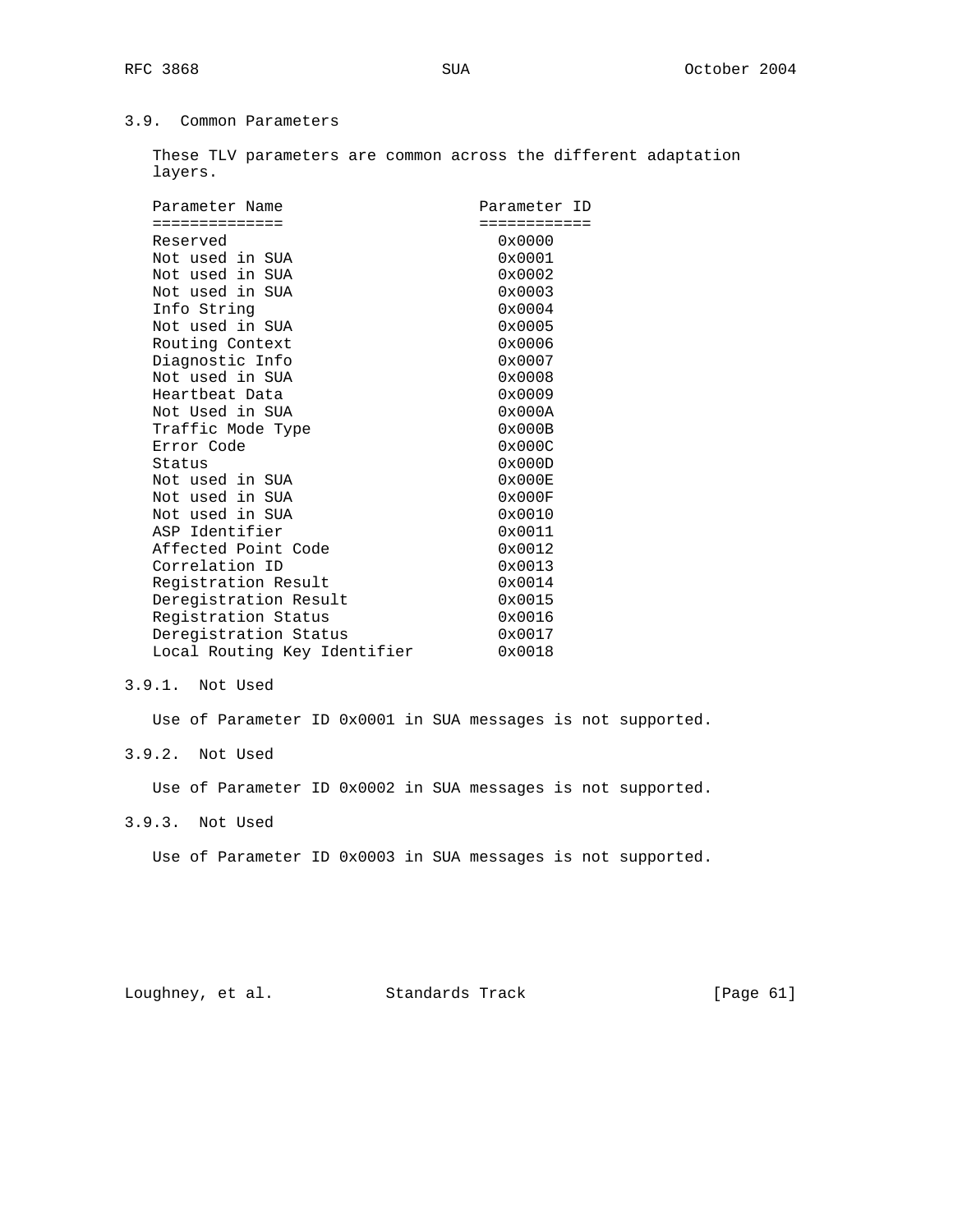## 3.9.4. Info String

 The optional INFO String parameter can carry any meaningful UTF-8 [3629] character string along with the message. Length of the INFO String parameter is from 0 to 255 octets. No procedures are presently identified for its use but service providers may use the INFO String for debugging purposes.

0  $1$  2 3 0 1 2 3 4 5 6 7 8 9 0 1 2 3 4 5 6 7 8 9 0 1 2 3 4 5 6 7 8 9 0 1 +-+-+-+-+-+-+-+-+-+-+-+-+-+-+-+-+-+-+-+-+-+-+-+-+-+-+-+-+-+-+-+-+  $\text{Tag} = 0x0004$  | Length +-+-+-+-+-+-+-+-+-+-+-+-+-+-+-+-+-+-+-+-+-+-+-+-+-+-+-+-+-+-+-+-+ Info String  $\lambda$  and  $\lambda$  and  $\lambda$  and  $\lambda$  and  $\lambda$  and  $\lambda$  and  $\lambda$  and  $\lambda$  and  $\lambda$  and  $\lambda$  and  $\lambda$  and  $\lambda$  and  $\lambda$  and  $\lambda$  and  $\lambda$  and  $\lambda$  and  $\lambda$  and  $\lambda$  and  $\lambda$  and  $\lambda$  and  $\lambda$  and  $\lambda$  and  $\lambda$  and  $\lambda$  and  $\lambda$  +-+-+-+-+-+-+-+-+-+-+-+-+-+-+-+-+-+-+-+-+-+-+-+-+-+-+-+-+-+-+-+-+

3.9.5. Not Used in SUA

Use of Parameter ID 0x0005 in SUA messages is not supported.

3.9.6. Routing Context

| 0 1 2 3 4 5 6 7 8 9 0 1 2 3 4 5 6 7 8 9 0 1 2 3 4 5 6 7 8 9 0 1 |                 |  |  |  |  |  |  |  |  |  |  |  |  |  |
|-----------------------------------------------------------------|-----------------|--|--|--|--|--|--|--|--|--|--|--|--|--|
|                                                                 |                 |  |  |  |  |  |  |  |  |  |  |  |  |  |
| $Taq = 0x0006$                                                  | Length          |  |  |  |  |  |  |  |  |  |  |  |  |  |
|                                                                 |                 |  |  |  |  |  |  |  |  |  |  |  |  |  |
|                                                                 | Routing Context |  |  |  |  |  |  |  |  |  |  |  |  |  |
|                                                                 |                 |  |  |  |  |  |  |  |  |  |  |  |  |  |
|                                                                 |                 |  |  |  |  |  |  |  |  |  |  |  |  |  |

 The Routing Context parameter contains (a list of) 4-byte unsigned integers indexing the Application Server traffic that the sending ASP is configured/registered to receive. There is a one-to-one relationship between an index entry and a Routing Key or AS Name.

 An Application Server Process may be configured to process traffic for more than one logical Application Server. From the perspective of an ASP, a Routing Context defines a range of signalling traffic that the ASP is currently configured to receive from the SG.

 Additionally, the Routing Context parameter identifies the SS7 network context for the message, for the purposes of logically separating the signalling traffic between the SGP and the Application Server Process over a common SCTP Association, when needed. An example is where an SGP is logically partitioned to appear as an

Loughney, et al. Standards Track [Page 62]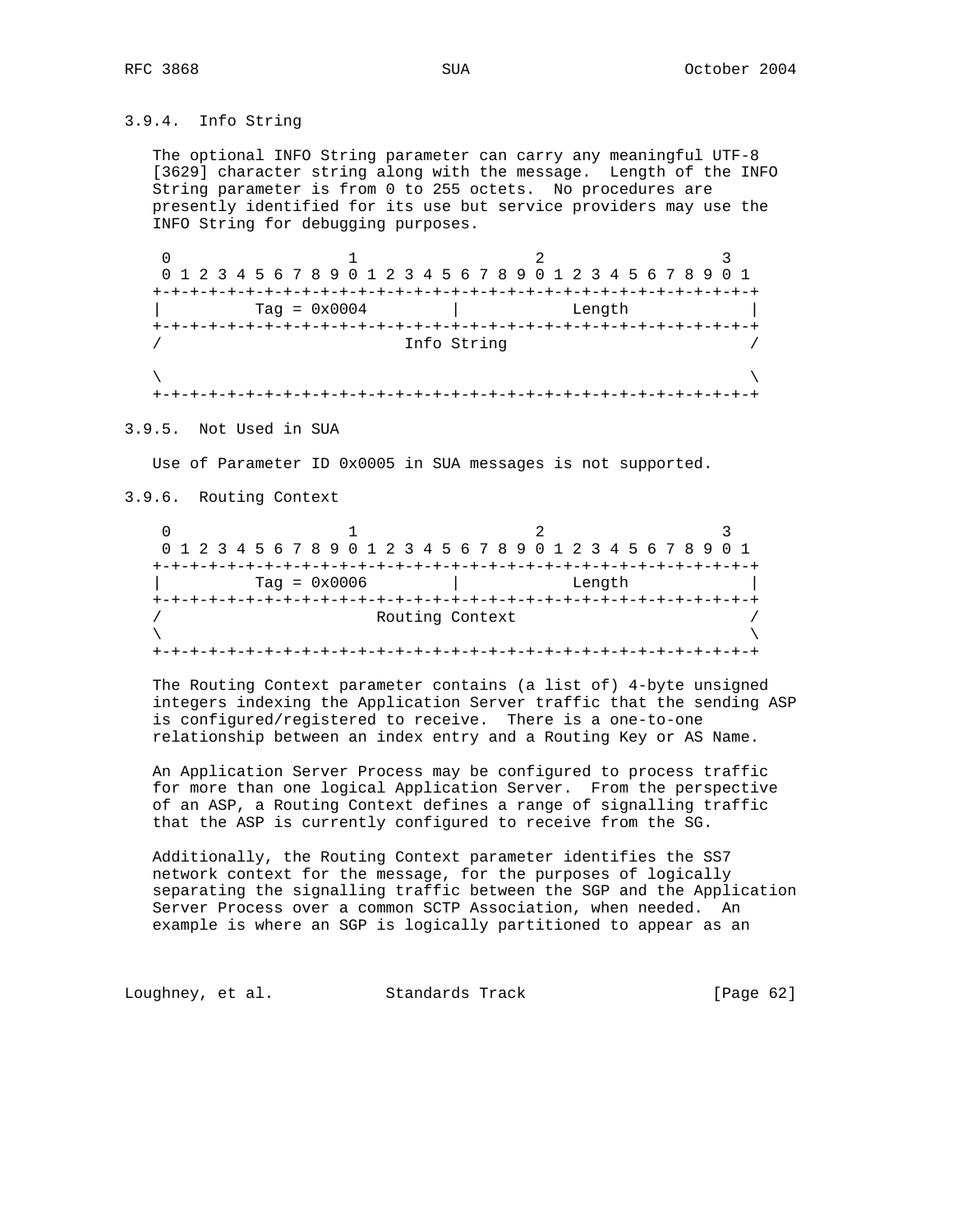element in several different national SS7 networks. It implicitly defines the SS7 Point Code format used, the SS7 Network Indicator value and SCCP protocol type/variant/version used within a separate SS7 network. It also defines the network context for the PC and SSN values. Where an SGP operates in the context of a single SS7 network, or individual SCTP associations are dedicated to each SS7 network context, this functionality is not needed.

 If the Routing Context parameter is present, it SHOULD be the first parameter in the message as it defines the format and/or interpretation of the parameters containing a PC or SSN value.

### 3.9.7. Diagnostic Information

 The Diagnostic Information can be used to convey any information relevant to an error condition, to assist in the identification of the error condition. In the case of an Adaptation Layer Identifier or Traffic Handling Mode, the Diagnostic Information includes the received parameter. In the other cases, the Diagnostic information may be the first 40 bytes of the offending message.

| 0 1 2 3 4 5 6 7 8 9 0 1 2 3 4 5 6 7 8 9 0 1 2 3 4 5 6 7 8 9 0 1 |  |        |  |  |  |  |  |  |  |  |  |  |  |  |
|-----------------------------------------------------------------|--|--------|--|--|--|--|--|--|--|--|--|--|--|--|
|                                                                 |  |        |  |  |  |  |  |  |  |  |  |  |  |  |
| $Taq = 0x0007$                                                  |  | Length |  |  |  |  |  |  |  |  |  |  |  |  |
|                                                                 |  |        |  |  |  |  |  |  |  |  |  |  |  |  |
| Diagnostic Information                                          |  |        |  |  |  |  |  |  |  |  |  |  |  |  |
|                                                                 |  |        |  |  |  |  |  |  |  |  |  |  |  |  |
|                                                                 |  |        |  |  |  |  |  |  |  |  |  |  |  |  |

## 3.9.8. Not Used

Parameter ID 0x0008 is not used in SUA.

### 3.9.9. Heartbeat Data

 The sending node defines the Heartbeat Data field contents. It may include a Heartbeat Sequence Number and/or Timestamp, or other implementation specific details.

 The receiver of a Heartbeat message does not process this field as it is only of significance to the sender. The receiver echoes the content of the Heartbeat Data in a BEAT-Ack message.

Loughney, et al. Standards Track [Page 63]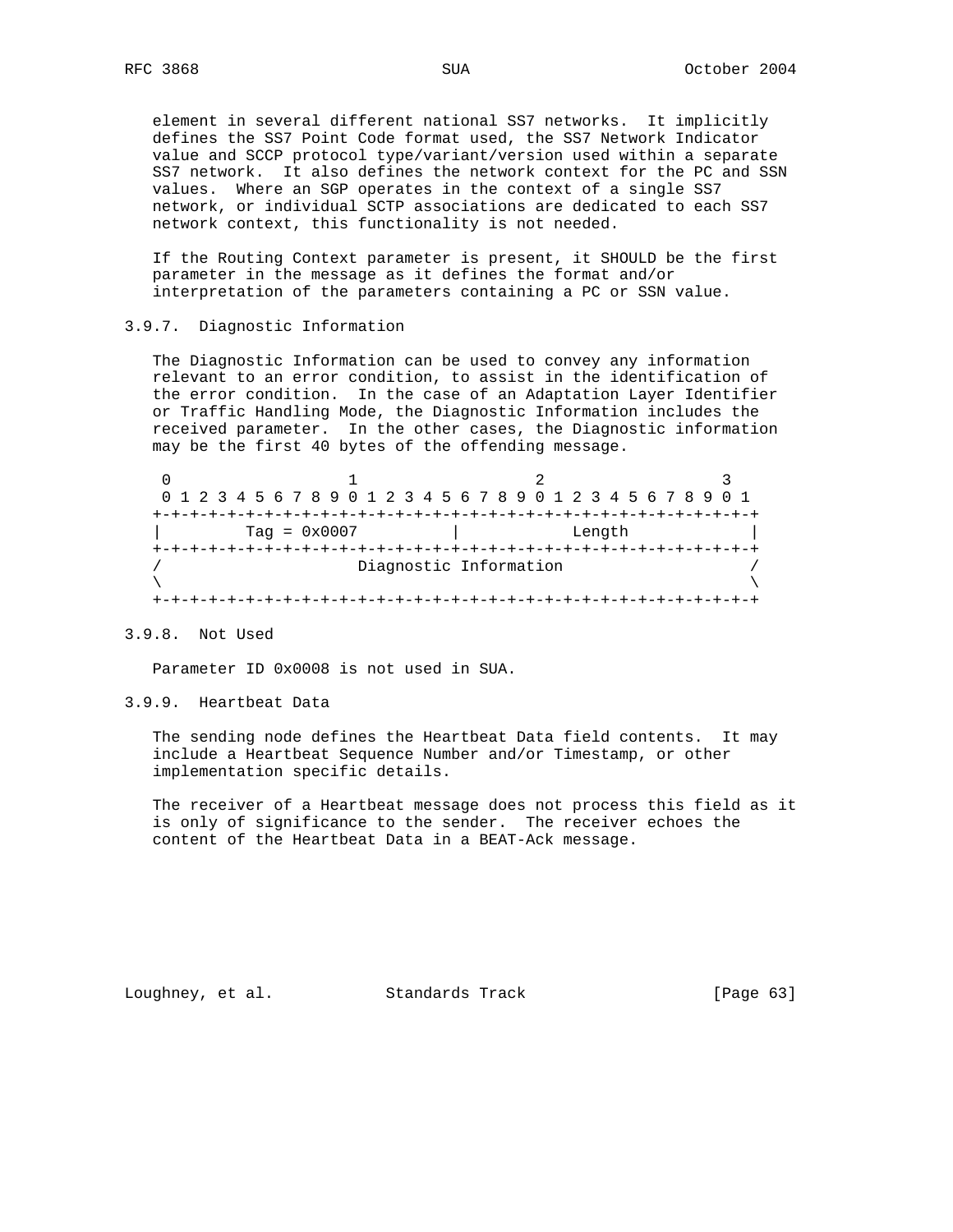| 0 1 2 3 4 5 6 7 8 9 0 1 2 3 4 5 6 7 8 9 0 1 2 3 4 5 6 7 8 9 0 1 |  |        |  |  |  |  |  |  |  |  |  |  |  |  |
|-----------------------------------------------------------------|--|--------|--|--|--|--|--|--|--|--|--|--|--|--|
|                                                                 |  |        |  |  |  |  |  |  |  |  |  |  |  |  |
| $Taq = 0x0009$                                                  |  | Length |  |  |  |  |  |  |  |  |  |  |  |  |
|                                                                 |  |        |  |  |  |  |  |  |  |  |  |  |  |  |
| Heartbeat Data                                                  |  |        |  |  |  |  |  |  |  |  |  |  |  |  |
|                                                                 |  |        |  |  |  |  |  |  |  |  |  |  |  |  |
|                                                                 |  |        |  |  |  |  |  |  |  |  |  |  |  |  |

 The data field can be used to store information in the heartbeat message useful to the sending node (e.g., the data field can contain a time stamp, a sequence number, etc.).

3.9.10. Not Used

Parameter ID 0x000A is not used in SUA.

3.9.11. Traffic Mode Type

 The Traffic Mode Type parameter identifies the traffic mode of operation of the ASP within an AS.

| 0 1 2 3 4 5 6 7 8 9 0 1 2 3 4 5 6 7 8 9 0 1 2 3 4 5 6 7 8 9 0 1 |              |  |  |  |  |  |  |  |  |  |  |  |  |
|-----------------------------------------------------------------|--------------|--|--|--|--|--|--|--|--|--|--|--|--|
|                                                                 |              |  |  |  |  |  |  |  |  |  |  |  |  |
| $Taq = 0x000B$                                                  | Length $= 8$ |  |  |  |  |  |  |  |  |  |  |  |  |
|                                                                 |              |  |  |  |  |  |  |  |  |  |  |  |  |
| Traffic Mode Type                                               |              |  |  |  |  |  |  |  |  |  |  |  |  |
|                                                                 |              |  |  |  |  |  |  |  |  |  |  |  |  |

The valid values for Type are shown in the following table.

| Override  |
|-----------|
| Loadshare |
| Broadcast |

 Within a Routing Context, Override, Loadshare Types and Broadcast cannot be mixed. The Override value indicates that the ASP is operating in Override mode, and the ASP wishes to take over all traffic for an Application Server (i.e., primary/backup operation), overriding any currently active ASP in the AS. In Loadshare mode, the ASP wishes to share in the traffic distribution with any other currently active ASPs. In Broadcast mode, the ASP wishes to receive the same traffic as any other currently active ASPs. When there are insufficient ASPs, the sender may immediately move the ASP to Active.

Loughney, et al. Standards Track [Page 64]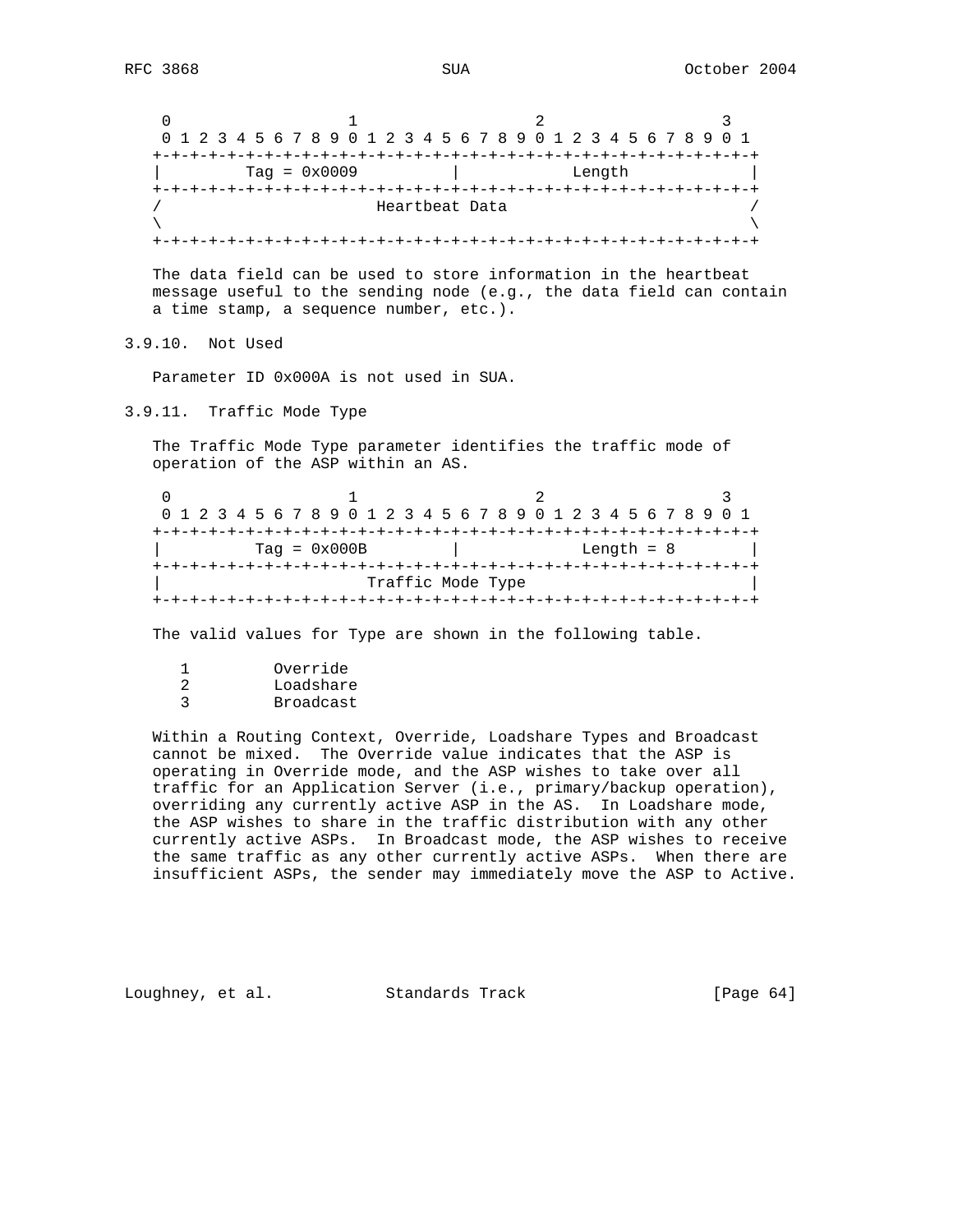3.9.12. Error Code

0  $1$  2 3 0 1 2 3 4 5 6 7 8 9 0 1 2 3 4 5 6 7 8 9 0 1 2 3 4 5 6 7 8 9 0 1 +-+-+-+-+-+-+-+-+-+-+-+-+-+-+-+-+-+-+-+-+-+-+-+-+-+-+-+-+-+-+-+-+ | Tag =0x000C | Length = 8 | +-+-+-+-+-+-+-+-+-+-+-+-+-+-+-+-+-+-+-+-+-+-+-+-+-+-+-+-+-+-+-+-+ Error Code +-+-+-+-+-+-+-+-+-+-+-+-+-+-+-+-+-+-+-+-+-+-+-+-+-+-+-+-+-+-+-+-+

 The Error Code parameter indicates the reason for the Error Message. The Error parameter value can be one of the following values:

| 0x01          | Invalid Version                   |
|---------------|-----------------------------------|
| 0x02          | Not Used in SUA                   |
| $0 \times 03$ | Unsupported Message Class         |
| $0 \times 04$ | Unsupported Message Type          |
| $0 \times 05$ | Unsupported Traffic Handling Mode |
| 0x06          | Unexpected Message                |
| $0 \times 07$ | Protocol Error                    |
| $0 \times 08$ | Not used in SUA                   |
| 0x09          | Invalid Stream Identifier         |
| 0x0a          | Not used in SUA                   |
| 0x0b          | Not used in SUA                   |
| 0x0c          | Not used in SUA                   |
| 0x0d          | Refused - Management Blocking     |
| 0x0e          | ASP Identifier Required           |
| 0x0f          | Invalid ASP Identifier            |
| 0x10          | Not Used in SUA                   |
| 0x11          | Invalid Parameter Value           |
| 0x12          | Parameter Field Error             |
| 0x13          | Unexpected Parameter              |
| 0x14          | Destination Status Unknown        |
| 0x15          | Invalid Network Appearance        |
| 0x16          | Missing Parameter                 |
| 0x17          | Not Used in SUA                   |
| 0x18          | Not Used in SUA                   |
| 0x19          | Invalid Routing Context           |
| 0x1a          | No Configured AS for ASP          |
| 0x1b          | Subsystem Status Unknown          |
| 0x1c          | Invalid loadsharing label         |

 The "Invalid Version" error is sent if a message was received with an invalid or unsupported version. The Error message contains the supported version in the Common header. The Error message could optionally provide the unsupported version in the Diagnostic information area.

Loughney, et al. Standards Track [Page 65]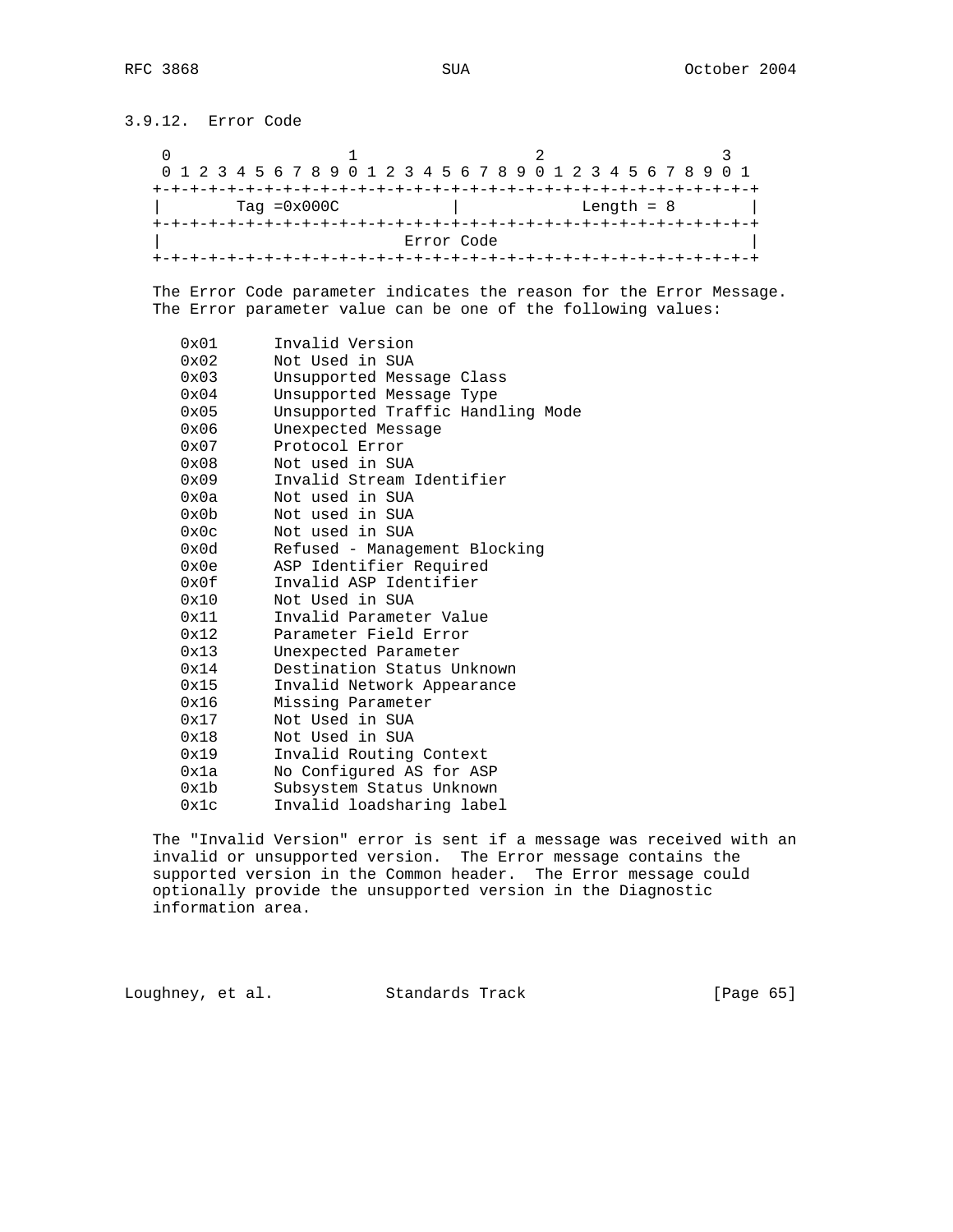The "Unsupported Message Class" error is sent if a message with an unexpected or unsupported Message Class is received.

 The "Unsupported Message Type" error is sent if a message with an unexpected or unsupported Message Type is received.

 The "Unsupported Traffic Handling Mode" error is sent by a SGP if an ASP sends an ASP Active message with an unsupported Traffic Mode Type or a Traffic Mode Type that is inconsistent with the presently configured mode for the Application Server. An example would be a case in which the SGP did not support loadsharing.

 The "Unexpected Message" error MAY be sent if a defined and recognized message is received that is not expected in the current state (in some cases the ASP may optionally silently discard the message and not send an Error message). For example, silent discard is used by an ASP if it received a DATA message from an SGP while it was in the ASP-INACTIVE state. If the Unexpected message contained Routing Context(s), the Routing Context(s) SHOULD be included in the Error message.

 The "Protocol Error" error is sent for any protocol anomaly (i.e., reception of a parameter that is syntactically correct but unexpected in the current situation.

 The "Invalid Stream Identifier" error is sent if a message is received on an unexpected SCTP stream.

 The "Refused - Management Blocking" error is sent when an ASP Up or ASP Active message is received and the request is refused for management reasons (e.g., management lockout"). If this error is in response to an ASP Active message, the Routing Context(s) in the ASP Active message SHOULD be included in the Error message.

 The "ASP Identifier Required" is sent by a SGP in response to an ASP Up message that does not contain an ASP Identifier parameter when the SGP requires one. The ASP SHOULD resend the ASP Up message with an ASP Identifier.

 The "Invalid ASP Identifier" is send by a SGP in response to an ASP Up message with an invalid ASP Identifier.

 The "Invalid Parameter Value" error is sent if a message is received with an invalid parameter value (e.g., a DUPU message was received with a Mask value other than "0".

 The "Parameter Field Error" would be sent if a message is received with a parameter having a wrong length field.

Loughney, et al. Standards Track [Page 66]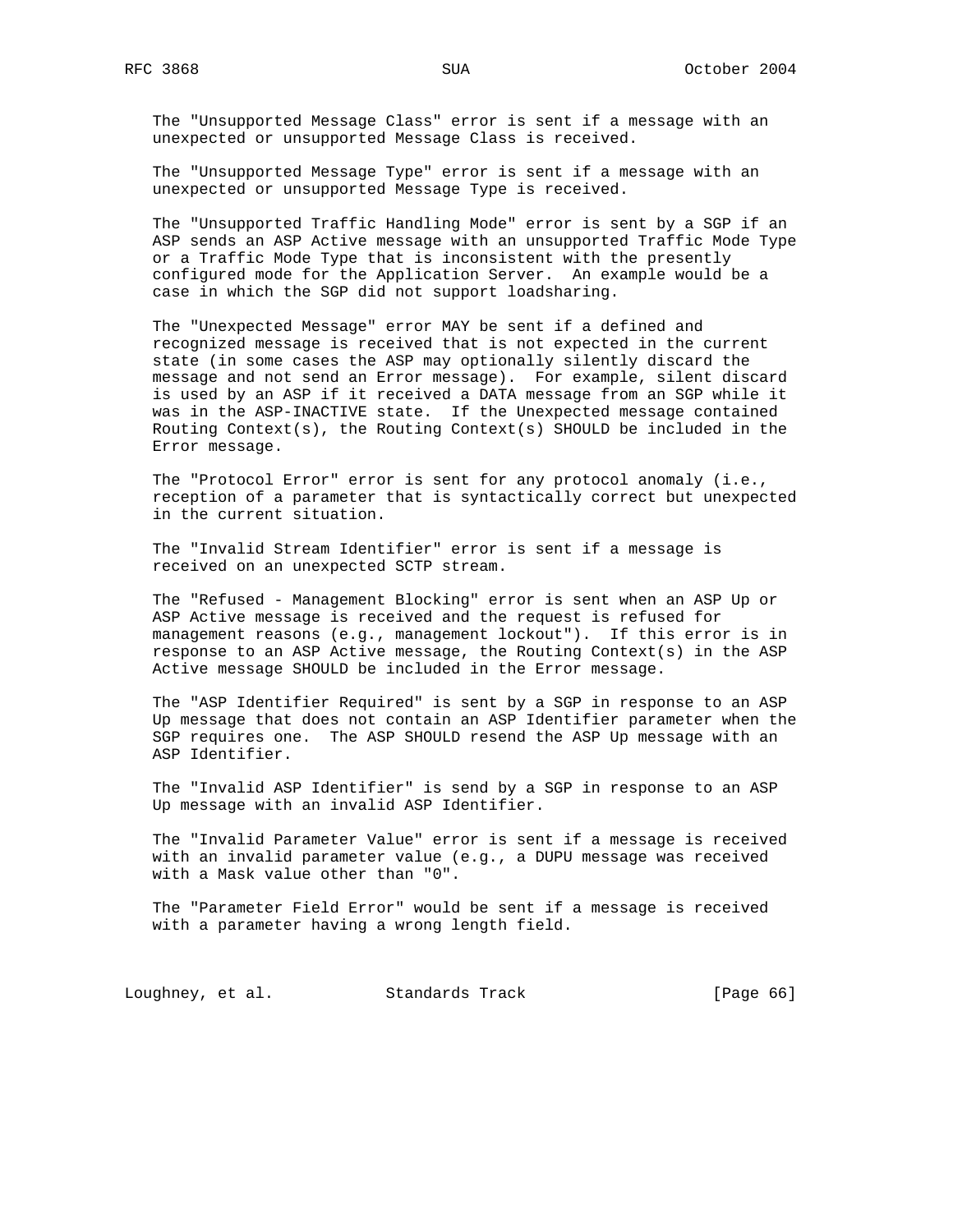The "Unexpected Parameter" error would be sent if a message contains an invalid parameter.

 The "Invalid Network Appearance" error is sent by a SGP if an ASP sends a message with an invalid (not configured) Network Appearance value. For this error, the invalid (not configured) Network Appearance MUST be included in the Network Appearance parameter.

 The "Missing Parameter" error would be sent if a mandatory parameter were not included in a message.

 The "Invalid Routing Context" error would be sent by a SG if an ASP sends a message with an invalid (not configured) Routing Context value. For this error, the invalid (not configured) Routing Context(s) MUST be included in the Routing Context parameter.

 The "No Configured AS for ASP" error is sent if a message is received from a peer without a Routing Context parameter and it is not known by configuration data, which Application Servers are referenced.

 The "Destination Status Unknown" Error MAY be sent if a DAUD is received at an SG inquiring of the availability or congestion status of a destination, and the SG does not wish to provide the status (e.g., the sender is not authorized to know the status). For this error, the invalid or unauthorized Point Code(s) MUST be included along with the Network Appearance and Routing Context associated with the Point Code(s).

 The "Subsystem Status Unknown" Error MAY be sent if a DAUD is received at an SG inquiring of the availability or congestion status of a subsystem, and the SG does not wish to provide the status (e.g., the sender is not authorized to know the status). For this error, the invalid or unauthorized Point Code and Subsystem Number MUST be included along with the Network Appearance and Routing Context associated with the Point Code and Subsystem Number.

# 3.9.13. Status

 The Status parameter identifies the type of the status that is being notified and the Status ID.

| 0 1 2 3 4 5 6 7 8 9 0 1 2 3 4 5 6 7 8 9 0 1 2 3 4 5 6 7 8 9 0 1 |  |  |  |  |  |  |  |  |              |  |  |  |  |  |  |  |  |  |  |  |  |  |  |  |  |  |  |  |  |
|-----------------------------------------------------------------|--|--|--|--|--|--|--|--|--------------|--|--|--|--|--|--|--|--|--|--|--|--|--|--|--|--|--|--|--|--|
|                                                                 |  |  |  |  |  |  |  |  |              |  |  |  |  |  |  |  |  |  |  |  |  |  |  |  |  |  |  |  |  |
| $Taq = 0x000D$                                                  |  |  |  |  |  |  |  |  | Length $= 8$ |  |  |  |  |  |  |  |  |  |  |  |  |  |  |  |  |  |  |  |  |
|                                                                 |  |  |  |  |  |  |  |  |              |  |  |  |  |  |  |  |  |  |  |  |  |  |  |  |  |  |  |  |  |
| Status Type                                                     |  |  |  |  |  |  |  |  | Status ID    |  |  |  |  |  |  |  |  |  |  |  |  |  |  |  |  |  |  |  |  |
|                                                                 |  |  |  |  |  |  |  |  |              |  |  |  |  |  |  |  |  |  |  |  |  |  |  |  |  |  |  |  |  |

Loughney, et al. Standards Track [Page 67]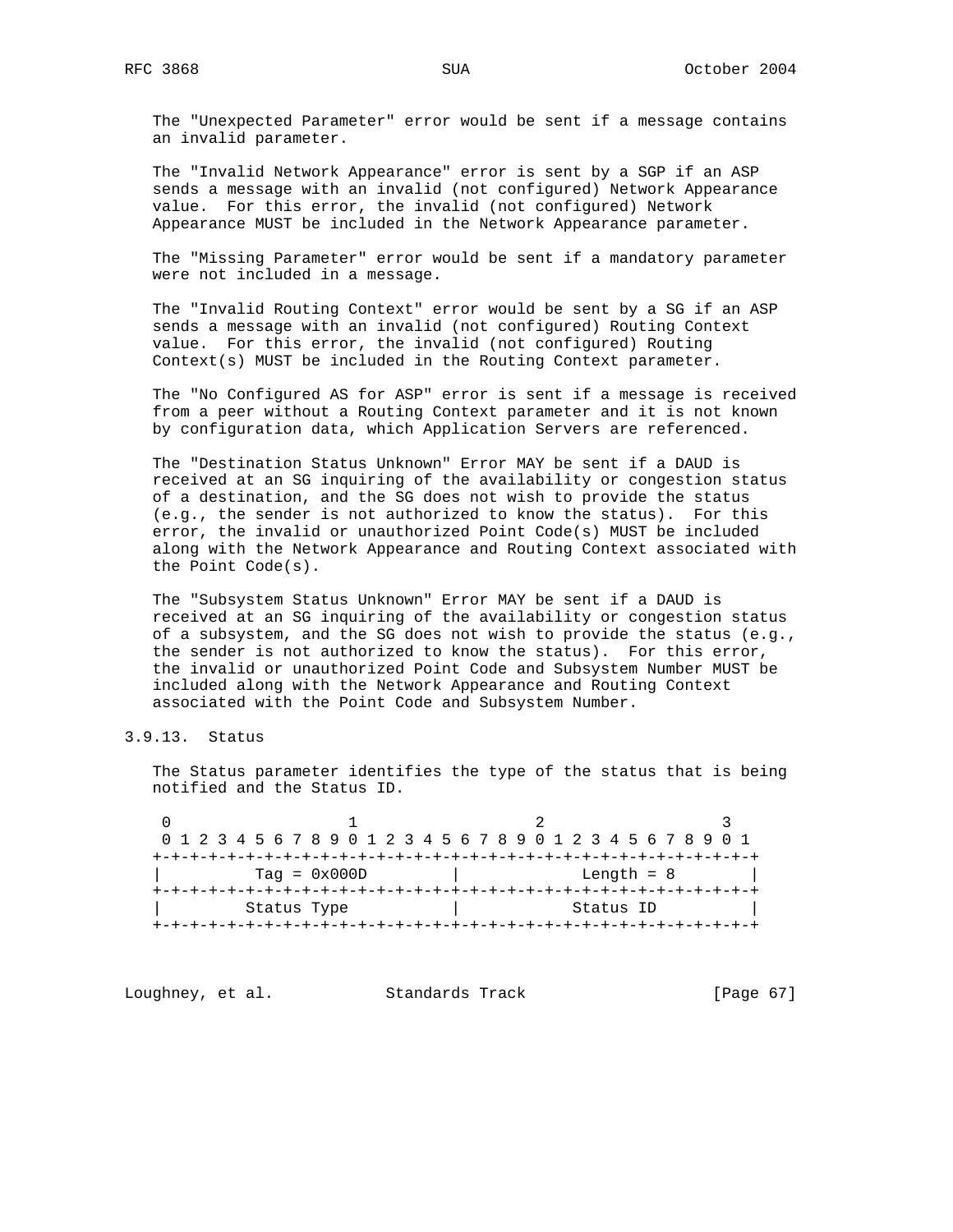The valid values for Status Type (16 bit unsigned integer) are:

1 Application Server state change (AS\_State\_Change)

2 Other

 The Status ID parameter contains more detailed information for the notification, based on the value of the Status Type.

 If the Status Type is AS\_STATE\_CHANGE, then the Status ID (16 bit unsigned integer) values are:

- 1 reserved
- 2 Application Server Inactive (AS-Inactive)
- 3 Application Server Active (AS-Active)
- 4 Application Server Pending (AS-Pending)

 These notifications are sent from an SGP to an ASP upon a change in status of a particular Application Server. The value reflects the new state of the Application Server.

 If the Status Type is "Other", then the following Status Information values are defined:

- 1 Insufficient ASP resources active in AS
- 2 Alternate ASP Active
- 3 ASP failure

 These notifications are not based on the SGP reporting the state change of an ASP or AS. In the Insufficient ASP Resources case, the SGP is indicating to an "Inactive" ASP(s) in the AS that another ASP is required to handle the load of the AS (Loadsharing mode or Broadcast mode). For the Alternate ASP Active case, an ASP is informed when an alternate ASP transitions to the ASP-Active state in Override mode.

## 3.9.14. Not Used in SUA

Parameter ID 0x000E is not used in SUA.

Loughney, et al. Standards Track [Page 68]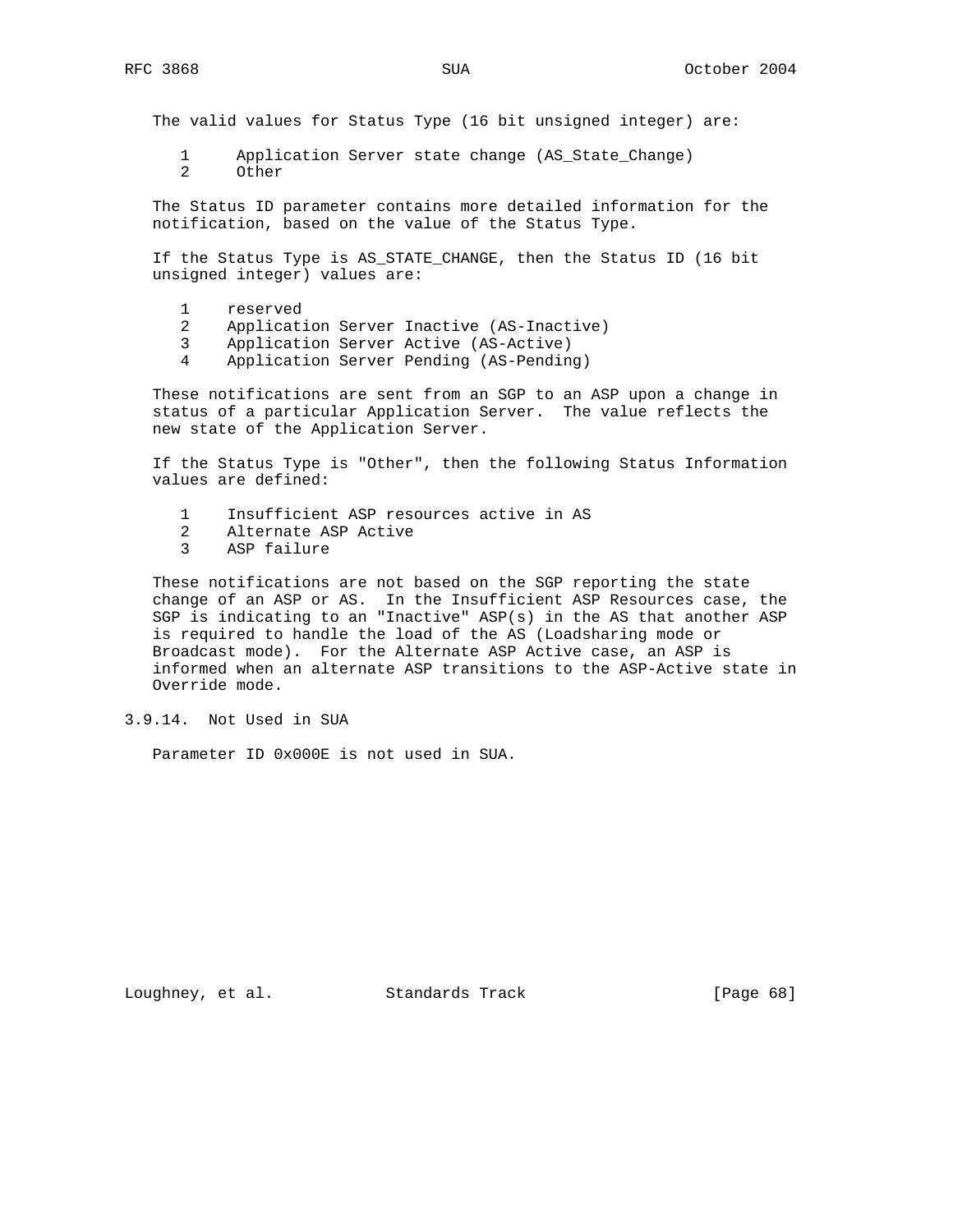3.9.15. Not Used in SUA

Parameter ID 0x000F is not used in SUA.

3.9.16. Not Used in SUA

Parameter ID 0x0010 is not used in SUA.

3.9.17. ASP Identifier

0  $1$  2 3 0 1 2 3 4 5 6 7 8 9 0 1 2 3 4 5 6 7 8 9 0 1 2 3 4 5 6 7 8 9 0 1 +-+-+-+-+-+-+-+-+-+-+-+-+-+-+-+-+-+-+-+-+-+-+-+-+-+-+-+-+-+-+-+-+  $Tag = 0x0011$  | Length = 8 +-+-+-+-+-+-+-+-+-+-+-+-+-+-+-+-+-+-+-+-+-+-+-+-+-+-+-+-+-+-+-+-+ ASP Identifier +-+-+-+-+-+-+-+-+-+-+-+-+-+-+-+-+-+-+-+-+-+-+-+-+-+-+-+-+-+-+-+-+

ASP Identifier field: 32-bits (unsigned integer)

 The ASP Identifier field contains a unique value that is locally significant among the ASPs that support an AS. The SGP should save the ASP Identifier to be used, if necessary, with the Notify message (see Section 3.7.2).

3.9.18. Affected Point Code

 The Affected Point Code Destinations parameter contains a list of Affected Point Code fields, each a three-octet parameter to allow for 14-, 16- and 24-bit binary formatted SS7 Point Codes. Affected Point Codes that are less than 24-bits are padded on the left to the 24-bit boundary.

|      |                           | 0 1 2 3 4 5 6 7 8 9 0 1 2 3 4 5 6 7 8 9 0 1 2 3 4 5 6 7 8 9 0 1 |  |
|------|---------------------------|-----------------------------------------------------------------|--|
|      |                           |                                                                 |  |
|      | $Taq = 0x0012$            | Length                                                          |  |
|      | --+-+-+-+-+-+-+-+-+-+-+-+ |                                                                 |  |
| Mask |                           | Affected PC 1                                                   |  |
|      |                           |                                                                 |  |
|      |                           |                                                                 |  |
|      |                           |                                                                 |  |
|      |                           |                                                                 |  |

The encoding is shown below for ANSI and ITU Point Code examples.

Loughney, et al. Standards Track [Page 69]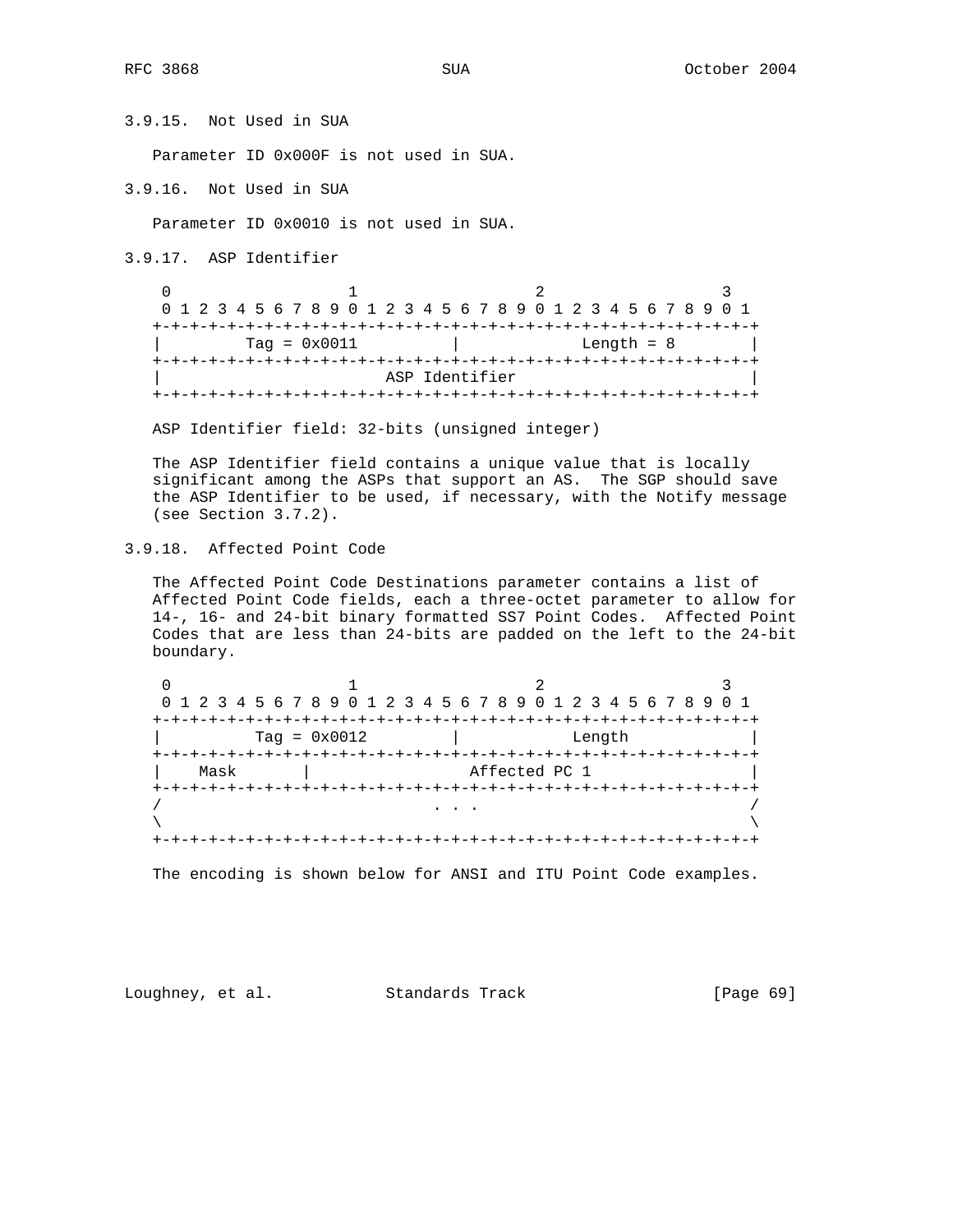ANSI 24-bit Point Code: 0  $1$  2 3--> 0 1 2 3 4 5 6 7 8 9 0 1 2 3 4 5 6 7 8 9 0 1 2 3 4 5 6 7 8 9 0 1 +-+-+-+-+-+-+-+-+-+-+-+-+-+-+-+-+-+-+-+-+-+-+-+-+-+-+-+-+-+-+-+-+ | Mask | Network | Cluster | Member | +-+-+-+-+-+-+-+-+-+-+-+-+-+-+-+-+-+-+-+-+-+-+-+-+-+-+-+-+-+-+-+-+ |MSB-----------------------------------------LSB| ITU 14-bit Point Code: 0 1 2 3--> 0 1 2 3 4 5 6 7 8 9 0 1 2 3 4 5 6 7 8 9 0 1 2 3 4 5 6 7 8 9 0 1 +-+-+-+-+-+-+-+-+-+-+-+-+-+-+-+-+-+-+-+-+-+-+-+-+-+-+-+-+-+-+-+-+ | Mask |0 0 0 0 0 0 0 0 0 0|Zone | Region | SP | +-+-+-+-+-+-+-+-+-+-+-+-+-+-+-+-+-+-+-+-+-+-+-+-+-+-+-+-+-+-+-+-+ |MSB--------------------LSB|

 It is OPTIONAL for an implementation to generate an Affected Point Code parameter with more than on Affected PC but the implementation MUST accept and process an Affected Point Code parameter with more than one Affected PC.

Mask: 8-bits

 The Mask parameter can be used to identify a contiguous range of Affected Destination Point Codes, independent of the point code format. Identifying a contiguous range of Affected PCs may be useful when reception of an MTP3 management message or a linkset event simultaneously affects the availability status of a series of destinations at an SG.

 The Mask parameter is an integer representing a bit mask that can be applied to the related Affected PC field. The bit mask identifies how many bits of the Affected PC field are significant and which are effectively "wild-carded". For example, a mask of "8" indicates that the last eight bits of the PC is "wild-carded". For an ANSI 24-bit Affected PC, this is equivalent to signalling that all PCs in an ANSI Cluster are unavailable. A mask of "3" indicates that the last three bits of the PC is "wild-carded". For a 14-bit ITU Affected PC, this is equivalent to signalling that an ITU Region is unavailable.

Loughney, et al. Standards Track [Page 70]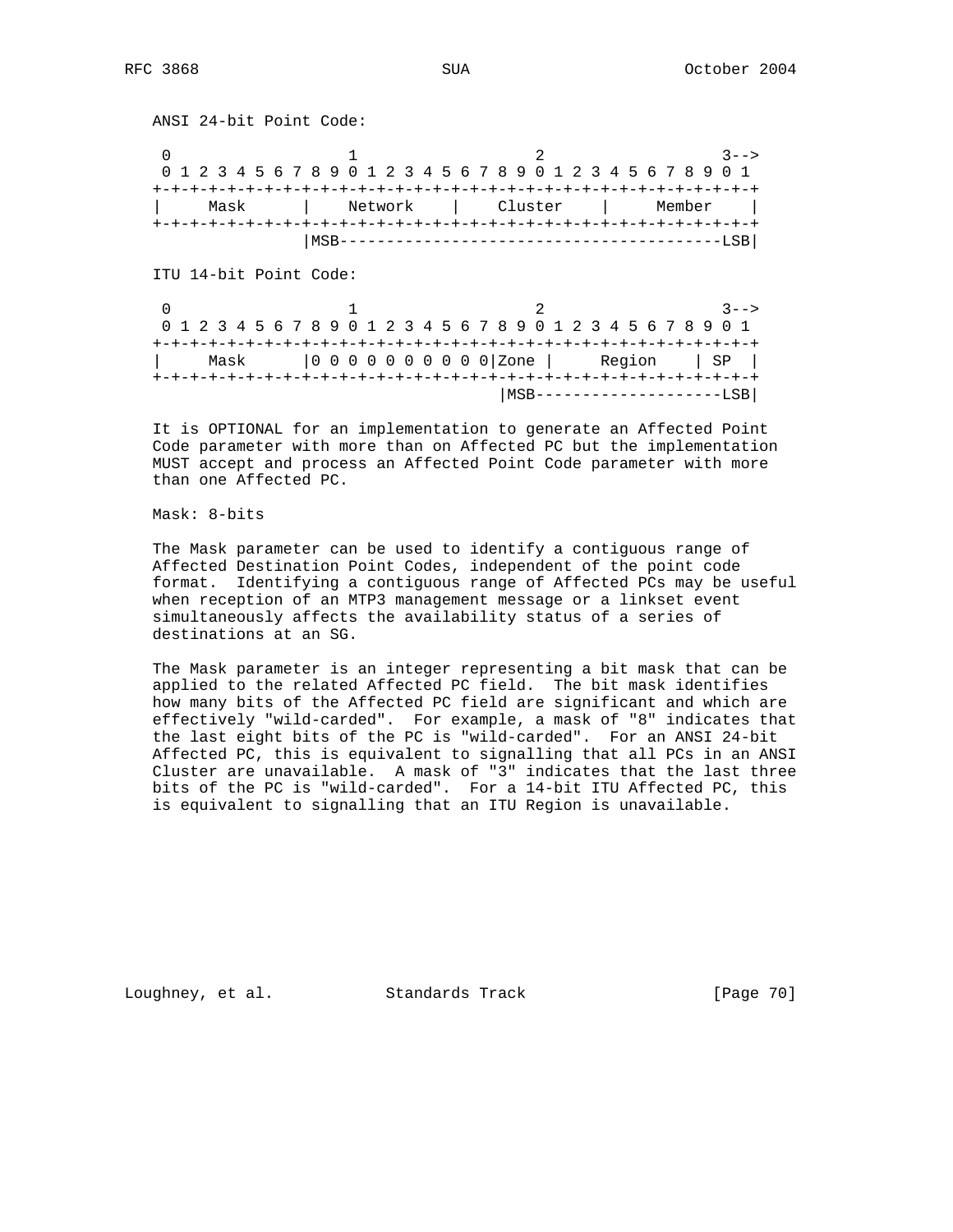3.9.19. Correlation ID

| 0 1 2 3 4 5 6 7 8 9 0 1 2 3 4 5 6 7 8 9 0 1 2 3 4 5 6 7 8 9 0 1 |  |  |  |  |  |  |  |  |  |  |  |                |  |  |  |  |  |  |  |
|-----------------------------------------------------------------|--|--|--|--|--|--|--|--|--|--|--|----------------|--|--|--|--|--|--|--|
|                                                                 |  |  |  |  |  |  |  |  |  |  |  |                |  |  |  |  |  |  |  |
| $Taq = 0x0013$<br>Length $= 8$                                  |  |  |  |  |  |  |  |  |  |  |  |                |  |  |  |  |  |  |  |
|                                                                 |  |  |  |  |  |  |  |  |  |  |  |                |  |  |  |  |  |  |  |
|                                                                 |  |  |  |  |  |  |  |  |  |  |  | Correlation ID |  |  |  |  |  |  |  |
|                                                                 |  |  |  |  |  |  |  |  |  |  |  |                |  |  |  |  |  |  |  |

 The Correlation ID is a 32-bit identifier that is attached to CLDT messages to indicate to a newly entering ASP in a Broadcast AS where in the traffic flow of CLDT messages the ASP is joining. It is attached to the first CLDT message sent to an ASP by an SG after sending an ASP Active Ack or otherwise starting traffic to an ASP. The Correlation ID is only significant within a Routing Context.

 Implementation note: Correlation ID parameter can be used for features like Synchronisation of ASPs/SGPs in a Broadcast Mode AS/SG; avoid message duplication and mis-sequencing in case of failover of association from one ASP/SGP to other ASP/SGP etc.

3.9.20. Registration Result

0  $1$  2 3 0 1 2 3 4 5 6 7 8 9 0 1 2 3 4 5 6 7 8 9 0 1 2 3 4 5 6 7 8 9 0 1 +-+-+-+-+-+-+-+-+-+-+-+-+-+-+-+-+-+-+-+-+-+-+-+-+-+-+-+-+-+-+-+-+ | Tag = 0x0018 | Length | +-+-+-+-+-+-+-+-+-+-+-+-+-+-+-+-+-+-+-+-+-+-+-+-+-+-+-+-+-+-+-+-+ Routing Key Identifier +-+-+-+-+-+-+-+-+-+-+-+-+-+-+-+-+-+-+-+-+-+-+-+-+-+-+-+-+-+-+-+-+ | Tag = 0x0016 | Length | +-+-+-+-+-+-+-+-+-+-+-+-+-+-+-+-+-+-+-+-+-+-+-+-+-+-+-+-+-+-+-+-+ Registration Status +-+-+-+-+-+-+-+-+-+-+-+-+-+-+-+-+-+-+-+-+-+-+-+-+-+-+-+-+-+-+-+-+  $\text{Tag} = 0 \times 0006$  | Length +-+-+-+-+-+-+-+-+-+-+-+-+-+-+-+-+-+-+-+-+-+-+-+-+-+-+-+-+-+-+-+-+ Routing Context +-+-+-+-+-+-+-+-+-+-+-+-+-+-+-+-+-+-+-+-+-+-+-+-+-+-+-+-+-+-+-+-+

 Routing Key Identifier contains the same TLV formatted parameter value as found in the matching Routing Key parameter in the REG REQ message.

 Routing Context contains the same TLV formatted Routing Context parameter for the associated Routing Key if the registration was successful. It is set to "0" if the registration was not successful.

Loughney, et al. Standards Track [Page 71]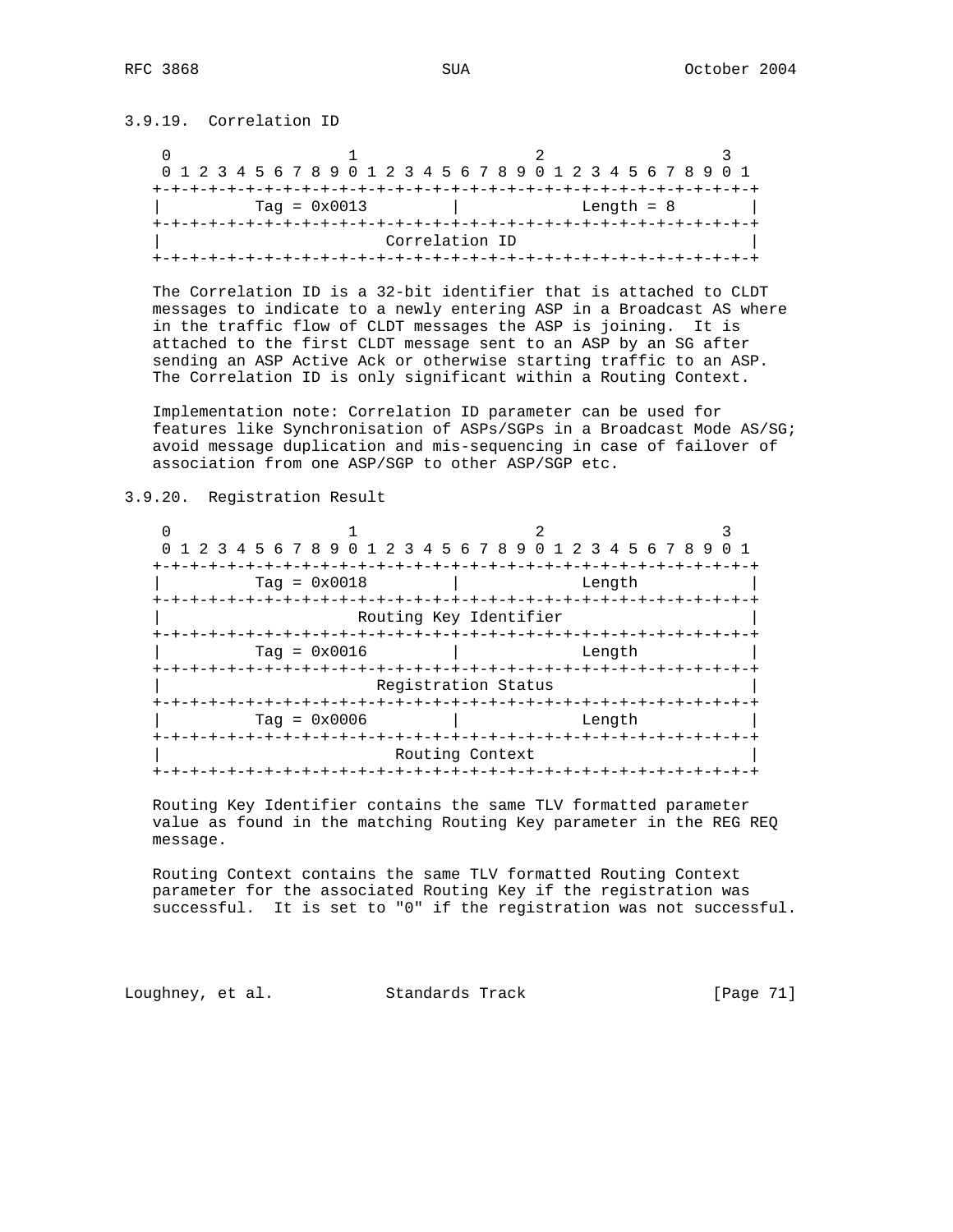3.9.21. Deregistration Result

| 0 1 2 3 4 5 6 7 8 9 0 1 2 3 4 5 6 7 8 9 0 1 2 3 4 5 6 7 8 9 |                       |           |
|-------------------------------------------------------------|-----------------------|-----------|
| +-+-+-+-+-+-+-+-+-+-+-+-+                                   |                       | -+-+-+-+- |
| $Tag = 0x0006$                                              | Length                |           |
|                                                             |                       |           |
|                                                             | Routing Context       |           |
|                                                             | -+-+-+-+-+-+-+-+-+-+  |           |
| $Tag = 0x0017$                                              | Length                |           |
|                                                             |                       |           |
|                                                             | Deregistration Status |           |
|                                                             | -+-+-+-+-+-+-+-+-+-+  |           |

Routing Context: 32-bit integer

 Routing Context contains the Routing Context value of the matching Routing key to deregister, as found in the DEREG REQ message.

Deregistration Status: 32-bit integer

 Deregistration Status parameter indicates the success or the reason for failure of the deregistration.

3.9.22. Registration Status

|  | 0 1 2 3 4 5 6 7 8 9 0 1 2 3 4 5 6 7 8 9 0 1 2 3 4 5 6 7 8 9 0 1 |  |  |  |  |  |  |  |  |  |  |                     |  |  |  |  |  |  |  |  |
|--|-----------------------------------------------------------------|--|--|--|--|--|--|--|--|--|--|---------------------|--|--|--|--|--|--|--|--|
|  |                                                                 |  |  |  |  |  |  |  |  |  |  |                     |  |  |  |  |  |  |  |  |
|  | $Taq = 0x0016$<br>Length $= 8$                                  |  |  |  |  |  |  |  |  |  |  |                     |  |  |  |  |  |  |  |  |
|  |                                                                 |  |  |  |  |  |  |  |  |  |  |                     |  |  |  |  |  |  |  |  |
|  |                                                                 |  |  |  |  |  |  |  |  |  |  | Registration Status |  |  |  |  |  |  |  |  |
|  |                                                                 |  |  |  |  |  |  |  |  |  |  |                     |  |  |  |  |  |  |  |  |

Registration Status: 32-bits (unsigned integer)

 The Registration Status field indicates the success or the reason for failure of a registration request.

Its values may be:

|                | Successfully Registered                       |
|----------------|-----------------------------------------------|
|                | Error - Unknown                               |
| $\mathfrak{D}$ | Error - Invalid Destination Address           |
| 3              | Error - Invalid Network Appearance            |
| 4              | Error - Invalid Routing Key                   |
| 5              | Error - Permission Denied                     |
| 6              | Error - Cannot Support Unique Routing         |
| 7              | Error - Routing Key not Currently Provisioned |
|                |                                               |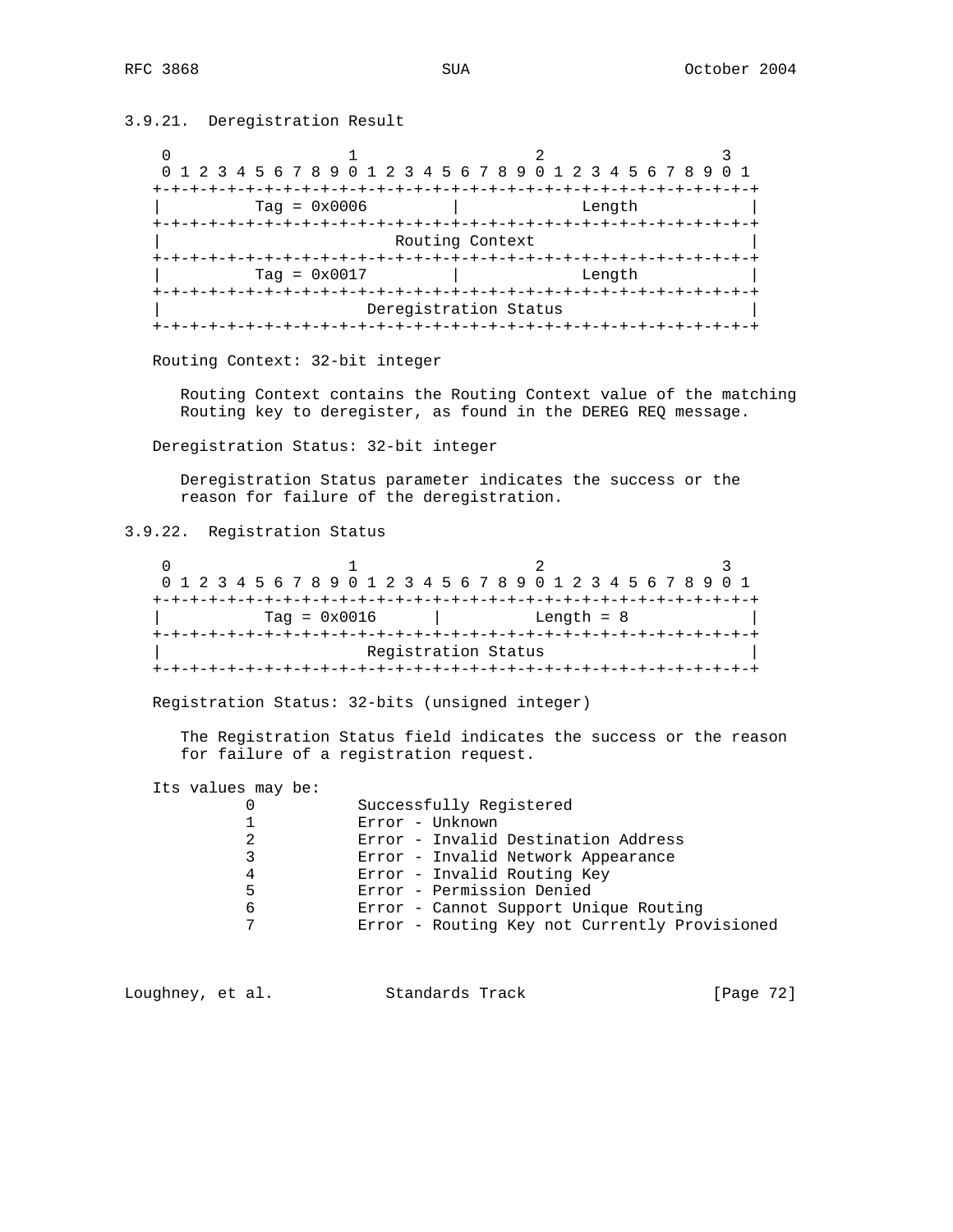| x   | Error - Insufficient Resources                |
|-----|-----------------------------------------------|
|     | Error - Unsupported RK parameter Field        |
| 1 ∩ | Error - Unsupported/Invalid Traffic Mode Type |
|     | Error - Routing Key Change Refused            |

3.9.23. Deregistration Status

 $\begin{array}{ccccccccccccc}\n0 & & & & 1 & & & & 2 & & & & 3\n\end{array}$  0 1 2 3 4 5 6 7 8 9 0 1 2 3 4 5 6 7 8 9 0 1 2 3 4 5 6 7 8 9 0 1 +-+-+-+-+-+-+-+-+-+-+-+-+-+-+-+-+-+-+-+-+-+-+-+-+-+-+-+-+-+-+-+-+  $Tag = 0x0017$  | Length = 8 +-+-+-+-+-+-+-+-+-+-+-+-+-+-+-+-+-+-+-+-+-+-+-+-+-+-+-+-+-+-+-+-+ Deregistration Status +-+-+-+-+-+-+-+-+-+-+-+-+-+-+-+-+-+-+-+-+-+-+-+-+-+-+-+-+-+-+-+-+

Deregistration Status: 32-bit integer

 The Deregistration Result Status field indicates the success or the reason for failure of the deregistration.

Its values may be:

|   | Successfully Deregistered                        |
|---|--------------------------------------------------|
|   | Error - Unknown                                  |
|   | Error - Invalid Routing Context                  |
|   | Error - Permission Denied                        |
|   | Error - Not Registered                           |
| ᄃ | Error - ASP Currently Active for Routing Context |

3.9.24. Local Routing Key Identifier

0  $1$  2 3 0 1 2 3 4 5 6 7 8 9 0 1 2 3 4 5 6 7 8 9 0 1 2 3 4 5 6 7 8 9 0 1 +-+-+-+-+-+-+-+-+-+-+-+-+-+-+-+-+-+-+-+-+-+-+-+-+-+-+-+-+-+-+-+-+ | Tag = 0x0018 | Length = 8 | +-+-+-+-+-+-+-+-+-+-+-+-+-+-+-+-+-+-+-+-+-+-+-+-+-+-+-+-+-+-+-+-+ Local Routing Key Identifier +-+-+-+-+-+-+-+-+-+-+-+-+-+-+-+-+-+-+-+-+-+-+-+-+-+-+-+-+-+-+-+-+

 The Local Routing Key Identifier field is a 32-bits unsigned integer. The Identifier value is assigned by the ASP and is used to correlate the response in a REG RSP message with the original registration request. The Identifier value must remain unique until the REG RSP message is received.

Loughney, et al. Standards Track [Page 73]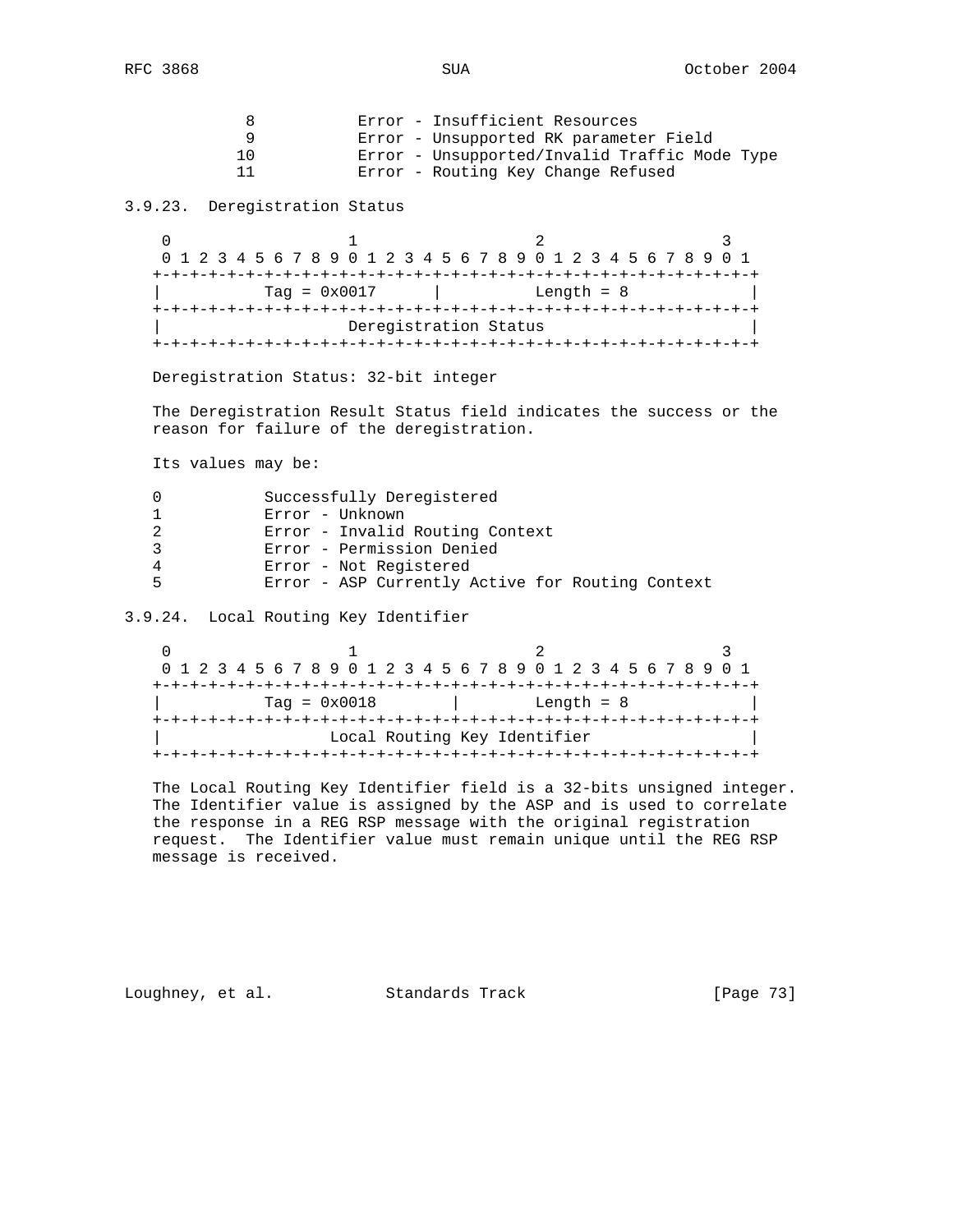# 3.10. SUA-Specific parameters

These TLV parameters are specific to the SUA protocol.

| Parameter Name                            | Parameter ID    |
|-------------------------------------------|-----------------|
| ==============                            | ============    |
| SS7 Hop Counter                           | $0 \times 0101$ |
| Source Address                            | 0x0102          |
| Destination Address                       | 0x0103          |
| Source Reference Number                   | 0x0104          |
| Destination Reference Number              | 0x0105          |
| SCCP Cause                                | $0 \times 0106$ |
| Sequence Number                           | 0x0107          |
| Receive Sequence Number                   | 0x0108          |
| ASP Capabilities                          | 0x0109          |
| Credit                                    | $0 \times 010A$ |
| Data                                      | $0 \times 010B$ |
| User/Cause                                | $0 \times 010C$ |
| Network Appearance                        | 0x010D          |
| Routing Key                               | 0x010E          |
| DRN Label                                 | 0x010F          |
| TID Label                                 | 0x0110          |
| Address Range                             | 0x0111          |
| SMI                                       | 0x0112          |
| Importance                                | 0x0113          |
| Message Priority                          | 0x0114          |
| Protocol Class                            | 0x0115          |
| Sequence Control                          | 0x0116          |
| Segmentation                              | 0x0117          |
| Congestion Level                          | 0x0118          |
| Destination/Source Address Sub-Parameters |                 |
|                                           |                 |
| Global Title                              | 0x8001          |
| Point Code                                | 0x8002          |
| Subsystem Number                          | 0x8003          |
| IPv4 Address                              | 0x8004          |
| Hostname                                  | 0x8005          |
| IPv6 Addresses                            | 0x8006          |

Loughney, et al. Standards Track [Page 74]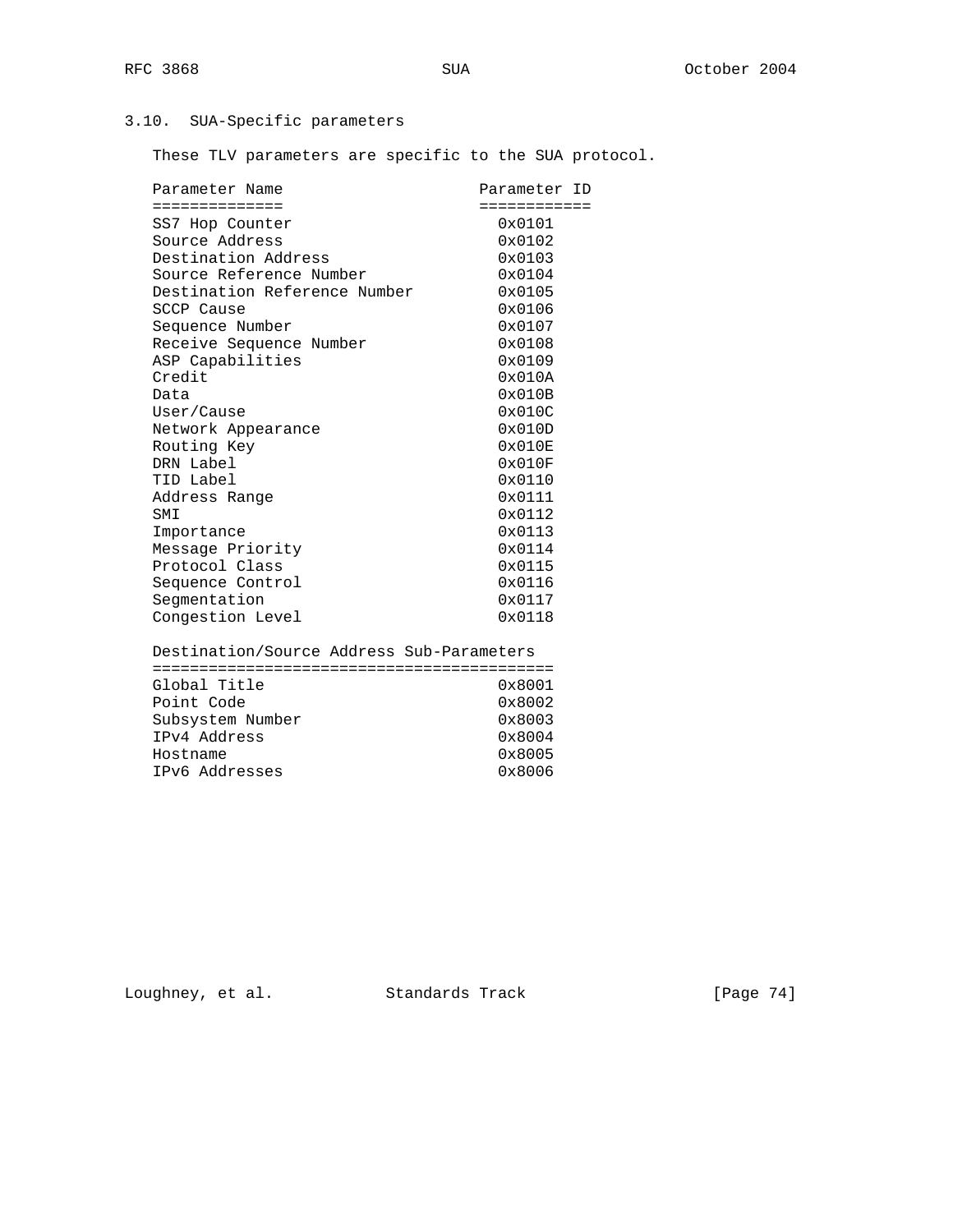3.10.1. SS7 Hop counter 0  $1$  2 3 0 1 2 3 4 5 6 7 8 9 0 1 2 3 4 5 6 7 8 9 0 1 2 3 4 5 6 7 8 9 0 1 +-+-+-+-+-+-+-+-+-+-+-+-+-+-+-+-+-+-+-+-+-+-+-+-+-+-+-+-+-+-+-+-+  $\text{Tag} = 0 \times 0101$  | Length = 8 | +-+-+-+-+-+-+-+-+-+-+-+-+-+-+-+-+-+-+-+-+-+-+-+-+-+-+-+-+-+-+-+-+ | Reserved | SS7 Hop Count | +-+-+-+-+-+-+-+-+-+-+-+-+-+-+-+-+-+-+-+-+-+-+-+-+-+-+-+-+-+-+-+-+ SS7 Hop Counter (3.18/Q.713) The value of the SS7 Hop Counter is decremented with each global title translation and is in the range 15 to 1. 3.10.2. Source Address 0  $1$   $2$   $3$  0 1 2 3 4 5 6 7 8 9 0 1 2 3 4 5 6 7 8 9 0 1 2 3 4 5 6 7 8 9 0 1 Address parameter(s)  $\lambda$  and  $\lambda$  and  $\lambda$  and  $\lambda$  and  $\lambda$  and  $\lambda$  and  $\lambda$  and  $\lambda$  and  $\lambda$  and  $\lambda$  and  $\lambda$  and  $\lambda$  and  $\lambda$  and  $\lambda$  and  $\lambda$  and  $\lambda$  and  $\lambda$  and  $\lambda$  and  $\lambda$  and  $\lambda$  and  $\lambda$  and  $\lambda$  and  $\lambda$  and  $\lambda$  and  $\lambda$ 

 +-+-+-+-+-+-+-+-+-+-+-+-+-+-+-+-+-+-+-+-+-+-+-+-+-+-+-+-+-+-+-+-+  $\text{Tag} = 0 \times 0102$  | Parameter Length | +-+-+-+-+-+-+-+-+-+-+-+-+-+-+-+-+-+-+-+-+-+-+-+-+-+-+-+-+-+-+-+-+ | Routing Indicator | Address Indicator | +-+-+-+-+-+-+-+-+-+-+-+-+-+-+-+-+-+-+-+-+-+-+-+-+-+-+-+-+-+-+-+-+ +-+-+-+-+-+-+-+-+-+-+-+-+-+-+-+-+-+-+-+-+-+-+-+-+-+-+-+-+-+-+-+-+

The following combinations of address parameters are valid:

- Global Title (e.g., E.164 number) + optional PC and/or SSN, SSN may be zero, when routing is done on Global Title
- SSN (non-zero) + optional PC and/or Global Title, when routing is done on PC + SSN. The PC is mandatory in the source address when sending from SGP to ASP, and in the destination address when sending from ASP to SGP to reach the SS7 SEP.
- Hostname + optional SSN, when routing is done by Hostname
- SSN (non-zero) and optional IP address (IPv4 or IPv6) when routing is done on IP address + SSN

Loughney, et al. Standards Track [Page 75]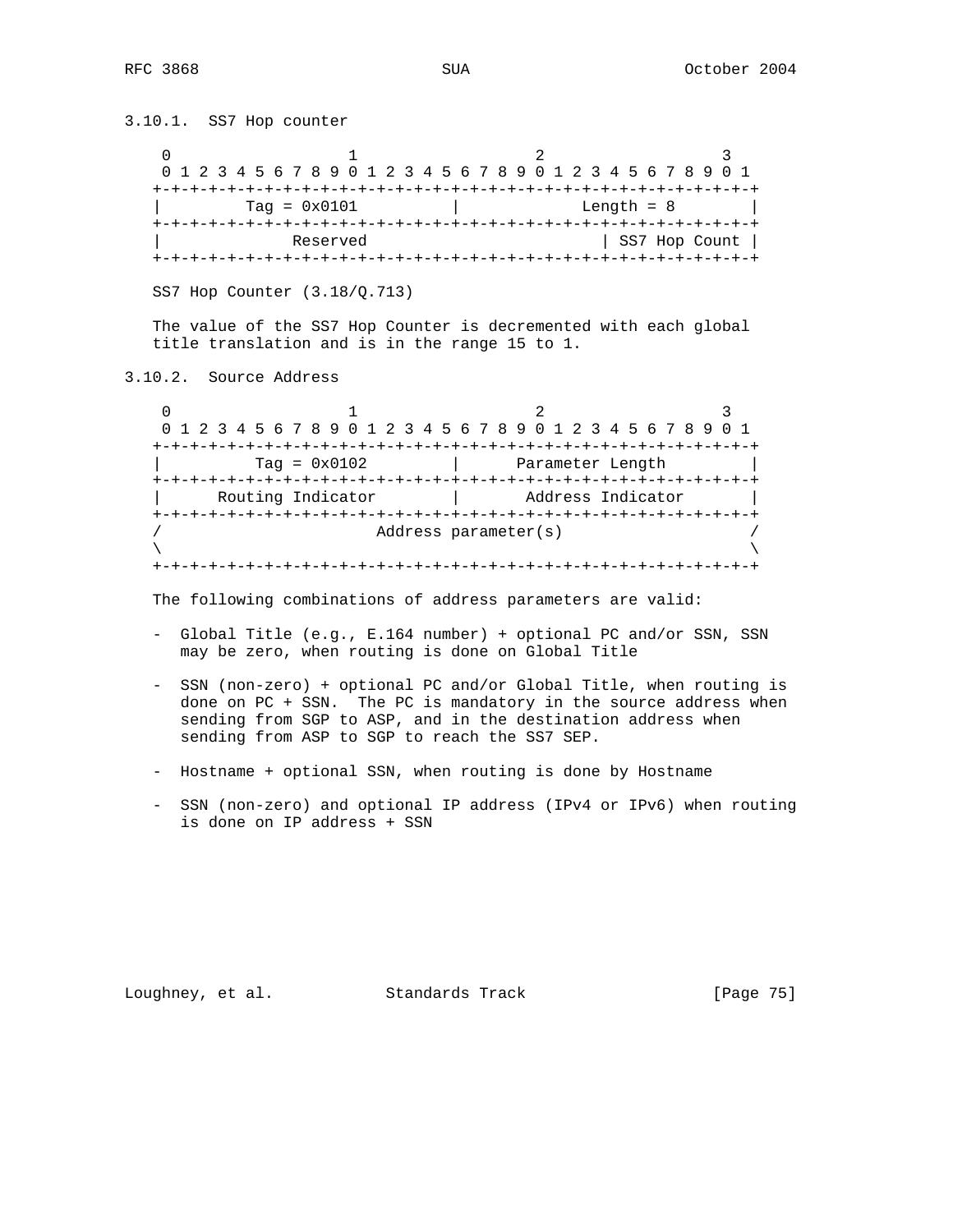## 3.10.2.1. Routing Indicator

The following values are valid for the routing indicator:

| Reserved |                           |    |
|----------|---------------------------|----|
|          | Route on Global Title     |    |
|          | Route on $SSN + PC$       | 2. |
|          | Route on Hostname         |    |
|          | Route on SSN + IP Address |    |

 The routing indicator determines which address parameters need to be present in the address parameters field.

## 3.10.2.2. Address Indicator

 This parameter is needed for interworking with SS7 networks. The address indicator specifies what address parameters are actually received in the SCCP address from the SS7 network, or are to be populated in the SCCP address when the message is sent into the SS7 network. The value of the routing indicator needs to be taken into account. It is used in the ASP to SG direction. For example, the PC parameter is present in the destination address of the CLDT sent from ASP->SG, but bit 2 is set to "0" meaning "do not populate this in the SCCP called party address". The effect is that the SG only uses the PC to populate the MTP routing label DPC field, but does not include it in the SCCP called party address.

 In the SG->ASP direction, the source address PC parameter is present (PC of SS7 SEP). However, this may have been populated from the OPC in the received MTP routing label, not from the PC field in the SCCP calling party address. In this case, bit  $2 = "0"$  denotes that. The AI gives further instructions to the SG how and when to populate the SCCP addresses; in the SG->ASP direction, the AI gives information to the ASP as to what was actually present in the received SCCP addresses.

The address indicator is coded as follows:

Bit 1 is used to indicate inclusion of the SSN

Bit 2 is used to indicate inclusion of the PC

 0 Do not include PC, regardless of the routing indicator value 1 Include PC

| Loughney, et al. |  | Standards Track | [Page 76] |  |
|------------------|--|-----------------|-----------|--|
|------------------|--|-----------------|-----------|--|

<sup>0</sup> Do not include SSN when optional 1 Include SSN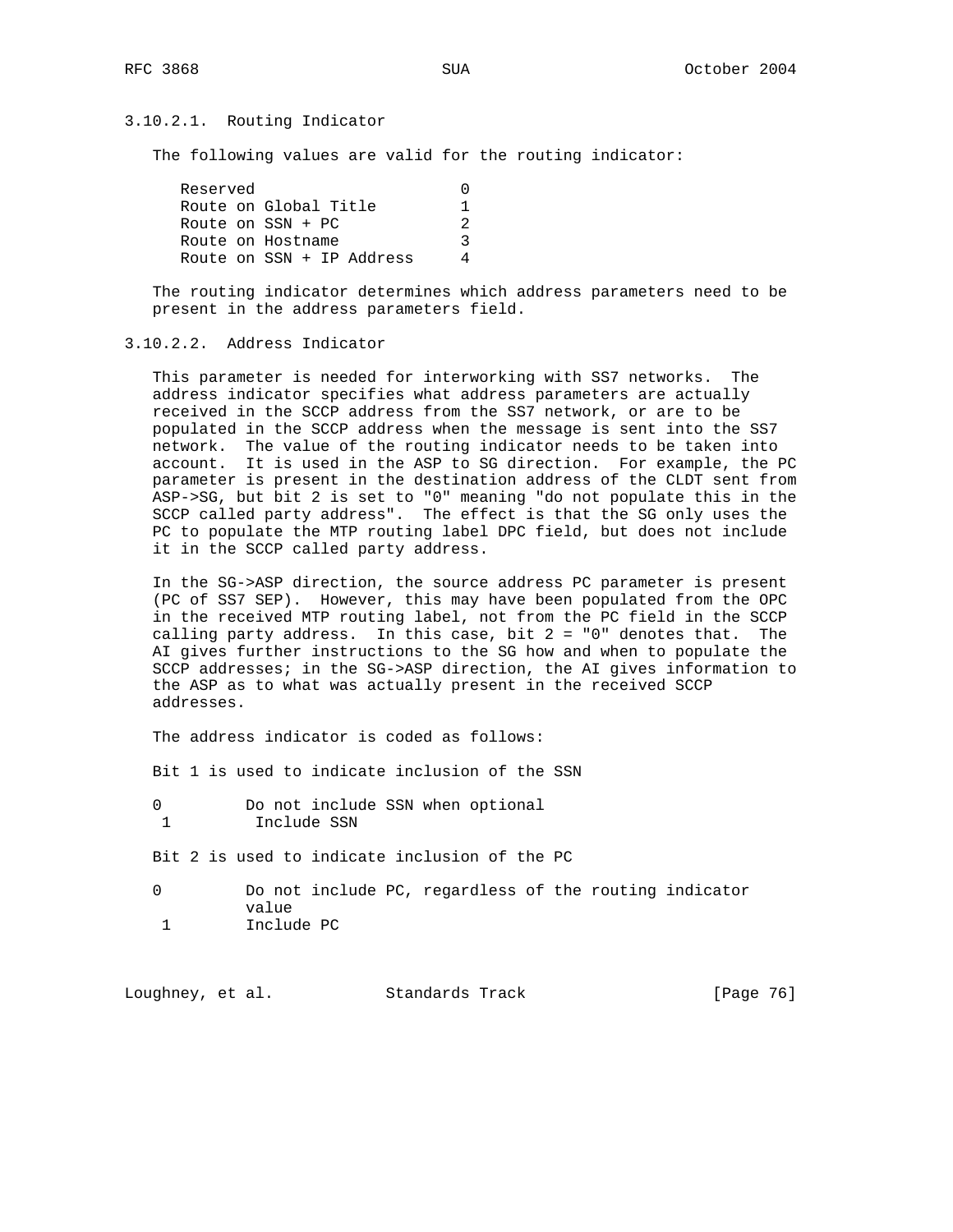Bit 3 is used to indicate inclusion of the Global Title

0 Do not include GT when optional (routing indicator /= 1) 1 Include GT

 The remaining bits are spare and SHOULD be coded zero, and MUST be ignored by the receiver.

3.10.2.3. Global Title

0  $1$  2 3 0 1 2 3 4 5 6 7 8 9 0 1 2 3 4 5 6 7 8 9 0 1 2 3 4 5 6 7 8 9 0 1 +-+-+-+-+-+-+-+-+-+-+-+-+-+-+-+-+-+-+-+-+-+-+-+-+-+-+-+-+-+-+-+-+ | Tag = 0x8001 | Length | +-+-+-+-+-+-+-+-+-+-+-+-+-+-+-+-+-+-+-+-+-+-+-+-+-+-+-+-+-+-+-+-+ | Reserved | GTI +-+-+-+-+-+-+-+-+-+-+-+-+-+-+-+-+-+-+-+-+-+-+-+-+-+-+-+-+-+-+-+-+ | No. Digits | Trans. type | Num. Plan | Nature of Add | +-+-+-+-+-+-+-+-+-+-+-+-+-+-+-+-+-+-+-+-+-+-+-+-+-+-+-+-+-+-+-+-+ Global Title Digits  $\lambda$  and  $\lambda$  and  $\lambda$  and  $\lambda$  and  $\lambda$  and  $\lambda$  and  $\lambda$  and  $\lambda$  and  $\lambda$  and  $\lambda$  and  $\lambda$  and  $\lambda$  and  $\lambda$  and  $\lambda$  and  $\lambda$  and  $\lambda$  and  $\lambda$  and  $\lambda$  and  $\lambda$  and  $\lambda$  and  $\lambda$  and  $\lambda$  and  $\lambda$  and  $\lambda$  and  $\lambda$  +-+-+-+-+-+-+-+-+-+-+-+-+-+-+-+-+-+-+-+-+-+-+-+-+-+-+-+-+-+-+-+-+

Number of Digits:

This is the number of digits contained in the Global Title.

GTI (Global Title Indicator, defined in chapter 3.4.2.3 of Q.713).

- 0000 Invalid<br>0001 Nature o
- Nature of Address is taken over. It is implicitly assumed that the Translation Type = Unknown and Numbering Plan = E.164 (value 1).
- 0010 This is most commonly used in North American networks. The Translation Type implicitly determines Nature of Address and Numbering Plan. This data can be configured in the SG. The number of digits is always even and determined by the SCCP address length.
- 0011 Numbering Plan and Translation Type are taken over. It is implicitly assumed that the Nature of Address = Unknown.
- 0100 This format is used in international networks and most commonly in networks outside North America. All information to populate the source address is present in the SCCP Address.

Loughney, et al. Standards Track [Page 77]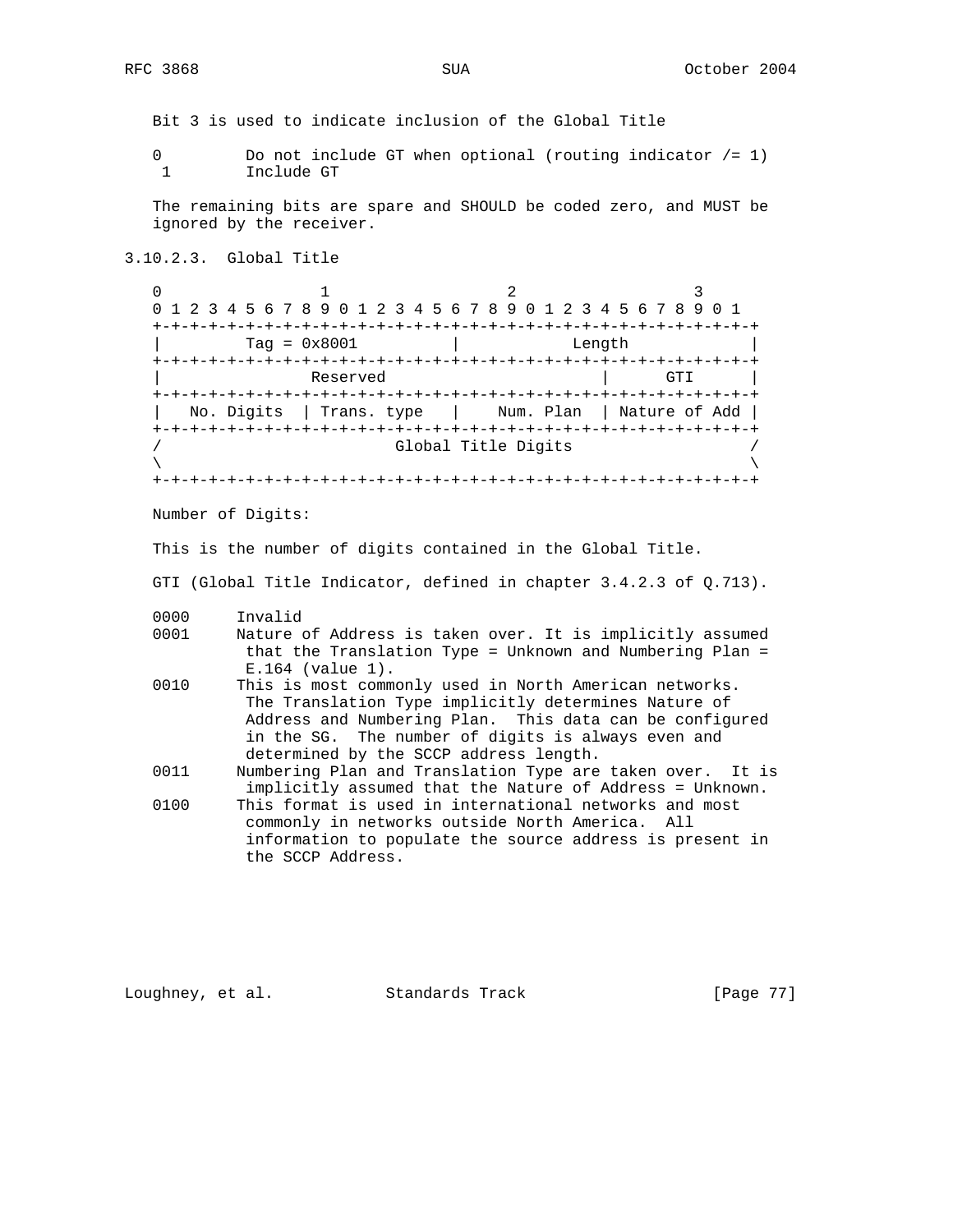| Translation type:                                        |                                                                                     |
|----------------------------------------------------------|-------------------------------------------------------------------------------------|
| $\Omega$<br>$1 - 63$<br>$64 - 127$<br>$128 - 254$<br>255 | Unknown<br>International services<br>Spare<br>National network specific<br>Reserved |
| Numbering Plan:                                          |                                                                                     |
| 0                                                        | unknown                                                                             |
| $\mathbf{1}$                                             | ISDN/telephony numbering plan (Recommendations E.163 and<br>E.164)                  |
| 2                                                        | generic numbering plan                                                              |
| 3                                                        | data numbering plan (Recommendation X.121)                                          |
| 4                                                        | telex numbering plan (Recommendation F.69)                                          |
| 5                                                        | maritime mobile numbering plan (Recommendations E.210,<br>E.211)                    |
| 6                                                        | land mobile numbering plan (Recommendation E.212)                                   |
| 7                                                        | ISDN/mobile numbering plan (Recommendation E.214)                                   |
| $8 - 13$                                                 | spare                                                                               |
| 14                                                       | private network or network-specific numbering plan                                  |
| 15 - 126                                                 | spare                                                                               |
| 127                                                      | reserved.                                                                           |
| Nature of Address:                                       |                                                                                     |
| 0                                                        | unknown                                                                             |
| $\mathbf{1}$                                             | subscriber number                                                                   |
| $\overline{2}$                                           | reserved for national use                                                           |
| 3                                                        | national significant number                                                         |

- 4 international number
- 5 255 Spare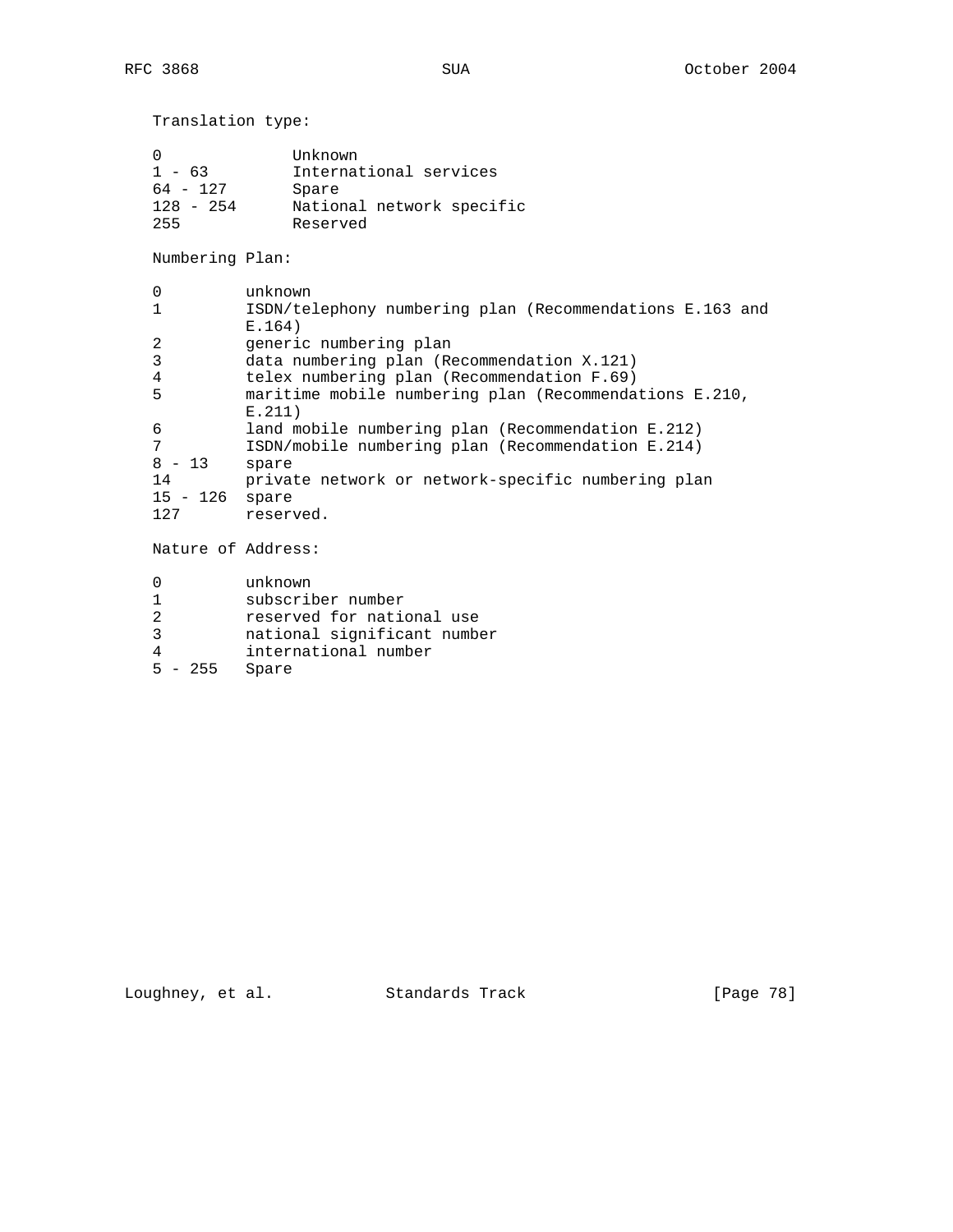Global Title: Octets contain a number of address signals and possibly filler as shown: 0  $1$  2 3 0 1 2 3 4 5 6 7 8 9 0 1 2 3 4 5 6 7 8 9 0 1 2 3 4 5 6 7 8 9 0 1 +-+-+-+-+-+-+-+-+-+-+-+-+-+-+-+-+-+-+-+-+-+-+-+-+-+-+-+-+-+-+-+-+ |2 addr.|1 addr.|4 addr.|3 addr.|6 addr.|5 addr.|8 addr.|7 addr.| | sig. | sig. | sig. | sig. | sig. | sig. | sig. | sig. | +-+-+-+-+-+-+-+-+-+-+-+-+-+-+-+-+-+-+-+-+-+-+-+-+-+-+-+-+-+-+-+-+ | ............. |filler |N addr.| filler | | if req | sig.  $\vert$  +-+-+-+-+-+-+-+-+-+-+-+-+-+-+-+-+-+-+-+-+-+-+-+-+-+-+-+-+-+-+-+-+ All filler bits SHOULD be set to 0. Address signals to be coded as defined in ITU-T Q.713 Section 3.4.2.3.1. 3.10.2.4. Point Code 0  $1$  2 3 0 1 2 3 4 5 6 7 8 9 0 1 2 3 4 5 6 7 8 9 0 1 2 3 4 5 6 7 8 9 0 1 +-+-+-+-+-+-+-+-+-+-+-+-+-+-+-+-+-+-+-+-+-+-+-+-+-+-+-+-+-+-+-+-+

 | Tag = 0x8002 | Length = 8 | +-+-+-+-+-+-+-+-+-+-+-+-+-+-+-+-+-+-+-+-+-+-+-+-+-+-+-+-+-+-+-+-+ Point Code +-+-+-+-+-+-+-+-+-+-+-+-+-+-+-+-+-+-+-+-+-+-+-+-+-+-+-+-+-+-+-+-+

 See chapter 3.9.18 Affected Point Code for the layout of the Point Code field.

3.10.2.5. Subsystem Number

|                | 0 1 2 3 4 5 6 7 8 9 0 1 2 3 4 5 6 7 8 9 0 1 2 3 4 5 6 7 8 9 0 1 |           |
|----------------|-----------------------------------------------------------------|-----------|
|                |                                                                 |           |
| $Taq = 0x8003$ | Length $= 8$                                                    |           |
|                |                                                                 |           |
| Reserved       |                                                                 | SSN value |
|                |                                                                 |           |

 The internationally standardized SSN values are described in chapter 3.4.2.2 of Q.713.

Loughney, et al. Standards Track [Page 79]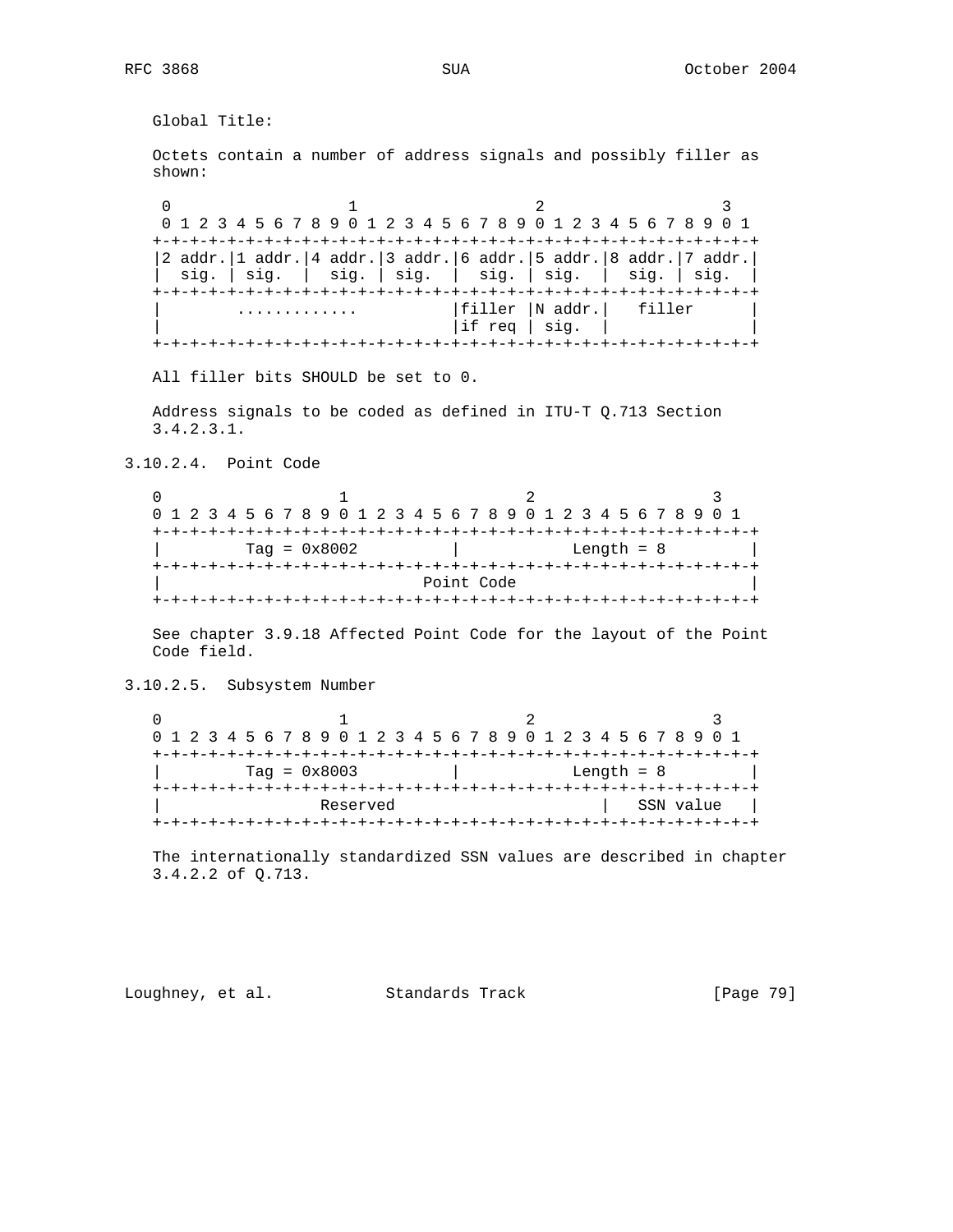3.10.2.6. IP Addresses

 The IP address formats can use different tags. It should be noted that if the source address is in a certain IP version, the destination address should also be in the same IP version.

0  $1$  2 3 0 1 2 3 4 5 6 7 8 9 0 1 2 3 4 5 6 7 8 9 0 1 2 3 4 5 6 7 8 9 0 1 +-+-+-+-+-+-+-+-+-+-+-+-+-+-+-+-+-+-+-+-+-+-+-+-+-+-+-+-+-+-+-+-+ | Tag = 0x8004/0x8006 | Length | +-+-+-+-+-+-+-+-+-+-+-+-+-+-+-+-+-+-+-+-+-+-+-+-+-+-+-+-+-+-+-+-+ / IPv4 or IPv6 Address /  $\lambda$  and  $\lambda$  and  $\lambda$  and  $\lambda$  and  $\lambda$  and  $\lambda$  and  $\lambda$  and  $\lambda$  and  $\lambda$  and  $\lambda$  and  $\lambda$  and  $\lambda$  and  $\lambda$  and  $\lambda$  and  $\lambda$  and  $\lambda$  and  $\lambda$  and  $\lambda$  and  $\lambda$  and  $\lambda$  and  $\lambda$  and  $\lambda$  and  $\lambda$  and  $\lambda$  and  $\lambda$  +-+-+-+-+-+-+-+-+-+-+-+-+-+-+-+-+-+-+-+-+-+-+-+-+-+-+-+-+-+-+-+-+

 Note: The tag value 0x8004 is for an IPv4 address and 0x8006 is for IPv6.

3.10.2.7. Hostname

0  $1$   $2$   $3$  0 1 2 3 4 5 6 7 8 9 0 1 2 3 4 5 6 7 8 9 0 1 2 3 4 5 6 7 8 9 0 1 +-+-+-+-+-+-+-+-+-+-+-+-+-+-+-+-+-+-+-+-+-+-+-+-+-+-+-+-+-+-+-+-+ | Tag = 0x8005 | Length | +-+-+-+-+-+-+-+-+-+-+-+-+-+-+-+-+-+-+-+-+-+-+-+-+-+-+-+-+-+-+-+-+ Host Name  $\lambda$  and  $\lambda$  and  $\lambda$  and  $\lambda$  and  $\lambda$  and  $\lambda$  and  $\lambda$  and  $\lambda$  and  $\lambda$  and  $\lambda$  and  $\lambda$  and  $\lambda$  and  $\lambda$  and  $\lambda$  and  $\lambda$  and  $\lambda$  and  $\lambda$  and  $\lambda$  and  $\lambda$  and  $\lambda$  and  $\lambda$  and  $\lambda$  and  $\lambda$  and  $\lambda$  and  $\lambda$  +-+-+-+-+-+-+-+-+-+-+-+-+-+-+-+-+-+-+-+-+-+-+-+-+-+-+-+-+-+-+-+-+

Host Name: variable length

 This field contains a host name in "host name syntax" per RFC 1123 Section 2.1 [1123]. The method for resolving the host name is out of scope for this document.

 Note: At least one null terminator is included in the Host Name string and must be included in the length.

Loughney, et al. Standards Track [Page 80]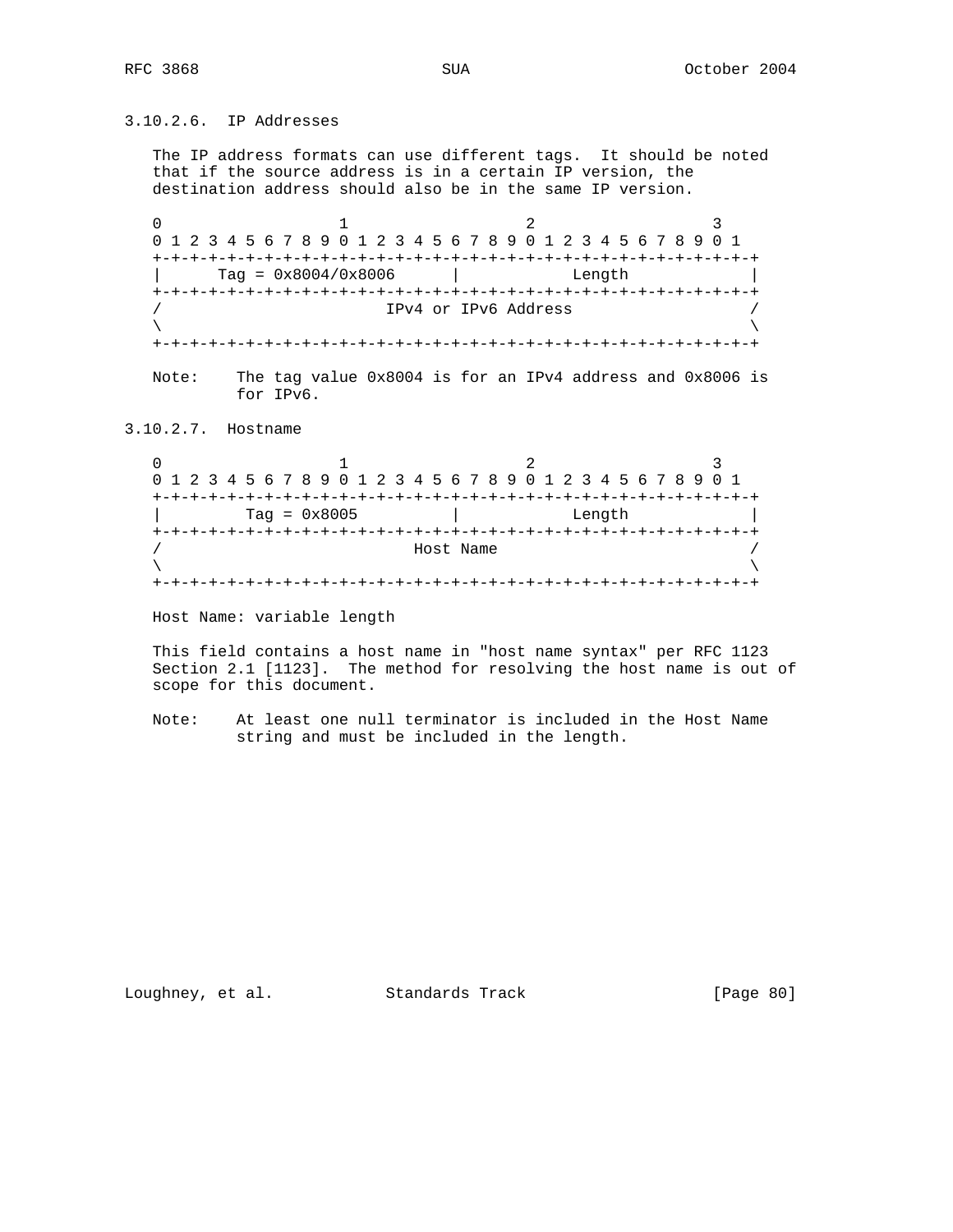3.10.3. Destination Address

0  $1$  2 3 0 1 2 3 4 5 6 7 8 9 0 1 2 3 4 5 6 7 8 9 0 1 2 3 4 5 6 7 8 9 0 1 +-+-+-+-+-+-+-+-+-+-+-+-+-+-+-+-+-+-+-+-+-+-+-+-+-+-+-+-+-+-+-+-+ Tag = 0x0103 | Parameter Length +-+-+-+-+-+-+-+-+-+-+-+-+-+-+-+-+-+-+-+-+-+-+-+-+-+-+-+-+-+-+-+-+ Routing Indicator | Address Indicator +-+-+-+-+-+-+-+-+-+-+-+-+-+-+-+-+-+-+-+-+-+-+-+-+-+-+-+-+-+-+-+-+ / Address Parameter(s) /  $\lambda$  and  $\lambda$  and  $\lambda$  and  $\lambda$  and  $\lambda$  and  $\lambda$  and  $\lambda$  and  $\lambda$  and  $\lambda$  and  $\lambda$  and  $\lambda$  and  $\lambda$  and  $\lambda$  and  $\lambda$  and  $\lambda$  and  $\lambda$  and  $\lambda$  and  $\lambda$  and  $\lambda$  and  $\lambda$  and  $\lambda$  and  $\lambda$  and  $\lambda$  and  $\lambda$  and  $\lambda$  +-+-+-+-+-+-+-+-+-+-+-+-+-+-+-+-+-+-+-+-+-+-+-+-+-+-+-+-+-+-+-+-+

 The format of this parameter is identical to the Source Address parameter.

3.10.4. Source Reference Number

0  $1$  2 3 0 1 2 3 4 5 6 7 8 9 0 1 2 3 4 5 6 7 8 9 0 1 2 3 4 5 6 7 8 9 0 1 +-+-+-+-+-+-+-+-+-+-+-+-+-+-+-+-+-+-+-+-+-+-+-+-+-+-+-+-+-+-+-+-+ | Tag = 0x0104 | Length = 8 | +-+-+-+-+-+-+-+-+-+-+-+-+-+-+-+-+-+-+-+-+-+-+-+-+-+-+-+-+-+-+-+-+ Source Reference Number +-+-+-+-+-+-+-+-+-+-+-+-+-+-+-+-+-+-+-+-+-+-+-+-+-+-+-+-+-+-+-+-+

 The source reference number is a 4 octet long integer. This is allocated by the source SUA instance.

3.10.5. Destination Reference Number

0  $1$  2 3 0 1 2 3 4 5 6 7 8 9 0 1 2 3 4 5 6 7 8 9 0 1 2 3 4 5 6 7 8 9 0 1 +-+-+-+-+-+-+-+-+-+-+-+-+-+-+-+-+-+-+-+-+-+-+-+-+-+-+-+-+-+-+-+-+ | Tag = 0x0105 | Length = 8 | +-+-+-+-+-+-+-+-+-+-+-+-+-+-+-+-+-+-+-+-+-+-+-+-+-+-+-+-+-+-+-+-+ Destination Reference Number +-+-+-+-+-+-+-+-+-+-+-+-+-+-+-+-+-+-+-+-+-+-+-+-+-+-+-+-+-+-+-+-+

 The destination reference number is a 4 octet long integer. This is allocated by the destination SUA instance.

Loughney, et al. Standards Track [Page 81]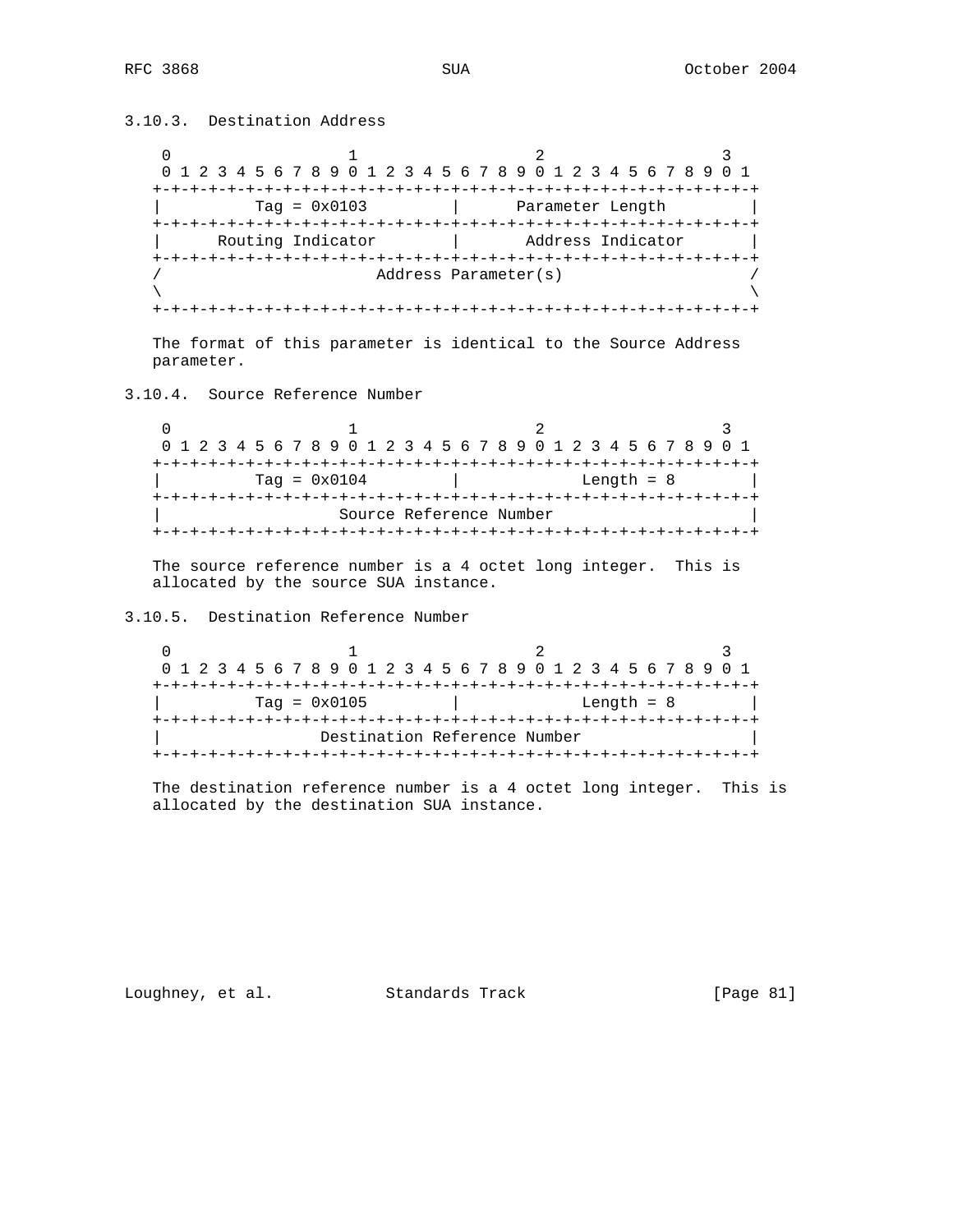3.10.6. SCCP Cause

|                | 0 1 2 3 4 5 6 7 8 9 0 1 2 3 4 5 6 7 8 9 0 1 2 3 4 5 6 7 8 9 0 1 |             |  |  |  |  |  |  |  |  |
|----------------|-----------------------------------------------------------------|-------------|--|--|--|--|--|--|--|--|
|                |                                                                 |             |  |  |  |  |  |  |  |  |
| $Taq = 0x0106$ | Length $= 8$                                                    |             |  |  |  |  |  |  |  |  |
|                |                                                                 |             |  |  |  |  |  |  |  |  |
| Reserved       | Cause Type                                                      | Cause Value |  |  |  |  |  |  |  |  |
|                |                                                                 |             |  |  |  |  |  |  |  |  |

 This parameter bundles the SCCP parameters Release cause, Return cause, Reset cause, Error cause and Refusal cause.

Cause Type can have the following values:

| Return Cause  | 0x1          |
|---------------|--------------|
| Refusal Cause | $0 \times 2$ |
| Release Cause | 0x3          |
| Reset Cause   | 0x4          |
| Error Cause   | 0x5          |
|               |              |

 Cause Value contains the specific cause value. Below gives examples for ITU SCCP values. ANSI references can be found in ANSI T1.112.3

| Cause value in<br>SUA message | Correspondence with Reference<br>SCCP parameter |                           |  |
|-------------------------------|-------------------------------------------------|---------------------------|--|
|                               |                                                 |                           |  |
| <b>CLDR</b>                   | Return Cause                                    | ITU-T $0.713$ Chap $3.12$ |  |
| COREF                         | Refusal Cause                                   | ITU-T Q.713 Chap 3.15     |  |
| RELRE                         | Release Cause                                   | ITU-T 0.713 Chap 3.11     |  |
| <b>RESRE</b>                  | Reset Cause                                     | ITU-T 0.713 Chap 3.13     |  |
| ERR                           | Error Cause                                     | ITU-T 0.713 Chap 3.14     |  |

3.10.7. Sequence Number

| 0 1 2 3 4 5 6 7 8 9 0 1 2 3 4 5 6 7 8 9 0 1 2 3 4 5 6 7 8 9 0 1 |  |  |  |  |  |  |  |  |  |  |  |  |  |              |  |                                |  |                                   |  |  |  |  |  |  |  |  |  |  |  |  |
|-----------------------------------------------------------------|--|--|--|--|--|--|--|--|--|--|--|--|--|--------------|--|--------------------------------|--|-----------------------------------|--|--|--|--|--|--|--|--|--|--|--|--|
|                                                                 |  |  |  |  |  |  |  |  |  |  |  |  |  |              |  |                                |  | --+-+-+-+-+-+-+-+-+-+-+-+-+-+-+-+ |  |  |  |  |  |  |  |  |  |  |  |  |
| $Taq = 0x0107$                                                  |  |  |  |  |  |  |  |  |  |  |  |  |  | Length $= 8$ |  |                                |  |                                   |  |  |  |  |  |  |  |  |  |  |  |  |
|                                                                 |  |  |  |  |  |  |  |  |  |  |  |  |  |              |  |                                |  |                                   |  |  |  |  |  |  |  |  |  |  |  |  |
| Reserved                                                        |  |  |  |  |  |  |  |  |  |  |  |  |  |              |  | Rec Seq Num   M   Sent Seq Num |  |                                   |  |  |  |  |  |  |  |  |  |  |  |  |
|                                                                 |  |  |  |  |  |  |  |  |  |  |  |  |  |              |  |                                |  |                                   |  |  |  |  |  |  |  |  |  |  |  |  |

 This parameter is used to indicate whether "more" data will follow in subsequent CODT messages, and/or to number each CODT message sequentially for the purpose of flow control. It contains the received as well as the sent sequence number,  $P(R)$  and  $P(S)$  in  $Q.713$ , chapters 3.7 and 3.9.

Loughney, et al. Standards Track [Page 82]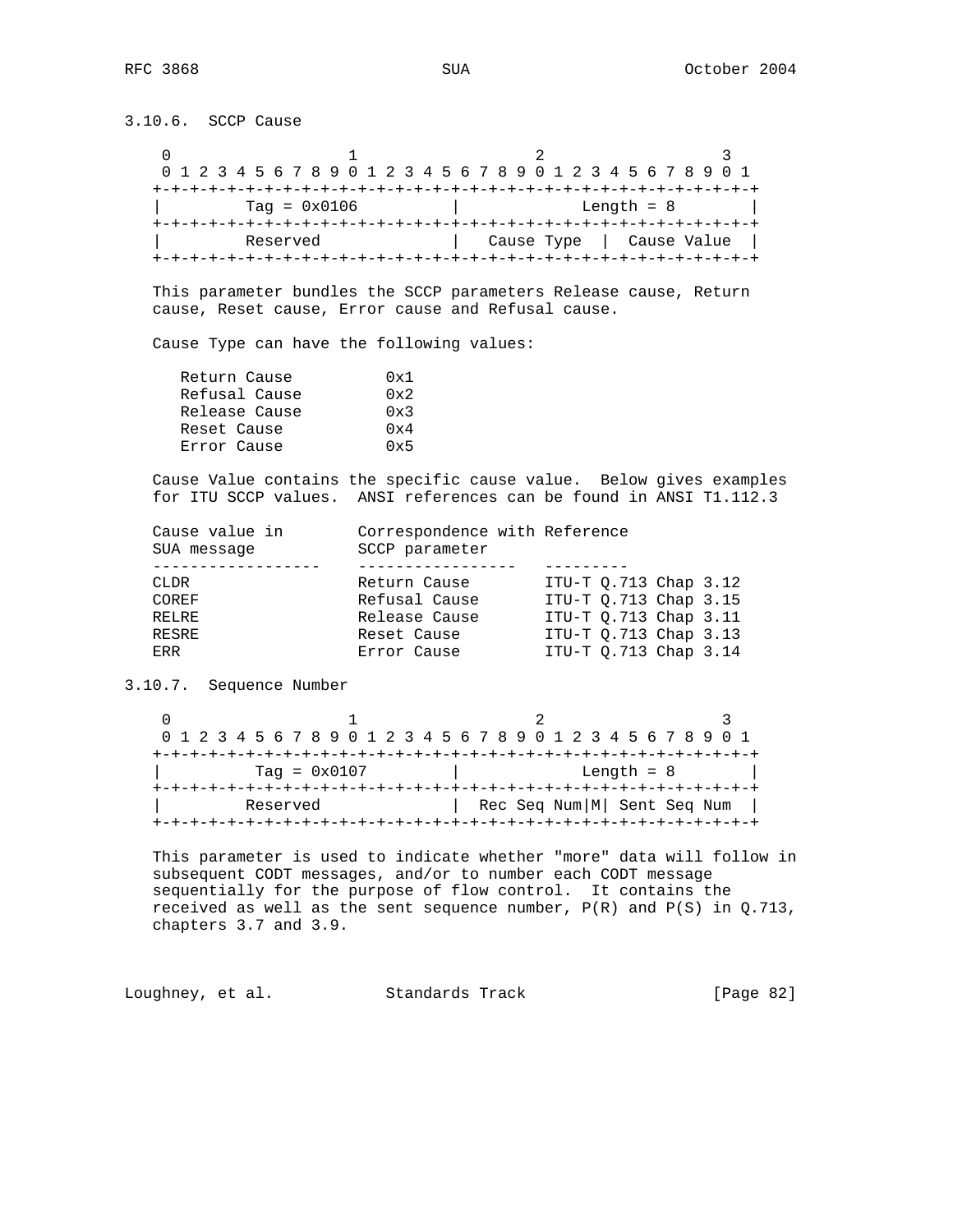As such it can also be used to acknowledge the receipt of data transfers from the peer in case of protocol class 3. Sent Sequence Number is one octet and is coded as follows: Bits 2-8 are used to indicate the Send Sequence Number P(S). Bit 1 (LSB) of octet 1 is spare. Received Sequence Number is one octet, and is coded as follows: Bits 2-8 are used to indicate the Received Sequence Number  $P(R)$ . Bit 1 (LSB) is used for the more data indication, as follows: 0 no more data<br>1 more data more data 3.10.8. Receive Sequence Number  $\begin{array}{ccc} 0 & 1 & 2 \end{array}$ 

 0 1 2 3 4 5 6 7 8 9 0 1 2 3 4 5 6 7 8 9 0 1 2 3 4 5 6 7 8 9 0 1 +-+-+-+-+-+-+-+-+-+-+-+-+-+-+-+-+-+-+-+-+-+-+-+-+-+-+-+-+-+-+-+-+ | Tag = 0x0108 | Length = 8 | +-+-+-+-+-+-+-+-+-+-+-+-+-+-+-+-+-+-+-+-+-+-+-+-+-+-+-+-+-+-+-+-+ Reserved | Rec Seq Num | +-+-+-+-+-+-+-+-+-+-+-+-+-+-+-+-+-+-+-+-+-+-+-+-+-+-+-+-+-+-+-+-+

 This parameter is used exclusively for protocol class 3 in the data acknowledgement message to indicate the lower edge of the receiving window. See Q.713, chapter 3.9.

It is a 1 octet long integer coded as follows:

 Bits 8-2 are used to indicate the Received Sequence Number P(R). Bit 1 is spare.

Loughney, et al. Standards Track [Page 83]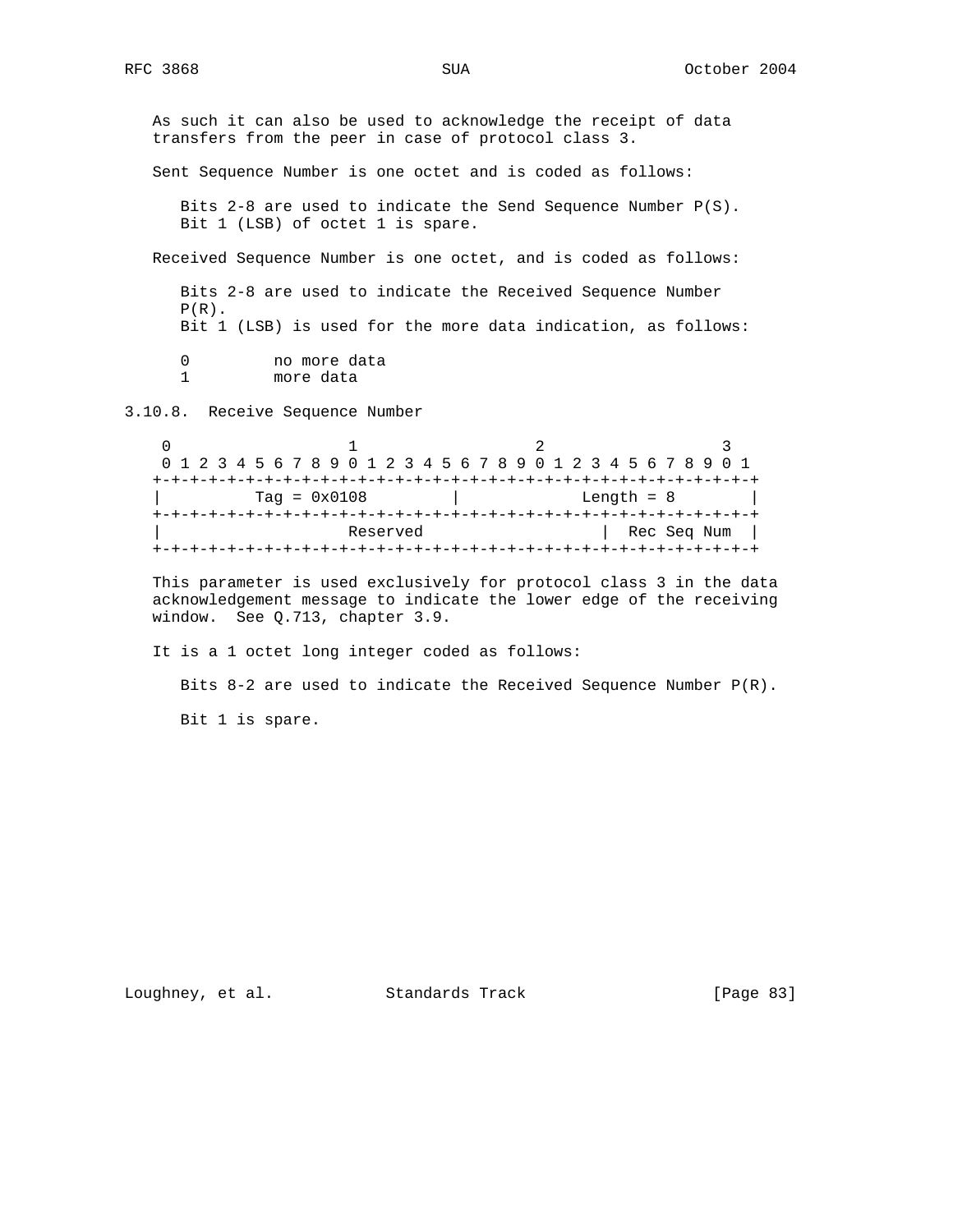## 3.10.9. ASP Capabilities

 This parameter is used so that the ASP can report its capabilities regarding SUA for supporting different protocol classes and interworking scenarios.

0  $1$  2 3 0 1 2 3 4 5 6 7 8 9 0 1 2 3 4 5 6 7 8 9 0 1 2 3 4 5 6 7 8 9 0 1 +-+-+-+-+-+-+-+-+-+-+-+-+-+-+-+-+-+-+-+-+-+-+-+-+-+-+-+-+-+-+-+-+ Tag = 0x0109 | Length = 8 | +-+-+-+-+-+-+-+-+-+-+-+-+-+-+-+-+-+-+-+-+-+-+-+-+-+-+-+-+-+-+-+-+ Reserved  $|0 0 0 0 |a|b|c|d|$  Interworking | +-+-+-+-+-+-+-+-+-+-+-+-+-+-+-+-+-+-+-+-+-+-+-+-+-+-+-+-+-+-+-+-+

Flags

 a - Protocol Class 3 b - Protocol Class 2 c - Protocol Class 1 d - Protocol Class 0

It is mandatory to support at least Protocol Class 0.

Interworking

### Values

 0x0 indicates no interworking with SS7 Networks. 0x1 indicates IP Signalling Endpoint (ASP), interworking with SS7 networks. 0x2 indicates Signalling Gateway. 0x3 indicates relay node support.

#### 3.10.10. Credit

| 0 1 2 3 4 5 6 7 8 9 0 1 2 3 4 5 6 7 8 9 0 1 2 3 4 5 6 7 8 9 0 1 |  |  |  |  |                |  |  |  |  |          |  |  |  |  |  |  |  |  |              |        |  |  |
|-----------------------------------------------------------------|--|--|--|--|----------------|--|--|--|--|----------|--|--|--|--|--|--|--|--|--------------|--------|--|--|
|                                                                 |  |  |  |  |                |  |  |  |  |          |  |  |  |  |  |  |  |  |              |        |  |  |
|                                                                 |  |  |  |  | $Taq = 0x010A$ |  |  |  |  |          |  |  |  |  |  |  |  |  | Length $= 8$ |        |  |  |
|                                                                 |  |  |  |  |                |  |  |  |  |          |  |  |  |  |  |  |  |  |              |        |  |  |
|                                                                 |  |  |  |  |                |  |  |  |  | Reserved |  |  |  |  |  |  |  |  |              | Credit |  |  |
|                                                                 |  |  |  |  |                |  |  |  |  |          |  |  |  |  |  |  |  |  |              |        |  |  |

 The length of the credit field is one octet. See ITU-T Q.713 Chapter 3.10. The parameter is used for protocol class 3 exclusively.

Loughney, et al. Standards Track [Page 84]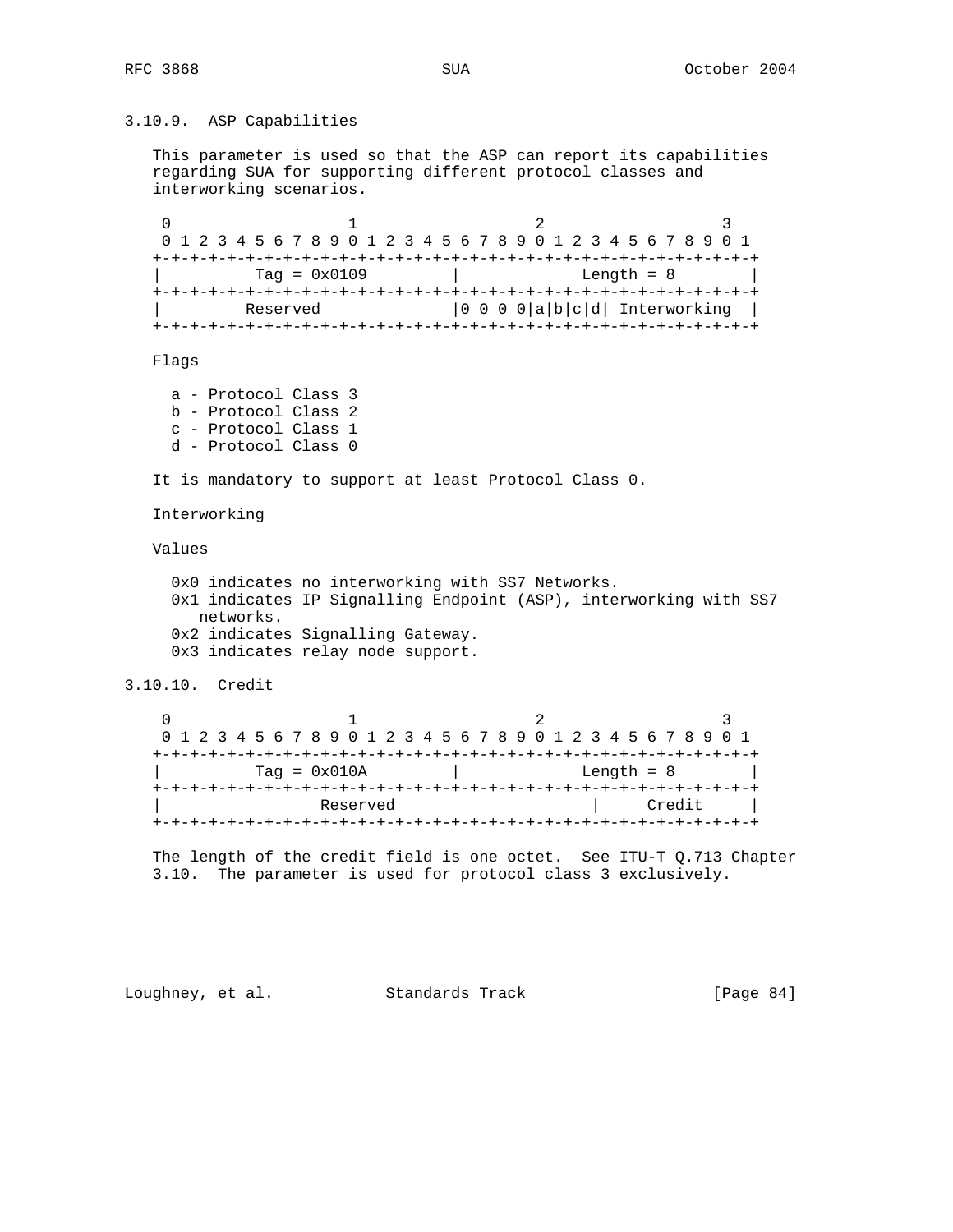3.10.11. Data  $\begin{array}{ccccccccccccc}\n0 & & & & 1 & & & & 2 & & & 3\n\end{array}$  0 1 2 3 4 5 6 7 8 9 0 1 2 3 4 5 6 7 8 9 0 1 2 3 4 5 6 7 8 9 0 1 +-+-+-+-+-+-+-+-+-+-+-+-+-+-+-+-+-+-+-+-+-+-+-+-+-+-+-+-+-+-+-+-+ | Tag = 0x010b | Length | +-+-+-+-+-+-+-+-+-+-+-+-+-+-+-+-+-+-+-+-+-+-+-+-+-+-+-+-+-+-+-+-+  $/$  Data  $/$  $\lambda$  and  $\lambda$  and  $\lambda$  and  $\lambda$  and  $\lambda$  and  $\lambda$  and  $\lambda$  and  $\lambda$  and  $\lambda$  and  $\lambda$  and  $\lambda$  and  $\lambda$  and  $\lambda$  and  $\lambda$  and  $\lambda$  and  $\lambda$  and  $\lambda$  and  $\lambda$  and  $\lambda$  and  $\lambda$  and  $\lambda$  and  $\lambda$  and  $\lambda$  and  $\lambda$  and  $\lambda$  +-+-+-+-+-+-+-+-+-+-+-+-+-+-+-+-+-+-+-+-+-+-+-+-+-+-+-+-+-+-+-+-+ The Data parameter field contains the SS7 SCCP-User application message, for example an INAP/TCAP message. 3.10.12. User/Cause 0  $1$  2 3

 0 1 2 3 4 5 6 7 8 9 0 1 2 3 4 5 6 7 8 9 0 1 2 3 4 5 6 7 8 9 0 1 +-+-+-+-+-+-+-+-+-+-+-+-+-+-+-+-+-+-+-+-+-+-+-+-+-+-+-+-+-+-+-+-+ | Tag = 0x010c | Length = 8 | +-+-+-+-+-+-+-+-+-+-+-+-+-+-+-+-+-+-+-+-+-+-+-+-+-+-+-+-+-+-+-+-+ | Cause | User +-+-+-+-+-+-+-+-+-+-+-+-+-+-+-+-+-+-+-+-+-+-+-+-+-+-+-+-+-+-+-+-+

 "User" is coded to that SCCP's SI value. There may be several SCCP's at a given point code, each with different SI values, although normally there is only one with SI = 3.

Cause may take the following values

- 0 remote SCCP unavailable, reason unknown;
- 1 remote SCCP unequipped;
- 2 remote SCCP inaccessible;

Loughney, et al. Standards Track [Page 85]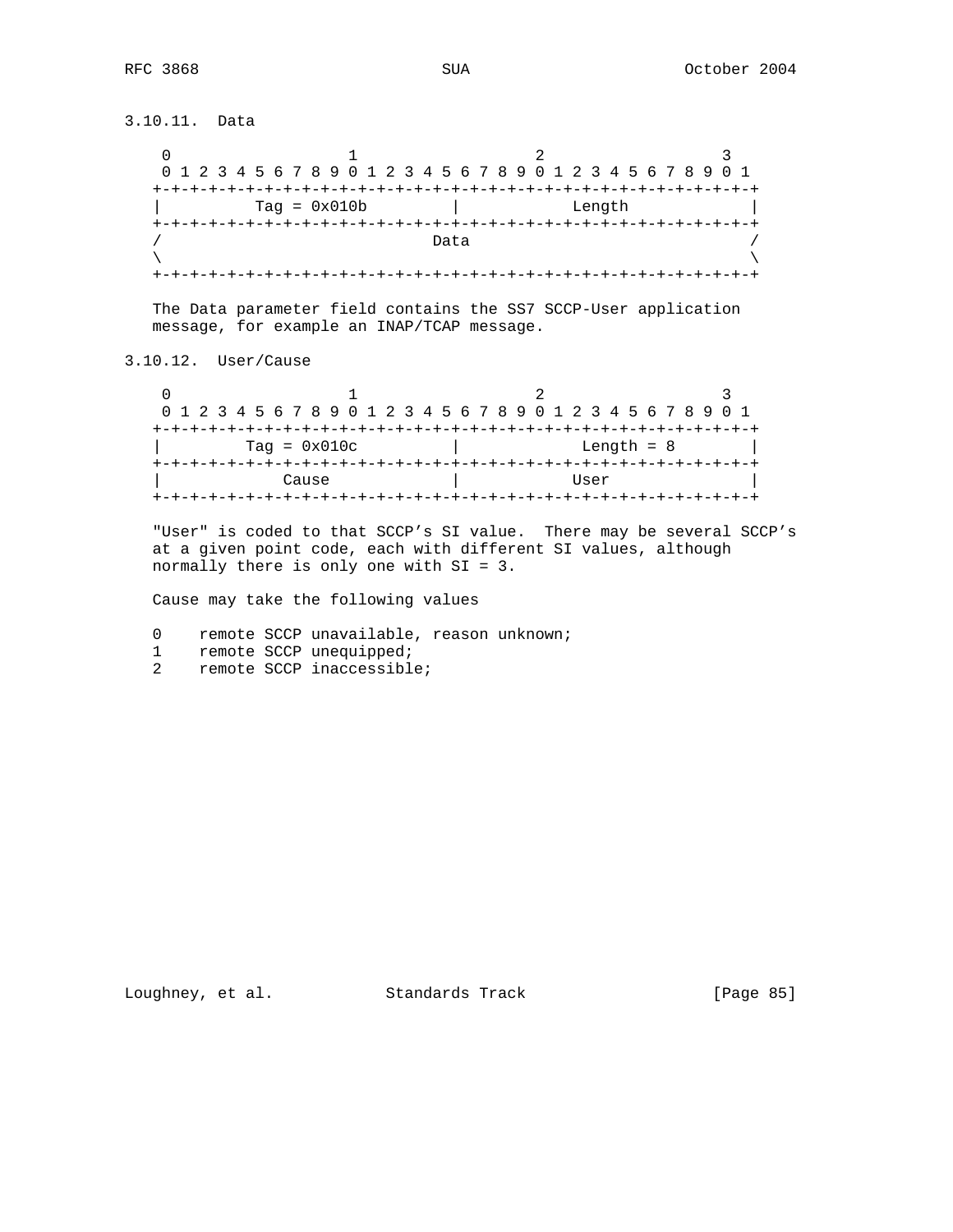3.10.13. Network Appearance 0  $1$  2 3 0 1 2 3 4 5 6 7 8 9 0 1 2 3 4 5 6 7 8 9 0 1 2 3 4 5 6 7 8 9 0 1 +-+-+-+-+-+-+-+-+-+-+-+-+-+-+-+-+-+-+-+-+-+-+-+-+-+-+-+-+-+-+-+-+  $\vert$  Tag = 0x010D  $\vert$  Length = 8  $\vert$  +-+-+-+-+-+-+-+-+-+-+-+-+-+-+-+-+-+-+-+-+-+-+-+-+-+-+-+-+-+-+-+-+ Network Appearance +-+-+-+-+-+-+-+-+-+-+-+-+-+-+-+-+-+-+-+-+-+-+-+-+-+-+-+-+-+-+-+-+

Network Appearance field: 32-bits (unsigned integer)

 The Network Appearance field identifies the SS7 network context for the Routing Key. The Network Appearance value is of local significance only, coordinated between the SG and ASP. Therefore, in the case where the ASP is connected to more than one SG, the same SS7 Network context may be identified by different Network Appearance values depending upon to which SG the ASP is registering.

 In the Routing Key, the Network Appearance identifies the SS7 Point Code and Global Title Translation Type format used, and the SCCP and possibly the SCCP-User protocol (type, variant and version) used within the specific SS7 network.

3.10.14. Routing Key

 $0$  1 2 3 0 1 2 3 4 5 6 7 8 9 0 1 2 3 4 5 6 7 8 9 0 1 2 3 4 5 6 7 8 9 0 1 +-+-+-+-+-+-+-+-+-+-+-+-+-+-+-+-+-+-+-+-+-+-+-+-+-+-+-+-+-+-+-+-+ Tag =  $0x010E$  | Length +-+-+-+-+-+-+-+-+-+-+-+-+-+-+-+-+-+-+-+-+-+-+-+-+-+-+-+-+-+-+-+-+  $Tag = 0x0018$  | Length = 8 +-+-+-+-+-+-+-+-+-+-+-+-+-+-+-+-+-+-+-+-+-+-+-+-+-+-+-+-+-+-+-+-+ Local Routing Key Identifier +-+-+-+-+-+-+-+-+-+-+-+-+-+-+-+-+-+-+-+-+-+-+-+-+-+-+-+-+-+-+-+-+ Key parameter(s) / / +-+-+-+-+-+-+-+-+-+-+-+-+-+-+-+-+-+-+-+-+-+-+-+-+-+-+-+-+-+-+-+-+

 Local Routing Key Identifier field: 32-bits (unsigned integer) Key field: variable

Loughney, et al. Standards Track [Page 86]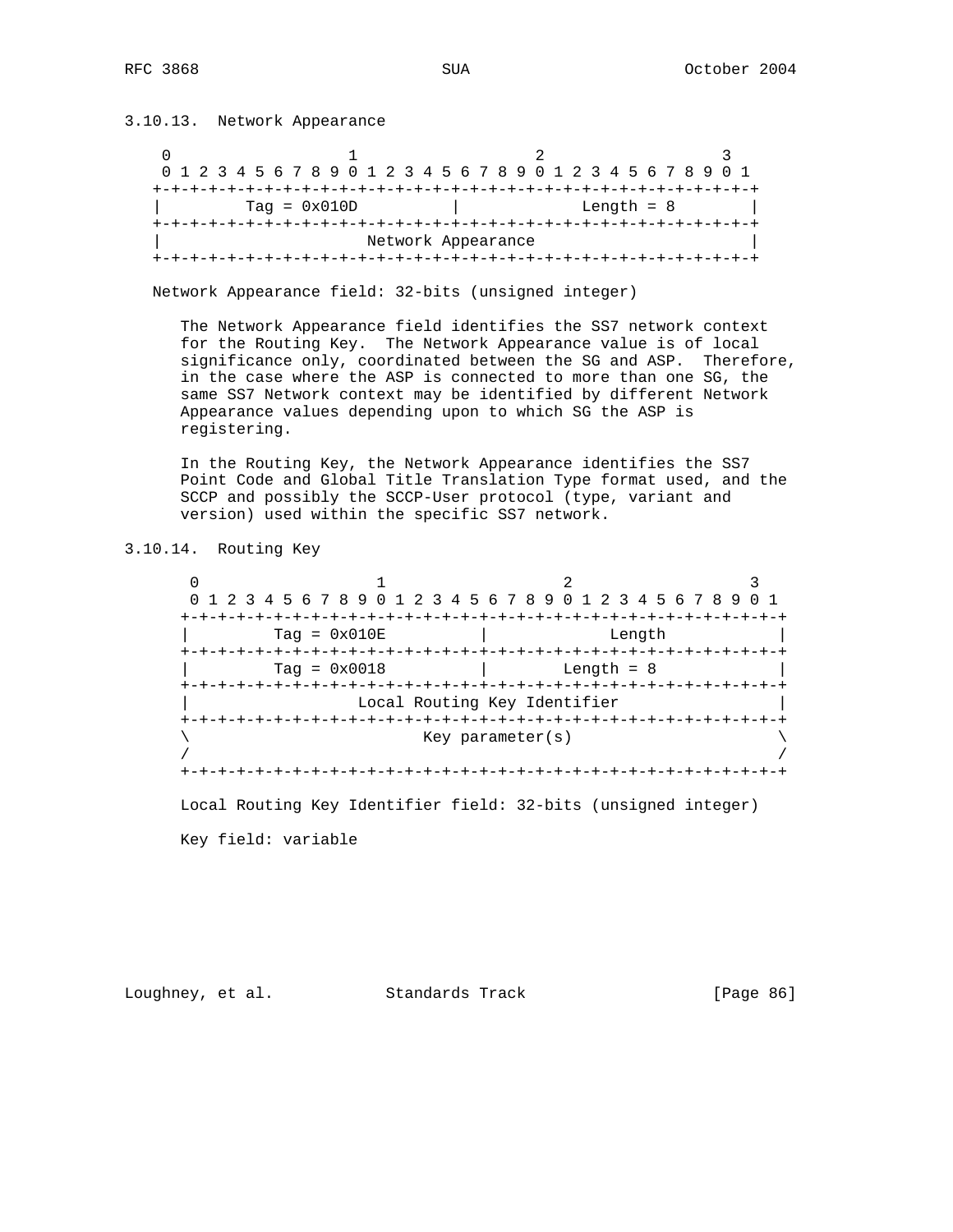The Key field contains the following parameters:

| Optional    |
|-------------|
| Optional *1 |
| Optional    |
| Optional    |
| Optional    |
|             |

 Note 1: The Network Appearance parameter must be included in the Routing Key when the ASP is able to register in multiple SS7 Network contexts.

3.10.15. DRN Label

 0 1 2 3 4 5 6 7 8 9 0 1 2 3 4 5 6 7 8 9 0 1 2 3 4 5 6 7 8 9 0 1 +-+-+-+-+-+-+-+-+-+-+-+-+-+-+-+-+-+-+-+-+-+-+-+-+-+-+-+-+-+-+-+-+  $\text{Tag} = 0 \times 010 \text{F}$  | Length = 8 +-+-+-+-+-+-+-+-+-+-+-+-+-+-+-+-+-+-+-+-+-+-+-+-+-+-+-+-+-+-+-+-+ | start | end | label value +---------------+---------------+-------------------------------+

 The Start parameter is the start position of label, between 0 (LSB) and 23 (MSB).

 The End parameter is the end position of label, between 0 (LSB) and 23 (MSB).

Label value is a 16-bit integer, which is unique across an AS.

3.10.16. TID Label

 0 1 2 3 4 5 6 7 8 9 0 1 2 3 4 5 6 7 8 9 0 1 2 3 4 5 6 7 8 9 0 1 +-+-+-+-+-+-+-+-+-+-+-+-+-+-+-+-+-+-+-+-+-+-+-+-+-+-+-+-+-+-+-+-+ | Tag = 0x0110 | Length = 8 | +-+-+-+-+-+-+-+-+-+-+-+-+-+-+-+-+-+-+-+-+-+-+-+-+-+-+-+-+-+-+-+-+ | start | end | label value +---------------+---------------+-------------------------------+

 The Start parameter is the start position of label, between 0 (LSB) and 31 (MSB).

 The End parameter is the end position of label, between 0 (LSB) and 31 (MSB).

Loughney, et al. Standards Track [Page 87]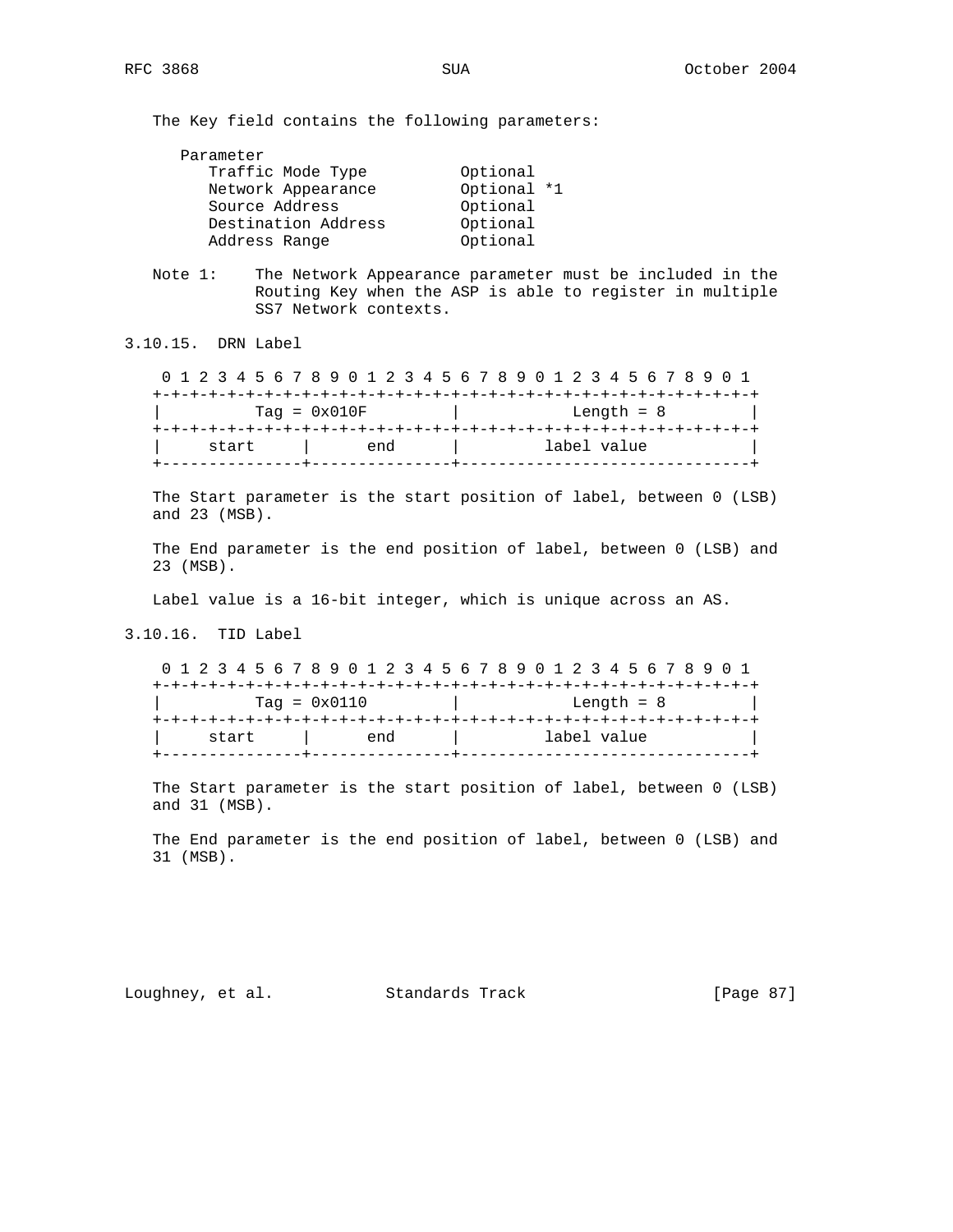Label value is a 16-bit integer, which is unique across an AS. 3.10.17. Address Range 0  $1$  2 3 0 1 2 3 4 5 6 7 8 9 0 1 2 3 4 5 6 7 8 9 0 1 2 3 4 5 6 7 8 9 0 1 +-+-+-+-+-+-+-+-+-+-+-+-+-+-+-+-+-+-+-+-+-+-+-+-+-+-+-+-+-+-+-+-+ | Tag = 0x0111 | Length | +-+-+-+-+-+-+-+-+-+-+-+-+-+-+-+-+-+-+-+-+-+-+-+-+-+-+-+-+-+-+-+-+ \ Address parameter(s) \  $/$  /  $/$  +-+-+-+-+-+-+-+-+-+-+-+-+-+-+-+-+-+-+-+-+-+-+-+-+-+-+-+-+-+-+-+-+ Address field: The Address field the following parameters: Parameter Source Address 60ptional \*1 Destination Address 60ptional \*1 Note 1: The Address field must contain pairs of Source Addresses or pairs of Destination Addresses but MUST NOT mix Source Addresses with Destination Addresses in the same Address field. 3.10.18. SMI 0  $1$  2 3 0 1 2 3 4 5 6 7 8 9 0 1 2 3 4 5 6 7 8 9 0 1 2 3 4 5 6 7 8 9 0 1 +-+-+-+-+-+-+-+-+-+-+-+-+-+-+-+-+-+-+-+-+-+-+-+-+-+-+-+-+-+-+-+-+ | Tag = 0x0112 | Length = 8 | +-+-+-+-+-+-+-+-+-+-+-+-+-+-+-+-+-+-+-+-+-+-+-+-+-+-+-+-+-+-+-+-+ Reserved | SMI | +-+-+-+-+-+-+-+-+-+-+-+-+-+-+-+-+-+-+-+-+-+-+-+-+-+-+-+-+-+-+-+-+ Subsystem Multiplicity Indicator (SMI) can have the following values: 0x00 Reserved/Unknown 0x01 Solitary 0x02 Duplicated 0x03 Triplicated 0x04 Quadruplicated 0xff Unspecified

Loughney, et al. Standards Track [Page 88]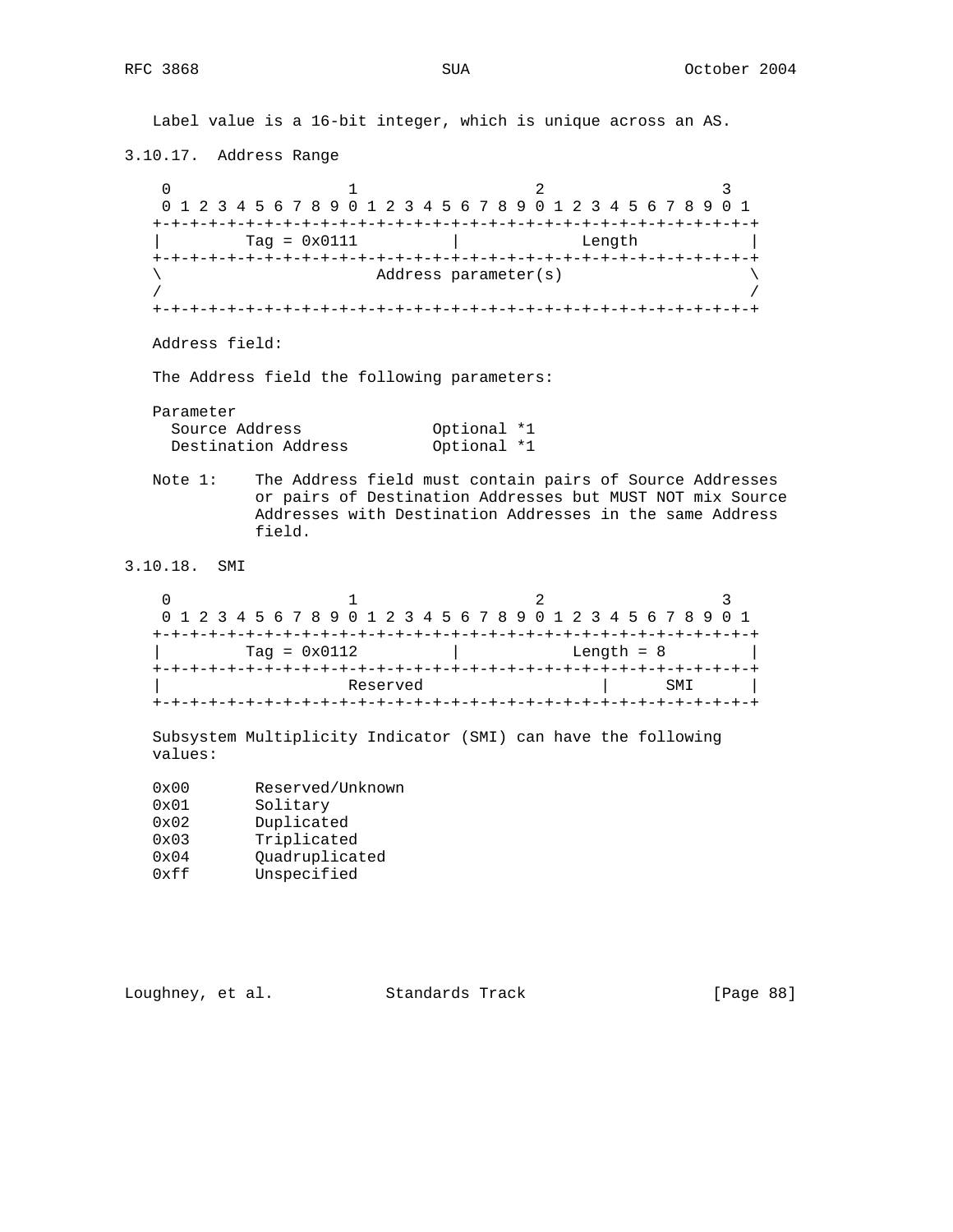3.10.19. Importance

|  |                | 0 1 2 3 4 5 6 7 8 9 0 1 2 3 4 5 6 7 8 9 0 1 2 3 4 5 6 7 8 9 0 1 |            |  |  |  |
|--|----------------|-----------------------------------------------------------------|------------|--|--|--|
|  |                |                                                                 |            |  |  |  |
|  | $Taq = 0x0113$ | Length $= 8$                                                    |            |  |  |  |
|  |                |                                                                 |            |  |  |  |
|  | Reserved       |                                                                 | Importance |  |  |  |
|  |                |                                                                 |            |  |  |  |

Importance (3.19/Q.713)

 Possible values of the Importance Parameter are between 0 and 7, where the value of 0 indicates the least important and 7 indicates the most important.

3.10.20. Message Priority (or Priority)

|  | 0 1 2 3 4 5 6 7 8 9 0 1 2 3 4 5 6 7 8 9 0 1 2 3 4 5 6 7 8 9 0 1 |              |              |  |  |
|--|-----------------------------------------------------------------|--------------|--------------|--|--|
|  |                                                                 |              |              |  |  |
|  | Tag = $0 \times 0114$                                           | Length $= 8$ |              |  |  |
|  |                                                                 |              |              |  |  |
|  | Reserved                                                        |              | Msq Priority |  |  |
|  |                                                                 |              |              |  |  |

Priority

 Priority value ranges from 0 to 3. If the Priority value has not been specified by the SCCP user, it should be set to 0xFF. The SG MAY take the priority into account for determining the MTP message priority. In the all-IP case, this parameter MAY be used.

 The Message Priority parameter is optional in the CLDT, CLDR, CORE, COAK and CODT messages. However, for networks, which support Message Priority (e.g., ANSI), this parameter MUST be included but it is not required for those which don't (e.g., International).

Loughney, et al. Standards Track [Page 89]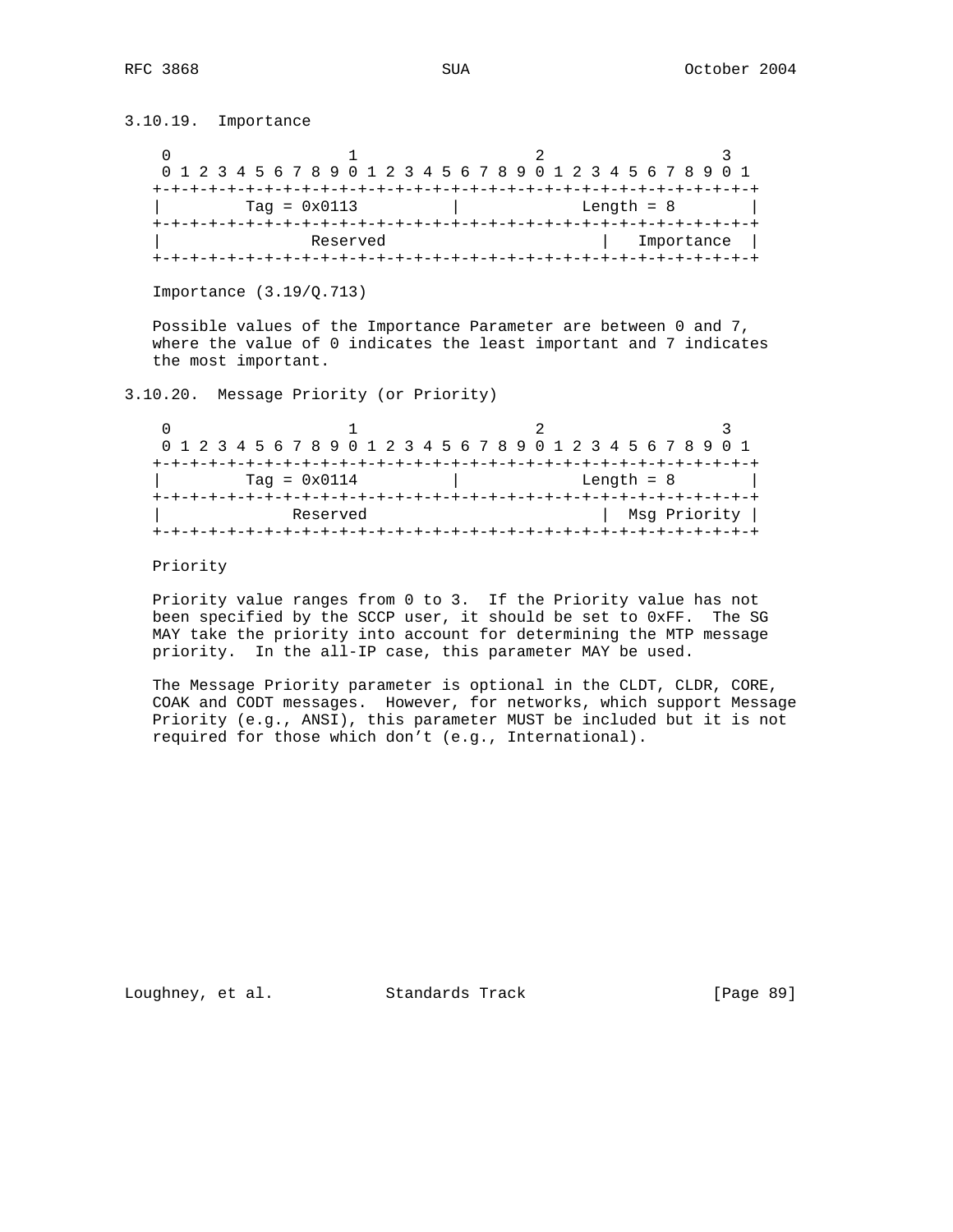3.10.21. Protocol Class 0  $1$  2 3 0 1 2 3 4 5 6 7 8 9 0 1 2 3 4 5 6 7 8 9 0 1 2 3 4 5 6 7 8 9 0 1 +-+-+-+-+-+-+-+-+-+-+-+-+-+-+-+-+-+-+-+-+-+-+-+-+-+-+-+-+-+-+-+-+  $\vert$  Tag = 0x0115  $\vert$  Length = 8  $\vert$  +-+-+-+-+-+-+-+-+-+-+-+-+-+-+-+-+-+-+-+-+-+-+-+-+-+-+-+-+-+-+-+-+ Reserved Protocol Cl. | +-+-+-+-+-+-+-+-+-+-+-+-+-+-+-+-+-+-+-+-+-+-+-+-+-+-+-+-+-+-+-+-+ Protocol class (3.6/Q.713) Bits 1-2 indicate the protocol class. Value Description<br>0 Class 0 (cor 0 Class 0 (connectionless service)<br>1 Class 1 (connectionless service) Class 1 (connectionless service) 2 Class 2 (connection-oriented service) 3 Class 3 (connection-oriented service) Bit 8 indicates the use of the return on error procedure. Value Description 0x0 No special options 0x1 Return message on error Bits 3-7 are spare and SHOULD be coded zero, and MUST be ignored by the receiver. 3.10.22. Sequence Control 0  $1$  2 3 0 1 2 3 4 5 6 7 8 9 0 1 2 3 4 5 6 7 8 9 0 1 2 3 4 5 6 7 8 9 0 1 +-+-+-+-+-+-+-+-+-+-+-+-+-+-+-+-+-+-+-+-+-+-+-+-+-+-+-+-+-+-+-+-+ | Tag = 0x0116 | Length = 8 | +-+-+-+-+-+-+-+-+-+-+-+-+-+-+-+-+-+-+-+-+-+-+-+-+-+-+-+-+-+-+-+-+ Sequence Control +-+-+-+-+-+-+-+-+-+-+-+-+-+-+-+-+-+-+-+-+-+-+-+-+-+-+-+-+-+-+-+-+ Sequence Control (6.2.2.2.2/Q.711) The field is coded with the value of the sequence control parameter

 associated with a group of messages and are chosen so as to ensure proper loadsharing of message groups over SLS values while ensuring that sequence control values within message groups have the sequence control value coded with the same value as the initial message of the message group.

Loughney, et al. Standards Track [Page 90]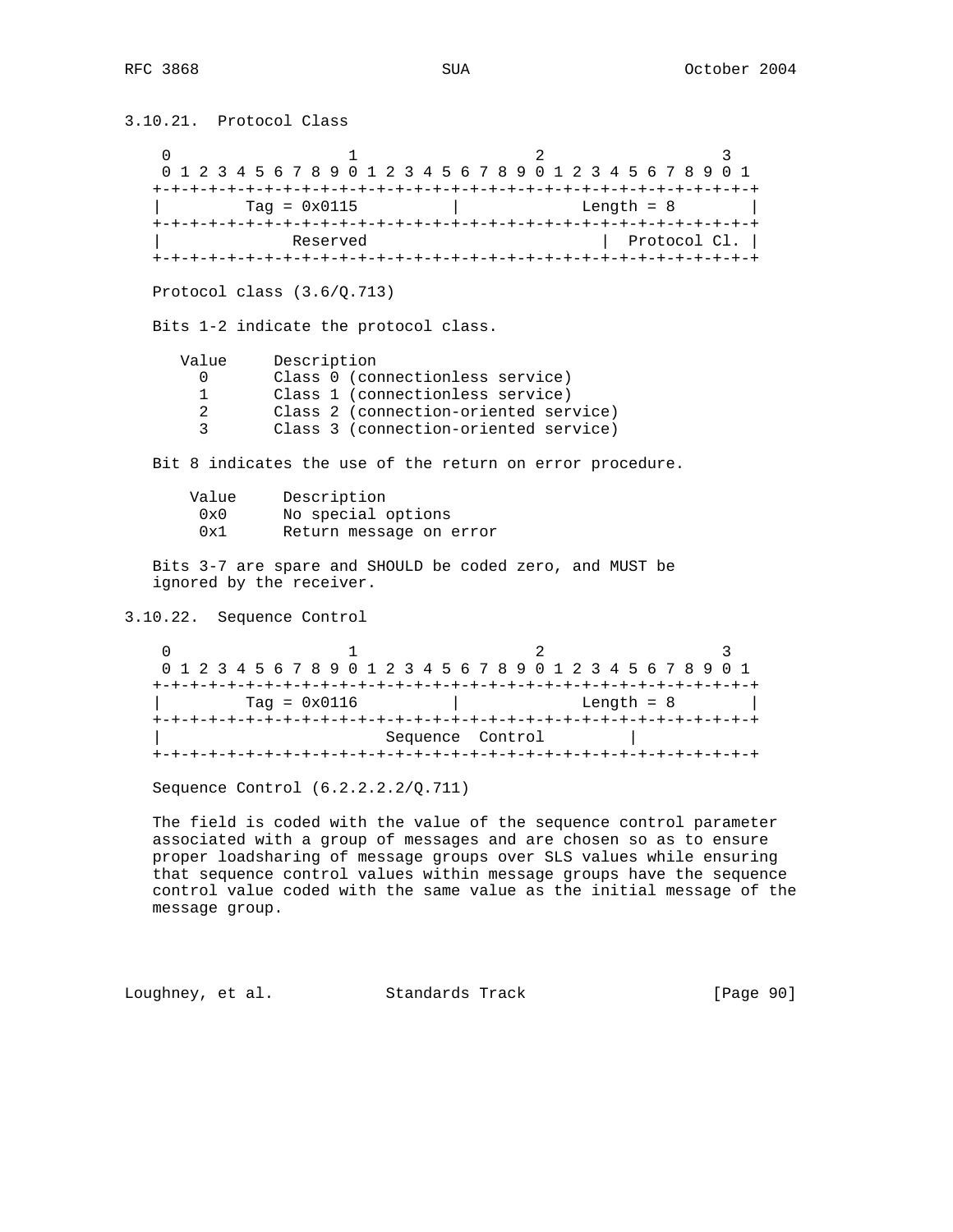3.10.23. Segmentation

0  $1$  2 3 0 1 2 3 4 5 6 7 8 9 0 1 2 3 4 5 6 7 8 9 0 1 2 3 4 5 6 7 8 9 0 1 +-+-+-+-+-+-+-+-+-+-+-+-+-+-+-+-+-+-+-+-+-+-+-+-+-+-+-+-+-+-+-+-+  $\vert$  Tag = 0x0117  $\vert$  Length = 32  $\vert$  +-+-+-+-+-+-+-+-+-+-+-+-+-+-+-+-+-+-+-+-+-+-+-+-+-+-+-+-+-+-+-+-+ | first/remain | Segmentation Reference +-+-+-+-+-+-+-+-+-+-+-+-+-+-+-+-+-+-+-+-+-+-+-+-+-+-+-+-+-+-+-+-+

 The first/remaining segments field is formatted as follows: bit 8 (MSB): indicates whether this is the first segment (1) or not (0)

 bits 1-7: indicate the number of remaining segments, value between 0 and 15

 The field would thus be coded 1000 0000 (first, no remaining segments) for a unsegmented CLDT.

 The segmentation reference field is a 3 byte integer, assigned by the ASP.

3.10.24. Congestion Level

0  $1$  2 3 0 1 2 3 4 5 6 7 8 9 0 1 2 3 4 5 6 7 8 9 0 1 2 3 4 5 6 7 8 9 0 1 +-+-+-+-+-+-+-+-+-+-+-+-+-+-+-+-+-+-+-+-+-+-+-+-+-+-+-+-+-+-+-+-+  $\text{Tag} = 0 \times 0118$   $\qquad \qquad$   $\qquad$   $\qquad$   $\qquad$   $\qquad$   $\qquad$   $\qquad$   $\qquad$   $\qquad$   $\qquad$   $\qquad$   $\qquad$   $\qquad$   $\qquad$   $\qquad$   $\qquad$   $\qquad$   $\qquad$   $\qquad$   $\qquad$   $\qquad$   $\qquad$   $\qquad$   $\qquad$   $\qquad$   $\qquad$   $\qquad$   $\qquad$   $\qquad$   $\qquad$   $\qquad$   $\qquad$   $\qquad$   $\$  +-+-+-+-+-+-+-+-+-+-+-+-+-+-+-+-+-+-+-+-+-+-+-+-+-+-+-+-+-+-+-+-+ Congestion Level +-+-+-+-+-+-+-+-+-+-+-+-+-+-+-+-+-+-+-+-+-+-+-+-+-+-+-+-+-+-+-+-+

Congestion Level field: 8-bits (unsigned integer)

 The Congestion Level field contains the level at which congestion has occurred.

 When the Congestion Level parameter is included in a SCON message that corresponds to an N-PCSTATE primitive, the Congestion Level field indicates the MTP congestion level experienced by the local or affected signalling point as indicated by the Affected Point Code(s) also in the SCON message. In this case, valid values for the Congestion Level field are as follows:

- 0 No Congestion or Undefined
- 1 Congestion Level 1
- 2 Congestion Level 2
- 3 Congestion Level 3

Loughney, et al. Standards Track [Page 91]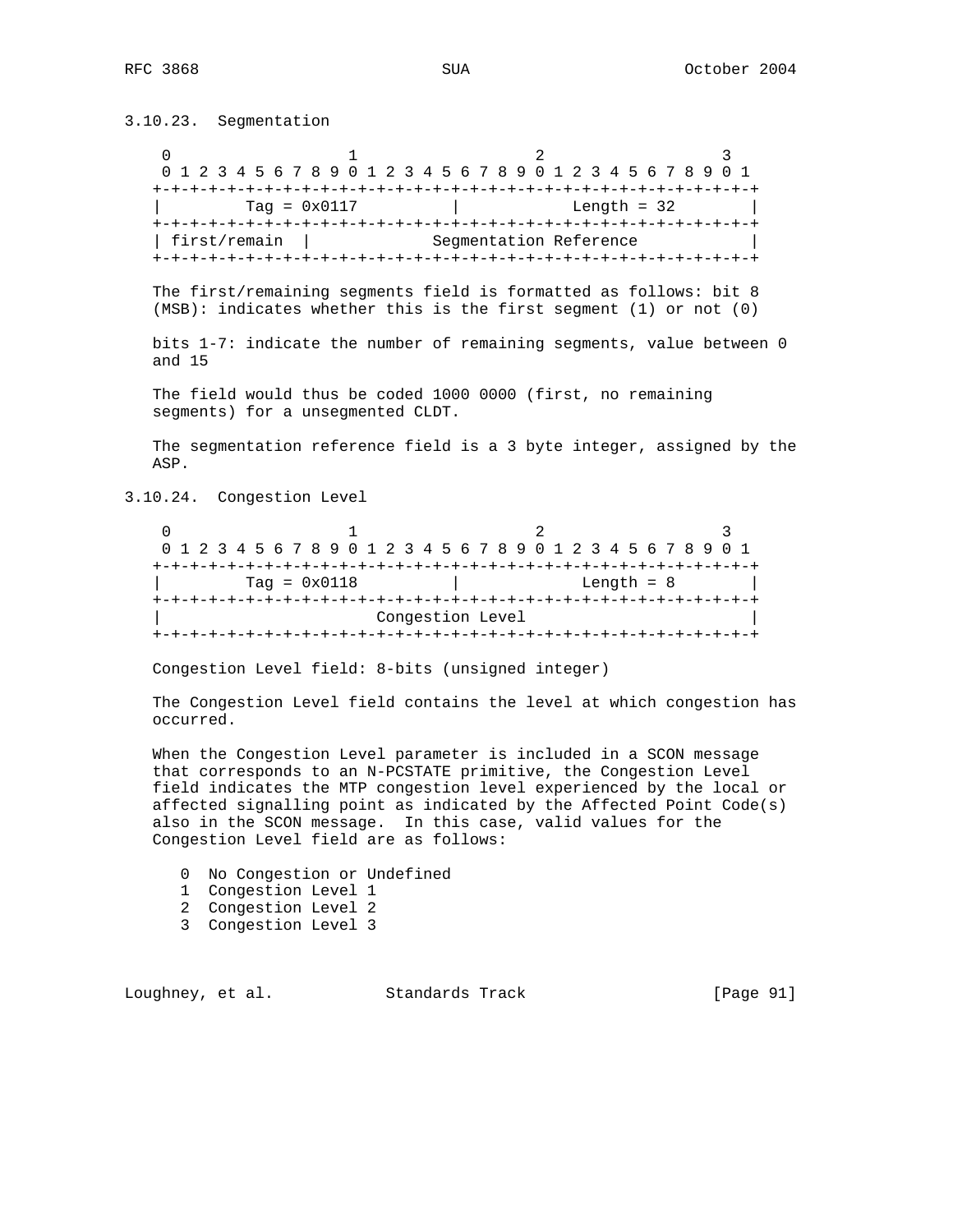When the Congestion Level parameter is included in a SCON message that corresponds to an N-STATE primitive, the Congestion Level field indicates the SCCP restricted importance level experienced by the local or affected subsystem as indicated by the Affected Point Code and Subsystem Number also in the SCON message. In this case, valid values for the Congestion Level field range from 0 to 7, where 0 indicates the least congested and 7 indicates the most congested subsystem.

4. Procedures

 The SUA layer needs to respond to various local primitives it receives from other layers as well as the messages that it receives from the peer SUA layer. This section describes the SUA procedures in response to these events.

- 4.1. Procedures to Support the SUA-User Layer
- 4.1.1. Receipt of Primitives from SCCP

 When an SCCP Subsystem Management (SCMG) message is received from the SS7 network, the SGP needs to determine whether there are concerned Application Servers interested in subsystem status changes. The SUA management function is informed with the N-State or N-Coord primitive upon which it formats and transfers the applicable SNMM message to the list of concerned ASPs using stream ID "0".

 When MTP-3 Management indications are received (MTP-PAUSE, MTP- RESUME, MTP-STATUS), SCCP Subsystem Management determines whether there are concerned local SCCP-users. When these local SCCP-users are in fact Application Servers, serviced by ASPs, SUA management is informed with the N-PCSTATE indication primitive upon which it formats and transfers the applicable SNM message (DUNA, DAVA, DRST or SCON) to the list of concerned ASPs using stream ID "0".

 The SUA message distribution function determines the Application Server (AS) based on comparing the information in the N-UNITDATA request primitive with a provisioned Routing Key.

 From the list of ASPs within the AS table, an ASP in the ASP-ACTIVE state is selected and a DATA message is constructed and issued on the corresponding SCTP association. If more than one ASP is in the ASP- ACTIVE state (i.e., traffic is to be load-shared across more than one ASP), one of the ASPs in the ASP\_ACTIVE state is selected from the list. If the ASPs are in Broadcast Mode, all active ASPs will be selected and the message sent to each of the active ASPs. The selection algorithm is implementation dependent but could, for example, be round robin or based on the SLS. The appropriate

Loughney, et al. Standards Track [Page 92]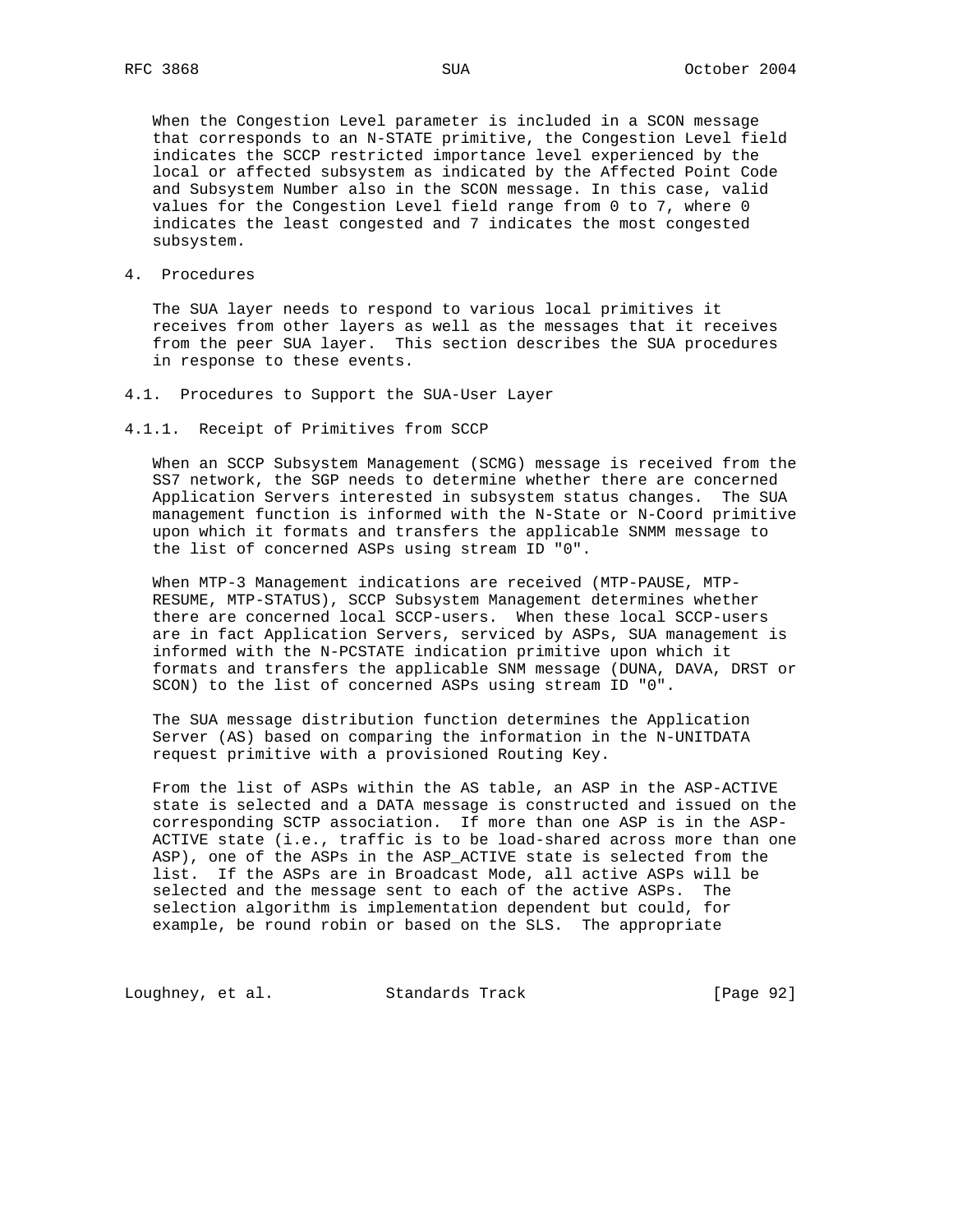selection algorithm must be chosen carefully as it is dependent on application assumptions and understanding of the degree of state coordination between the ASP\_ACTIVE ASPs in the AS.

 In addition, the message needs to be sent on the appropriate SCTP stream, again taking care to meet the message sequencing needs of the signalling application. DATA messages MUST be sent on an SCTP stream other than stream '0' when there is more than one stream.

 When there is no Routing Key match, or only a partial match, for an incoming SS7 message, a default treatment MAY be specified. Possible solutions are to provide a default Application Server at the SGP that directs all unallocated traffic to a (set of) default ASP(s), or to drop the message and provide a notification to Layer Management in an M-ERROR indication primitive. The treatment of unallocated traffic is implementation dependent.

4.2. Receipt of Primitives from the Layer Management

 On receiving primitives from the local Layer Management, the SUA layer will take the requested action and provide an appropriate response primitive to Layer Management.

 An M-SCTP\_ESTABLISH request primitive from Layer Management at an ASP or IPSP will initiate the establishment of an SCTP association. The SUA layer will attempt to establish an SCTP association with the remote SUA peer by sending an SCTP-ASSOCIATE primitive to the local SCTP layer.

 When an SCTP association has been successfully established, the SCTP will send an SCTP-COMMUNICATION\_UP notification primitive to the local SUA layer. At the ASP or IPSP that initiated the request, the SUA layer will send an M-SCTP\_ESTABLISH confirm primitive to Layer Management when the association setup is complete. At the peer SUA layer, an M-SCTP\_ESTABLISH indication primitive is sent to Layer Management upon successful completion of an incoming SCTP association setup.

 An M-SCTP\_RELEASE request primitive from Layer Management initiates the shutdown of an SCTP association. The SUA layer accomplishes a graceful shutdown of the SCTP association by sending an SCTP-SHUTDOWN primitive to the SCTP layer.

 When the graceful shutdown of the SCTP association has been accomplished, the SCTP layer returns an SCTP-SHUTDOWN\_COMPLETE notification primitive to the local SUA layer. At the SUA Layer that initiated the request, the SUA layer will send an M-SCTP\_RELEASE confirm primitive to Layer Management when the association shutdown

Loughney, et al. Standards Track [Page 93]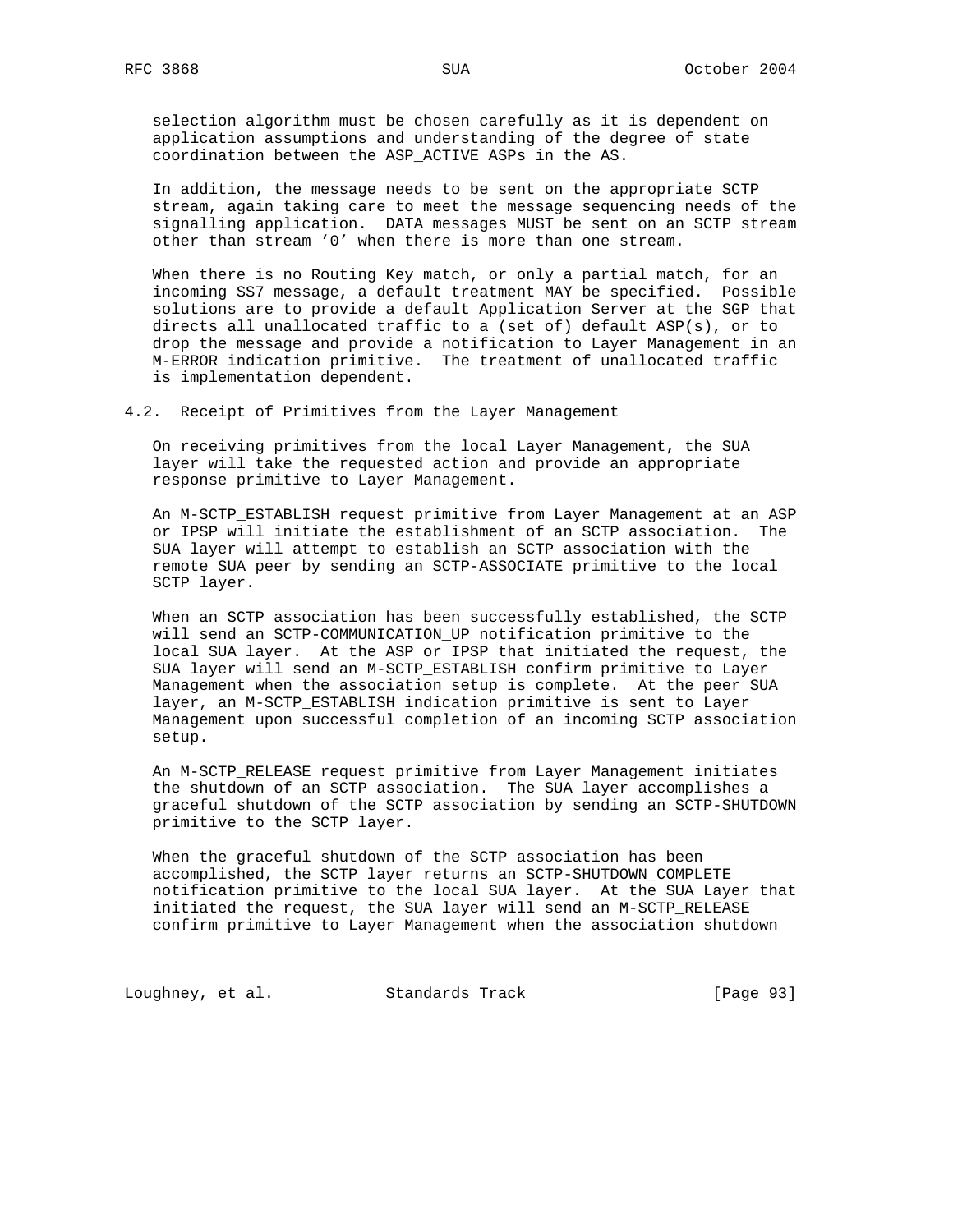is complete. At the peer SUA Layer, an M-SCTP\_RELEASE indication primitive is sent to Layer Management upon abort or successful shutdown of an SCTP association.

 An M-SCTP\_STATUS request primitive supports a Layer Management query of the local status of a particular SCTP association. The SUA layer simply maps the M-SCTP\_STATUS request primitive to an SCTP-STATUS primitive to the SCTP layer. When the SCTP responds, the SUA layer maps the association status information to an M-SCTP\_STATUS confirm primitive. No peer protocol is invoked.

 Similar LM-to-SUA-to-SCTP and/or SCTP-to-SUA-to-LM primitive mappings can be described for the various other SCTP Upper Layer primitives in RFC 2960 [2960] such as INITIALIZE, SET PRIMARY, CHANGE HEARTBEAT, REQUEST HEARTBEAT, GET SRTT REPORT, SET FAILURE THRESHOLD, SET PROTOCOL PARAMETERS, DESTROY SCTP INSTANCE, SEND FAILURE, AND NETWORK STATUS CHANGE. Alternatively, these SCTP Upper Layer primitives (and Status as well) can be considered for modeling purposes as a Layer Management interaction directly with the SCTP Layer.

 M-NOTIFY indication and M-ERROR indication primitives indicate to Layer Management the notification or error information contained in a received SUA Notify or Error message respectively. These indications can also be generated based on local SUA events.

 An M-ASP\_STATUS request primitive supports a Layer Management query of the status of a particular local or remote ASP. The SUA layer responds with the status in an M-ASP\_STATUS confirm primitive. No SUA peer protocol is invoked. An M-AS\_STATUS request supports a Layer Management query of the status of a particular AS. The SUA responds with an M-AS\_STATUS confirm primitive. No SUA peer protocol is invoked.

 M-ASP\_UP request, M-ASP\_DOWN request, M-ASP\_ACTIVE request and M- ASP\_INACTIVE request primitives allow Layer Management at an ASP to initiate state changes. Upon successful completion, a corresponding confirm primitive is provided by the SUA layer to Layer Management. If an invocation is unsuccessful, an Error indication primitive is provided in the primitive. These requests result in outgoing ASP Up, ASP Down, ASP Active and ASP Inactive messages to the remote SUA peer at an SGP or IPSP.

Loughney, et al. Standards Track [Page 94]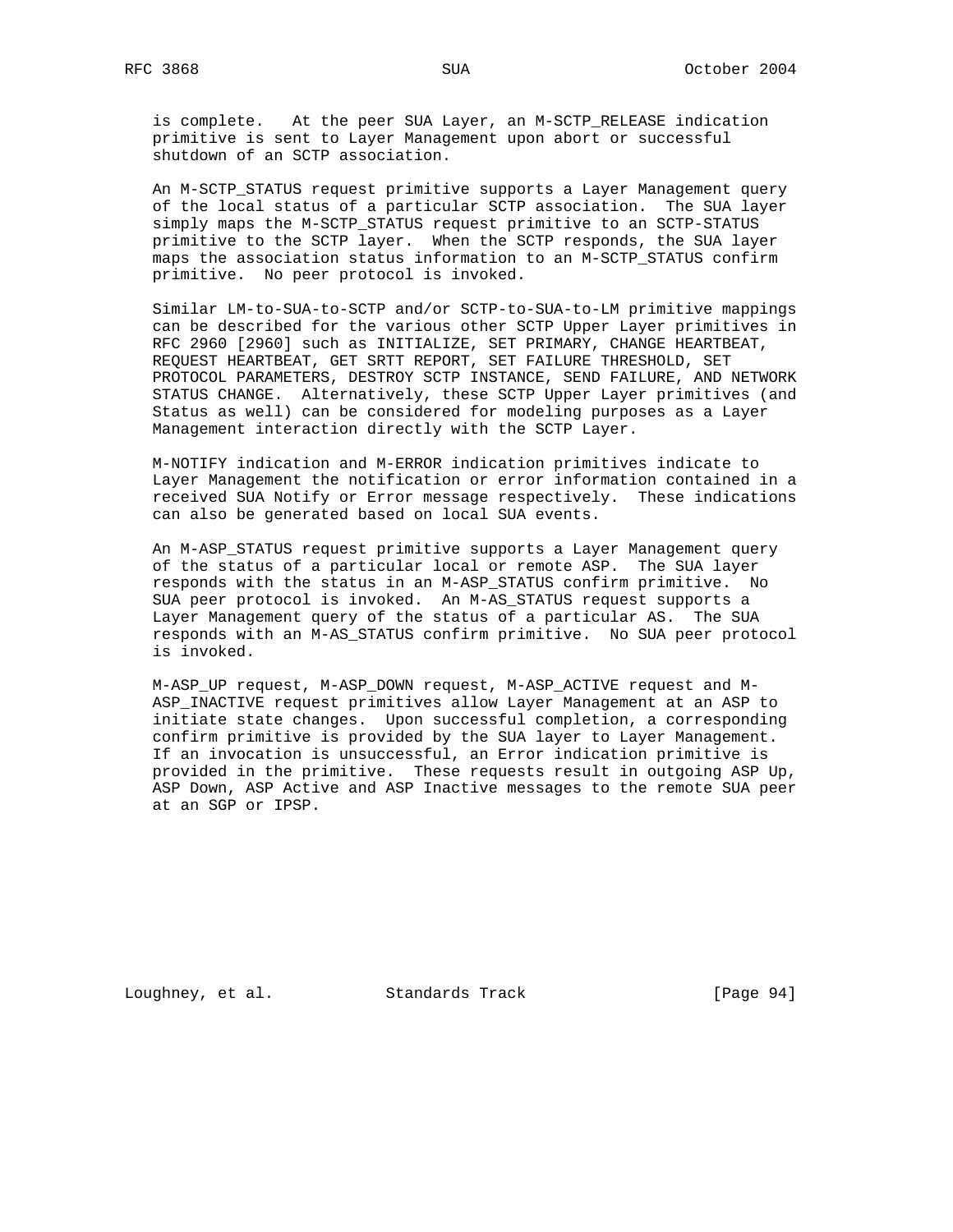#### 4.2.1. Receipt of SUA Peer Management Messages

 Upon successful state changes resulting from reception of ASP Up, ASP Down, ASP Active and ASP Inactive messages from a peer SUA, the SUA layer MAY invoke corresponding M-ASP\_UP, M-ASP\_DOWN, M-ASP\_ACTIVE and M-ASP\_INACTIVE, M-AS\_ACTIVE, M-AS\_INACTIVE, and M-AS\_DOWN indication primitives to the local Layer Management.

 M-NOTIFY indication and M-ERROR indication primitives indicate to Layer Management the notification or error information contained in a received SUA Notify or Error message. These indications can also be generated based on local SUA events.

 All non-Transfer and non-SSNM messages, except BEAT and BEAT Ack, SHOULD be sent with sequenced delivery to ensure ordering. All non- Transfer messages, with the exception of ASPTM, BEAT and BEAT Ack messages SHOULD be sent on SCTP stream '0'. ASPTM messages MAY be sent on one of the streams used to carry data traffic related to the Routing Context(s), to minimize possible message loss. BEAT and BEAT Ack messages MAY be sent using out-of-order delivery, and MAY be sent on any stream.

#### 4.3. AS and ASP State Maintenance

 The SUA layer on the SGP maintains the state of each remote ASP, in each Application Server that the ASP is configured to receive traffic, as input to the SUA message distribution function. Similarly, where IPSPs use SUA in a point-to-point fashion, the SUA layer in an IPSP maintains the state of remote IPSPs.

 Two IPSP models are defined with regards to the number of messages that are needed to a IPSP state change. They are defined as follows:

- 1. IPSP Single Exchange (SE) model. Only a single exchange of ASPTM or ASPSM messages is needed to change the IPSP state. This means that a set of request from one end and acknowledge from the other will be enough.
- 2. IPSP Double Exchange (DE) model. Both IPSPs have to send request messages and both IPSPs have to acknowledge the request messages from the other end. This results in a double exchange of ASPTM and ASPSM message, one from each end. This configuration supports dynamic routing key configuration by using RKM messages in the same way as ASP-SGP scenario.

 To ensure interoperability, an SUA implementation supporting IPSP communication MUST support IPSP SE model and MAY implement IPSP DE model.

Loughney, et al. Standards Track [Page 95]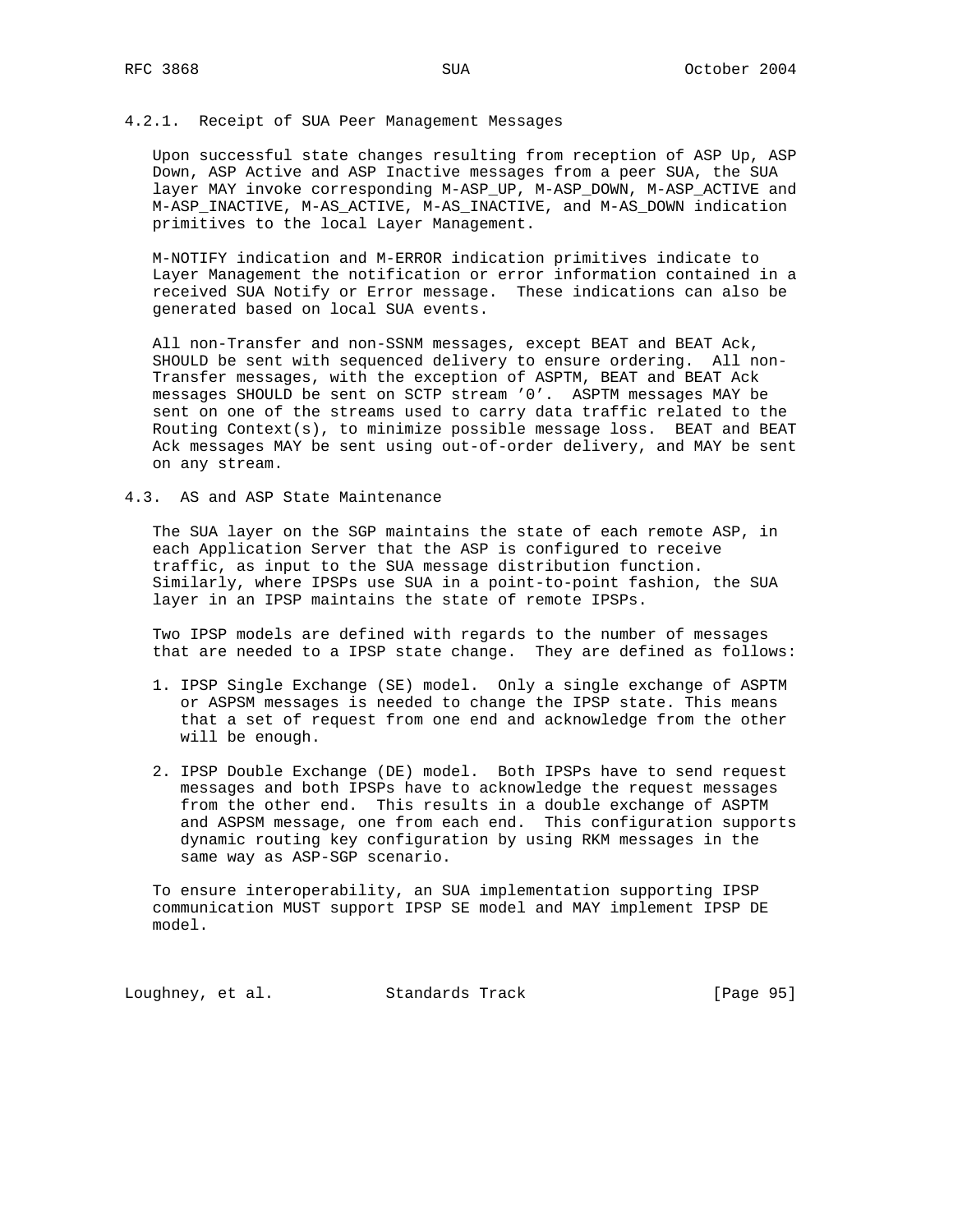In section 4.3.1: ASP/IPSP States, only the SGP-ASP and the IPSP SE scenarios are described. For the IPSP DE model, both IPSPs MUST follow the SGP side of the SGP-ASP procedures.

 In section 4.3.2, only the SGP-ASP scenario is described. All of the procedures referring to an AS served by ASPs are also applicable to ASs served by IPSPs.

 In section 4.3.3, only the Management procedures for the SGP-ASP scenario are described. The corresponding Management procedures for IPSPs are directly inferred.

 The remaining sections contain specific IPSP Considerations subsections.

4.3.1. ASP States

 The state of each remote ASP/IPSP, in each AS that it is configured to operate, is maintained in the peer SUA layer (i.e., in the SGP or peer IPSP, respectively). The state of a particular ASP/IPSP in a particular AS changes due to events. The events include:

- \* Reception of messages from the peer SUA layer at the ASP/IPSP;
- \* Reception of some messages from the peer SUA layer at other ASPs/IPSPs in the AS (e.g., ASP Active message indicating "Override");
- \* Reception of indications from the SCTP layer; or
- \* Local Management intervention.

 The ASP/IPSP state transition diagram is shown in Figure 1. The possible states of an ASP/IPSP are:

 ASP-DOWN: The remote SUA peer at the ASP/IPSP is unavailable and/or the related SCTP association is down. Initially all ASPs/IPSPs will be in this state. An ASP/IPSP in this state SHOULD NOT be sent any SUA messages, with the exception of Heartbeat, ASP Down Ack and Error messages.

 ASP-INACTIVE: The remote SUA peer at the ASP/IPSP is available (and the related SCTP association is up) but application traffic is stopped. In this state the ASP/IPSP SHOULD NOT be sent any DATA or SSNM messages for the AS for which the ASP/IPSP is inactive.

 ASP-ACTIVE: The remote SUA peer at the ASP/IPSP is available and application traffic is active (for a particular Routing Context or set of Routing Contexts).

Loughney, et al. Standards Track [Page 96]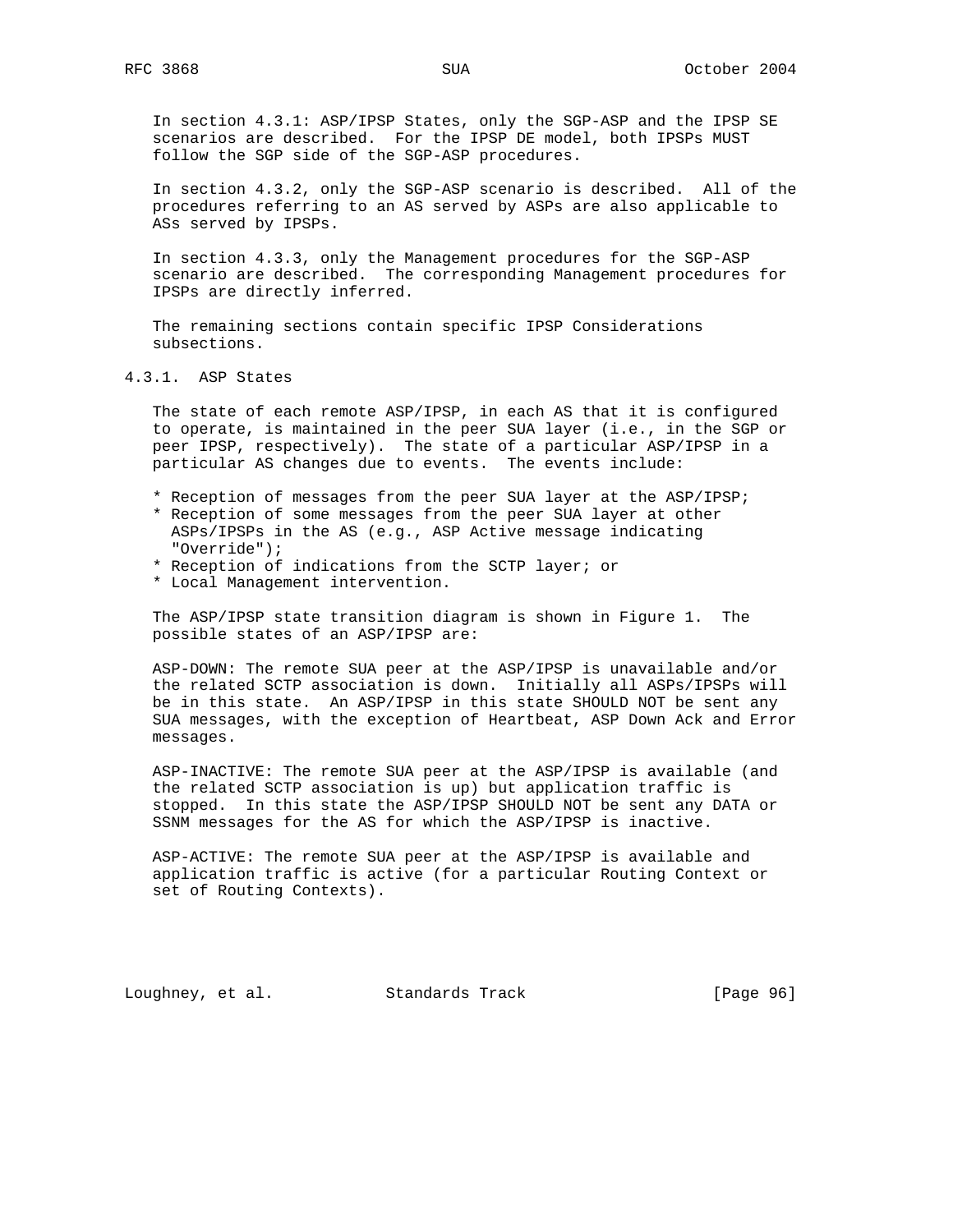

Figure 1: ASP/IPSP State Transition Diagram, per AS

 The transitions in brackets are just valid for the IPSP SE model communication while the rest are valid for both ASPs and IPSPs.

 SCTP CDI: The SCTP CDI denotes the local SCTP layer's Communication Down Indication to the Upper Layer Protocol (SUA) on an SGP. The local SCTP layer will send this indication when it detects the loss of connectivity to the ASP's peer SCTP layer. SCTP CDI is understood as either a SHUTDOWN\_COMPLETE notification or COMMUNICATION\_LOST notification from the SCTP layer.

 SCTP RI: The local SCTP layer's Restart indication to the upper layer protocol (SUA) on an SG. The local SCTP will send this indication when it detects a restart from the ASP's peer SCTP layer.

4.3.2. AS States

 The state of the AS is maintained in the SUA layer on the SGP. The state of an AS changes due to events. These events include:

Loughney, et al. Standards Track [Page 97]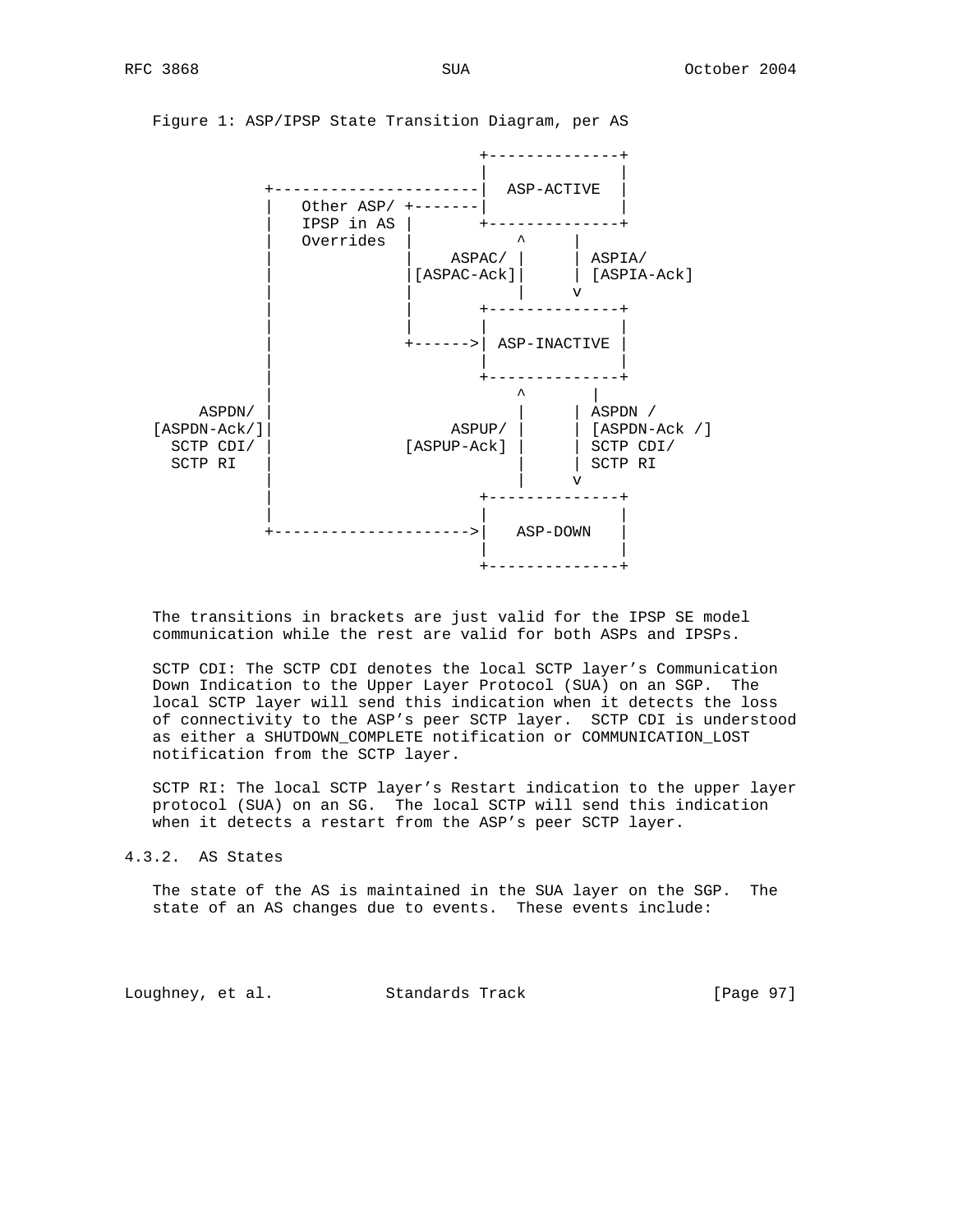- \* ASP state transitions
- \* Recovery timer triggers

The possible states of an AS are:

- AS-DOWN: The Application Server is unavailable. This state implies that all related ASPs are in the ASP-DOWN state for this AS. Initially the AS will be in this state. An Application Server is in the AS-DOWN state before it can be removed from a configuration.
- AS-INACTIVE: The Application Server is available but no application traffic is active (i.e., one or more related ASPs are in the ASP-INACTIVE state, but none in the ASP-ACTIVE state). The recovery timer  $T(r)$  is not running or has expired.
- AS-ACTIVE : The Application Server is available and application traffic is active. This state implies that at least one ASP is in the ASP-ACTIVE state.
- AS-PENDING: An active ASP has transitioned to ASP-INACTIVE or ASP- DOWN and it was the last remaining active ASP in the AS. A recovery timer  $T(r)$  SHOULD be started and all incoming signalling messages SHOULD be queued by the SGP. If an ASP becomes ASP-ACTIVE before  $T(r)$  expires, the AS is moved to the AS-ACTIVE state and all the queued messages will be sent to the ASP.

 If T(r) expires before an ASP becomes ASP-ACTIVE, and the SGP has no alternative, the SGP may stop queueing messages and discard all previously queued messages. The AS will move to the AS-INACTIVE state if at least one ASP is in ASP-INACTIVE state, otherwise it will move to AS-DOWN state.

 Figure 2 shows an example AS state machine for the case where the AS/ASP data is provisioned. For other cases where the AS/ASP configuration data is created dynamically, there would be differences in the state machine, especially at creation of the AS.

 For example, where the AS/ASP configuration data is not created until Registration of the first ASP, the AS-INACTIVE state is entered directly upon the first successful REG REQ from an ASP. Another example is where the AS/ASP configuration data is not created until the first ASP successfully enters the ASP-ACTIVE state. In this case the AS-ACTIVE state is entered directly.

Loughney, et al. Standards Track [Page 98]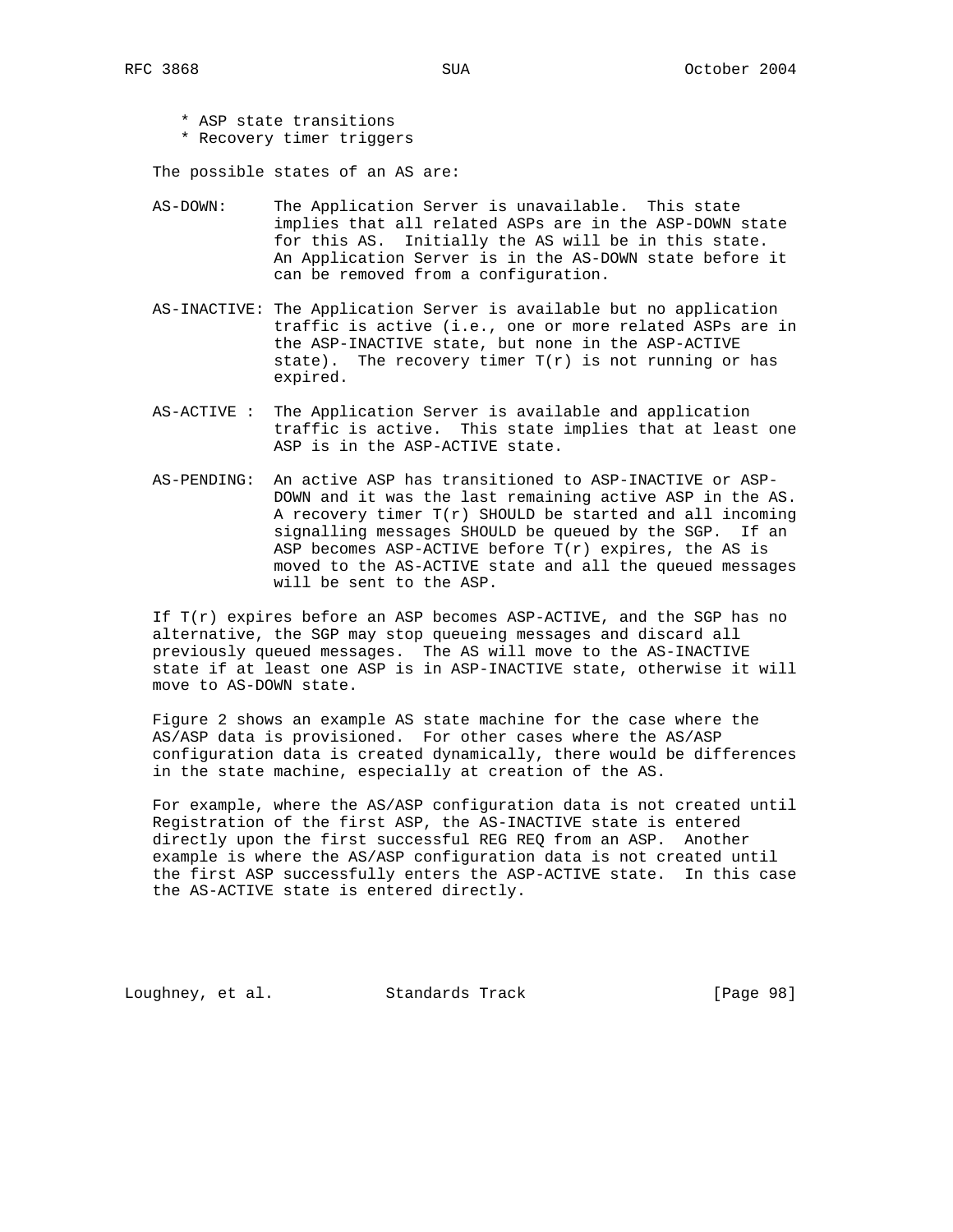

Figure 2: AS State Transition Diagram

Tr = Recovery Timer

4.3.2.1. IPSP Considerations

 The AS state diagram for the AS-SG case is applicable for IPSP communication.

4.3.3. SUA Management Procedures for Primitives

 Before the establishment of an SCTP association the ASP state at both the SGP and ASP is assumed to be in the state ASP-DOWN.

 Once the SCTP association is established (see Section 4.2.1) and assuming that the local SUA-User is ready, the local SUA ASP Maintenance (ASPM) function will initiate the relevant procedures, using the ASP Up/ASP Down/ASP Active/ASP Inactive messages to convey the ASP state to the SGP (see Section 4.3.4).

Loughney, et al. Standards Track [Page 99]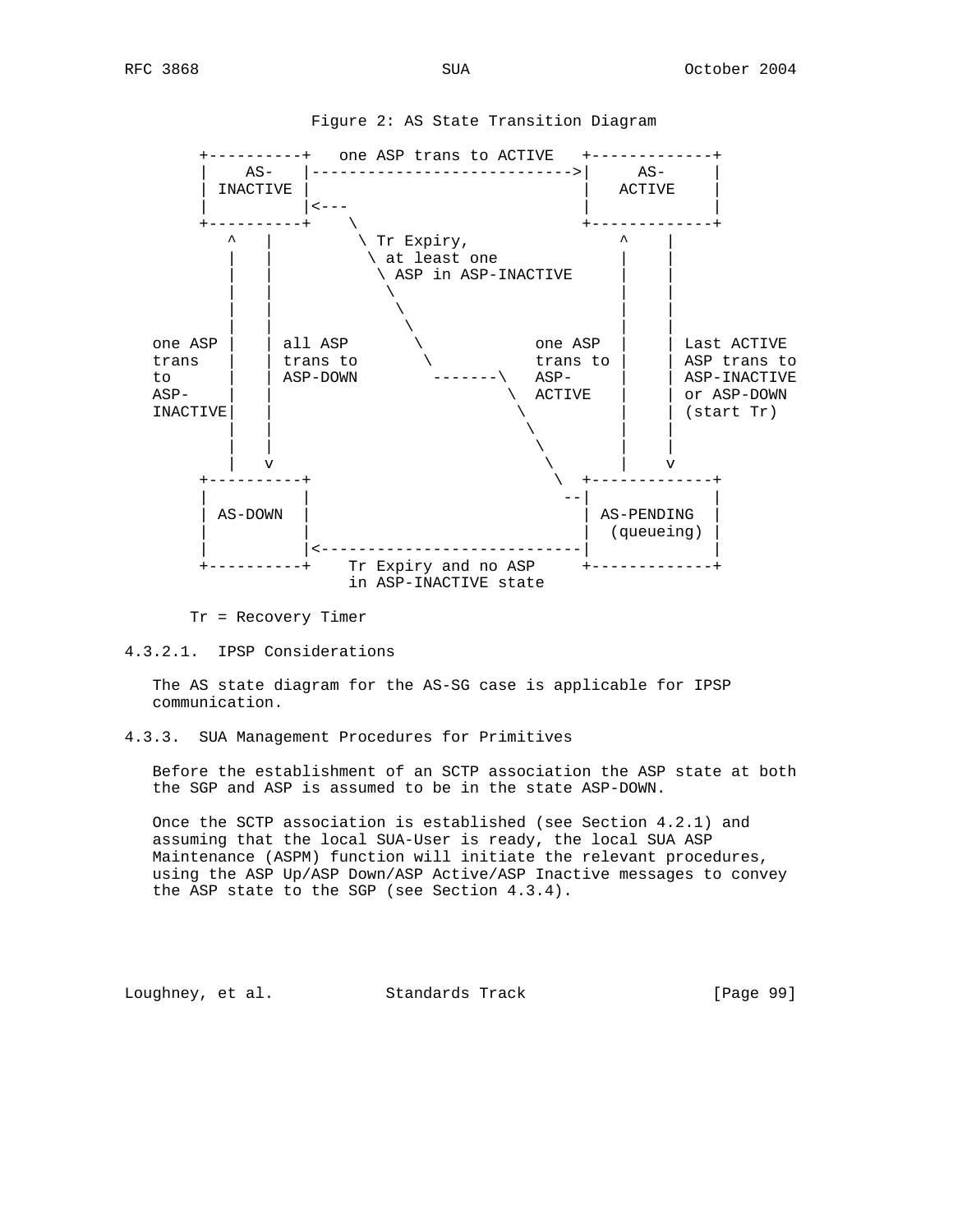If the SUA layer subsequently receives an SCTP-COMMUNICATION\_DOWN or SCTP-RESTART indication primitive from the underlying SCTP layer, it will inform the Layer Management by invoking the M-SCTP\_STATUS indication primitive. The state of the ASP will be moved to ASP- DOWN.

 In the case of SCTP-COMMUNICATION\_DOWN, the SCTP client MAY try to reestablish the SCTP association. This MAY be done by the SUA layer automatically, or Layer Management MAY reestablish using the M- SCTP ESTABLISH request primitive.

 In the case of an SCTP-RESTART indication at an ASP, the ASP is now considered by its SUA peer to be in the ASP-DOWN state. The ASP, if it is to recover, must begin any recovery with the ASP-Up procedure.

4.3.4. ASPM Procedures for Peer-to-Peer Messages

4.3.4.1. ASP Up Procedures

 After an ASP has successfully established an SCTP association to an SGP, the SGP waits for the ASP to send an ASP Up message, indicating that the ASP SUA peer is available. The ASP is always the initiator of the ASP Up message. This action MAY be initiated at the ASP by an M-ASP\_UP request primitive from Layer Management or MAY be initiated automatically by an SUA management function.

 When an ASP Up message is received at an SGP and internally the remote ASP is in the ASP-DOWN state and not considered locked-out for local management reasons, the SGP marks the remote ASP in the state ASP-INACTIVE and informs Layer Management with an M-ASP\_Up indication primitive. If the SGP is aware, via current configuration data, which Application Servers the ASP is configured to operate in, the SGP updates the ASP state to ASP-INACTIVE in each AS that it is a member.

 Alternatively, the SGP may move the ASP into a pool of Inactive ASPs available for future configuration within Application Server(s), determined in a subsequent Registration Request or ASP Active procedure. If the ASP Up message contains an ASP Identifier, the SGP should save the ASP Identifier for that ASP. The SGP MUST send an ASP Up Ack message in response to a received ASP Up message even if the ASP is already marked as ASP-INACTIVE at the SGP.

 If for any local reason (e.g., management lock-out) the SGP cannot respond with an ASP Up Ack message, the SGP responds to an ASP Up message with an Error message with Reason "Refused - Management Blocking".

Loughney, et al. Standards Track [Page 100]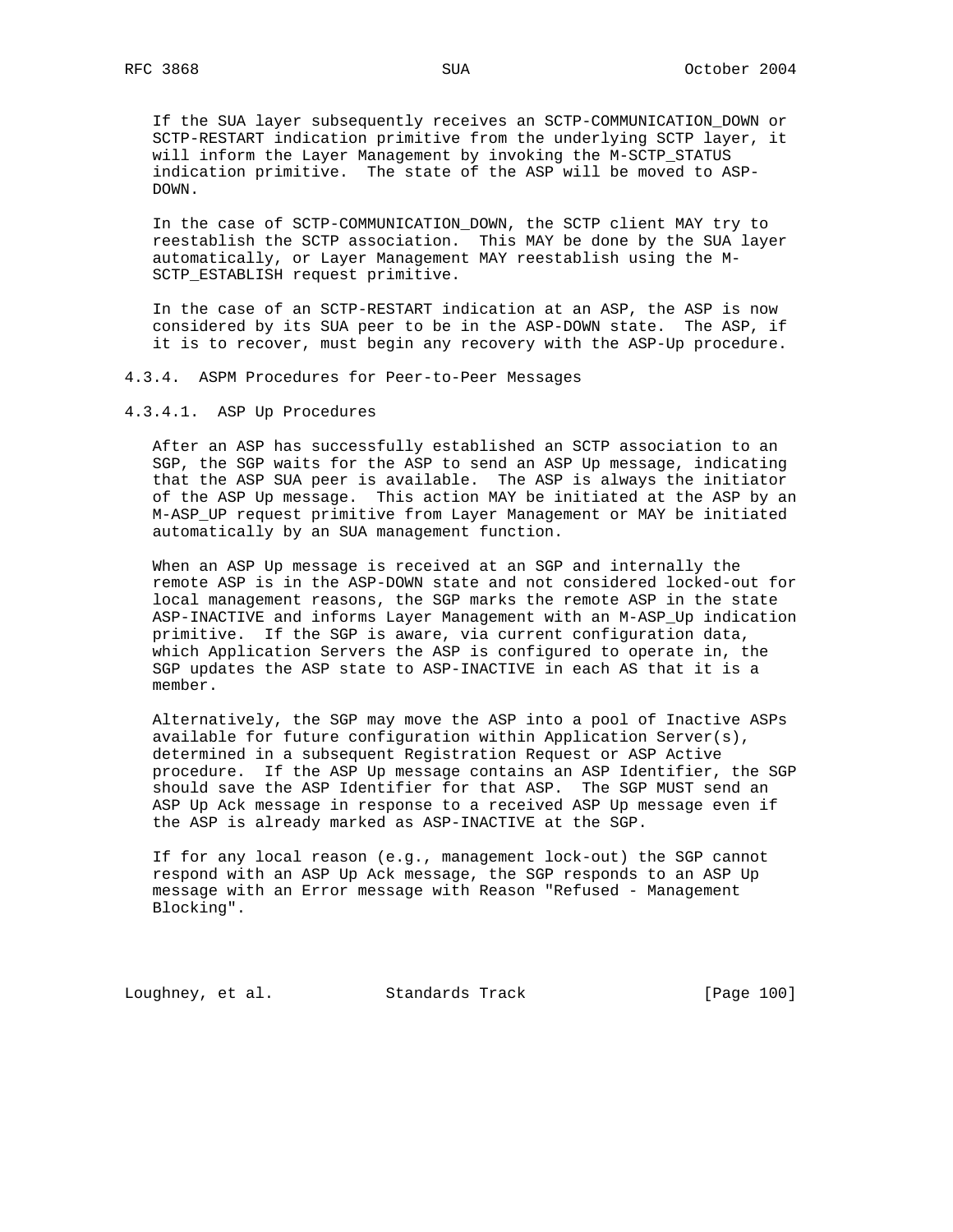At the ASP, the ASP Up Ack message received is not acknowledged. Layer Management is informed with an M-ASP\_UP confirm primitive.

 When the ASP sends an ASP Up message it starts timer T(ack). If the ASP does not receive a response to an ASP Up message within T(ack), the ASP MAY restart T(ack) and resend ASP Up messages until it receives an ASP Up Ack message. T(ack) is provisioned, with a default of 2 seconds. Alternatively, retransmission of ASP Up messages MAY be put under control of Layer Management. In this method, expiry of T(ack) results in an M-ASP\_UP confirm primitive carrying a negative indication.

 The ASP must wait for the ASP Up Ack message before sending any other SUA messages (e.g., ASP Active or REG REQ). If the SGP receives any other SUA messages before ASPUP message is received (other than ASPDN - see section 4.3.4.2), the SGP SHOULD discard them.

 If an ASP Up message is received and internally the remote ASP is in the ASP-ACTIVE state, an ASP Up Ack message is returned, as well as an Error message ("Unexpected Message), and the remote ASP state is changed to ASP-INACTIVE in all relevant Application Servers.

 If an ASP Up message is received and internally the remote ASP is already in the ASP-INACTIVE state, an ASP Up Ack message is returned and no further action is taken.

4.3.4.1.1. SUA Version Control

 If an ASP Up message with an unsupported version is received, the receiving end responds with an Error message, indicating the version the receiving node supports and notifies Layer Management.

 This is useful when protocol version upgrades are being performed in a network. A node upgraded to a newer version should support the older versions used on other nodes it is communicating with. Because ASPs initiate the ASP Up procedure it is assumed that the Error message would normally come from the SGP.

4.3.4.1.2. IPSP Considerations

 An IPSP may be considered in the ASP-INACTIVE state after and ASPUP or ASPUP Ack has been received from it. An IPSP can be considered in the ASP-DOWN state after an ASPDN or ASPDN Ack has been received from it. The IPSP may inform Layer Management of the change in state of the remote IPSP using M-ASP\_UP or M-ASP\_DN indication or confirmation primitives.

Loughney, et al. Standards Track [Page 101]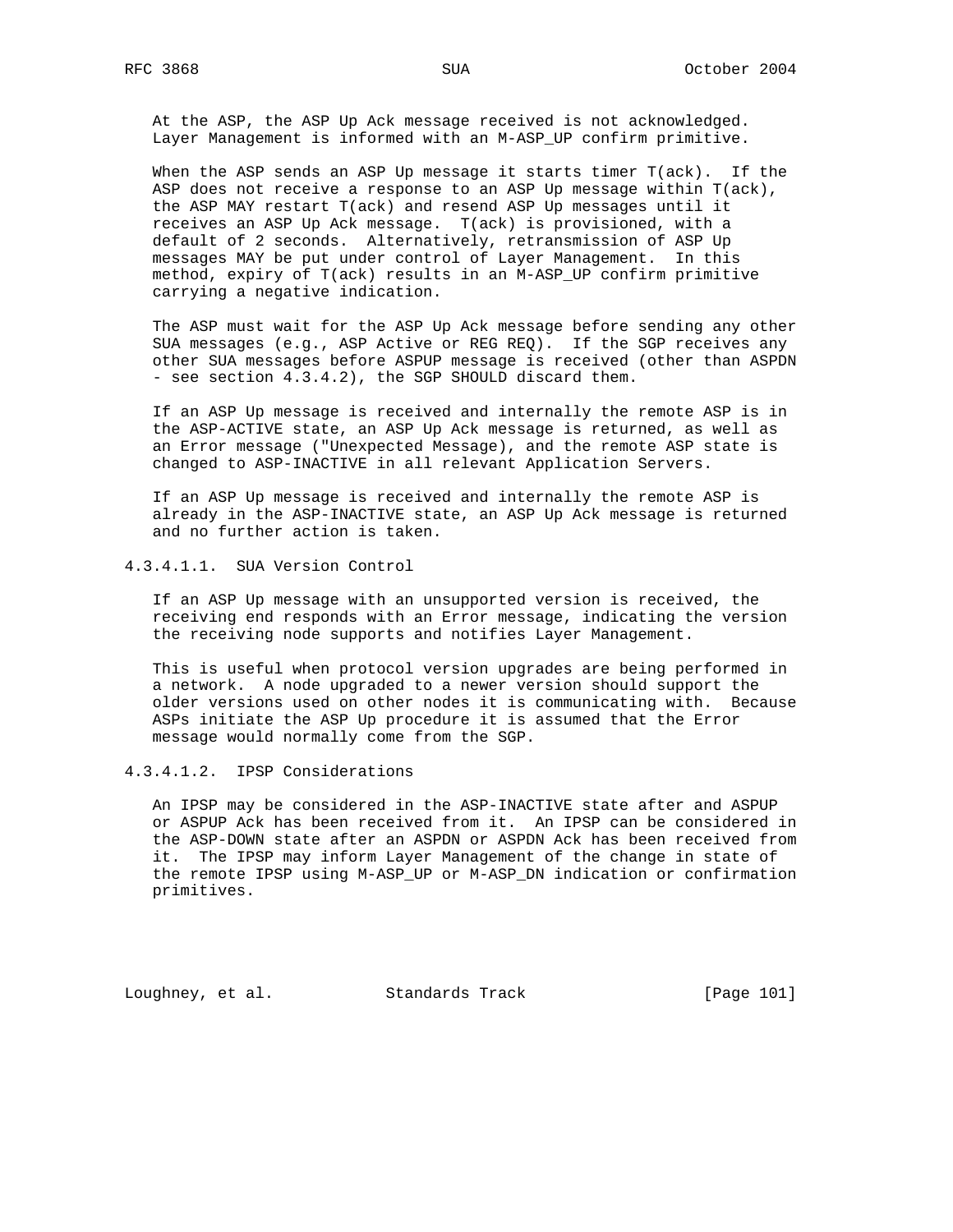Alternatively, when using IPSP DE model, an interchange of ASP Up messages from each end MUST be performed. Four messages are needed for completion.

 If for any local reason (e.g., management lock-out) and IPSP cannot respond to an ASP Up message with an ASP Up Ack message, it responds to an ASP Up message with an Error message with Reason "Refused - Management Blocking" and leaves the remote IPSP in the ASP-DOWN state.

### 4.3.4.2. ASP Down Procedures

 The ASP will send an ASP Down message to an SGP when the ASP wishes to be removed from service in all Application Servers that it is a member and no longer receive any Connectionless or Connection - Oriented, SSNM or ASPTM messages. This action MAY be initiated at the ASP by an M-ASP\_DOWN request primitive from Layer Management or MAY be initiated automatically by an SUA management function.

 Whether the ASP is permanently removed from any AS is a function of configuration management. In the case where the ASP previously used the Registration procedures (see Section 4.4.1) to register within Application Servers but has not deregistered from all of them prior to sending the ASP Down message, the SGP MUST consider the ASP as deregistered in all Application Servers that it is still a member.

 The SGP marks the ASP as ASP-DOWN, informs Layer Management with an M-ASP\_Down indication primitive, and returns an ASP Down Ack message to the ASP.

 The SGP MUST send an ASP Down Ack message in response to a received ASP Down message from the ASP even if the ASP is already marked as ASP-DOWN at the SGP.

 At the ASP, the ASP Down Ack message received is not acknowledged. Layer Management is informed with an M-ASP\_DOWN confirm primitive. If the ASP receives an ASP Down Ack without having sent an ASP Down message, the ASP should now consider itself as in the ASP-DOWN state. If the ASP was previously in the ASP-ACTIVE or ASP\_INACTIVE state, the ASP should then initiate procedures to return itself to its previous state.

 When the ASP sends an ASP Down message it starts timer T(ack). If the ASP does not receive a response to an ASP Down message within T(ack), the ASP MAY restart T(ack) and resend ASP Down messages until it receives an ASP Down Ack message. T(ack) is provisioned, with a default of 2 seconds. Alternatively, retransmission of ASP Down

Loughney, et al. Standards Track [Page 102]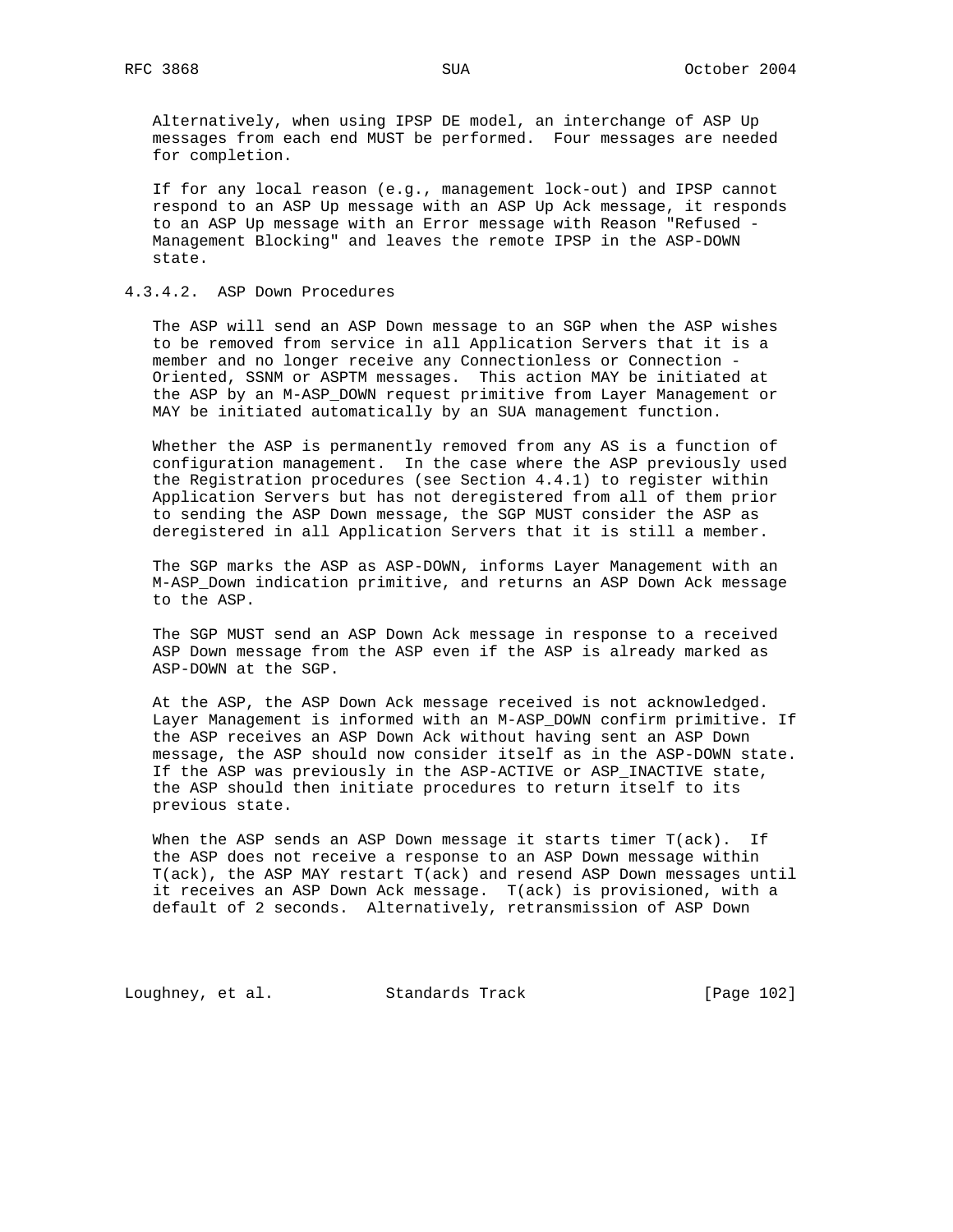messages MAY be put under control of Layer Management. In this method, expiry of T(ack) results in an M-ASP\_DOWN confirm primitive carrying a negative indication.

### 4.3.4.3. ASP Active Procedures

 Anytime after the ASP has received an ASP Up Ack message from the SGP or IPSP, the ASP MAY send an ASP Active message to the SGP indicating that the ASP is ready to start processing traffic. This action MAY be initiated at the ASP by an M-ASP\_ACTIVE request primitive from Layer Management or MAY be initiated automatically by an SUA management function. In the case where an ASP wishes to process the traffic for more than one Application Server across a common SCTP association, the ASP Active message(s) SHOULD contain a list of one or more Routing Contexts to indicate for which Application Servers the ASP Active message applies. It is not necessary for the ASP to include all Routing Contexts of interest in a single ASP Active message, thus requesting to become active in all Routing Contexts at the same time. Multiple ASP Active messages MAY be used to activate within the Application Servers independently, or in sets. In the case where an ASP Active message does not contain a Routing Context parameter, the receiver must know, via configuration data, which Application Server(s) the ASP is a member.

 For the Application Servers that the ASP can be successfully activated, the SGP or IPSP responds with one or more ASP Active Ack messages, including the associated Routing Context(s) and reflecting any Traffic Mode Type value present in the related ASP Active message. The Routing Context parameter MUST be included in the ASP Active Ack message(s) if the received ASP Active message contained any Routing Contexts. Depending on any Traffic Mode Type request in the ASP Active message, or local configuration data if there is no request, the SGP moves the ASP to the correct ASP traffic state within the associated Application Server(s). Layer Management is informed with an M-ASP\_Active indication. If the SGP or IPSP receives any Data messages before an ASP Active message is received, the SGP or IPSP MAY discard them. By sending an ASP Active Ack message, the SGP or IPSP is now ready to receive and send traffic for the related Routing Context(s). The ASP SHOULD NOT send Data or SSNM messages for the related Routing Context(s) before receiving an ASP Active Ack message, or it will risk message loss.

 Multiple ASP Active Ack messages MAY be used in response to an ASP Active message containing multiple Routing Contexts, allowing the SGP or IPSP to independently acknowledge the ASP Active message for different (sets of) Routing Contexts. The SGP or IPSP MUST send an Error message ("Invalid Routing Context") for each Routing Context value that cannot be successfully activated.

Loughney, et al. Standards Track [Page 103]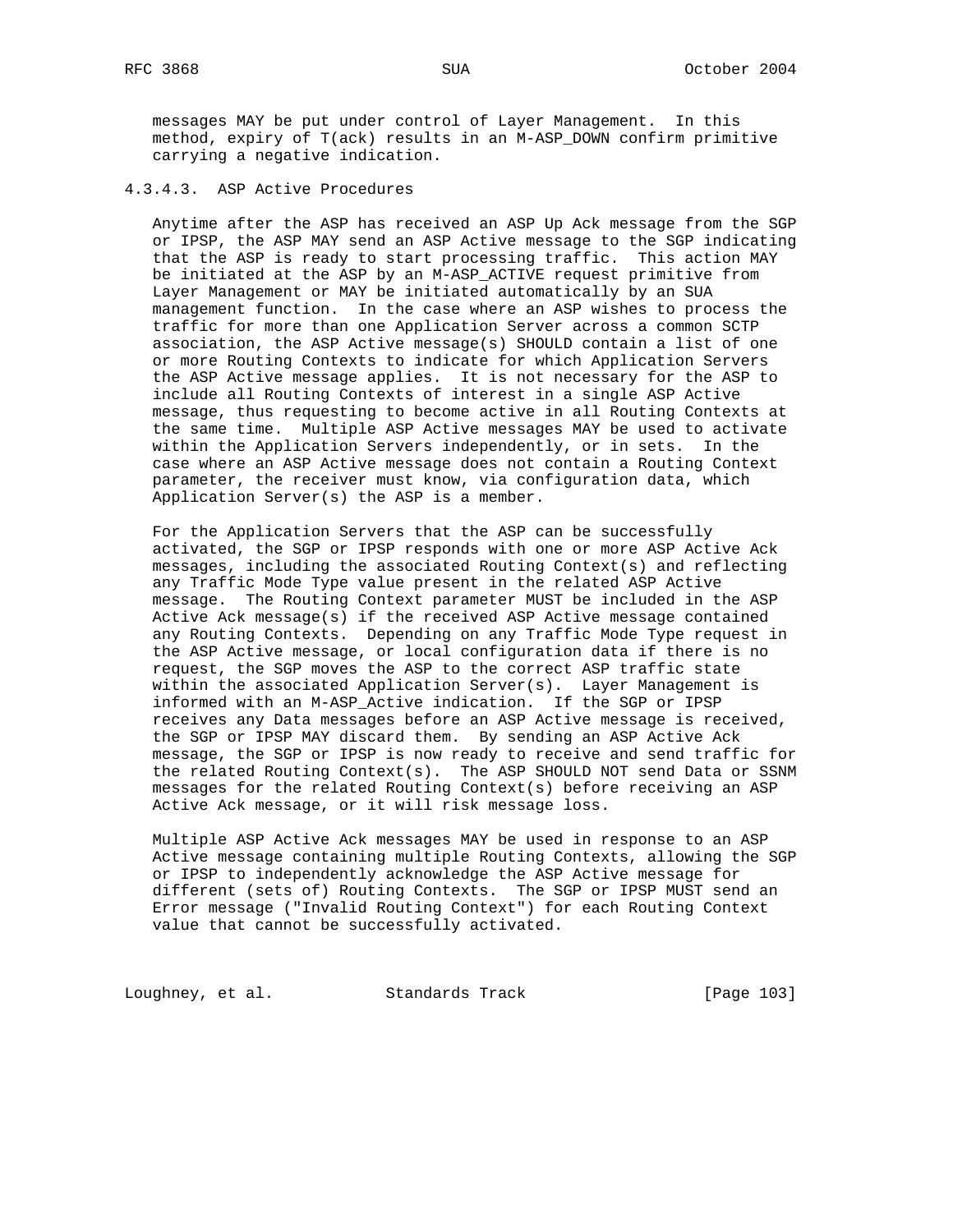In the case where an "out-of-the-blue" ASP Active message is received (i.e., the ASP has not registered with the SG or the SG has no static configuration data for the ASP), the message MAY be silently discarded.

 The SGP MUST send an ASP Active Ack message in response to a received ASP Active message from the ASP, if the ASP is already marked in the ASP-ACTIVE state at the SGP.

 At the ASP, the ASP Active Ack message received is not acknowledged. Layer Management is informed with an M-ASP\_ACTIVE confirm primitive. It is possible for the ASP to receive Data message(s) before the ASP Active Ack message as the ASP Active Ack and Data messages from an SG or IPSP may be sent on different SCTP streams. Message loss is possible, as the ASP does not consider itself in the ASP-ACTIVE state until reception of the ASP Active Ack message.

When the ASP sends an ASP Active message it starts timer T(ack). If the ASP does not receive a response to an ASP Active message within T(ack), the ASP MAY restart T(ack) and resend ASP Active messages until it receives an ASP Active Ack message. T(ack) is provisioned, with a default of 2 seconds. Alternatively, retransmission of ASP Active messages MAY be put under control of Layer Management. In this method, expiry of T(ack) results in an M-ASP\_ACTIVE confirm primitive carrying a negative indication.

 There are three modes of Application Server traffic handling in the SGP SUA layer: Override, Loadshare and Broadcast. When included, the Traffic Mode Type parameter in the ASP Active message indicates the traffic-handling mode to be used in a particular Application Server. If the SGP determines that the mode indicated in an ASP Active message is unsupported or incompatible with the mode currently configured for the AS, the SGP responds with an Error message ("Unsupported / Invalid Traffic Handling Mode"). If the traffic handling mode of the Application Server is not already known via configuration data, then the traffic-handling mode indicated in the first ASP Active message causing the transition of the Application Server state to AS-ACTIVE MAY be used to set the mode.

 In the case of an Override mode AS, reception of an ASP Active message at an SGP causes the (re)direction of all traffic for the AS to the ASP that sent the ASP Active message. Any previously active ASP in the AS is now considered to be in state ASP-INACTIVE and SHOULD no longer receive traffic from the SGP within the AS. The SGP or IPSP then MUST send a Notify message ("Alternate ASP Active") to the previously active ASP in the AS, and SHOULD stop traffic to/from

Loughney, et al. Standards Track [Page 104]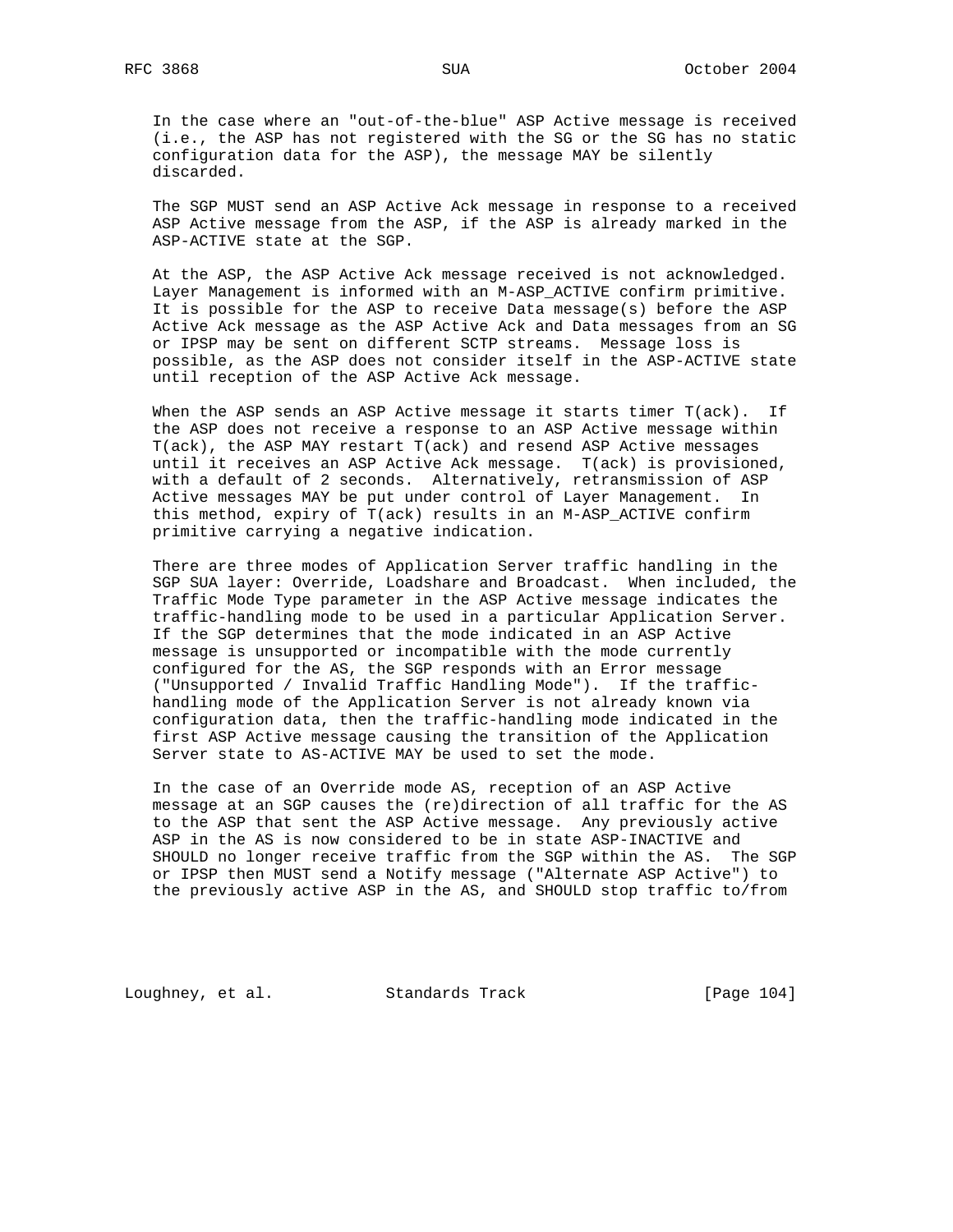that ASP. The ASP receiving this Notify MUST consider itself now in the ASP-INACTIVE state, if it is not already aware of this via inter-ASP communication with the Overriding ASP.

 In the case of a Loadshare mode AS, reception of an ASP Active message at an SGP or IPSP causes the direction of traffic to the ASP sending the ASP Active message, in addition to all the other ASPs that are currently active in the AS. The algorithm at the SGP for loadsharing traffic within an AS to all the active ASPs is implementation dependent. The algorithm could, for example, be round robin or based on information in the Data message (e.g., the SLS or SSN).

 An SGP or IPSP, upon reception of an ASP Active message for the first ASP in a Loadshare AS, MAY choose not to direct traffic to a newly active ASP until it determines that there are sufficient resources to handle the expected load (e.g., until there are "n" ASPs in state ASP-ACTIVE in the AS).

 All ASPs within a load-sharing mode AS must be able to process any Data message received for the AS, to accommodate any potential fail over or rebalancing of the offered load.

 In the case of a Broadcast mode AS, reception of an ASP Active message at an SGP or IPSP causes the direction of traffic to the ASP sending the ASP Active message, in addition to all the other ASPs that are currently active in the AS. The algorithm at the SGP for broadcasting traffic within an AS to all the active ASPs is a simple broadcast algorithm, where every message is sent to each of the active ASPs. An SGP or IPSP, upon reception of an ASP Active message for the first ASP in a Broadcast AS, MAY choose not to direct traffic to a newly active ASP until it determines that there are sufficient resources to handle the expected load (e.g., until there are "n" ASPs in state ASP-ACTIVE in the AS).

 Whenever an ASP in a Broadcast mode AS becomes ASP-ACTIVE, the SGP MUST tag the first DATA message broadcast in each traffic flow with a unique Correlation Id parameter. The purpose of this Correlation Id is to permit the newly active ASP to synchronize its processing of traffic in each traffic flow with the other ASPs in the broadcast group.

Loughney, et al. Standards Track [Page 105]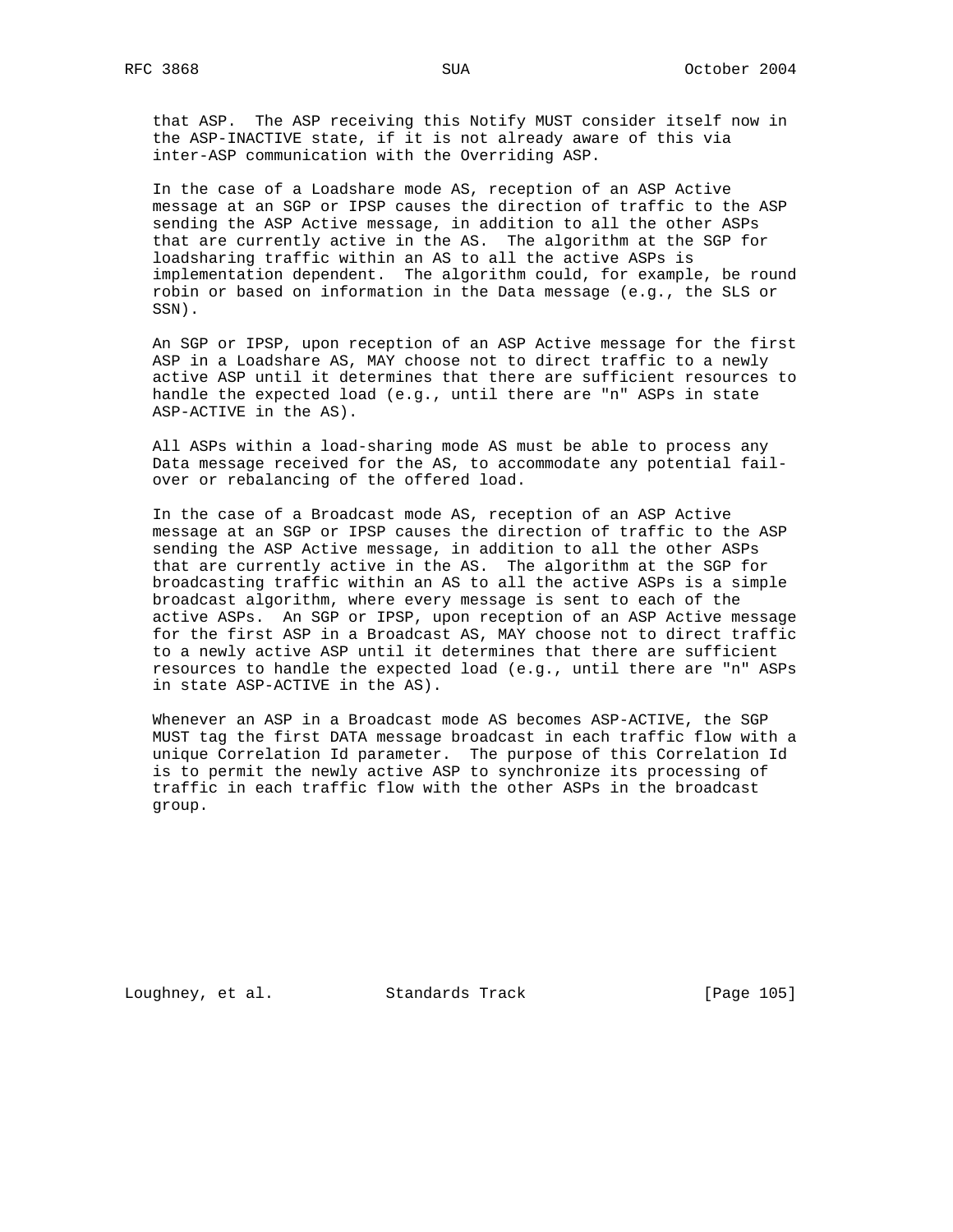## 4.3.4.3.1. IPSP Considerations

 Either of the IPSPs can initiate communication. When an IPSP receives an ASP Active, it should mark the peer as ASP-ACTIVE and return an ASP Active Ack message. An ASP receiving an ASP Active Ack message may mark the peer as ASP-Active, if it is not already in the ASP-ACTIVE state.

 Alternatively, when using IPSP DE model, an interchange of ASP Active messages from each end MUST be performed. Four messages are needed for completion.

## 4.3.4.4. ASP Inactive Procedures

 When an ASP wishes to withdraw from receiving traffic within an AS, or the ASP wants to initiate the process of deactivation, the ASP sends an ASP Inactive message to the SGP or IPSP.

 An ASP Inactive message MUST be always responded by the peer (although other messages may be sent in the middle):

- If the corresponding RK is registered (statically or dynamically), the peer should respond with an ASP Inactive Ack message.
- If the RK is not registered, or the RC information is not valid, the peer must respond with an ERROR message with Error Code = "Invalid Routing Context".
- If the RC is missing and its specification is needed according to the used configuration, the peer must respond with an ERROR message with Error Code = "No Configured AS for ASP".

 The action of sending the ASP Inactive message MAY be initiated at the ASP by an M-ASP\_INACTIVE request primitive from Layer Management or MAY be initiated automatically by an SUA management function. In the case where an ASP is processing the traffic for more than one Application Server across a common SCTP association, the ASP Inactive message contains one or more Routing Contexts to indicate for which Application Servers the ASP Inactive message applies.

 In the case where an ASP Inactive message does not contain a Routing Context parameter, the receiver must know, via configuration data, which Application Servers the ASP is a member and move the ASP to the ASP-INACTIVE state in each all Application Servers.

 In the case of an Override mode AS, where another ASP has already taken over the traffic within the AS with an ASP Active ("Override") message, the ASP that sends the ASP Inactive message is already

Loughney, et al. Standards Track [Page 106]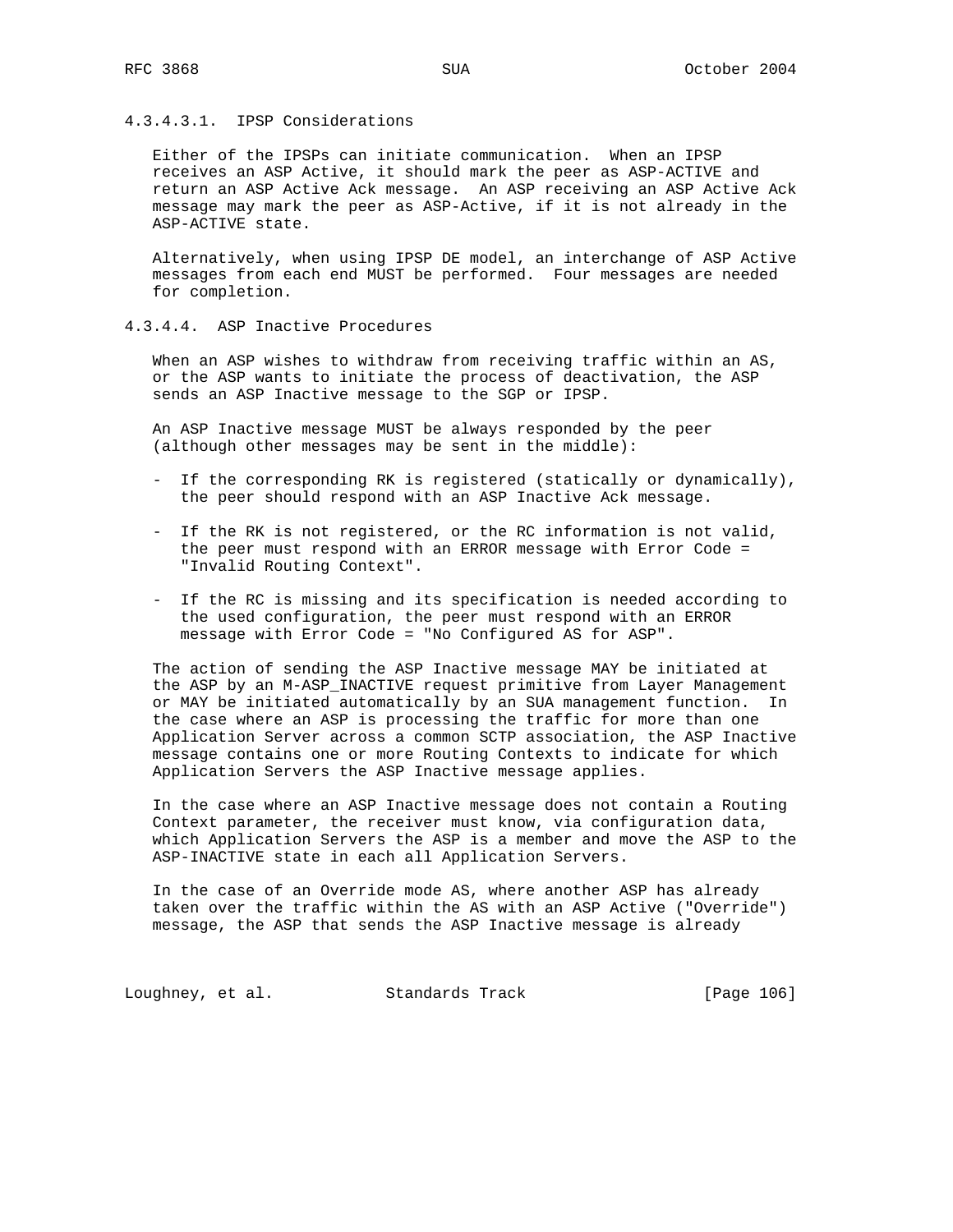considered by the SGP to be in state ASP-INACTIVE. An ASP Inactive Ack message is sent to the ASP, after ensuring that all traffic is stopped to the ASP.

 In the case of a Loadshare mode AS, the SGP moves the ASP to the ASP-INACTIVE state and the AS traffic is reallocated across the remaining ASPs in the state ASP-ACTIVE, as per the loadsharing algorithm currently used within the AS. A Notify message ("Insufficient ASP resources active in AS") MAY be sent to all inactive ASPs, if required. An ASP Inactive Ack message is sent to the ASP after all traffic is halted and Layer Management is informed with an M-ASP\_INACTIVE indication primitive.

 In the case of a Broadcast mode AS, the SGP moves the ASP to the ASP-INACTIVE state and the AS traffic is broadcast only to the remaining ASPs in the state ASP-ACTIVE. A Notify message ("Insufficient ASP resources active in AS") MAY be sent to all inactive ASPs, if required. An ASP Inactive Ack message is sent to the ASP after all traffic is halted and Layer Management is informed with an M-ASP\_INACTIVE indication primitive.

 Multiple ASP Inactive Ack messages MAY be used in response to an ASP Inactive message containing multiple Routing Contexts, allowing the SGP or IPSP to independently acknowledge for different (sets of) Routing Contexts. The SGP or IPSP sends an Error message ("Invalid Routing Context") message for each invalid or not configured Routing Context value in a received ASP Inactive message.

 The SGP MUST send an ASP Inactive Ack message in response to a received ASP Inactive message from the ASP and the ASP is already marked as ASP-INACTIVE at the SGP.

 At the ASP, the ASP Inactive Ack message received is not acknowledged. Layer Management is informed with an M-ASP\_INACTIVE confirm primitive. If the ASP receives an ASP Inactive Ack without having sent an ASP Inactive message, the ASP should now consider itself as in the ASP-INACTIVE state. If the ASP was previously in the ASP-ACTIVE state, the ASP should then initiate procedures to return itself to its previous state. When the ASP sends an ASP Inactive message it starts timer T(ack). If the ASP does not receive a response to an ASP Inactive message within T(ack), the ASP MAY restart T(ack) and resend ASP Inactive messages until it receives an ASP Inactive Ack message. T(ack) is provisioned, with a default of 2 seconds. Alternatively, retransmission of ASP Inactive messages MAY be put under control of Layer Management. In this method, expiry of T(ack) results in a M-ASP\_Inactive confirm primitive carrying a negative indication.

Loughney, et al. Standards Track [Page 107]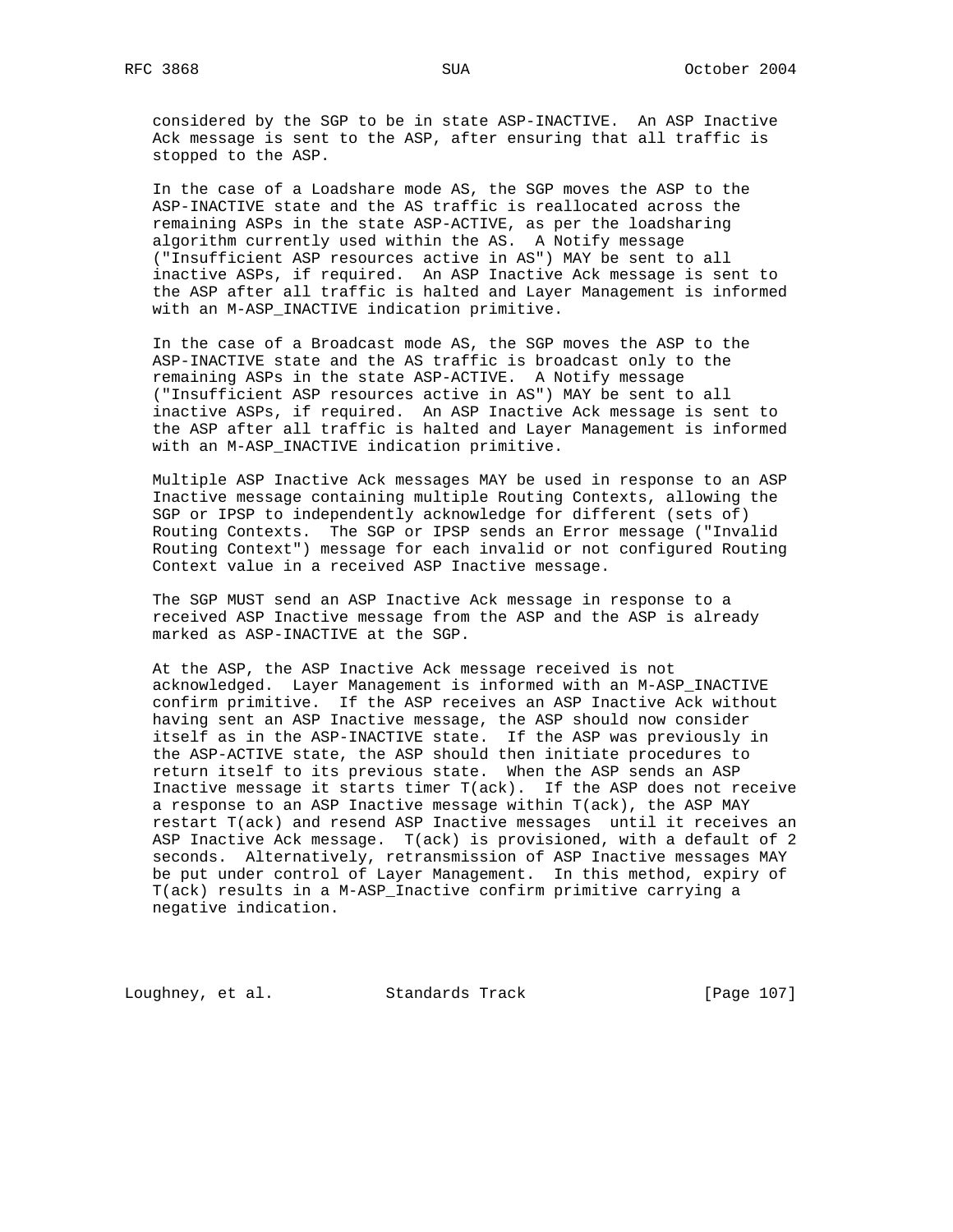If no other ASPs in the Application Server are in the state ASP- ACTIVE, the SGP MUST send a Notify message ("AS-Pending") to all of the ASPs in the AS which are in the state ASP-INACTIVE. The SGP SHOULD start buffering the incoming messages for  $T(r)$  seconds, after which messages MAY be discarded.  $T(r)$  is configurable by the network operator. If the SGP receives an ASP Active message from an ASP in the AS before expiry of  $T(r)$ , the buffered traffic is directed to that ASP and the timer is cancelled. If  $T(r)$  expires, the AS is moved to the AS-INACTIVE state.

#### 4.3.4.4.1. IPSP Considerations

 An IPSP may be considered in the ASP-INACTIVE state by a remote IPSP after an ASP Inactive or ASP Inactive Ack message has been received from it.

 Alternatively, when using IPSP DE model, an interchange of ASP Inactive messages from each end MUST be performed. Four messages are needed for completion.

### 4.3.4.5. Notify Procedures

 A Notify message reflecting a change in the AS state MUST be sent to all ASPs in the AS, except those in the ASP-DOWN state, with appropriate Status Information and any ASP Identifier of the failed ASP. At the ASP, Layer Management is informed with an M-NOTIFY indication primitive. The Notify message must be sent whether the AS state change was a result of an ASP failure or reception of an ASP State management (ASPSM) / ASP Traffic Management (ASPTM) message. In the second case, the Notify message MUST be sent after any ASP State or Traffic Management related acknowledgement messages (e.g., ASP Up Ack, ASP Down Ack, ASP Active Ack, or ASP Inactive Ack).

 In the case where a Notify ("AS-PENDING") message is sent by an SGP that now has no ASPs active to service the traffic, or where a Notify ("Insufficient ASP resources active in AS") message MUST be sent in the Loadshare or Broadcast mode, the Notify message does not explicitly compel the ASP(s) receiving the message to become active. The ASPs remain in control of what (and when) traffic action is taken.

 In the case where a Notify message does not contain a Routing Context parameter, the receiver must know, via configuration data, of which Application Servers the ASP is a member and take the appropriate action in each AS.

Loughney, et al. Standards Track [Page 108]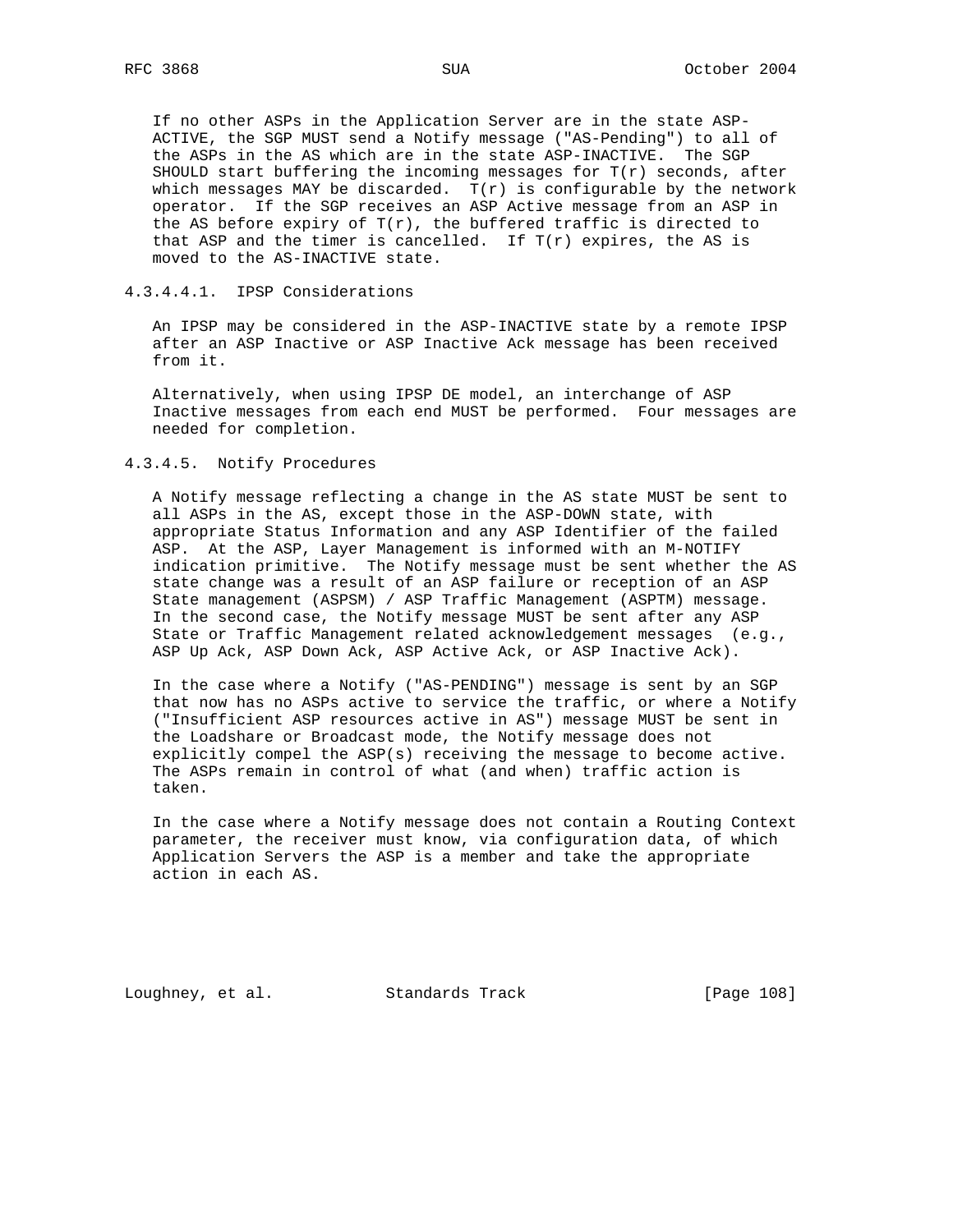4.3.4.5.1. IPSP Considerations (NTFY)

 Notify works in the same manner as in the SG-AS case. One of the IPSPs can send this message to any remote IPSP that is not in the ASP-DOWN state.

4.3.4.6. Heartbeat Procedures

 The optional Heartbeat procedures MAY be used when operating over transport layers that do not have their own heartbeat mechanism for detecting loss of the transport association (i.e., other than SCTP).

 Either SUA peer may optionally send Heartbeat messages periodically, subject to a provisioned timer T(beat). Upon receiving a Heartbeat message, the SUA peer MUST respond with a Heartbeat Ack message.

 If no Heartbeat Ack message (or any other SUA message) is received from the SUA peer within 2\*T(beat), the remote SUA peer is considered unavailable. Transmission of Heartbeat messages is stopped and the signalling process SHOULD attempt to reestablish communication if it is configured as the client for the disconnected SUA peer.

 The Heartbeat message may optionally contain an opaque Heartbeat Data parameter that MUST be echoed back unchanged in the related Heartbeat Ack message. The sender, upon examining the contents of the returned Heartbeat Ack message, MAY choose to consider the remote SUA peer as unavailable. The contents/format of the Heartbeat Data parameter is implementation-dependent and only of local interest to the original sender. The contents may be used, for example, to support a Heartbeat sequence algorithm (to detect missing Heartbeats), and/or a timestamp mechanism (to evaluate delays).

 Note: Heartbeat related events are not shown in Figure 2 "ASP state transition diagram".

- 4.4. Routing Key Management Procedures
- 4.4.1. Registration

 An ASP MAY dynamically register with an SGP as an ASP within an Application Server using the REG REQ message. A Routing Key parameter in the REG REQ message specifies the parameters associated with the Routing Key.

 The SGP examines the contents of the received Routing Key parameter and compares it with the currently provisioned Routing Keys. If the received Routing Key matches an existing SGP Routing Key entry, and the ASP is not currently included in the list of ASPs for the related

Loughney, et al. Standards Track [Page 109]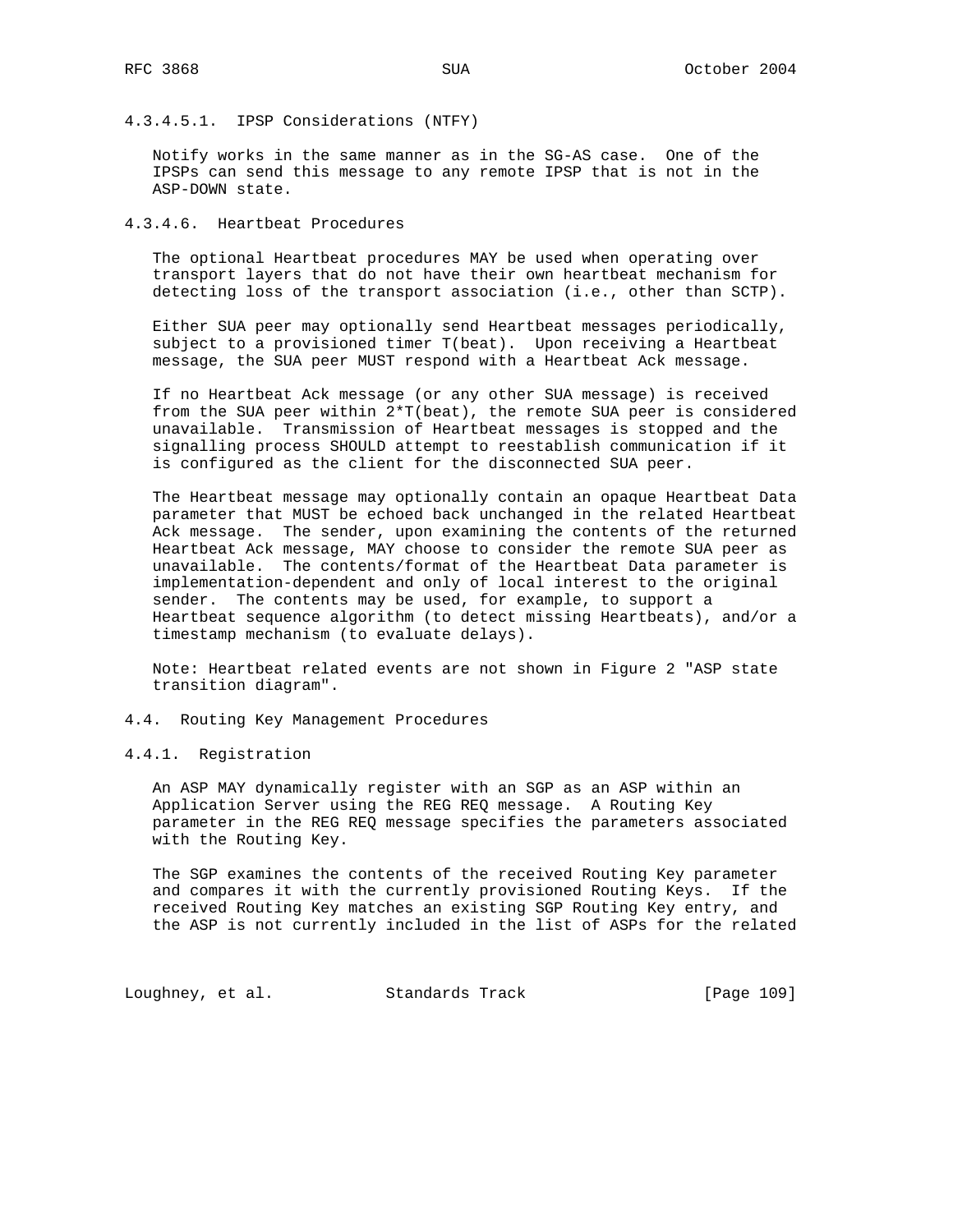Application Server, the SGP MAY authorize the ASP to be added to the AS. Or, if the Routing Key does not currently exist and the received Routing Key data is valid and unique, an SGP supporting dynamic configuration MAY authorize the creation of a new Routing Key and related Application Server and add the ASP to the new AS. In either case, the SGP returns a Registration Response message to the ASP, containing the same Local-RK-Identifier as provided in the initial request, and a Registration Result "Successfully Registered". A unique Routing Context value assigned to the SGP Routing Key is included. The method of Routing Context value assignment at the SGP is implementation dependent but must be guaranteed to be unique for each Application Server or Routing Key supported by the SGP. If the SGP determines that the received Routing Key data is invalid, or contains invalid parameter values, the SGP returns a Registration Response message to the ASP, containing a Registration Result "Error - Invalid Routing Key", "Error - Invalid DPC", "Error - Invalid Network Appearance" as appropriate.

 If the SGP does not support the registration procedure, the SGP returns an Error message to the ASP, with an error code of "Unsupported Message Type".

 If the SGP determines that a unique Routing Key cannot be created, the SGP returns a Registration Response message to the ASP, with a Registration Status of "Error - Cannot Support Unique Routing". An incoming signalling message received at an SGP should not match against more than one Routing Key.

 If the SGP does not authorize the registration request, the SGP returns a REG RSP message to the ASP containing the Registration Result "Error - Permission Denied".

 If an SGP determines that a received Routing Key does not currently exist and the SGP does not support dynamic configuration, the SGP returns a Registration Response message to the ASP, containing a Registration Result "Error - Routing Key not Currently Provisioned".

 If an SGP determines that a received Routing Key does not currently exist and the SGP supports dynamic configuration but does not have the capacity to add new Routing Key and Application Server entries, the SGP returns a Registration Response message to the ASP, containing a Registration Result "Error - Insufficient Resources".

 If an SGP determines that one or more of the Routing Key parameters are not supported for the purpose of creating new Routing Key entries, the SGP returns a Registration Response message to the ASP,

Loughney, et al. Standards Track [Page 110]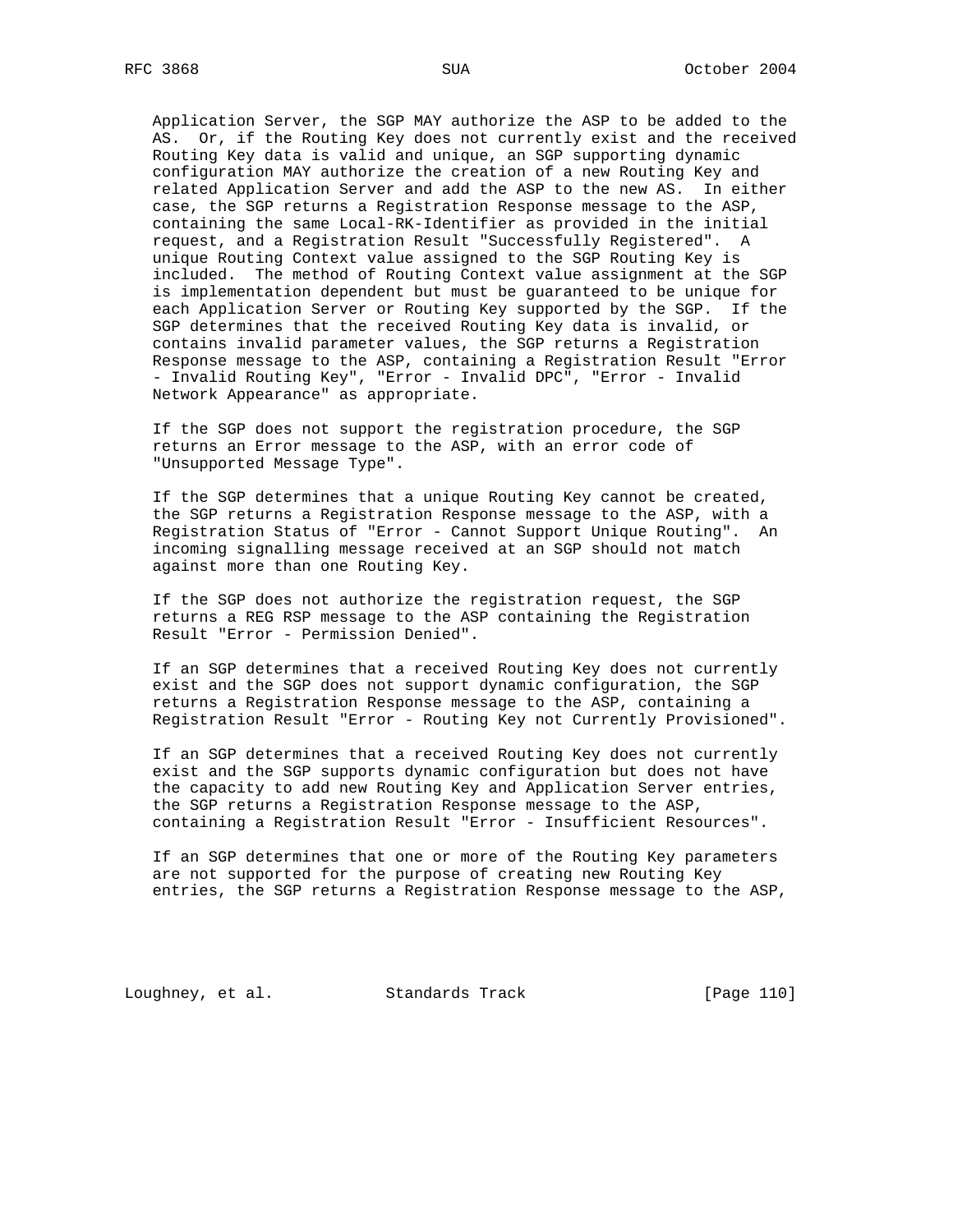containing a Registration Result "Error - Unsupported RK parameter field". This result MAY be used if, for example, the SGP does not support RK Address parameter.

 A Registration Response "Error - Unsupported Traffic Handling Mode" is returned if the Routing Key in the REG REQ contains a Traffic Handling Mode that is inconsistent with the presently configured mode for the matching Application Server.

 An ASP MAY register multiple Routing Keys at once by including a number of Routing Key parameters in a single REG REQ message. The SGP MAY respond to each registration request in a single REG RSP message, indicating the success or failure result for each Routing Key in a separate Registration Result parameter. Alternatively the SGP MAY respond with multiple REG RSP messages, each with one or more Registration Result parameters. The ASP uses the Local-RK-Identifier parameter to correlate the requests with the responses.

 An ASP MAY modify an existing Routing Key by including a Routing Context parameter in the REG REQ. If the SGP determines that the Routing Context applies to an existing Routing Key, the SG MAY adjust the existing Routing Key to match the new information provided in the Routing Key parameter. A Registration Response "Routing Key Change Refused" is returned if the SGP does not accept the modification of the Routing Key.

 Upon successful registration of an ASP in an AS, the SGP can now send related SS7 Signalling Network Management messaging, if this did not previously start upon the ASP transitioning to state ASP-INACTIVE.

### 4.4.2. Deregistration

 An ASP MAY dynamically deregister with an SGP as an ASP within an Application Server using the DEREG REQ message. A Routing Context parameter in the DEREG REQ message specifies which Routing Keys to deregister. An ASP SHOULD move to the ASP-INACTIVE state for an Application Server before attempting to deregister the Routing Key (i.e., deregister after receiving an ASP Inactive Ack). Also, an ASP SHOULD deregister from all Application Servers that it is a member before attempting to move to the ASP-Down state.

 The SGP examines the contents of the received Routing Context parameter and validates that the ASP is currently registered in the Application Server(s) related to the included Routing Context(s). If validated, the ASP is deregistered as an ASP in the related Application Server.

Loughney, et al. Standards Track [Page 111]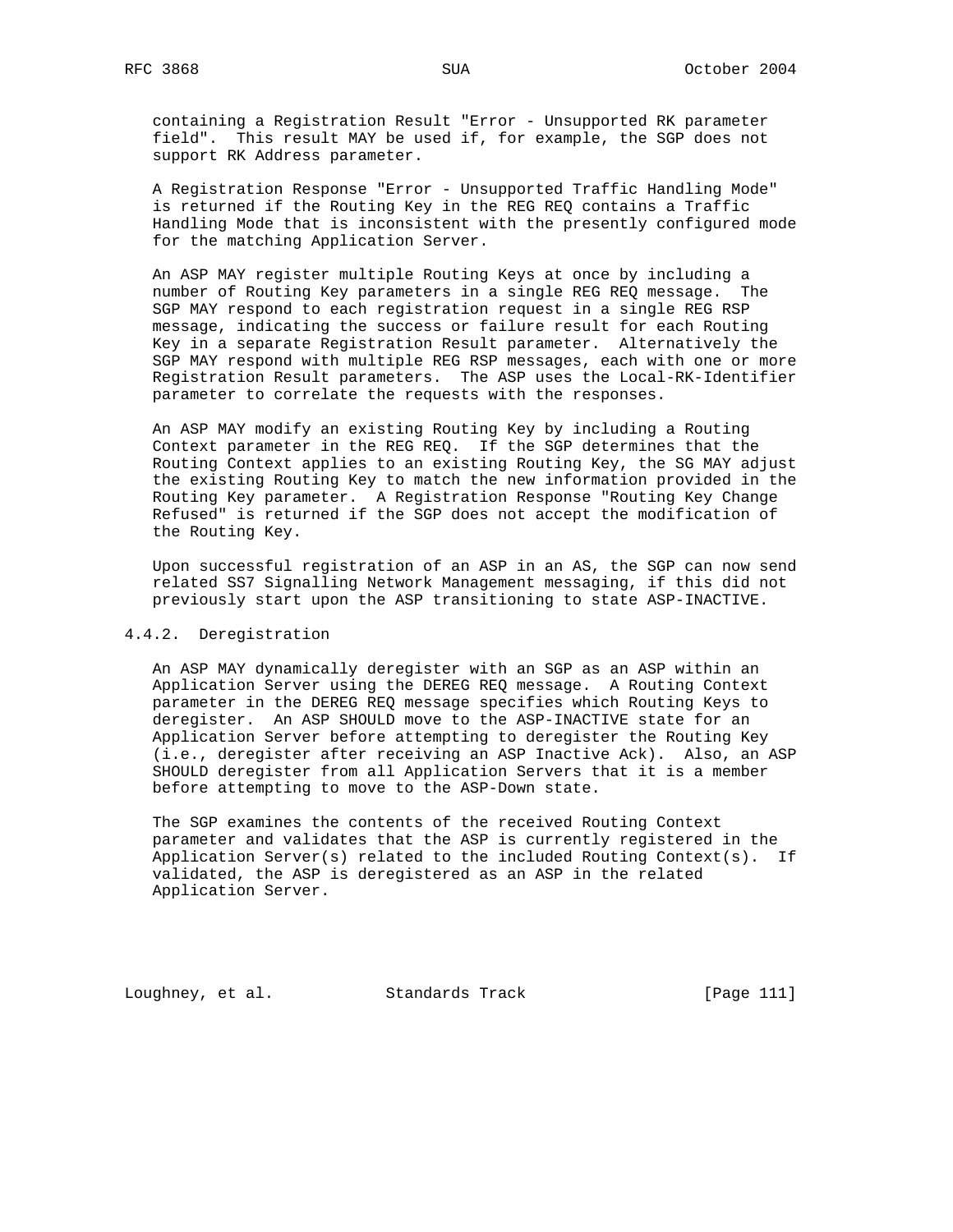The deregistration procedure does not necessarily imply the deletion of Routing Key and Application Server configuration data at the SGP. Other ASPs may continue to be associated with the Application Server, in which case the Routing Key data SHOULD NOT be deleted. If a Deregistration results in no more ASPs in an Application Server, an SGP MAY delete the Routing Key data.

 The SGP acknowledges the deregistration request by returning a DEREG RSP message to the requesting ASP. The result of the deregistration is found in the Deregistration Result parameter, indicating success or failure with cause.

 An ASP MAY deregister multiple Routing Contexts at once by including a number of Routing Contexts in a single DEREG REQ message. The SGP MAY respond to each deregistration request in a single DEREG RSP message, indicating the success or failure result for each Routing Context in a separate Deregistration Result parameter.

4.4.3. IPSP Considerations (REG/DEREG)

 The Registration/Deregistration procedures work in the IPSP cases in the same way as in AS-SG cases. An IPSP may register an RK in the remote IPSP. An IPSP is responsible for deregistering the RKs that it has registered.

- 4.5. Availability and/or Congestion Status of SS7 Destination Support
- 4.5.1. At an SGP

 On receiving a N-STATE, N-PCSTATE and N-INFORM indication primitive from the nodal interworking function at an SGP, the SGP SUA layer will send a corresponding SS7 Signalling Network Management (SNM) DUNA, DAVA, SCON, or DUPU message (see Section 3.4) to the SUA peers at concerned ASPs. The SUA layer must fill in various fields of the SNM messages consistently with the information received in the primitives.

 The SGP SUA layer determines the set of concerned ASPs to be informed based on the specific SS7 network for which the primitive indication is relevant. In this way, all ASPs configured to send/receive traffic within a particular network appearance are informed. If the SGP operates within a single SS7 network appearance, then all ASPs are informed.

 DUNA, DAVA, SCON, and DRST messages are sent sequentially and processed at the receiver in the order sent. SCTP stream 0 SHOULD NOT be used. The Unordered bit in the SCTP DATA chunk MAY be used for the SCON message.

Loughney, et al. Standards Track [Page 112]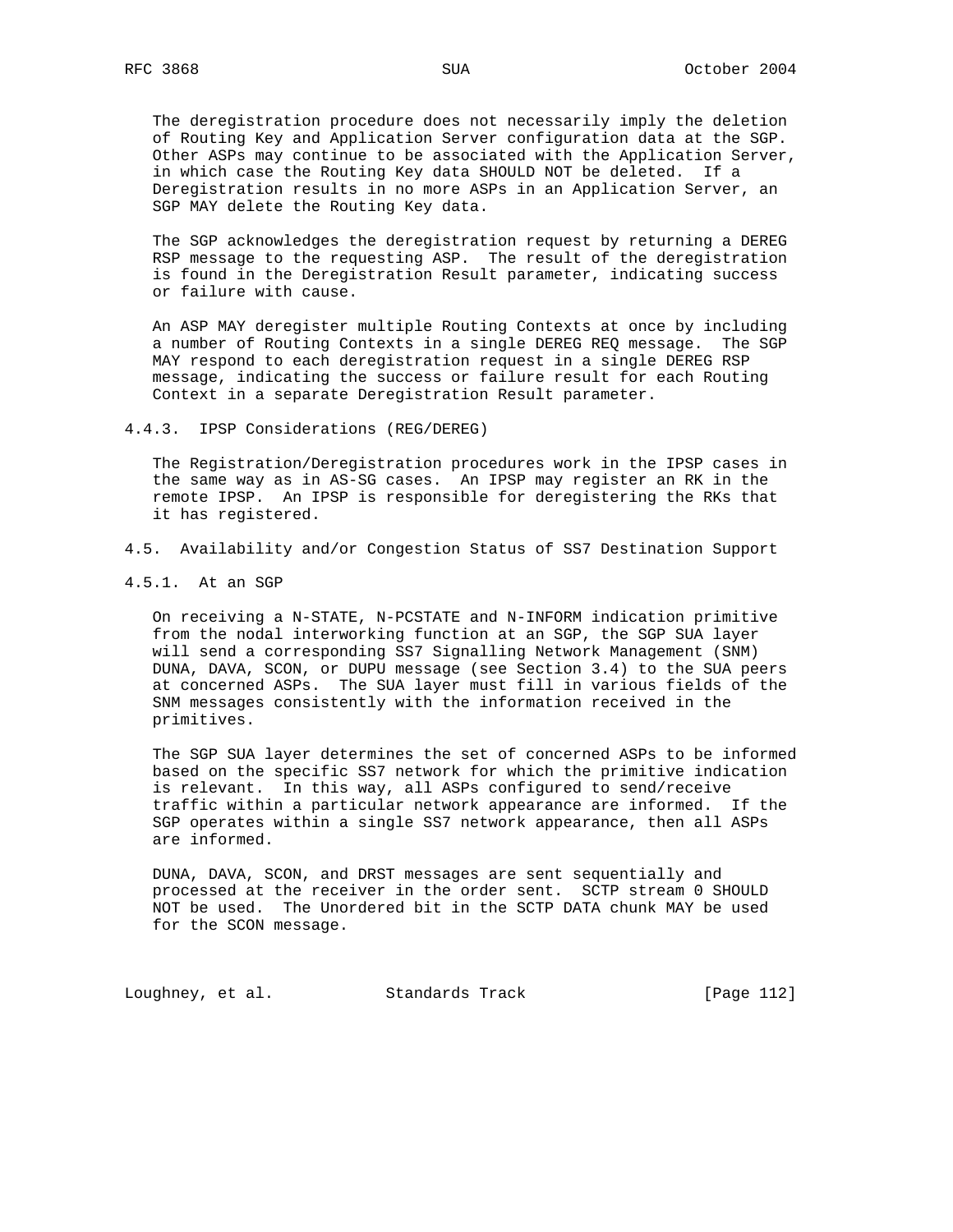Sequencing is not required for the DUPU or DAUD messages, which MAY be sent unordered. SCTP stream 0 is used, with optional use of the Unordered bit in the SCTP DATA chunk.

# 4.5.2. At an ASP

#### 4.5.2.1. Single SG Configurations

 At an ASP, upon receiving an SS7 Signalling Network Management (SSNM) message from the remote SUA Peer, the SUA layer invokes the appropriate primitive indications to the resident SUA-Users. Local management is informed.

 In the case where a local event has caused the unavailability or congestion status of SS7 destinations, the SUA layer at the ASP SHOULD pass up appropriate indications in the primitives to the SUA User, as though equivalent SSNM messages were received. For example, the loss of an SCTP association to an SGP may cause the unavailability of a set of SS7 destinations. N-PCSTATE indication primitives to the SUA User are appropriate.

 Implementation Note: To accomplish this, the SUA layer at an ASP maintains the status of routes via the SG.

### 4.5.2.2. Multiple SG Configurations

 At an ASP, upon receiving a Signalling Network Management message from the remote SUA Peer, the SUA layer updates the status of the affected route(s) via the originating SG and determines, whether or not the overall availability or congestion status of the effected destination(s) has changed. If so, the SUA layer invokes the appropriate primitive indications to the resident SUA-Users. Local management is informed.

### 4.5.3. ASP Auditing

 An ASP may optionally initiate an audit procedure to inquire of an SGP the availability and, if the national congestion method with multiple congestion levels and message priorities is used, congestion status of an SS7 destination or set of destinations. A Destination Audit (DAUD) message is sent from the ASP to the SGP requesting the current availability and congestion status of one or more SS7 destinations or subsystems.

 The DAUD message MAY be sent unordered. The ASP MAY send the DAUD in the following cases:

Loughney, et al. Standards Track [Page 113]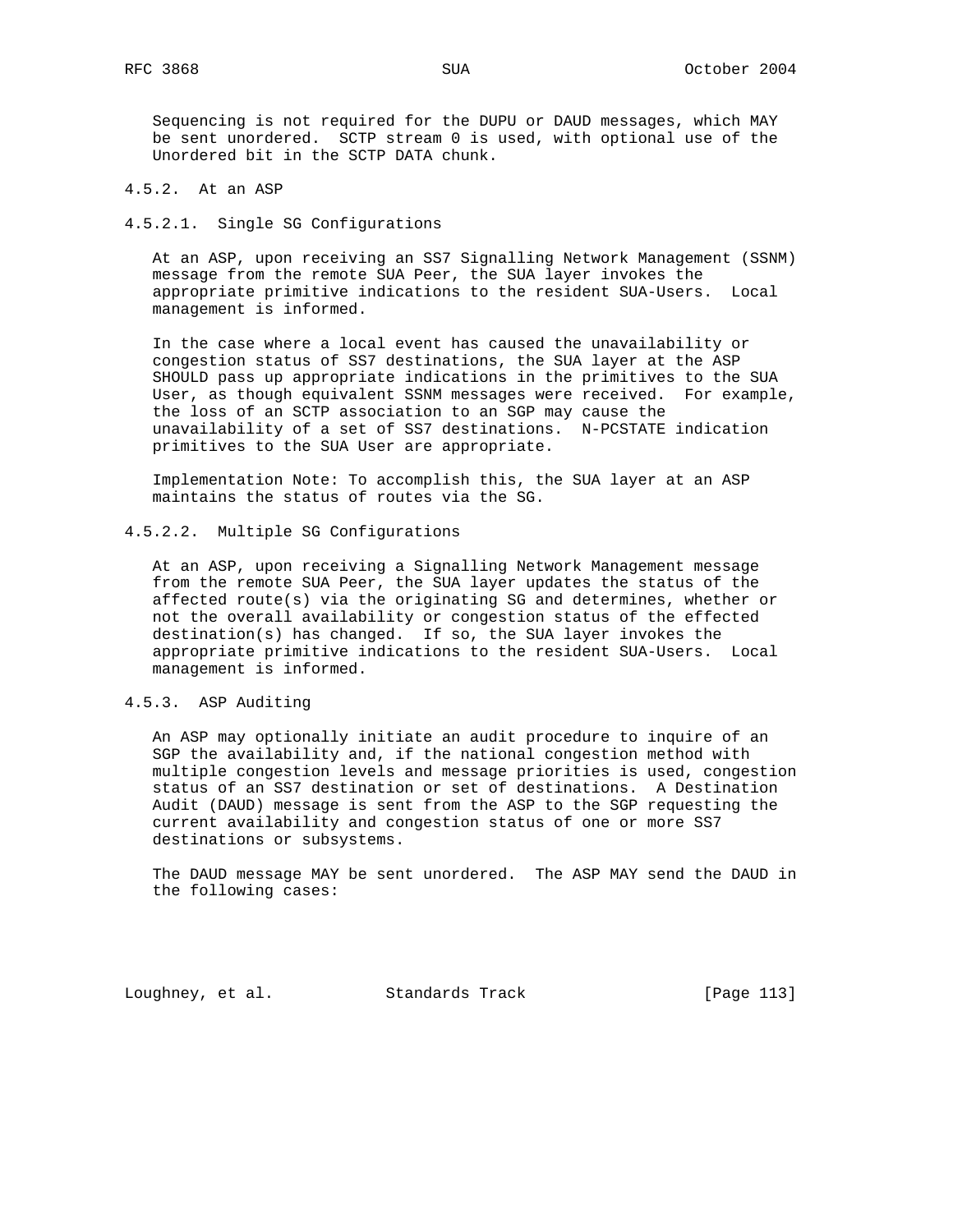- Periodic. A Timer originally set upon reception of a DUNA, SCON or DRST message has expired without a subsequent DAVA, DUNA, SCON or DRST message updating the availability/congestion status of the affected Destination Point Code. The Timer is reset upon issuing a DAUD. In this case the DAUD is sent to the SGP that originally sent the SSNM message.
- Isolation. The ASP is newly ASP-ACTIVE or has been isolated from an SGP for an extended period. The ASP MAY request the availability/congestion status of one or more SS7 destinations to which it expects to communicate.

Implementation Note:

 In the first of the cases above, the auditing procedure must not be invoked for the case of a received SCON message containing a congestion level value of "no congestion" or undefined" (i.e., congestion Level = "0"). This is because the value indicates either congestion abatement or that the ITU MTP3 international congestion method is being used. In the international congestion method, the MTP3 layer at the SGP does not maintain the congestion status of any destinations and therefore the SGP cannot provide any congestion information in response to the DAUD. For the same reason, in the second of the cases above a DAUD message cannot reveal any congested destination(s).

 The SGP SHOULD respond to a DAUD message with the availability and congestion status of the subsystem. The status of each SS7 destination or subsystem requested is indicated in a DUNA message (if unavailable), a DAVA message (if available), or a DRST (if restricted and the SGP supports this feature). If the SS7 destination or subsystem is available and congested, the SGP responds with an SCON message in addition to the DAVA message. If the SS7 destination or subsystem is restricted and congested, the SGP responds with an SCON message in addition to the DRST. If the SGP has no information on the availability / congestion status of the SS7 destination or subsystem, the SGP responds with a DUNA message, as it has no routing information to allow it to route traffic to this destination or subsystem.

 An SG MAY refuse to provide the availability or congestion status of a destination or subsystem if, for example, the ASP is not authorized to know the status of the destination or subsystem. The SG MAY respond with an Error Message (Error Code = "Destination Status Unknown") or Error Message (Error Code = "Subsystem Status Unknown").

Loughney, et al. Standards Track [Page 114]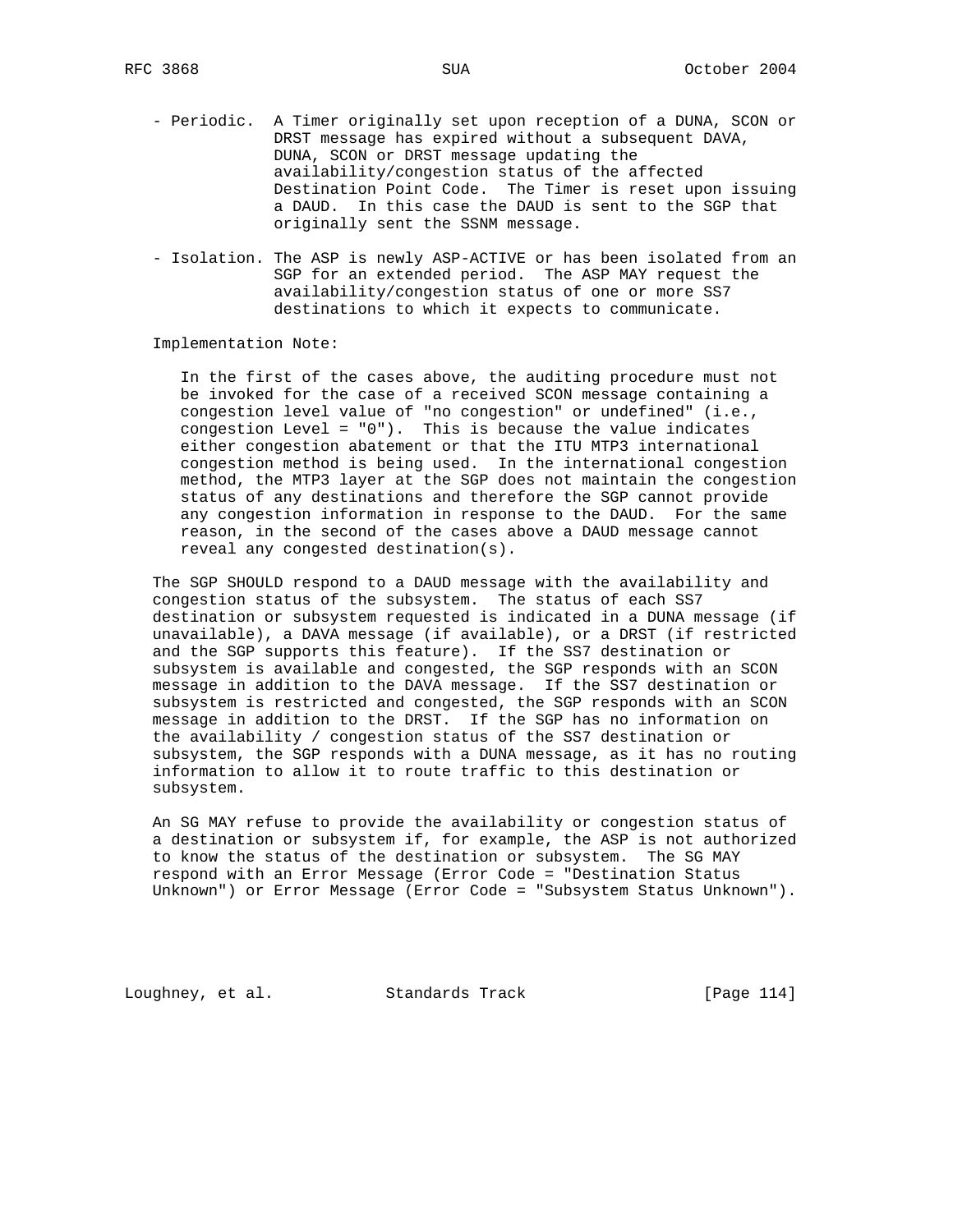## 4.6. MTP3 Restart

 In the case where the MTP3 in the SG undergoes an MTP restart, event communication SHOULD be handled as follows:

 When the SG discovers SS7 network isolation, the SGPs send an indication to all concerned available ASPs (i.e., ASPs in the ASP- ACTIVE state) using DUNA messages for the concerned destinations. When the SG has completed the MTP Restart procedure, the SUA layer at the SGPs inform all concerned ASPs in the ASP-ACTIVE state of any available/restricted SS7 destinations using the DAVA/DRST message. No message is necessary for those destinations still unavailable after the restart procedure.

 When the SUA layer at an ASP receives a DUNA message indicating SS7 destination unavailability at an SG, SCCP Users will receive an N- PCSTATE indication and will stop any affected traffic to this destination. When the SUA receives a DAVA/DRST message, SCCP Users will receive an N-PCSTATE indication and can resume traffic to the newly available SS7 destination via this SGP, provided the ASP is in the ASP-ACTIVE state toward this SGP.

 The ASP MAY choose to audit the availability of unavailable destinations by sending DAUD messages. This would be for example the case when an AS becomes active at an ASP and does not have current destination statuses. If MTP restart is in progress at the SG, the SGP returns a DUNA message for that destination, even if it received an indication that the destination became available or restricted.

4.7. SCCP - SUA Interworking at the SG

4.7.1. Segmenting / Reassembly

 When it is expected that signalling messages will not fit into a PDU of the most restrictive transport technology used (e.g., 272-SIF of MTP3), then segmenting/reassembly could be performed at the SG, ASP or IPSP. If the SG, ASP or IPSP is incapable of performing a necessary segmentation/reassembly, it can inform the peer of the failure using the appropriate error in a CLDR or RESRE/COERR message.

4.7.2. Support for Loadsharing

 Within an AS (identified by RK/RC parameters) several loadsharing ASPs may be active.

Loughney, et al. Standards Track [Page 115]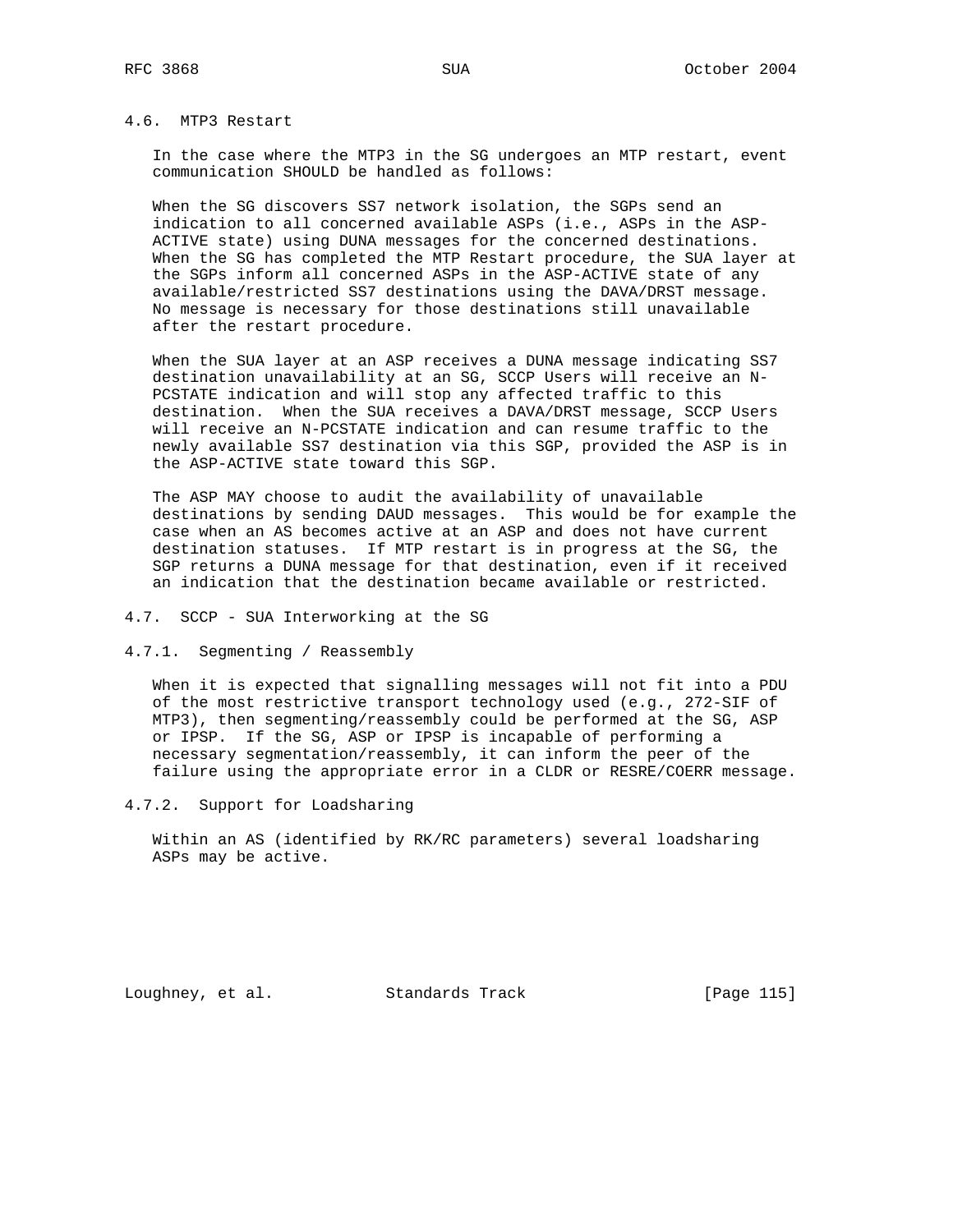However, to assure the correct processing of TCAP transactions or SCCP connections, the loadsharing scheme used at the SG must make sure that messages continuing or ending the transactions/connections arrive at the same ASP where the initial message (TC\_Query, TC\_Begin, CR) was sent to/received from.

When the ASP can be identified uniquely based on RK parameters (e.g., unique DPC or GT), loadsharing is not required. When the ASPs in the AS share state or use an internal distribution mechanism, the SG must only take into account the in-sequence-delivery requirement. In case of SCCP CO traffic, when the coupled approach is used, loadsharing of messages other than CR is not required.

 If these assumptions cannot be made, both SG and ASP should support the following general procedure in a loadsharing environment.

4.7.2.1. Association Setup, ASP going active

 After association setup and registration, an ASP normally goes active for each AS it registered for. In the ASPAC message, the ASP includes a TID and/or DRN Label Parameter, if applicable for the AS in question. All the ASPs within the AS must specify a unique label at a fixed position in the TID or DRN parameter. The same ASPAC message is sent to each SG used for interworking with the SS7 network.

 The SG builds, per RK, a list of ASPs that have registered for it. The SG can now build up and update a distribution table for a certain Routing Context, any time the association is (re-)established and the ASP goes active. The SG has to perform some trivial plausibility checks on the parameters:

 - Start and End parameters values are between 0 and 31 for TID. - Start and End parameters values are between 0 and 23 for DRN  $- 0 <$  (Start - End + 1) <= 16 (label length maximum 16-bit) - Start values are the same for each ASP within a RC - End values are the same for each ASP within a RC

- TID and DRN Label values must be unique across the RC

 If any of these checks fail, the SG refuses the ASPAC request, with an error, "Invalid loadsharing label."

Loughney, et al. Standards Track [Page 116]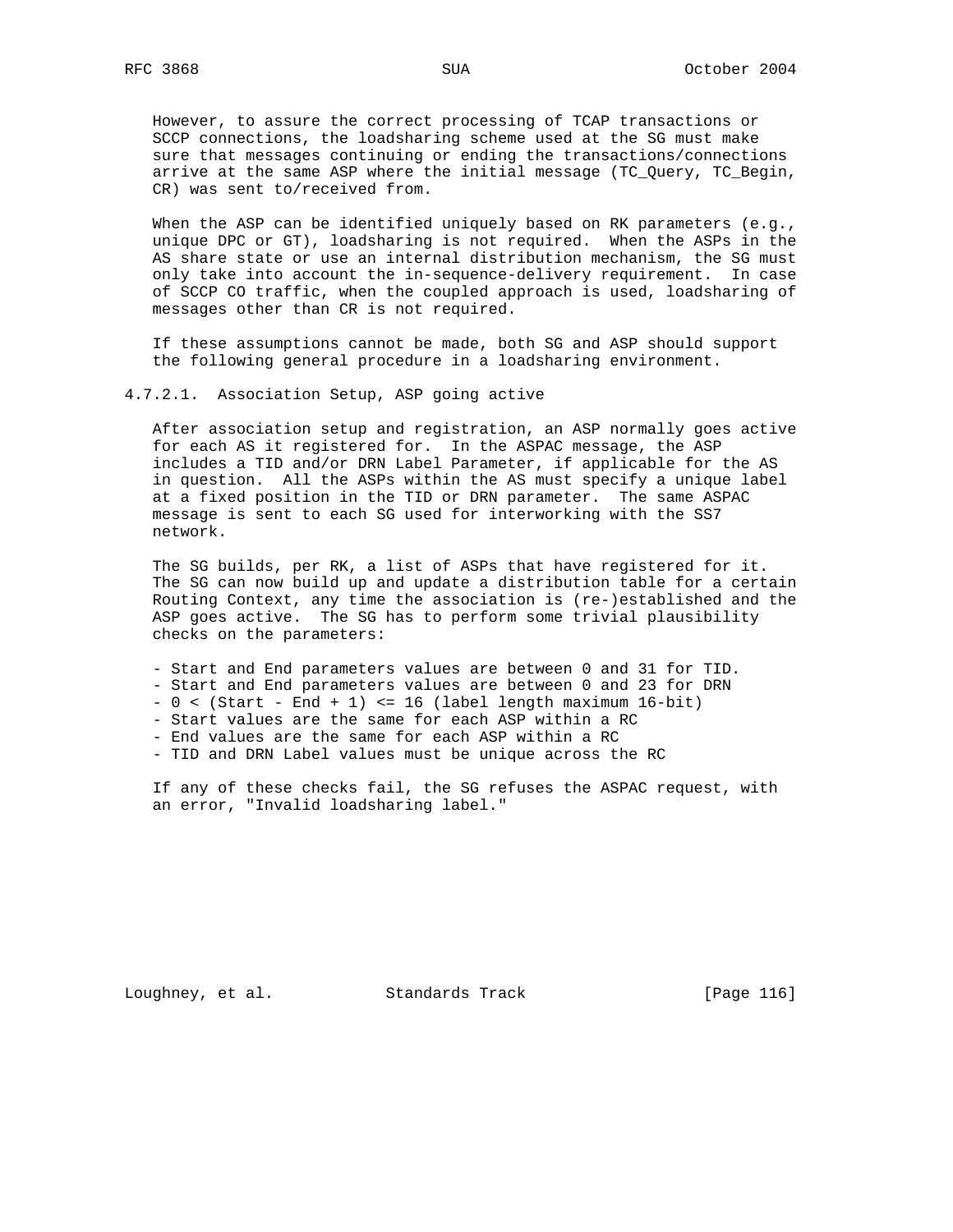4.7.3. Routing and message distribution at the SG

### 4.7.3.1. TCAP traffic

 Messages not containing a destination (or "responding") TID, i.e., Query, Begin, Unidirectional, are loadshared among the available ASPs. Any scheme permitting a fair load distribution among the ASPs is allowed (e.g., round robin).

 When a destination TID is present, the SG extracts the label and selects the ASP that corresponds with it.

 If an ASP is not available, the SG may generate (X)UDTS "routing failure", if the return option is used.

#### 4.7.3.2. SCCP Connection Oriented traffic

 Messages not containing a destination reference number (DRN), i.e., a Connection Request, MAY be loadshared among the available ASPs. The load distribution mechanism is an implementation issue. When a DRN is present, the SG extracts the label and selects the ASP that corresponds with it. If an ASP is not available, the SG discards the message.

### 4.7.4. Multiple SGs, SUA Relay Function

 It is important that each ASP send its unique label (within the AS) to each SGP. For a better robustness against association failures, the SGs MAY cooperate to provide alternative routes toward an ASP. Mechanisms for SG cooperation/coordination are outside of the scope of this document.

### 5. Examples of SUA Procedures

 The following sequence charts overview the procedures of SUA. These are meant as examples, they do not, in and of themselves, impose additional requirements upon an instance of SUA.

### 5.1. SG Architecture

 The sequences below outline logical steps for a variety of scenarios within a SG architecture. Please note that these scenarios cover a Primary/Backup configuration. Where there is a load-sharing configuration then the SGP can declare availability when 1 ASP issues ASPAC but can only declare unavailability when all ASPs have issued ASPIA.

Loughney, et al. Standards Track [Page 117]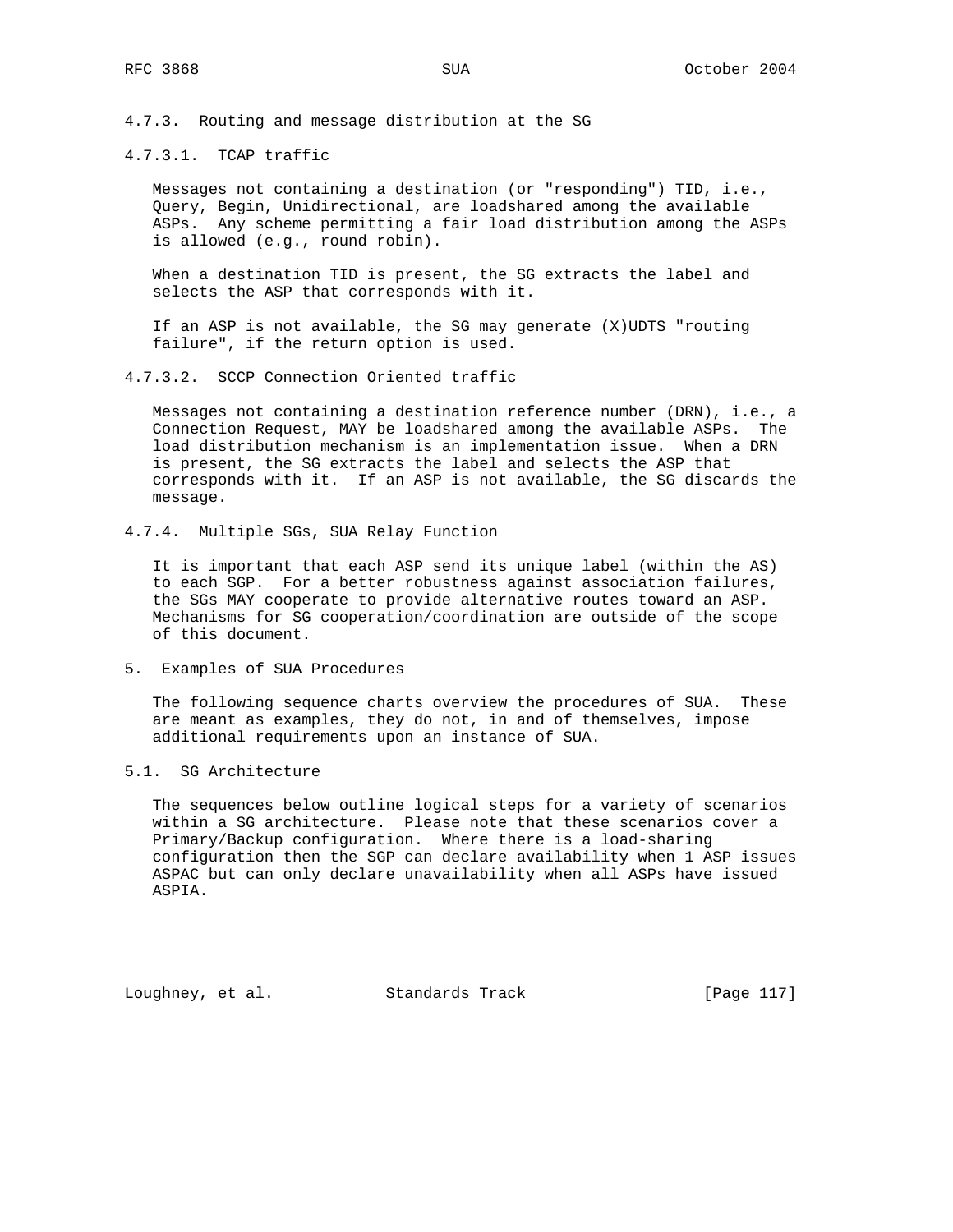# 5.1.1. Establishment of SUA connectivity

The following is established before traffic can flow.

 Each node is configured (via MIB, for example) with the connections that need to be setup.

 ASP-a1 ASP-a2 SG SEP (Primary) (Backup) |------Establish SCTP Association------| |--Estab. SCTP Ass--| |--Align SS7 link---| +----------------ASP Up----------------> <--------------ASP Up Ack--------------+ +------ASP Up-------> <---ASP Up Ack------+ +-------------ASP Active---------------> <----------ASP Active Ack--------------+ <----------NTFY (ASP Active)-----------+ <-NTFY (ASP Active)-+ +--------SSA--------> <--------SSA--------+ <-----------------DAVA-----------------+ +-----------------CLDT-----------------> +--------UDT-------->

5.1.2. Fail-over scenarios

The following sequences address fail-over of SEP and ASP.

5.1.2.1. SEP Fail-over

 The SEP knows that the SGP is 'concerned' about its availability. Similarly, the SGP knows that ASP-a1 is concerned about the SEPs availability.

| ASP-a1    | $ASP-a2$                                 | SG | SEP                                                |
|-----------|------------------------------------------|----|----------------------------------------------------|
| (Primary) | (Backup)                                 |    |                                                    |
|           |                                          |    | $\leftarrow$ - - - - - - - - SSP - - - - - - - - + |
|           | <-----------------DUNA-----------------+ |    |                                                    |
|           |                                          |    |                                                    |
|           |                                          |    | +--------SST-------->                              |

# Loughney, et al. Standards Track [Page 118]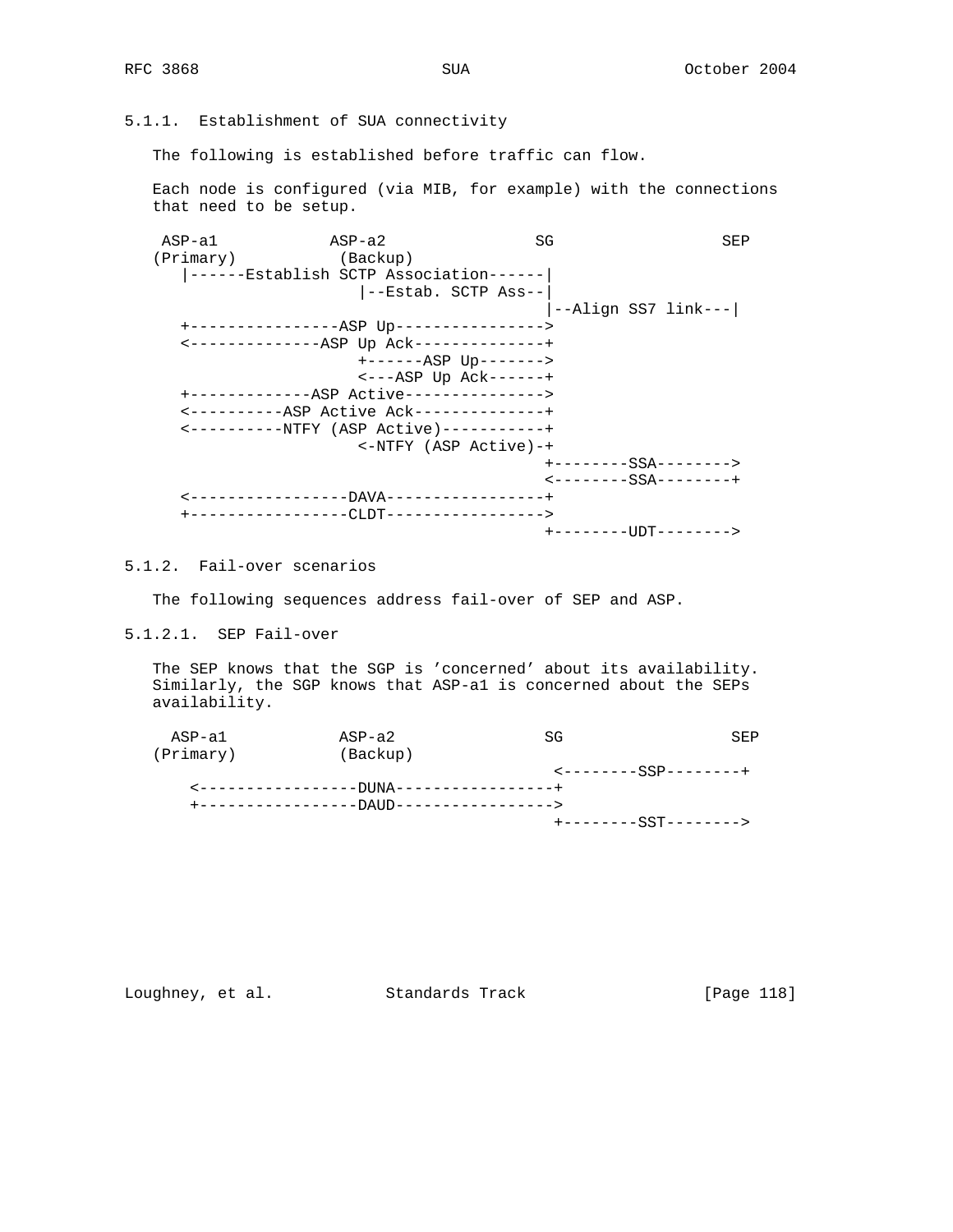# 5.1.2.2. Successful ASP Fail-over scenario

 The following is an example of a successful fail-over scenario, where there is a fail-over from ASP-a1 to ASP-a2, i.e., Primary to Backup. During the fail-over, the SGP buffers any incoming data messages from the SEP, forwarding them when the Backup becomes available.

ASP-a1 ASP-a2 SG SEP (Primary) (Backup) +-------------ASP Inactive-------------> <-----------ASP Inactive ACK-----------+ <--------------------NTFY (AS Pending)-+ <-NTFY (AS Pending)-+ +----ASP Active-----> <--ASP Active Ack---+ <-NTFY (AS Active)--+ <----------NTFY (AS Active)------------+ 5.1.2.3. Unsuccessful ASP Fail-over scenario ASP-a1 ASP-a2 SG SEP (Primary) (Backup) +-------------ASP Inactive-------------> <-----------ASP Inactive ACK-----------+ <--------------------NTFY (AS Pending)-+ <--NTFY (AS Pending)-+ After some time elapses (i.e., timeout). +--------SSP--------> <--------SST--------+ <-------------------NTFY (AS Inactive)-+

5.2. IPSP Examples

 The sequences below outline logical steps for a variety of scenarios within an IP-IP architecture. Please note that these scenarios cover a Primary/Backup configuration. Where there is a load-sharing configuration then the AS can declare availability when 1 ASP issues ASPAC but can only declare unavailability when all ASPs have issued ASPIA.

<-NTFY (AS Inactive)-+

5.2.1. Establishment of SUA connectivity

 The following shows an example establishment of SUA connectivity. In this example, each IPSP consists of an Application Server and two ASPs. The following is established before SUA traffic can flow. A connectionless flow is shown for simplicity.

Loughney, et al. Standards Track [Page 119]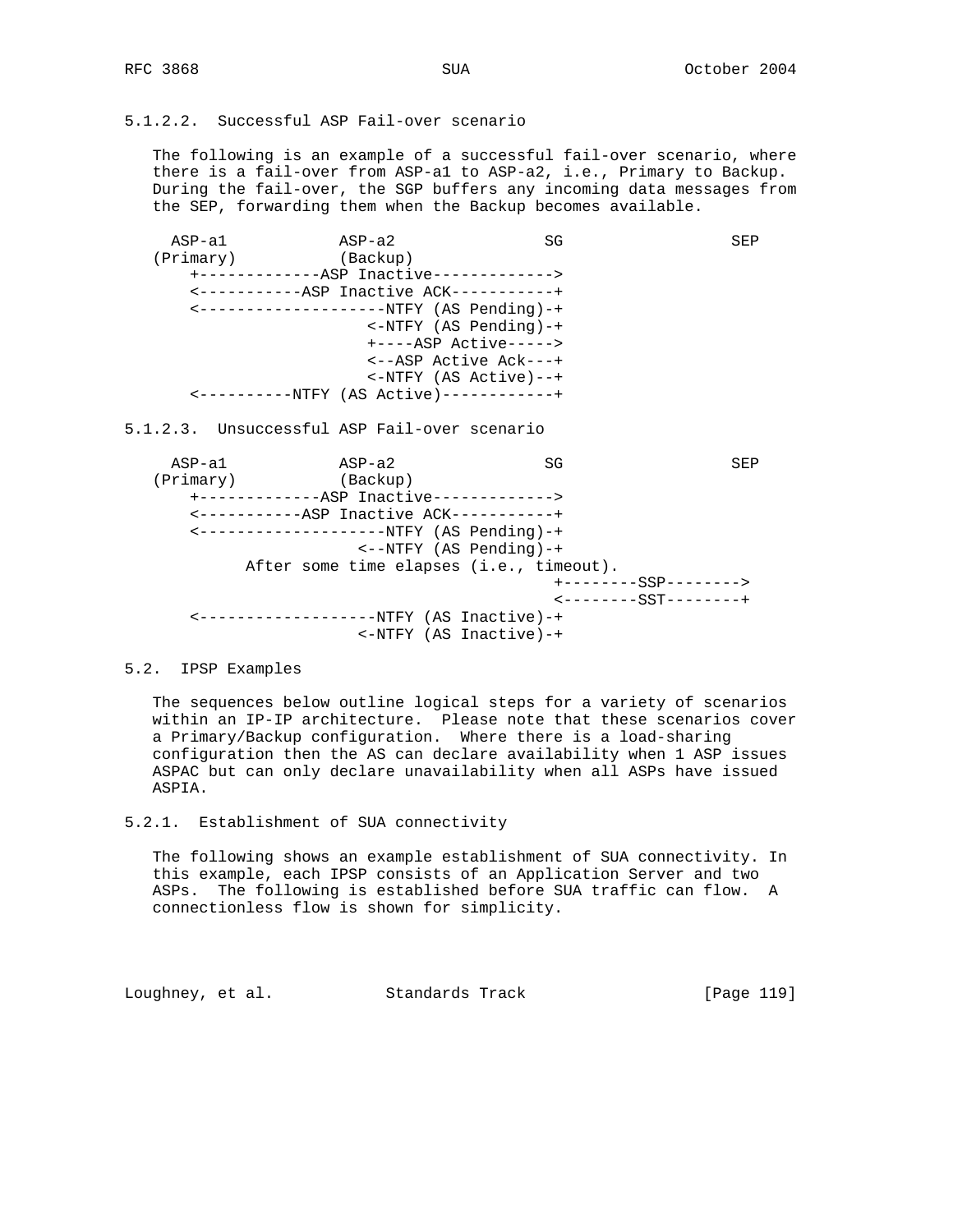Establish SCTP Connectivity - as per RFC 2960. Note that SCTP connections are bidirectional. The endpoint that establishes SCTP connectivity MUST also establish UA connectivity (see RFC 2960, section 5.2.1 for handling collisions) [2960]. IP SEP A IP SEP B AS A ASSESSMENT AND THE SERVICE OF THE SERVICE OF THE SERVICE OF THE SERVICE OF THE SERVICE OF THE SERVICE OF THE SERVICE OF THE SERVICE OF THE SERVICE OF THE SERVICE OF THE SERVICE OF THE SERVICE OF THE SERVICE OF THE SER ASP-a1 ASP-a2 ASP-b2 ASP-b1 [All ASPs are in the ASP-DOWN state] +-------------------------------ASP Up--------------------------> <-----------------------------ASP Up Ack------------------------+ +--------------ASP Up---------------> <------------ASP Up Ack-------------+ +---------------------------ACTIVE-------------------------------> <-------------------------ACTIVE Ack-----------------------------+ [Traffic can now flow directly between ASPs] +-----------------------------CLDT-------------------------------> 5.2.2. Fail-over scenarios The following sequences address fail-over of ASP. 5.2.2.1. Successful ASP Fail-over scenario

 The following is an example of a successful fail-over scenario, where there is a fail-over from ASP-a1 to ASP-a2, i.e., Primary to Backup. Since data transfer passes directly between peer ASPs, ASP-b1 is notified of the fail-over of ASP-a1 and buffers outgoing data messages until ASP-a2 becomes available.

| IP SEP A |                   |                                                                    | TP SEP B      |
|----------|-------------------|--------------------------------------------------------------------|---------------|
|          | $ASP-a1$ $ASP-a2$ |                                                                    | ASP-b2 ASP-b1 |
|          |                   |                                                                    |               |
|          |                   | +------------------------------ASP Inact-------------------------> |               |
|          |                   | <-----------------------------ASP Inact Ack----------------------+ |               |
|          |                   | <----------------NTFY (ASP-al Inactive)--------------+             |               |
|          |                   |                                                                    |               |
|          |                   | <--------------------ASP Act Ack---------------------+             |               |

Loughney, et al. Standards Track [Page 120]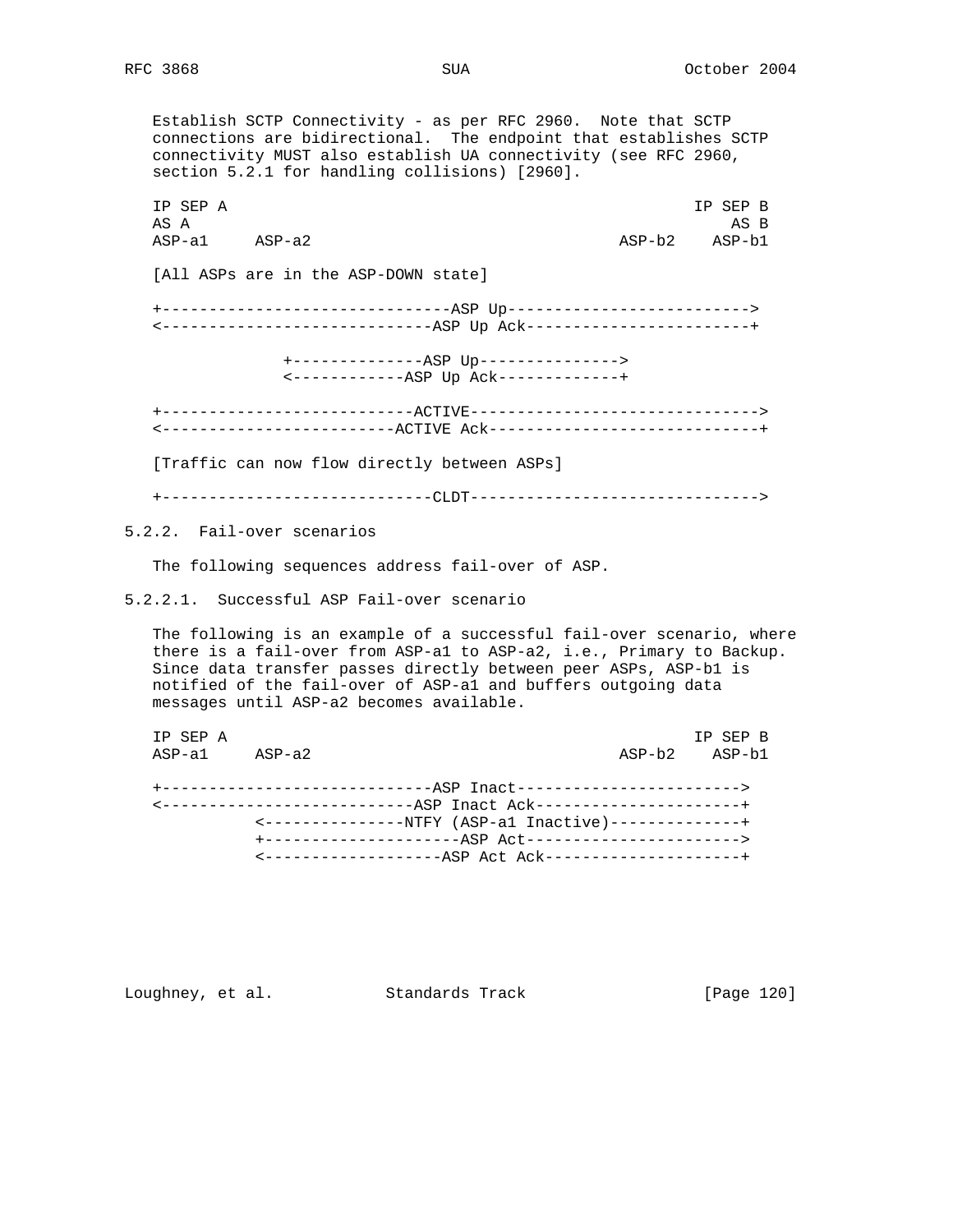5.2.2.2. Unsuccessful ASP Fail-over scenario

The sequence is the same as  $5.2.2.1$  except that, since the backup fails to come in then, the Notify messages declaring the availability of the backup are not sent.

6. Security Considerations

 The security considerations discussed for the 'Security Considerations for SIGTRAN Protocols' [3788] document apply to this document.

- 7. IANA Considerations
- 7.1. SCTP Payload Protocol ID

 IANA has assigned a SUA value for the Payload Protocol Identifier in the SCTP DATA chunk. The following SCTP Payload Protocol Identifier is registered:

SUA "4"

 The SCTP Payload Protocol Identifier value "4" SHOULD be included in each SCTP DATA chunk, to indicate that the SCTP is carrying the SUA protocol. The value "0" (unspecified) is also allowed but any other values MUST not be used. This Payload Protocol Identifier is not directly used by SCTP but MAY be used by certain network entities to identify the type of information being carried in a DATA chunk.

 The User Adaptation peer MAY use the Payload Protocol Identifier, as a way of determining additional information about the data being presented to it by SCTP.

7.2. Port Number

 IANA has registered SCTP Port Number 14001 for SUA. It is recommended that SGPs use this SCTP port number for listening for new connections. SGPs MAY also use statically configured SCTP port numbers instead.

7.3. Protocol Extensions

This protocol may also be extended through IANA in three ways:

- Through definition of additional message classes.
- Through definition of additional message types.
- Through definition of additional message parameters.

Loughney, et al. Standards Track [Page 121]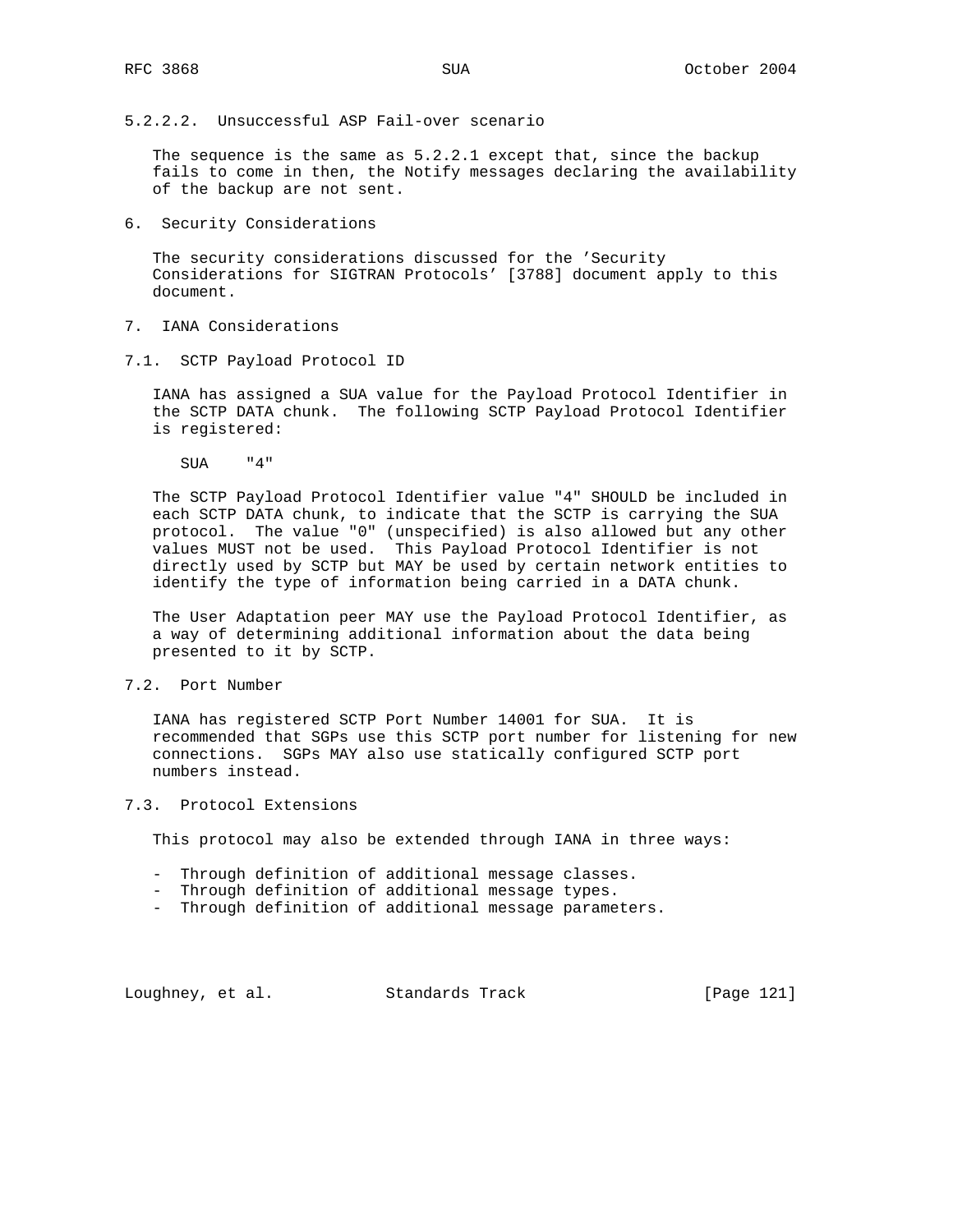The definition and use of new message classes, types and parameters is an integral part of SIGTRAN adaptation layers. Thus, these extensions are assigned by IANA through an IETF Consensus action as defined in [2434].

 The proposed extension MUST in no way adversely affect the general working of the protocol.

 A new registry has been created by IANA to allow the protocol to be extended.

7.3.1. IETF Defined Message Classes

 The documentation for a new message class MUST include the following information:

- (a) A long and short name for the message class;
- (b) A detailed description of the purpose of the message class.

7.3.2. IETF Defined Message Types

 Documentation of the message type MUST contain the following information:

- (a) A long and short name for the new message type;
- (b) A detailed description of the structure of the message.
- (c) A detailed definition and description of intended use of each field within the message.
- (d) A detailed procedural description of the use of the new message type within the operation of the protocol.
- (e) A detailed description of error conditions when receiving this message type.

 When an implementation receives a message type which it does not support, it MUST respond with an Error (ERR) message, with an Error Code = Unsupported Message Type.

7.3.4. IETF-defined TLV Parameter Extension

 Documentation of the message parameter MUST contain the following information:

- (a) Name of the parameter type.
- (b) Detailed description of the structure of the parameter field. This structure MUST conform to the general type-length-value format described earlier in the document.
- (c) Detailed definition of each component of the parameter value.

Loughney, et al. Standards Track [Page 122]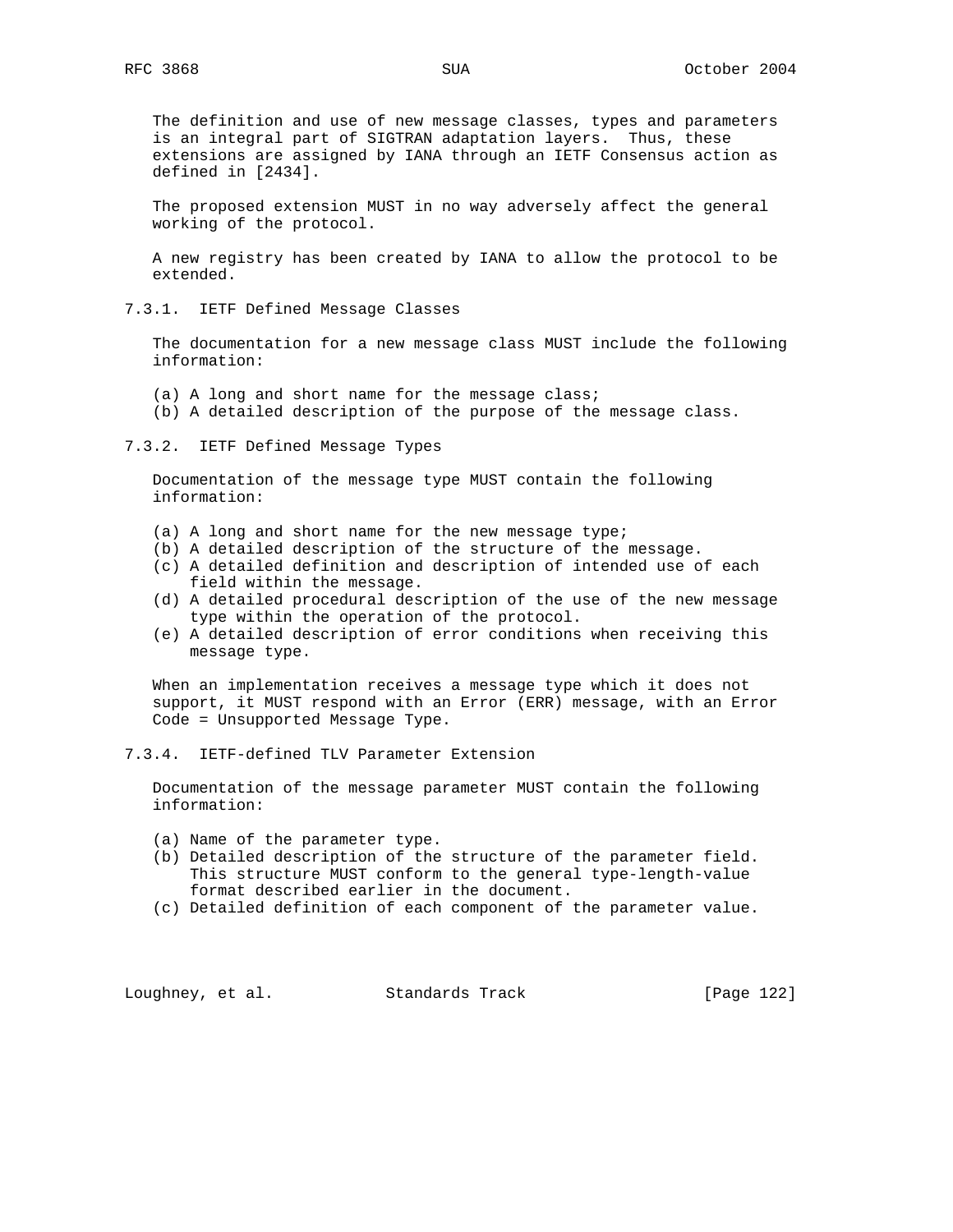- (d) Detailed description of the intended use of this parameter type, and an indication of whether and under what circumstances multiple instances of this parameter type may be found within the same message type.
- 8. Timer Values

| Та      |                          | 2 seconds  |
|---------|--------------------------|------------|
| Τr      |                          | 2 seconds  |
| T(ack)  |                          | 2 seconds  |
| T(ias)  | Inactivity Send timer    | 7 minutes  |
| T(iar)  | Inactivity Receive timer | 15 minutes |
| T(beat) | Heartbeat Timer          | 30 seconds |
|         |                          |            |

9. Acknowledgements

 The authors would like to thank (in alphabetical order) Richard Adams, Javier Pastor-Balbas, Andrew Booth, Martin Booyens, F. Escobar, S. Furniss Klaus Gradischnig, Miguel A. Garcia, Marja-Liisa Hamalainen, Sherry Karl, S. Lorusso, Markus Maanoja, Sandeep Mahajan, Ken Morneault, Guy Mousseau, Chirayu Patel, Michael Purcell, W. Sully, Michael Tuexen, Al Varney, Tim Vetter, Antonio Villena, Ben Wilson, Michael Wright and James Yu for their insightful comments and suggestions.

- 10. References
- 10.1. Normative References

| [1123] | Braden, R., Ed., "Requirements for Internet Hosts -<br>Application and Support", STD 3, RFC 1123, October<br>1989.                                                                                      |
|--------|---------------------------------------------------------------------------------------------------------------------------------------------------------------------------------------------------------|
| [2119] | Bradner, S., "Key words for use in RFCs to Indicate<br>Requirement Levels", BCP 14, RFC 2119, March 1997.                                                                                               |
| [2960] | Stewart, R., Xie, Q., Morneault, K., Sharp, C.,<br>Schwarzbauer, H., Taylor, T., Rytina, I., Kalla, M.,<br>Zhang, L., and V. Paxson, "Stream Control Transmission<br>Protocol", RFC 2960, October 2000. |
| [3629] | Yergeau, F., "UTF-8, a transformation format of ISO<br>10646", STD 63, RFC 3629, November 2003.                                                                                                         |
| [3788] | Loughney, J., Tuexen, M., Ed., and J. Pastor-Balbas,<br>"Security Considerations for Signaling Transport<br>(SIGTRAN) Protocols", RFC 3788, June 2004.                                                  |

| Loughney, et al. |  | Standards Track | [Page 123] |
|------------------|--|-----------------|------------|
|------------------|--|-----------------|------------|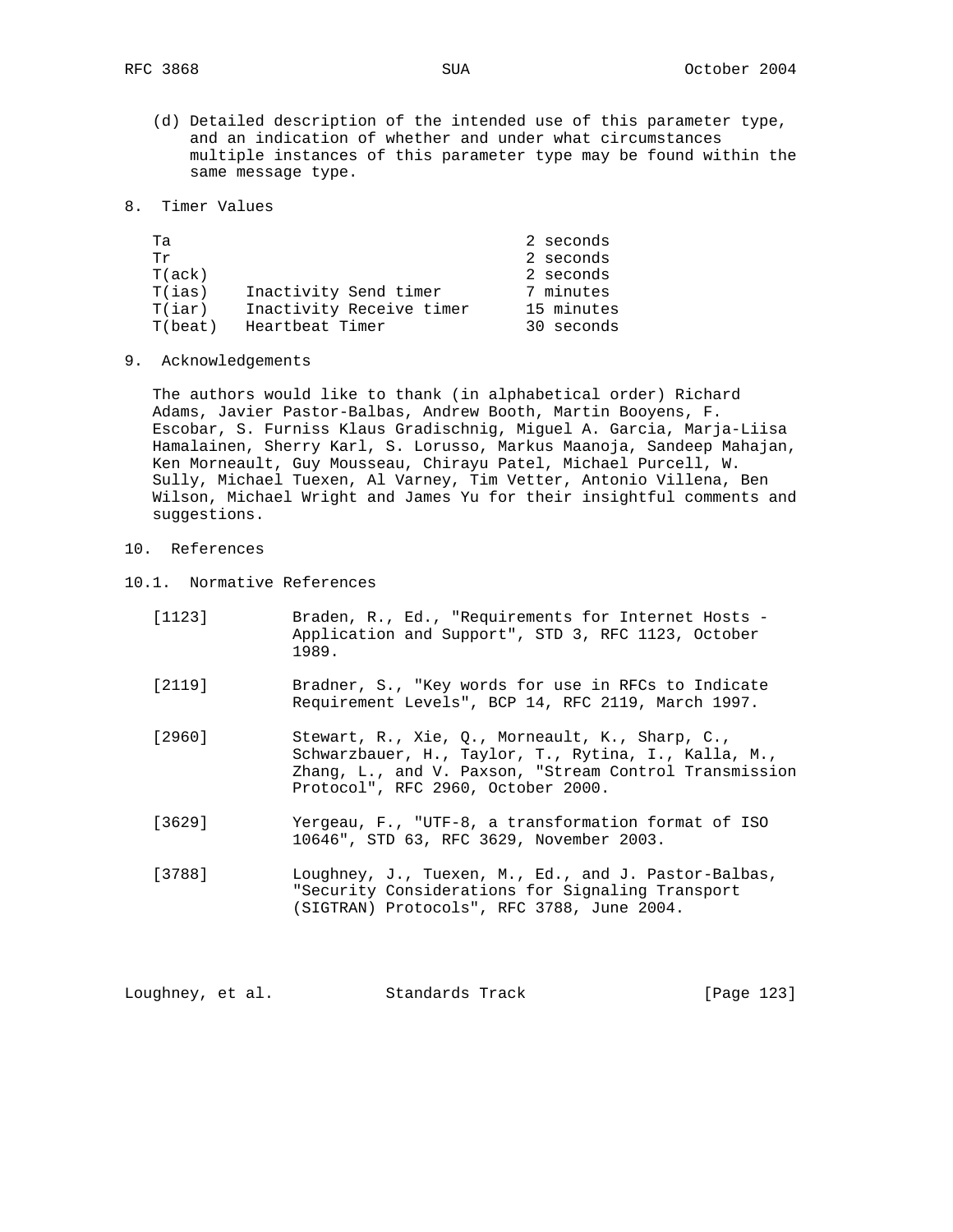- [ANSI SCCP] ANSI T1.112 "Signalling System Number 7 Signalling Connection Control Part".
- [ITU SCCP] ITU-T Recommendations Q.711-714, "Signalling System No. 7 (SS7) - Signalling Connection Control Part (SCCP)." ITU-T Telecommunication Standardization Sector of ITU, formerly CCITT, Geneva (July 1996).

#### 10.2. Informative References

- [2434] Narten, T. and H. Alvestrand, "Guidelines for Writing an IANA Considerations Section in RFCs", BCP 26, RFC 2434, October 1998.
- [2719] Ong, L., Rytina, I., Garcia, M., Schwarzbauer, H., Coene, L., Lin, H., Juhasz, I., Holdrege, M., and C. Sharp, "Framework Architecture for Signalling Transport", RFC 2719, October 1999.
- [3761] Falstrom, P. and M. Mealling, "The E.164 to Uniform Resource Identifiers (URI) Dynamic Delegation Discovery System (DDDS) Application (ENUM)", RFC 3761, April 2004.
- [ANSI TCAP] ANSI T1.114 'Signalling System Number 7 Transaction Capabilities Application Part'
- [ITU TCAP] ITU-T Recommendation Q.771-775 'Signalling System No. 7 SS7) - Transaction Capabilities (TCAP).'
- [RANAP] 3G TS 25.413 V3.5.0 (2001-03) 'Technical Specification 3rd Generation Partnership Project; Technical Specification Group Radio Access Network; UTRAN Iu Interface RANAP Signalling'

Loughney, et al. Standards Track [Page 124]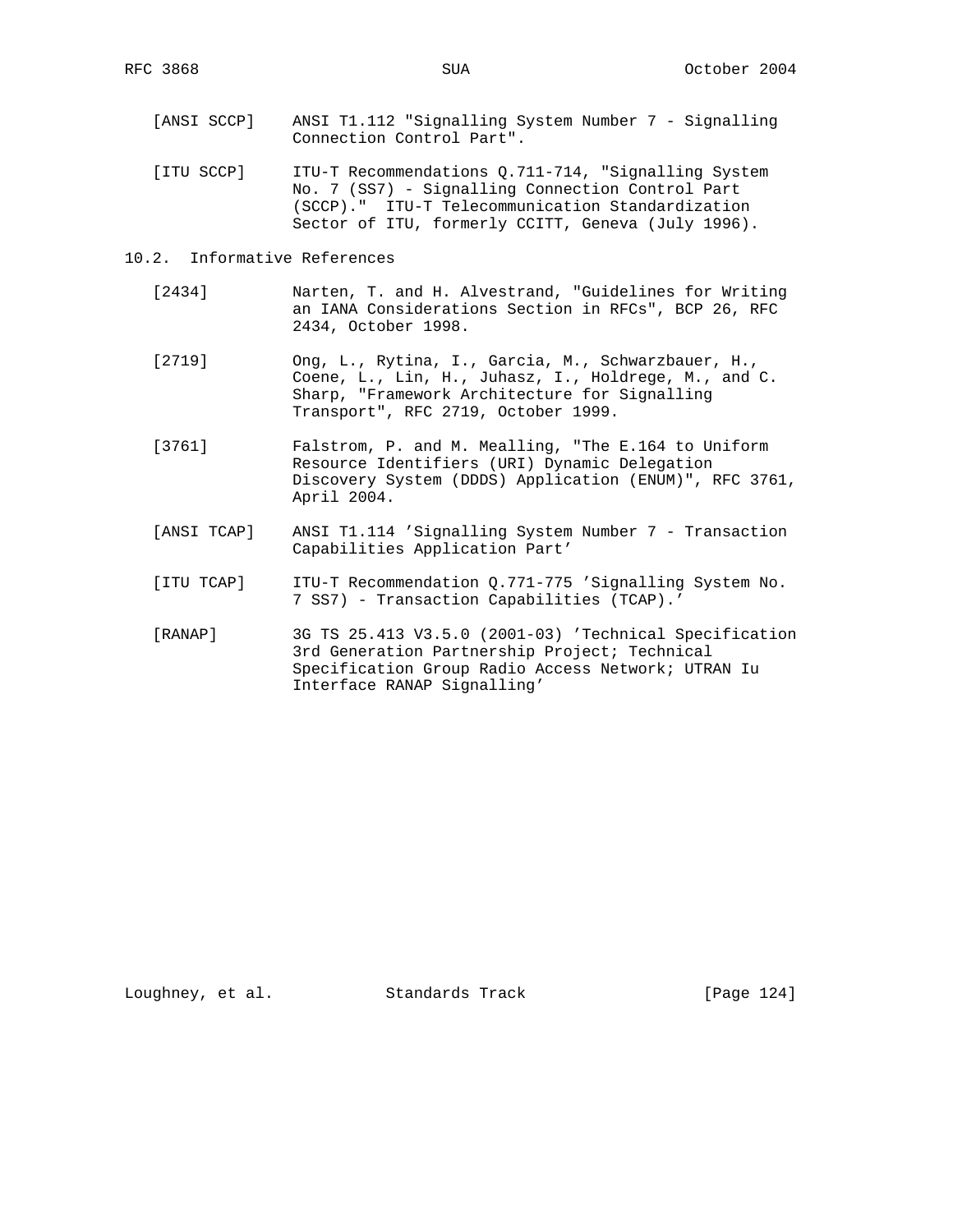Appendix A. Signalling Network Architecture

A.1. Generalized Peer-to-Peer Network Architecture

 Figure 3 shows an example network architecture that can support robust operation and fail-over. There needs to be some management resources at the AS to manage traffic.

| * * * * * * * * * * *                   |                                |
|-----------------------------------------|--------------------------------|
| *<br>AS1 and a<br>$^\star$              |                                |
| +-----+ * SCTP Associations<br>*        |                                |
| $\star$<br>  ASP1 +-------------------+ |                                |
| $+ - - - - +$ *<br>$\ast$               | * * * * * * * * * * *          |
| $\star$<br>$\star$                      | $*$ AS3<br>$\star$             |
| * $+ - - - - +$ *                       | * $+ - - - - +$ *              |
| $ ASP2$ +-<br>*                         | ---+ASP1  <br>$^\star$         |
| $+ - - - - +$ *<br>*                    | * $+ - - - - +$ *              |
| $\star$<br>$\star$                      | $\star$ and $\star$<br>$\star$ |
| * $+ - - - - +$ *                       | * $+ - - - - +$ *              |
| ASP3  <br>*<br>$^\star$                 | ----+ASP2   *                  |
| * $+ - - - - +$ *                       | * $+ - - - - +$ *              |
| ***********                             | ***********                    |
|                                         |                                |
| * * * * * * * * * * *                   | * * * * * * * * * * *          |
| *<br>$\overline{AS2}$ *                 | $*$ AS4<br>$^\star$            |
| * $+ - - - - +$ *                       | * $+ - - - - +$ *              |
| $ ASP1$ +--<br>*                        | $^\star$<br>$---+ASP1$         |
| * $+ - - - - +$ *                       | * $+ - - - - +$ *              |
| $\star$<br>$\star$                      | $\star$<br>$\star$             |
| * $+ - - - - +$ *                       | * $+ - - - - +$ *              |
| $ ASP2$ +--<br>*<br>---------           | $^\star$<br>$---ABPI$          |
| $+ - - - - +$ *<br>$\ast$               | * $+ - - - - +$<br>$\star$     |
| $\star$<br>$\star$                      | * * * * * * * * * * *          |
| *<br>$+ - - - - +$ *                    |                                |
| ASP3 <br>*<br>*                         |                                |
| * $+ - - - - +$ *                       |                                |
| $\star$<br>$\star$                      |                                |
| * * * * * * * * * * *                   |                                |

## Figure 3: Generalized Architecture

 In this example, the Application Servers are shown residing within one logical box, with ASPs located inside. In fact, an AS could be distributed among several hosts. In such a scenario, the host should share state as protection in the case of a failure. This is out of scope of this protocol. Additionally, in a distributed system, one ASP could be registered to more than one AS. This document should not restrict such systems - though such a case in not specified.

Loughney, et al. Standards Track [Page 125]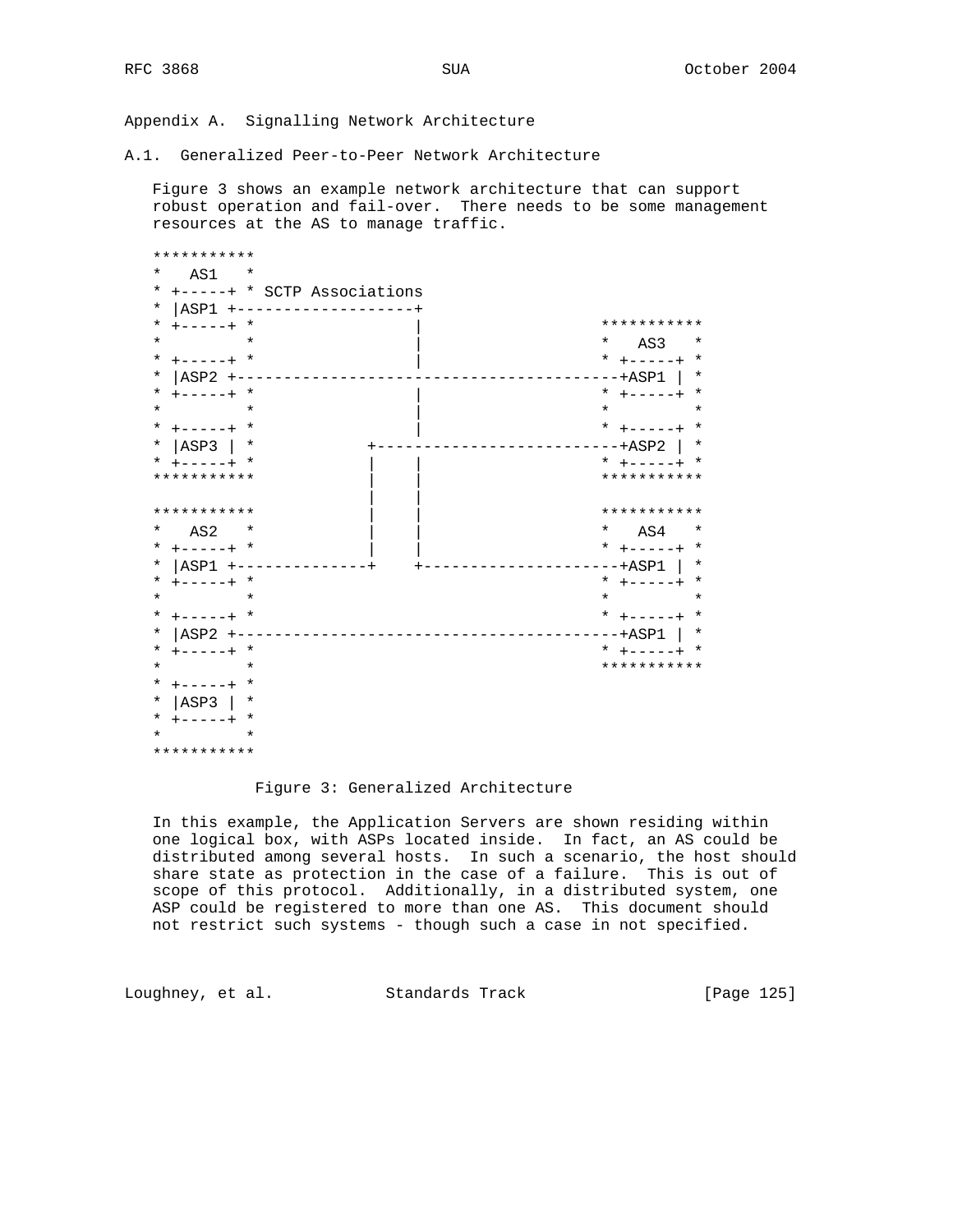### A.2. Signalling Gateway Network Architecture

 When interworking between SS7 and IP domains is needed, the SGP acts as the gateway node between the SS7 network and the IP network. The SGP will transport SCCP-user signalling traffic from the SS7 network to the IP-based signalling nodes (for example IP-resident Databases). The Signalling Gateway can be considered as a group of Application Servers with additional functionality to interface toward an SS7 network.

 The SUA protocol should be flexible enough to allow different configurations and transport technology to allow the network operators to meet their operation, management and performance requirements.

 An ASP may be connected to multiple SGPs (see figure 4). In such a case, a particular SS7 destination may be reachable via more than SG, therefore, more than one route. Given that proper SLS selection, loadsharing, and SG selection based on point code availability is performed at the ASP, it will be necessary for the ASP to maintain the status of each distant SGPs to which it communicates on the basis of the SG through which it may route.

Loughney, et al. Standards Track [Page 126]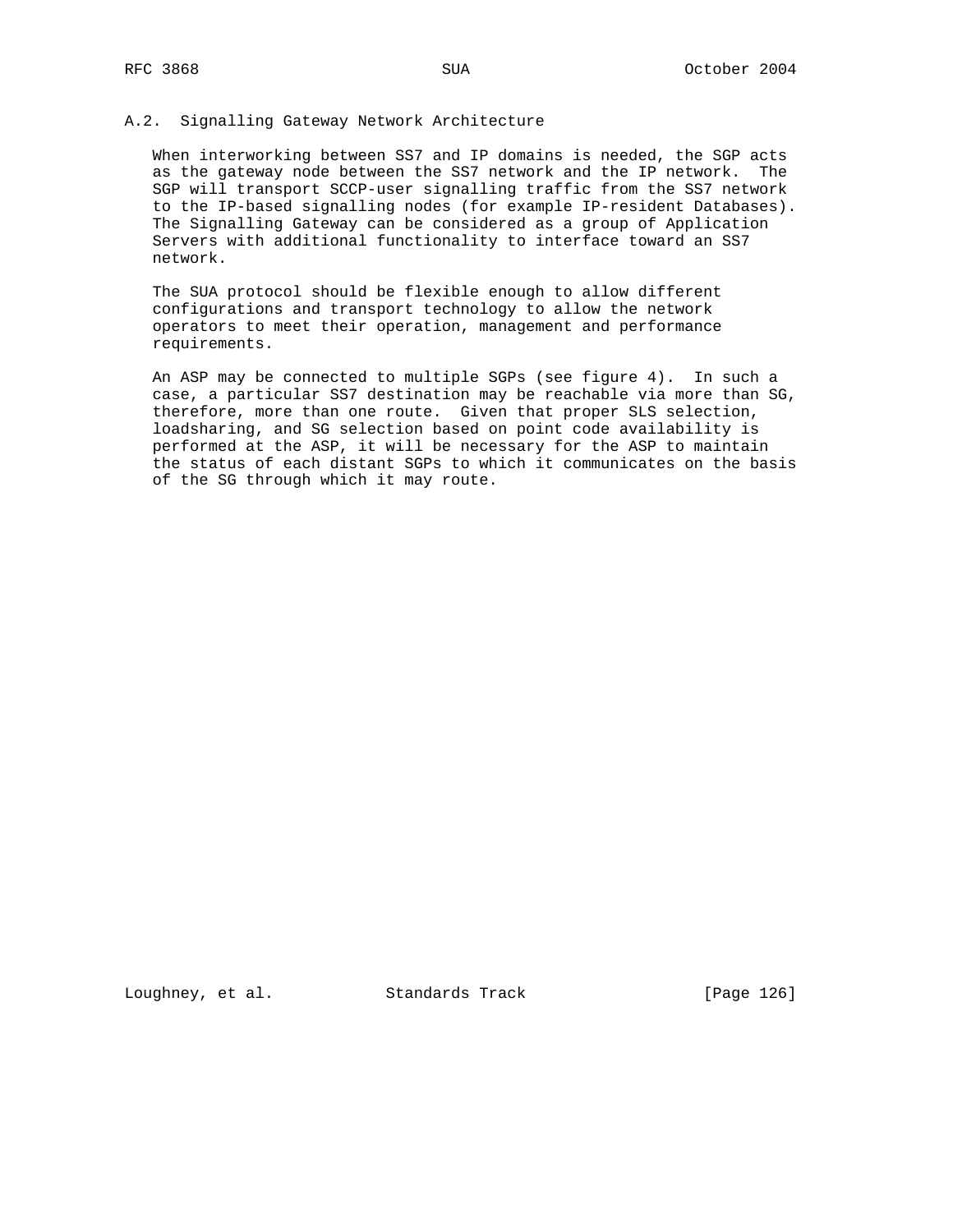Signalling Gateway SCTP Associations +----------+ \*\*\*\*\*\*\*\*\*\*\*\*\*\* | SG1 | \* AS3 \* | \*\*\*\*\*\*\*\* | \* \*\*\*\*\*\*\*\* \* | \* SGP11+--------------------------------------------+ ASP1 \* \* | \*\*\*\*\*\*\* | / \* \*\*\*\*\*\*\* \* | \*\*\*\*\*\*\*\* | | \* \*\*\*\*\*\*\*\* \* | \* SGP12+--------------------------------------------+ ASP2 \* \* | \*\*\*\*\*\*\*\* | \ / | \* \*\*\*\*\*\*\*\* \* +----------+ \ | | \* . \*  $\qquad \qquad \backslash$  .  $\qquad \qquad$   $\qquad$   $\qquad$   $\qquad$   $\qquad$   $\qquad$   $\qquad$   $\qquad$   $\qquad$   $\qquad$   $\qquad$   $\qquad$   $\qquad$   $\qquad$   $\qquad$   $\qquad$   $\qquad$   $\qquad$   $\qquad$   $\qquad$   $\qquad$   $\qquad$   $\qquad$   $\qquad$   $\qquad$   $\qquad$   $\qquad$   $\qquad$   $\qquad$   $\qquad$   $\qquad$   $\qquad$   $\qquad$   $\qquad$  +---------- \ | | \* . \* | SG2 | \ | | \* . \* | \*\*\*\*\*\*\*\* | \ | | \* \*\*\*\*\*\*\*\* \* | \* SGP21+---------------------------------+-+ \* \* ASPN \* \* \* \*\*\*\*\*\*\*\* \*<br>\*\*\*\*\*\*\*\*\*\*\*\*\* | \*\*\*\*\*\*\*\* | \ \*\*\*\*\*\*\*\*\*\*\*\*\*\*  $*$  SGP22+---+--+ | \*\*\*\*\*\*\*\* | | | \ \*\*\*\*\*\*\*\*\*\*\*\*\*\* +----------+ | | \ \* AS4 \* | | \ \* \*\*\*\*\*\*\*\* \* | +-------------------------------------+ ASP1 \* \* | \* \*\*\*\*\*\*\*\* \*  $\mathbf{r}$  .  $\mathbf{r}$  .  $\mathbf{r}$  ,  $\mathbf{r}$  ,  $\mathbf{r}$  ,  $\mathbf{r}$  ,  $\mathbf{r}$  ,  $\mathbf{r}$  ,  $\mathbf{r}$  ,  $\mathbf{r}$  ,  $\mathbf{r}$  ,  $\mathbf{r}$  ,  $\mathbf{r}$  ,  $\mathbf{r}$  ,  $\mathbf{r}$  ,  $\mathbf{r}$  ,  $\mathbf{r}$  ,  $\mathbf{r}$  ,  $\mathbf{r}$  ,  $\mathbf{r}$  ,  $\mathbf{r}$  .  $\mathbf{r}$  .  $\mathbf{r}$  ,  $\mathbf{r}$  ,  $\mathbf{r}$  ,  $\mathbf{r}$  ,  $\mathbf{r}$  ,  $\mathbf{r}$  ,  $\mathbf{r}$  ,  $\mathbf{r}$  ,  $\mathbf{r}$  ,  $\mathbf{r}$  ,  $\mathbf{r}$  ,  $\mathbf{r}$  ,  $\mathbf{r}$  ,  $\mathbf{r}$  ,  $\mathbf{r}$  ,  $\mathbf{r}$  ,  $\mathbf{r}$  ,  $\mathbf{r}$  , | \* \* | \* \*\*\*\*\*\*\*\* \* +----------------------------------------+ ASPn \* \* \* \*\*\*\*\*\*\*\* \* \*\*\*\*\*\*\*\*\*\*\*\*\*\*

Figure 4: Signalling Gateway Architecture

 The pair of SGs can either operate as replicated endpoints or as replicated relay points from the SS7 network point of view.

 Replicated endpoints: the coupling between the SGs and the ASPs when the SGs act as replicated endpoints is an implementation issue.

 Replicated relay points: in normal circumstances, the path from SEP to ASP will always go via the same SGP when in-sequence-delivery is requested. However, linkset failures may cause MTP to reroute to the other SG.

Loughney, et al. Standards Track [Page 127]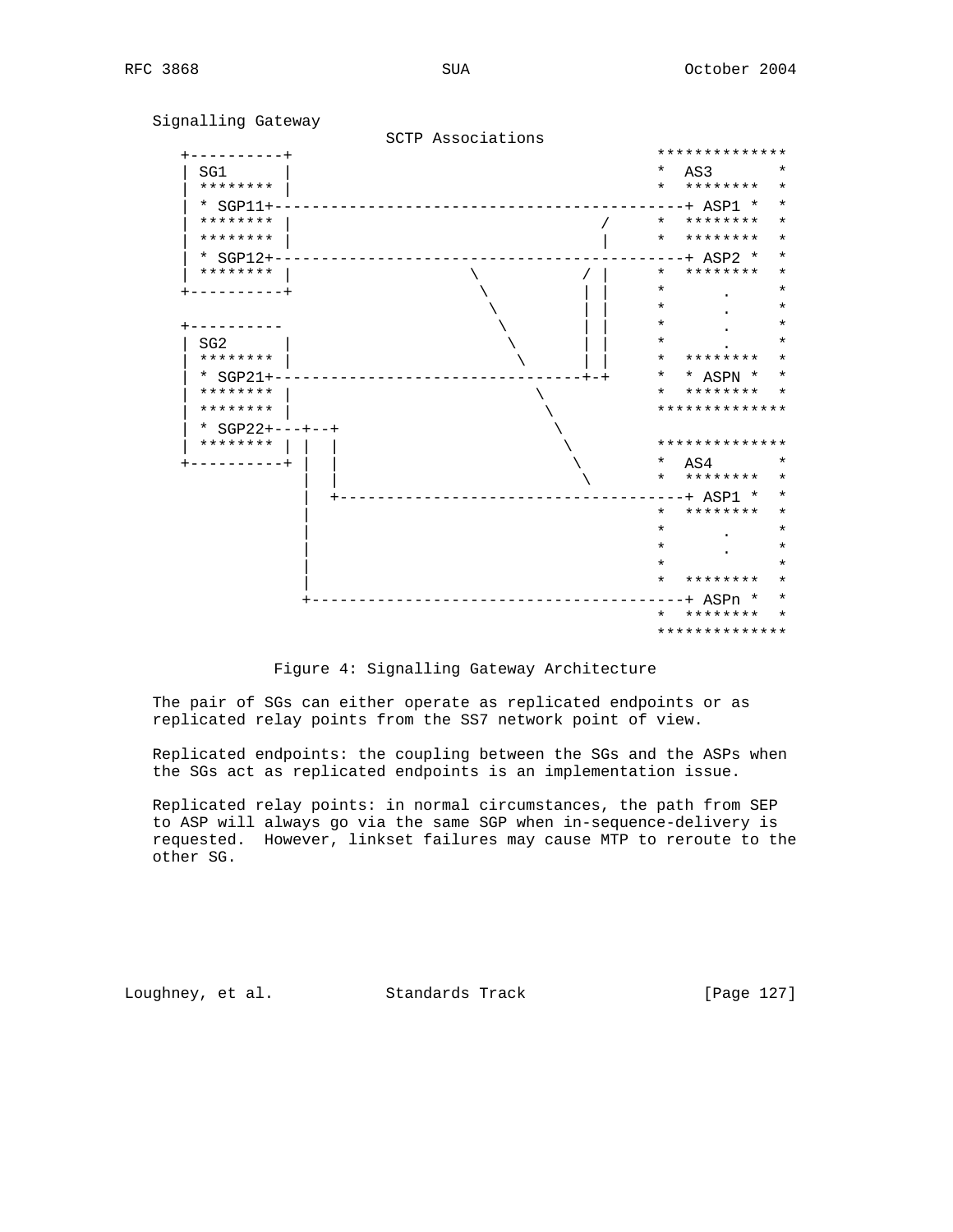#### A.3. Signalling Gateway Message Distribution Recommendations

A.3.1. Connectionless Transport

 By means of configuration, the SG knows the local SCCP-user is actually represented by an AS, and serviced by a set of ASPs working in n+k redundancy mode. An ASP is selected and a CLDT message is sent on the appropriate SCTP association/stream.

 The selection criterion can be based on a round robin mechanism, or any other method that guarantees a balanced loadsharing over the active ASPs. However, when TCAP messages are transported, load sharing is only possible for the first message in a TCAP dialogue (TC\_Begin, TC\_Query, TC\_Unidirectional). All other TCAP messages in the same dialogue are sent to the same ASP that was selected for the first message, unless the ASPs are able to share state and maintain sequenced delivery. To this end, the SGP needs to know the TID allocation policy of the ASPs in a single AS:

- State sharing
- Fixed range of TIDs per ASP in the AS

 This information may be provisioned in the SG, or may be dynamically exchanged via the ASP\_Active message.

 An example for an INAP/TCAP message exchange between SEP and ASP is given below.

 Address information in CLDT message (e.g., TC\_Query) from SGP to ASP, with association ID = SG-ASP, Stream ID based on sequence control and possibly other parameters, e.g., OPC:

- Routing Context: based on SS7 Network ID and AS membership, so that the message can be transported to the correct ASP.
- Source address: valid combination of SSN, PC and GT, as needed for back routing to the SEP.
- Destination address: at least SSN, to select the SCCP/SUA-user at the ASP.

 Address information in CLDT message (e.g., TC\_Response) from ASP to SG, with association ID = ASP-SG, stream ID selected by implementation dependent means with regards to in-sequence-delivery:

- Routing Context: as received in previous message.
- Source address: unique address provided so that when used as the SCCP called party address in the SEP, it must yield the same AS, the SSN might be sufficient.

Loughney, et al. Standards Track [Page 128]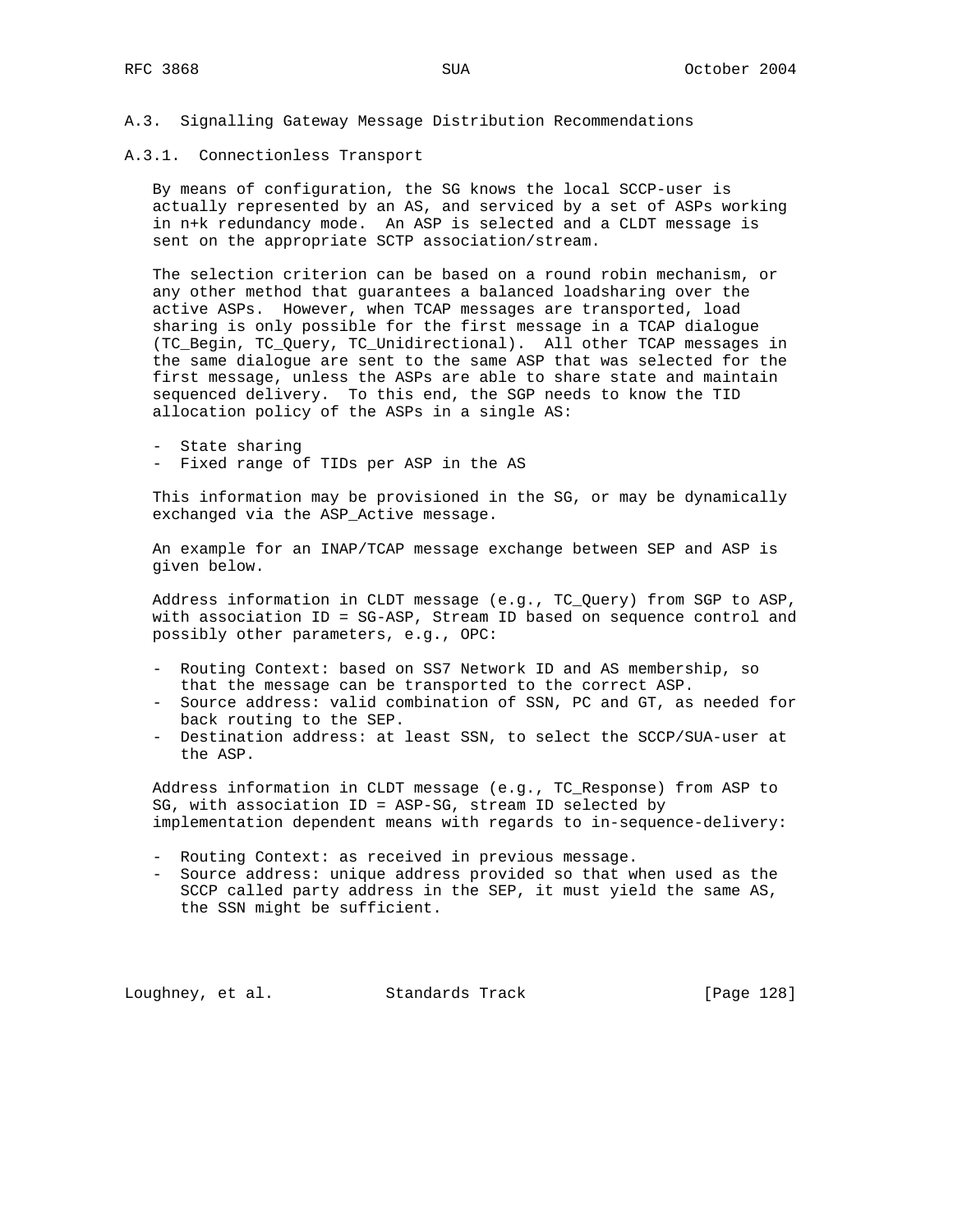- Destination address: copied from source address in received CLDT message.

 Further messages from the SEP belonging to the same TCAP transaction will now reach the same ASP.

A.3.2. Connection-Oriented Transport

 Further messages for this connection are routed on DPC in the SS7 connection section (MTP routing label), and on IP address in the IP connection section (SCTP header). No other routing information is present in the SCCP or SUA messages themselves. Resources are kept within the SG to forward messages from one section to another and to populate the MTP routing label or SCTP header, based on the destination local reference of these messages (Connect Confirm, Data Transfer, etc.)

 This means that in the SG, two local references are allocated, one 3-byte value used for the SS7 section and one 4-byte value for the IP section. Also a resource containing the connection data for both sections is allocated, and either of the two local references can be used to retrieve this data e.g., for an incoming DT1 or CODT, for example.

Authors' Addresses

 John Loughney Nokia Research Center PO Box 407 FIN-00045 Nokia Group Finland

EMail: john.Loughney@nokia.com

 Greg Sidebottom Signatus Technologies Kanata, Ontario Canada

EMail: greg@signatustechnologies.com

Loughney, et al. Standards Track [Page 129]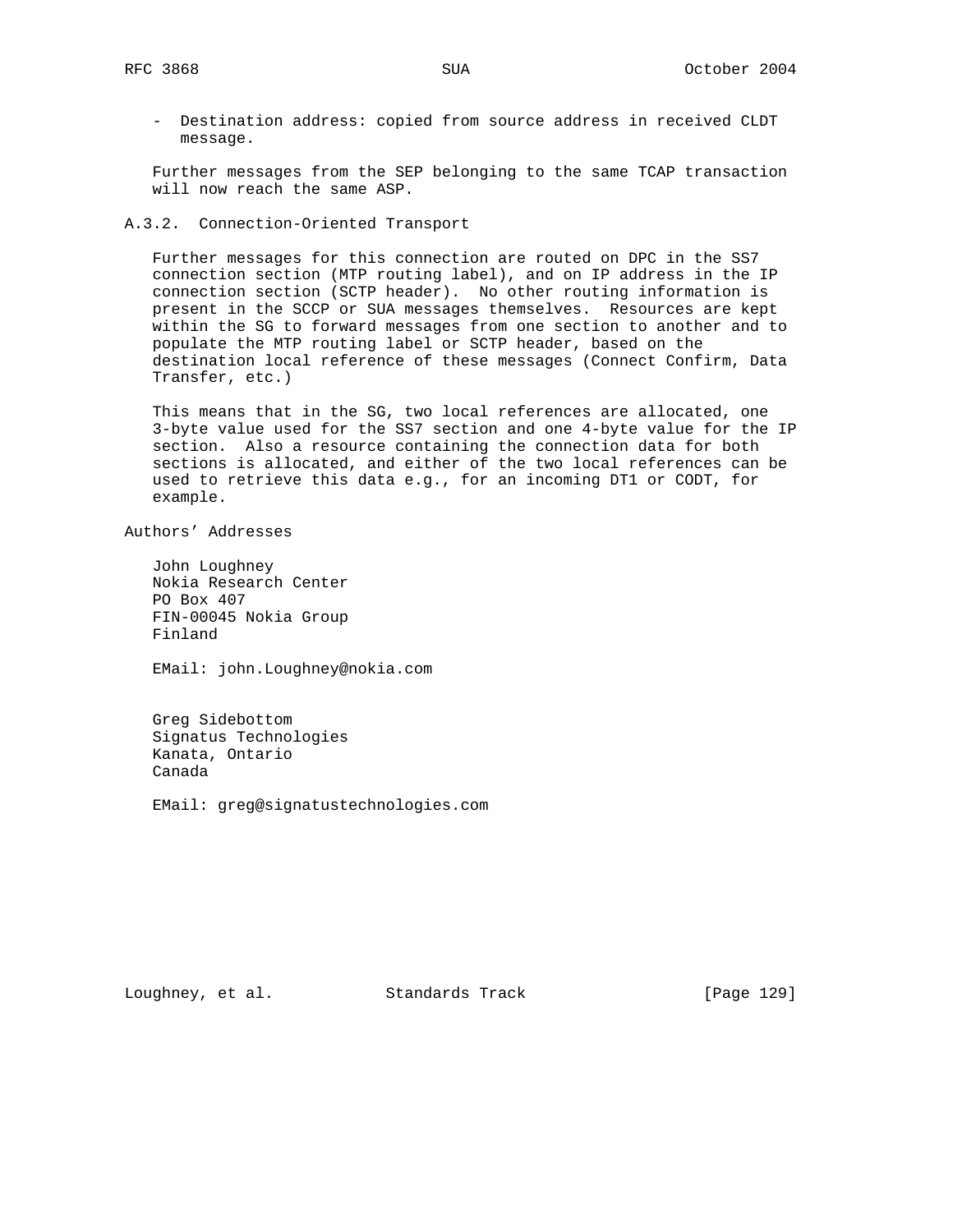Lode Coene Siemens n.v. Atealaan 34 B-2200 Herentals Belgium Phone: +32-14-252081 EMail: lode.coene@siemens.com Gery Verwimp Siemens n.v. 34 Atealaan PO 2200 Herentals Belgium Phone: +32 14 25 3424 EMail: gery.verwimp@siemens.com Joe Keller Tekelec 5200 Paramount Parkway Morrisville, NC 27560 USA EMail: joe.keller@tekelec.com Brian Bidulock OpenSS7 Corporation 1469 Jeffreys Crescent Edmonton, AB T6L 6T1 Canada Phone: +1 780 490 1141 EMail: bidulock@openss7.org

Loughney, et al. Standards Track [Page 130]